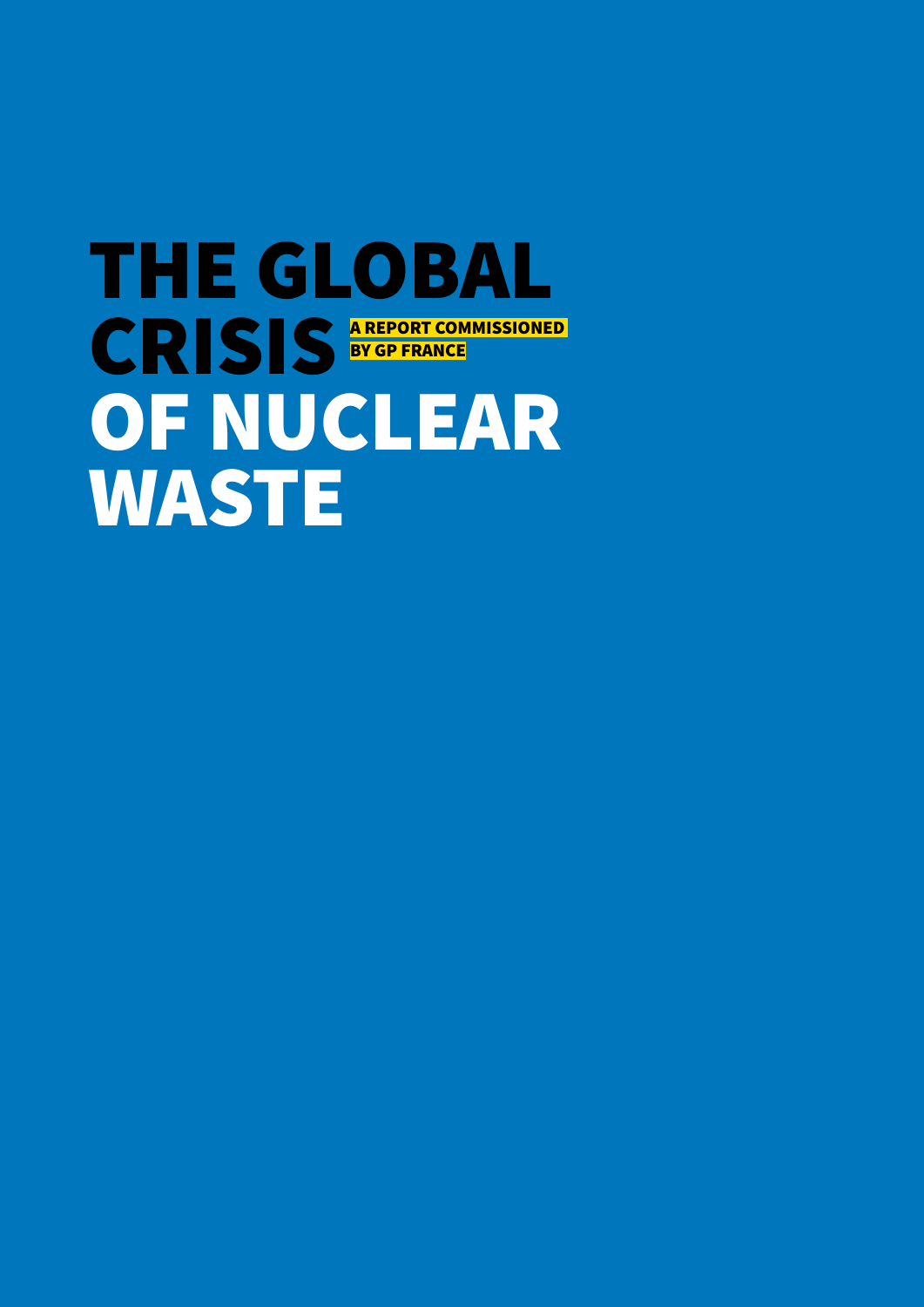#### AUTHOR'S BIOGRAPHIES 3

EXECUTIVE SUMMARY 6

### 1. NUCLEAR WASTE: THE SITUATION TODAY <sup>16</sup>

- 2. BELGIUM 34
- 3. FRANCE 45
- 4. JAPAN 59
- 5. SWEDEN AND FINLAND 68
- 6. UK 86
- 7. USA 94

**This report was published in January 2019 by Greenpeace France**

**Authors:** Pete Roche, Bertrand Thuillier, Bernard Laponche, Miles Goldstick, Hideyuki Ban and Robert Alvarez **Coordination:** Shaun Burnie, Greenpeace Germany **Graphic design:** Alexandra Bauch, büreau-abcd.com **Translations:** Jean-Luc Thierry, Emma Morton Saliou

**Greenpeace is an independent global campaigning organisation that acts to change attitudes and behaviour, to protect and conserve the environment and to promote peace.**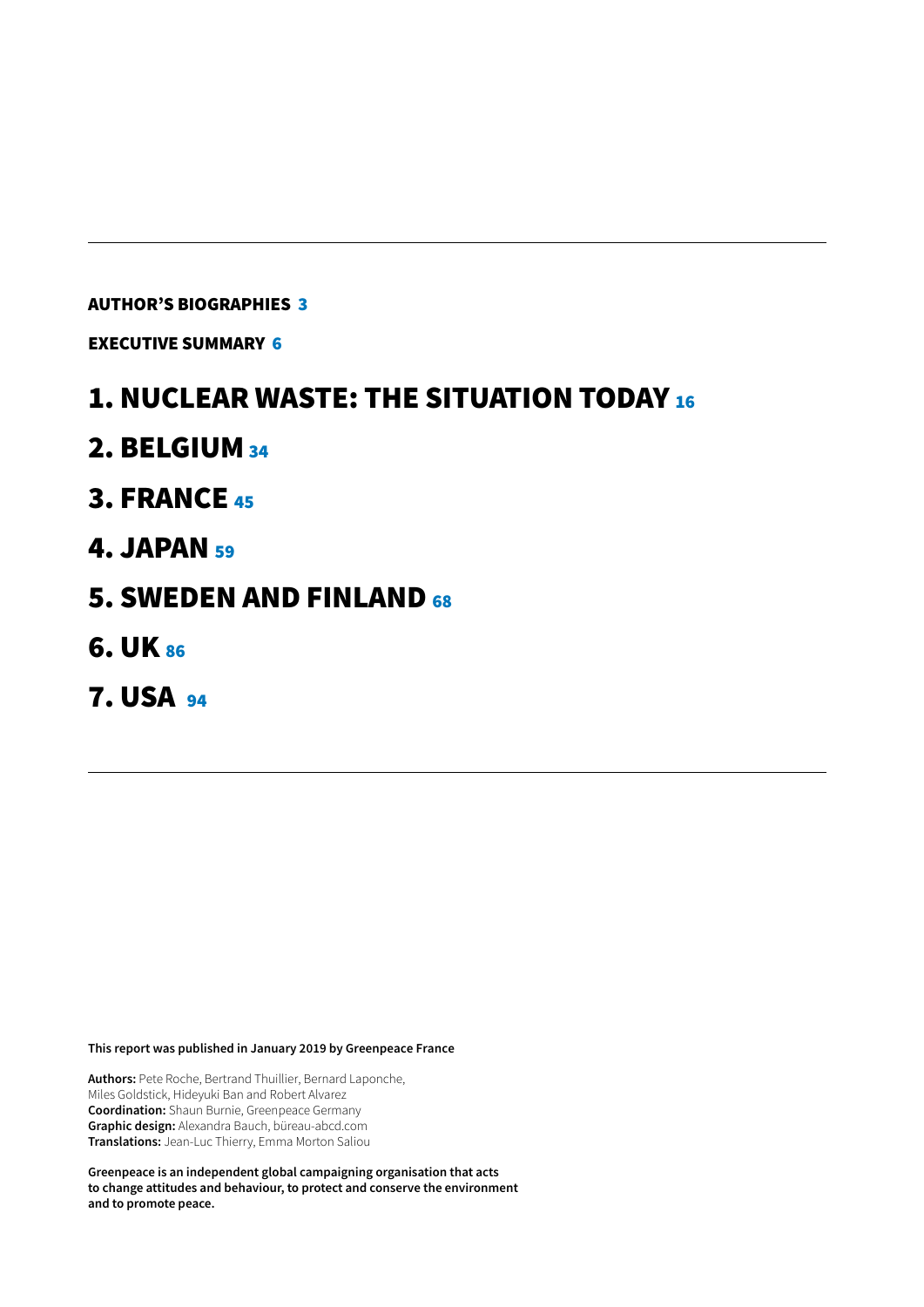# AUTHOR'S BIOGRAPHIES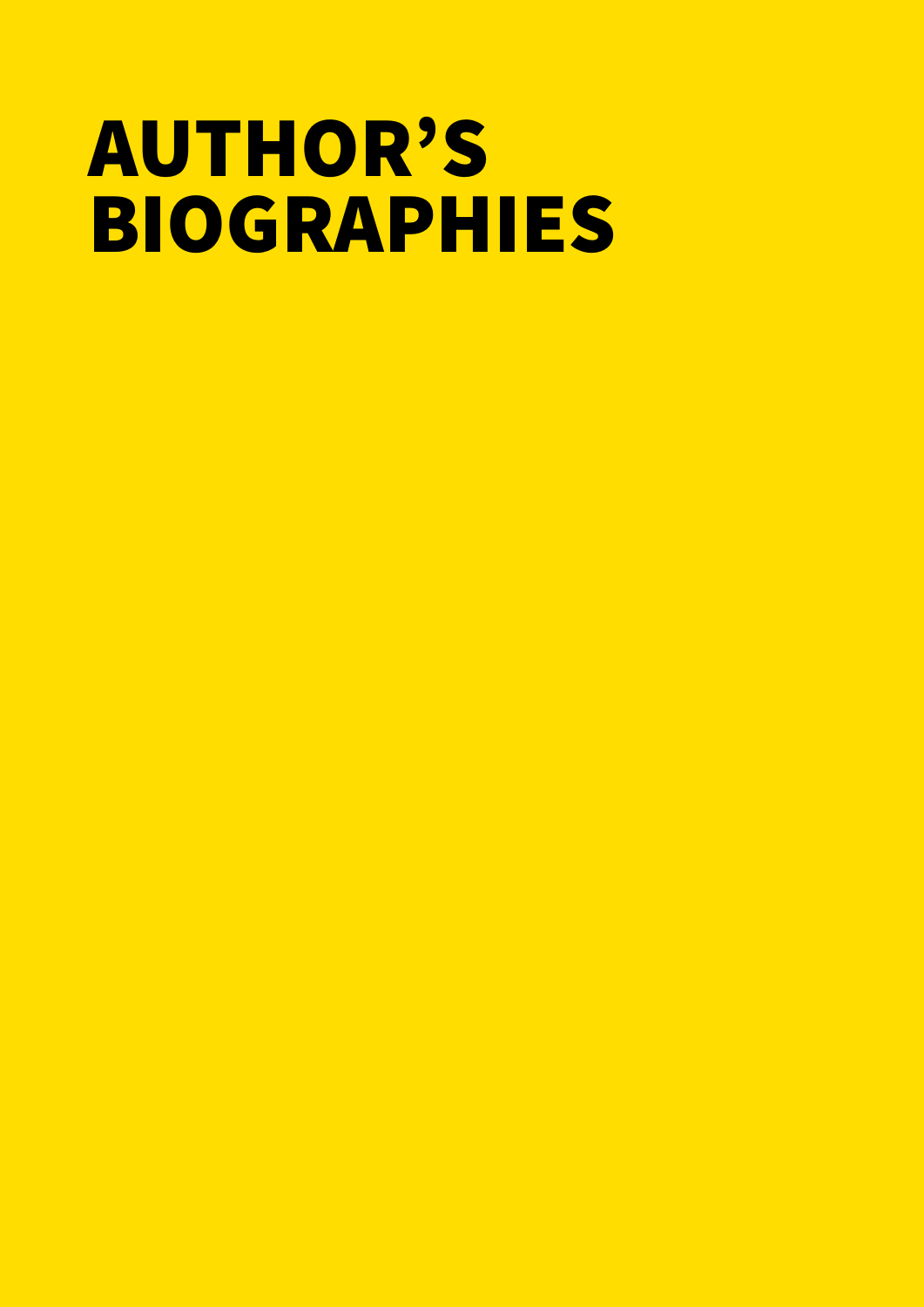### BIOGRAPHIES

**ROBERT ALVAREZ** an Associate Fellow at the Institute for Policy Studies, in Washington DC. Alvarez served as senior policy adviser to the U.S. Energy Department's secretary and deputy assistant secretary for national security and the environment from 1993 to 1999. During this tenure, he led teams in North Korea to establish control of nuclear weapons materials. He also coordinated the Energy Department's nuclear material strategic planning and established the department's first asset management program. Before joining the Energy Department, Alvarez served for six years as a senior investigator for the US Senate Committee on Governmental Affairs, and as one of the Senate's primary staff experts on the US nuclear weapons program. In 1975, Alvarez helped found and direct the Environmental Policy Institute, a respected national public interest organization.

**HIDEYUKI BAN** is Co-Director of Citizen's Nuclear Information Center (CNIC) in Tokyo. Since 2013, he has been a member of the Japanese Ministry for Economy, Trade and Industry's Joint Radioactive Waste Working Group of the Nuclear Energy Subcommittee, Advisory Committee for Natural Resources and Energy. He is the author of multiple analysis and the books "Our Path to a Nuclear-Free Japan: Policy Outline for a Nuclear Phaseout" (co-autor) and "Critique Japan's Nuclear Policy Framework".

**MILES GOLDSTICK** since 2008 has worked at the Swedish Environmental Movement's Nuclear Waste Secretariat (Milkas) a coalition between Friends of the Earth Sweden and the Swedish Anti-nuclear Movement. Goldstick has been researching and writing on the nuclear fuel cycle since the mid-1970s. He holds a Ph.D. in Ecology and Environmental Protection at the Swedish University of Agricultural Studies in Uppsala, Sweden. He is the author of multiple analysis, and the book "Wollaston" on the impact of uranium mining on the native peoples of Saskatchewan, Canada.

#### **BERNARD LAPONCHE**

Paris Polytechnic School engineer, State Doctor in Nuclear Reactor Physics, PhD in Energy Economics, Bernard Laponche worked at the Atomic Energy Commission (CEA) in the 1960s and 1970s. Union representative at the CFDT in the 1970s, Director and then Director General of the French Agency for Energy Management (AFME, nowadays ADEME) from 1982 to 1987, he pursued from 1988 to 2012 an activity of international consultant (Eastern European countries and Mediterranean, China ...) in the field of energy efficiency (co-founder of "International Council on Energy", ICE) and was Dominique Voynet's technical advisor for energy and nuclear safety in 1998-99. He is a co-founder and member of the "Global Chance" and "Shared Energy" associations and co-author of "Energy Efficiency for a Sustainable World" and "Ending Nuclear Energy; why and how".

#### **PETE ROCHE**

Pete Roche is an energy consultant based in Edinburgh and policy adviser to the Scottish & UK Nuclear Free Local Authorities. Until April 2004 he was a nuclear campaigner for Greenpeace UK for thirteen years. He has an honours degree in Ecological Sciences from Edinburgh University. He was co-founder of the Scottish Campaign to Resist the Atomic Menace (SCRAM) in 1976, which organised some of the largest anti-nuclear power demonstrations in the UK at the Torness nuclear station outside Edinburgh in the 1970s and 80s. For 30 years, he has worked on environmental matters as campaigner, and on energy efficiency matters, both as an installer and as a consultant. He has represented Greenpeace at international and national fora, including OSPAR, IMO, and UN meetings, and the BNFL National Stakeholder Dialogue in the UK. He was also a member of the UK Government's Committee Examining Radiation Risks of Internal Emitters, and acted as a consultant for the Committee on Radioactive Waste Management (CoRWM). More recently he has been advising members of the Scottish Parliament on Energy Efficiency and Microgeneration. In his spare time Pete take part in a local 'logs for labour' scheme which involves helping with the management of local woodlands to feed his biomass heating system.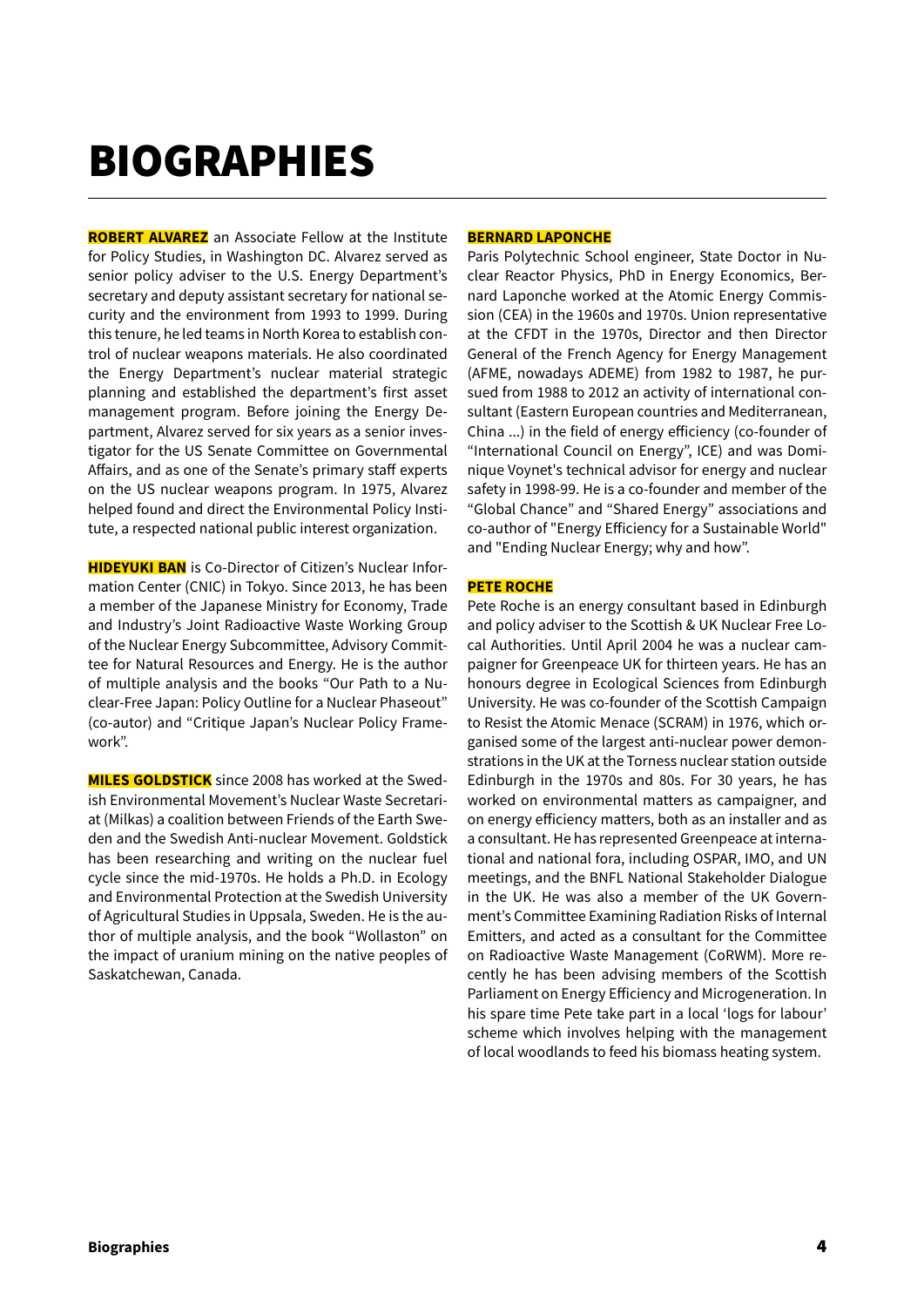**BERTRAND THUILLIER** is an agronomist and Associate Professor at Polytech Lille in Lille I University. He graduated from the Institut National Agronomique Paris-Grignon (INA-PG), former student of the Asian Institute of Management in Manila, Philippines, and holds a PhD of Sciences (Biology) from the University of Reims. After having worked in the military sector, then in the food industry within a research center for three years, he has becomed in the same group the head of the industrial coordination to manage the Quality Control, Production, and Logistic operations; he had also have to set up quality assurance plans in Europe, mainly in Italy, Netherlands, Germany, Switzerland and Spain. Now, he manages his own consulting and IT company for the food industry and cosmetics in the field of New Product Development and Product Evaluation; he teaches Sensory Evaluation in different universities, and particularly the methodological aspects and the corresponding statistics. He was one of the first independent experts to highlight in a very detailed and deep analysis in 2012 the flaws of the Cigéo project in France, pointing in particular the risk of fires, and the weaknesses in the design of the French geological storage project in Bure - All of these mentioned elements were also recalled in 2017 by the IRSN in its 'Dossier d'Options de Sureté' (Safety Options File)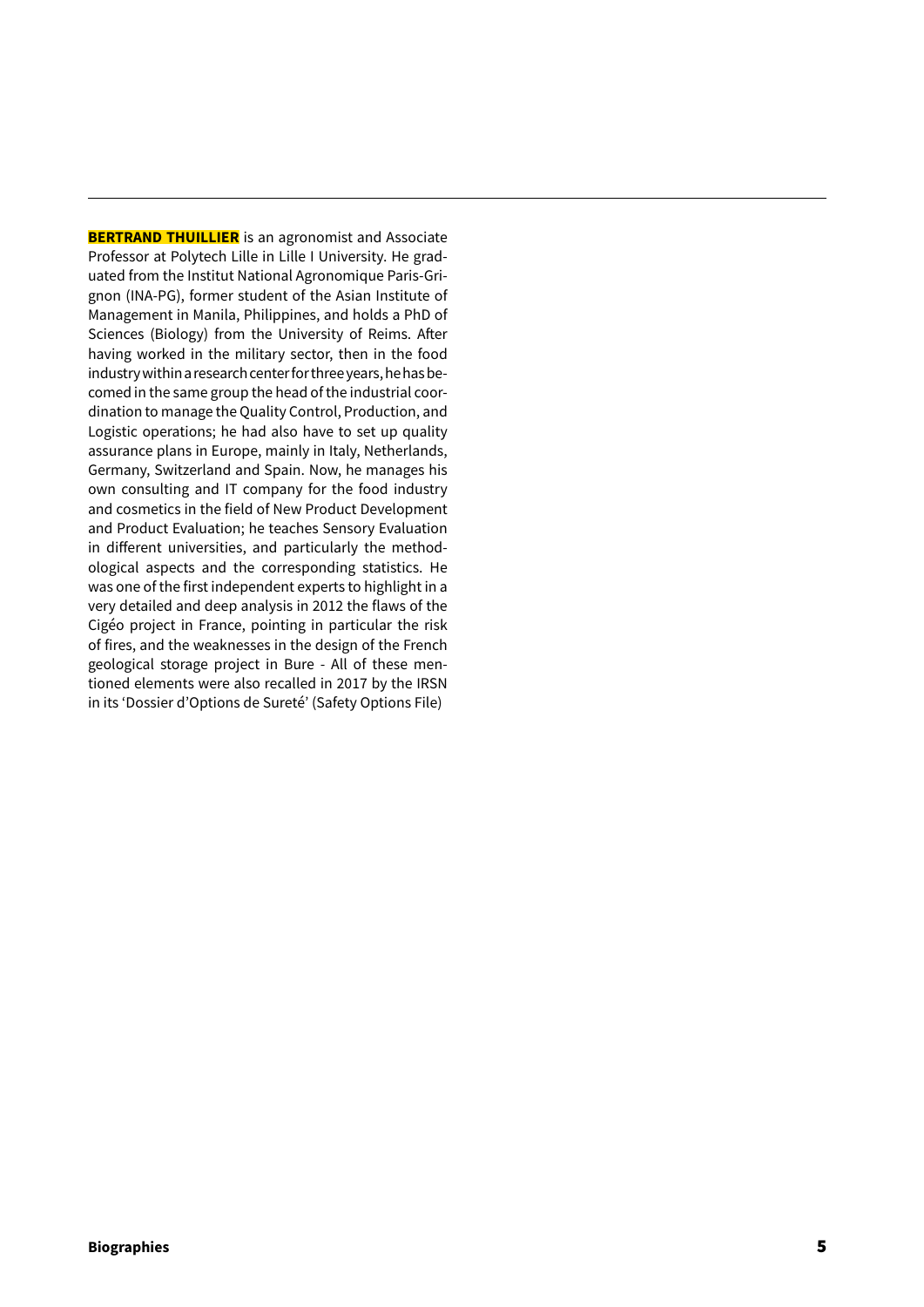## **EXECUTIVE SUMMARY**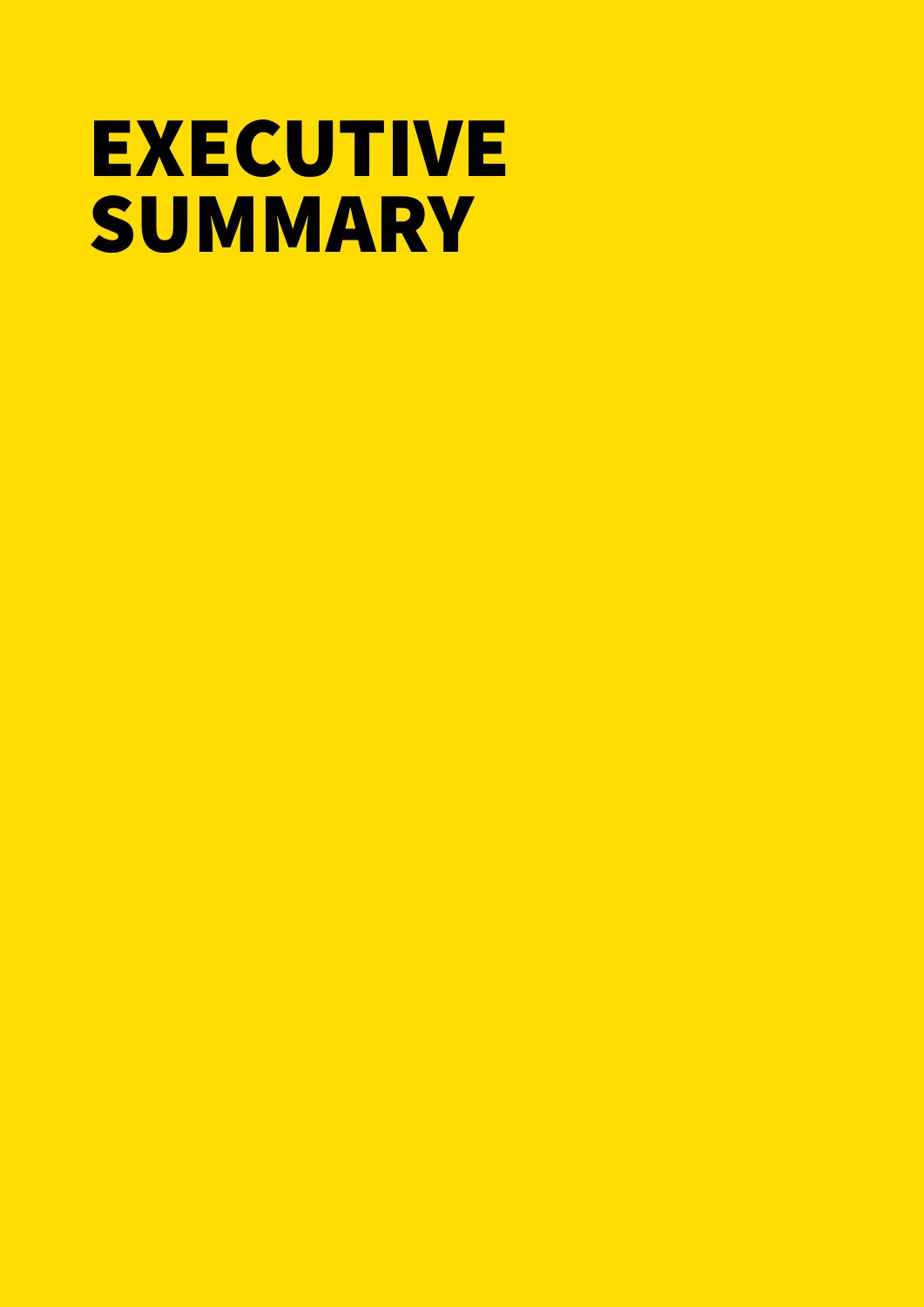### EXECUTIVE SUMMARY

#### *Their toxicity in general terms, both*  " *radioactive and chemical, is greater by far than any industrial material with which we have hitherto dealt in this or in any other country.* or in any other country. 33<br>Johns Hopkins University professor Abel Wolman in January 1959

at the first U.S. congressional inquiry into nuclear waste..

The international nuclear fuel chain consists of multiple steps, all of which produce varying volumes of nuclear waste. The chain starts with uranium exploration, mining, milling, conversion into feedstock for uranium enrichment plants, then fuel fabrication, followed by commercial nuclear reactor operation, leading to nuclear spent fuel, which is either stored or reprocessed. More than 60 years of commercial nuclear programs has produced radioactive materials that will remain hazardous to humans and the environment on a time scale that far exceeds the existence of human civilization.

Greenpeace commissioned experts on nuclear waste to produce an overview of the current status of nuclear waste across the world. As the nuclear industry continues to struggle to compete in the rapidly evolving global energy market, the toxic legacy of decades of nuclear reactor operation and all the waste that continues to be produced to support it, remains central to any debate on the future of nuclear power, including decisions on nuclear reactor phase out. For every year of nuclear reactor operation, volumes of nuclear waste will continue to be generated across the world. Without exception, no solution has been found for longterm management the vast volumes of nuclear waste. This includes the highly radioactive spent fuel produced in all nuclear reactors, for which to date all efforts to find secure and safe permanent disposal options have failed.

#### FROM MINE TO REACTOR

Uranium mining produces a large amount of waste. This often contains elevated concentrations of radioisotopes compared to normal rock. Other waste piles consist of ore with too low a grade for processing. These waste piles threaten local populations due to the release of radon gas and seepage water containing radioactive and toxic materials. Uranium mill tailings have through the decades been dumped as sludge first directly into the environment and later in special ponds or piles, where they are abandoned.

The mining and milling process removes hazardous chemicals from their relatively safe underground location and converts them to a fine sand, then sludge, making them more susceptible to dispersion throughout the environment. After about 1 million years, the radioactivity of the tailings and thus its radon releases will have decreased so that it is only limited by the residual uranium contents, which continues to produce new thorium 230. The world's inventory of uranium mill tailings amounts to about 2.3 billion tons as of  $2011<sup>1</sup>$ . The predominant reactor type worldwide, the light water reactor, depends on uranium fuel that is enriched. The concentration of the fissile isotope uranium-235 in natural uranium is only around 0.71%. To make nuclear fuel for most reactors this has to be increased to around 3 – 5% through the operation of uranium enrichment plants. A significant waste product of enrichment operations is depleted uranium, with current estimates of 1.7 million tons worldwide.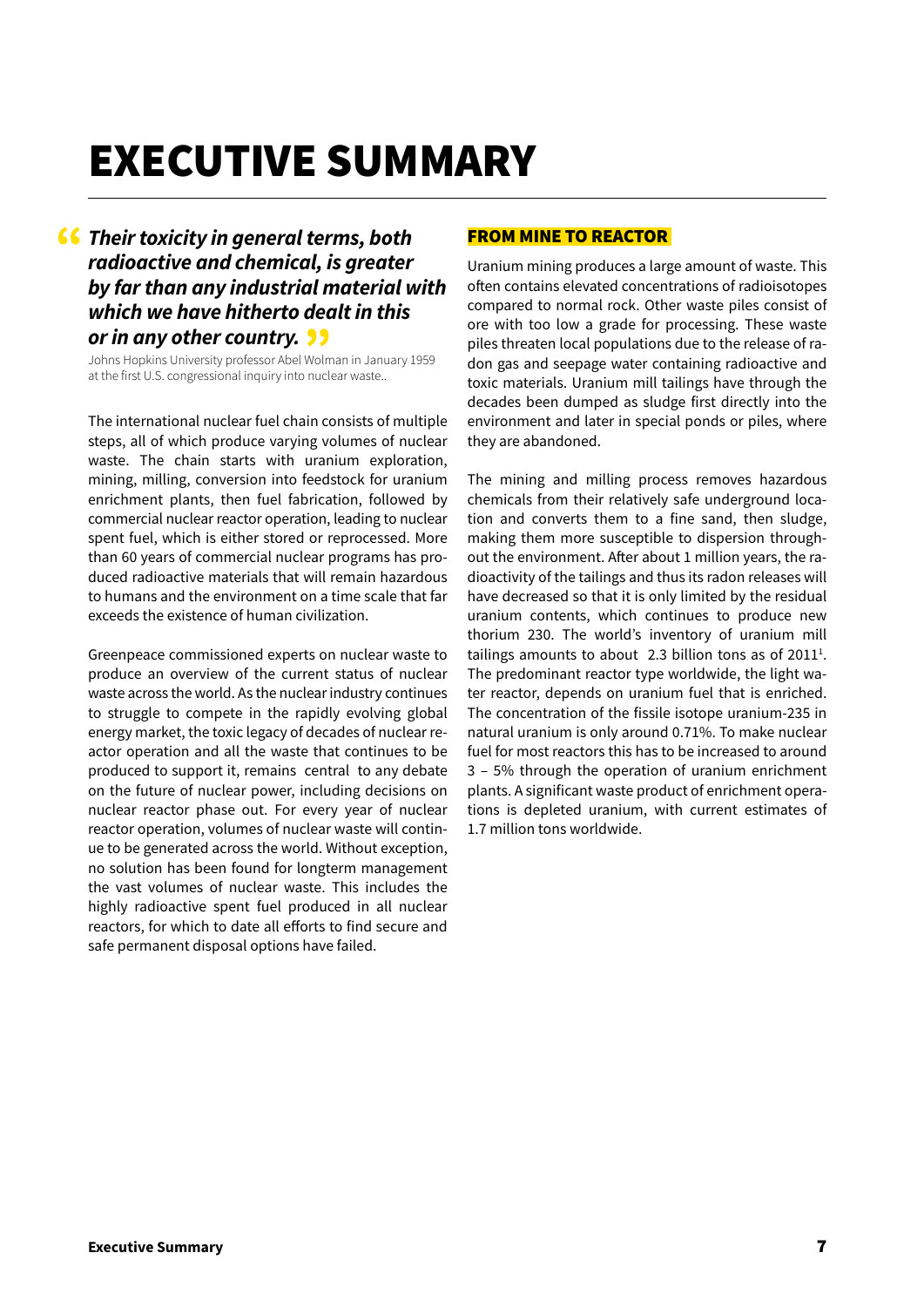#### SPENT FUEL

The next stage in the nuclear fuel chain after enrichment nnd fuel fabrication, the last step before insertion of the enriched nuclear fuel in a nuclear reactor, which then generates electricity. Every 12-18 months this fuel is discharged from the reactor as spent nuclear fuel. The International Atomic Energy Agency (IAEA) estimates that around 370,000 metric tons of heavy metal (MTHM) of spent fuel has been produced since the advent of civil nuclear power production, of which 120,000 MTHM has been reprocessed.<sup>2</sup> There is now a global stockpile of around a quarter of a million tons of highly radioactive spent fuel in around 14 countries. The majority of this spent fuel remains in cooling pools at reactor sites that lack defense-in-depth such as secondary containment and are vulnerable to loss of cooling, and in many cases lack independent back-up power. The Fukushima accident in March 2011 made it clear that the high heat hazard of spent fuel pools was not an abstract issue.<sup>3</sup> The Atomic Energy Council at the time warned Prime Minister Kan that loss of control of the spent fuel pools at Fukushima Daiichi could lead to radioactive contamination so severe "*[W]e would have to evacuate 50 million people. It would have been like losing a major war… I feared decades of upheaval would follow and would mean the end of the State of Japan." as Prime Minister Kan was to say.4* Each year of commercial reactor operation worldwide produces around 12,000 tons of additional spent fuel. One reason why reactor lifetimes and decisions on nuclear phase out are central is because of the amount of high level nuclear waste the world will have to eventually manage.

#### PLUTONIUM REPROCESSING

Technology developed in the early years of the U.S. and Russian nuclear weapons programs, commercial reprocessing has been deployed in several countries with the aim of chemical separation of plutonium from reactor spent fuel. The plutonium was produced as a result of the fissioning of uranium in nuclear reactors. The original justification for reprocessing was for plutonium production for nuclear weapons use, which evolved to include plutonium production to be used to fuel Fast Breeder Reactors, which in turn would produce more plutonium. Despite the failure of commercial fast breeder reactor programs, reprocessing or the separation of plutonium continues in France, Russia, with the UK ending reprocessing in 2020, and Japan's program stalled by years of delay.

In addition to direct discharges of nuclear waste via pipelines, and atmospheric releases of radioactivity, reprocessing produces multiple other waste streams, the most hazardous of which are liquid high level wastes.<sup>5</sup>

#### TIMESCALES FOR RADIOLOGICAL HAZARDS WITH NO SOLUTIONS

The use of nuclear power to generate electricity over the past six decades has created a nuclear waste crisis for which there is no solution on the horizon, but which will require the safe storage and management, and ultimately final disposal for hundreds of thousands of years forever. To illustrate the kinds of timescales we need to take into account, the chart below<sup>6</sup> compares the radioactivity of the various wastes generated by a 1,000 MW nuclear power reactor each year. Initially the activity of the spent fuel is by far the greatest, but this decreases continuously. The radioactivity of depleted uranium, on the other hand, actually increases in the long -term, so that after half a million years it overtakes spent fuel. (NB. both scales are logarithmic).



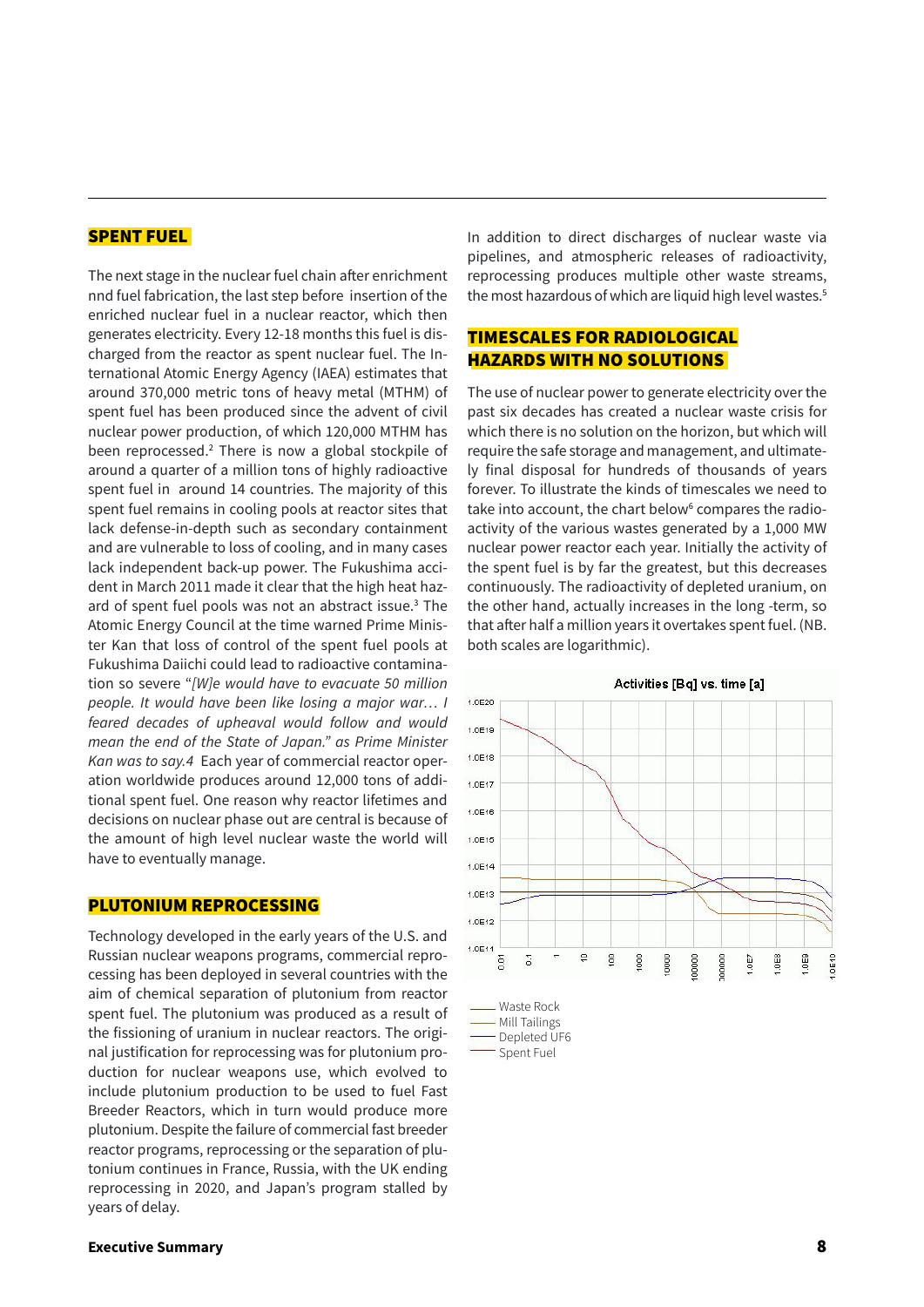#### ESCALATING COSTS AND ENORMOUS UNCERTAINTIES

As with the financing of new nuclear reactors, the cost implications of managing and eventually disposing of nuclear waste, including spent fuel, are forever escalating. What is clear is that no country has a credible estimate of the total costs that will be incurred to manage nuclear waste over many decades let alone centuries. Even recent cost estimates are lacking in many countries. Almost without exception the costs listed below do not include the vast quantities of other nuclear wastes arising from the nuclear fuel chain. The enormous future financial burden will inevitably end up being paid by taxpayers.

In **France**, it's highly complicated to assess the total cost of waste management, particularly since it increases over the time. According to the Court of Auditors, in 2013, the total gross costs for long-term waste management was €32 billion (of which €26 billion to be financed by EDF (81%). This number does not include costs of spent fuel management which was estimated at €16 billion by EDF on 31 December 2013. Lastly, regarding the cost of the Cigeo project for the deep geological disposal of high-level and medium-level waste: in 2015, ANDRA estimated that the project would cost €35 billion. But in 2016, a governmental decree decided it would cost €25 billion.

In **Belgium** total costs, including a margin for unplanned events, were estimated at €3 billion in 20117 , and now stand at €8 or even €10 billion<sup>8</sup>.

In **Sweden** in 2017 the Swedish Nuclear Fuel and Waste Management Co (SKB) estimated total future costs to the point of closure of all the facilities for handling all the nuclear waste originating from nuclear reactors to be €9.5 billion, of which €3 billion is for managing spent fuel<sup>9</sup>.

In **Japan** the cost of waste disposal was estimated by the Ministry of Economy Trade and Industry (METI) in 2011 as  $\epsilon$ 29 billion<sup>10</sup>. But this is based on a wholly unrealistic schedule, whereas there will be inevitable delays of decades and long leading to much higher costs.

In the **United States** in 2008, the Department of Energy (DOE) issued a revised life-cycle cost estimate totalling €100 billion for the disposal of 70,000 metric tons of commercial power reactor spent fuel at the Yucca Mountain site – but with more than 112,000 tons of spent fuel projected as reactors continue to operate these costs will also significantly increase.

For the **UK** current cost models of the planned Geological Disposal Facility (GFD) €12.6 billion as of 2008 but exclude spent fuel from new nuclear reactors.<sup>11</sup> But as with nations worldwide, there are enormous uncertainties.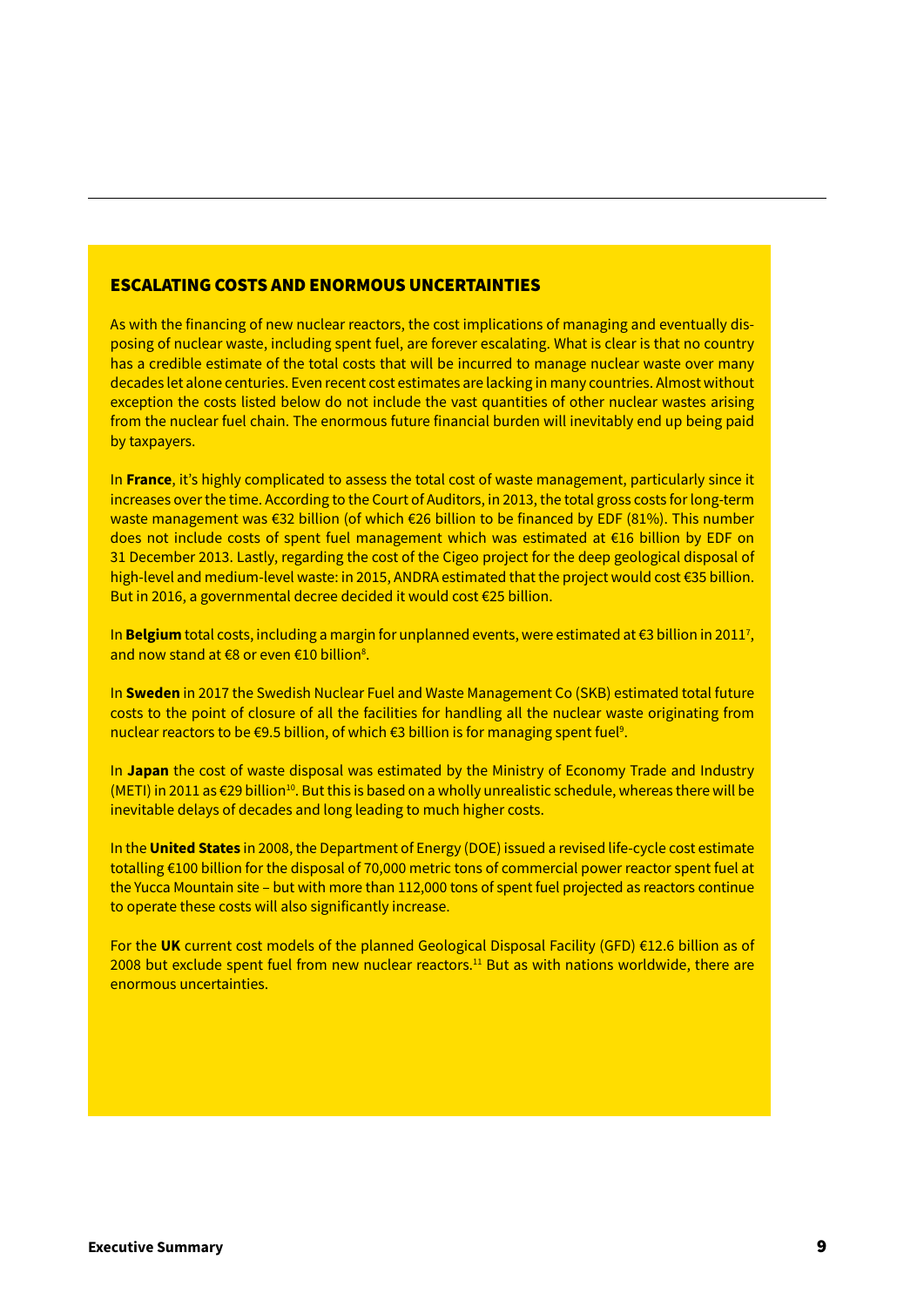### NUCLEAR WASTE DISPOSAL PLANS: SELECT COUNTRY REVIEW

Greenpeace commissioned a series of contributions from experts that reviewed recent history, current and future nuclear waste policies, with particular focus on spent fuel management. While there are many more countries worldwide with nuclear waste legacies, including those that have never operated nuclear reactors, but have been major suppliers of uranium, the selection of these countries reflects a common theme: no nation has yet resolved how to safely manage nuclear waste. Below is a selecttion of summary points from each country report, including examples that are common to all nations struggling to manage nuclear waste. The nuclear industry world-wide, with varying degrees of national government support,maintains a commitment to geological disposal of spent fuel, the most hazardous nuclear waste. Yet nowhere in the world has a viable, safe and long term sustainable underground repository been established. Even in Sweden and Finland where nuclear industry initiatives are most advanced, there remain major uncertainties over the scientific justification for disposal, as well as obstacles to the realization these projects centered around political, legal and public acceptance issues. Key issues that remain unresolved internationally, includ:

**•** The timeframes required to safely stop nuclear waste from spreading into the environment, including potential radiological impacts on future human society, extend centuries and hundreds of thousands of years into the future;

**•** When the stability of nations, is measured in years and perhaps decades into the future, what will be the viability of states over the thousands of year timeframes required to manage nuclear waste;

**•** Is it possible to ensure geological integrity, including disposal shaft and site water-tightness;

**•** How can future maintenance be guaranteed and carried out in underground nuclear waste facilities which may have collapsed;

**•** Securing sufficient financing, as costs remain estimates, and when the timeframes involved go well beyond the commercial viability of the current producers of nuclear waste, including highly vulnerable electric utilities;

**•** How will the waste and its container system itself evolve over centuries and beyond.

The common conclusion from the country reviews is that none of these issues and more have been resolved. Given the uniquely hazardous nature of nuclear waste, in particular high level waste, it is therefore incumbent upon governments, regulators and industry and a priority that the management of nuclear waste be a secured at the highest level of safety and security, to reduce hazards, both ongoing and future arising.

For high level waste, including spent fuel, the only credible conclusion is that a first step is to minimize the problem, which means in practice, halting its production at the earliest opportunity through nuclear reactor phase out. For existing spent fuel, secure dry cask storage remains the least threatening option over the coming decades. Industry claims that they are making significant progress in the management of high level nuclear waste lack credible evidence.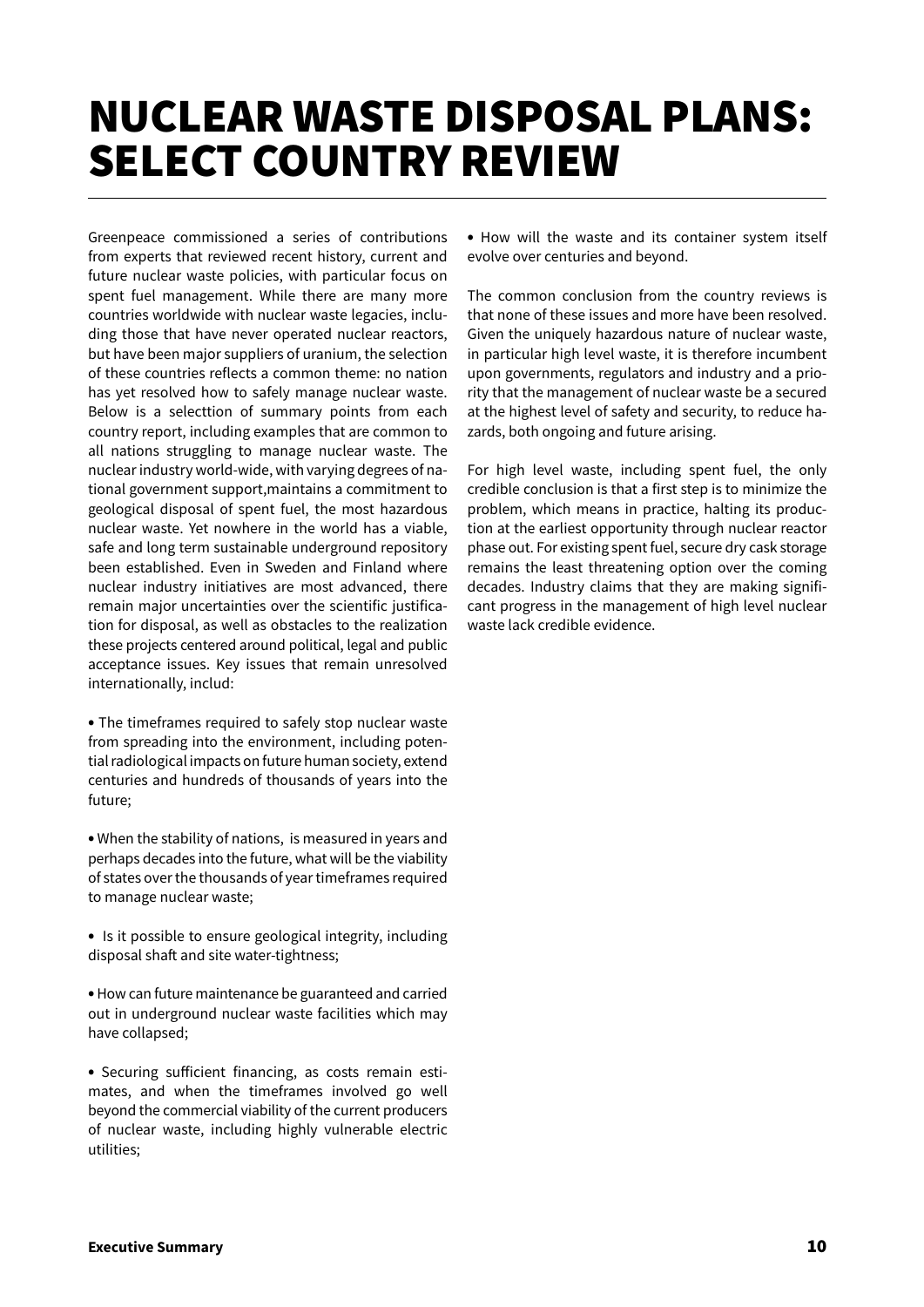#### **BELGIUM**

Despite decades of investment in research and development, the planned high-level waste disposal site in the Mol region of Belgium, there remain inherent, significant and multiple risks. These include:

**•** The choice of a clay matrix for deep disposal, a rock that is saturated in water and not self-supporting;

**•** the depth of the site, too close to the surface and a few dozen metres from important drinking water sources;

**•** The insufficient thickness of the layer, which furthermore dips (by a small percentage, equivalent to a 40 metre drift for a 2% dip over 2 km). Infrastructure of this kind could require a strictly horizontal design for reasons of traffic and branching.

Also noteworthy are the many operational risks associated with co-activity and significant disturbances from powerful ventilation nearby residential areas. Project costs have fluctuated, with current total costs, including a margin for unplanned events, which were estimated at €3 billion in 2011<sup>12</sup>, now stand at €8 or even €10 billion euros<sup>13</sup>.

#### FRANCE

As a result of having the second largest nuclear reactor fleet in the world, (58 operating power reactors), France has an enormous nuclear waste crisis extending across all categories of waste. More than 60 years after the start of the French nuclear program, the country is no closer to 'solving' its nuclear waste crisis or acknowledging the scale of the challenge. Reprocessing has complicated the nuclear waste crisis in France, with reprocessing wastes, plutonium, vitrified high level waste and spent Mixed Oxide plutonium fuel (MOX). In terms of high level waste legislation has been passed to explore the feasibility of deep storage in a clay site. The envisaged facilityof France's high level waste (and medium level waste) disposal plans is the CIGEO Project (for 'industrial centre for geological storage') located in Bure. Vulnerabilities, shortcomings and obstacles have already been identified by three official opinions – that of the ASN, the IRSN and independent peer review –which raises serious questions about the CIGEO Project presented by the ANDRA.

#### **Key summary issues in the French chapter of this report:**

**•** Disposal plans for the Bure site are "High-level, longlived" (HLLL) waste of around 10,000 cubic meters (non-conditioned volume) and approximately 30,000 cubic meters of conditioned waste for deep deposit (60,000 packages); "Medium-level, long-lived" (MLLL) waste: around 70,000 cubic meters (non-conditioned volume) and approximately 350,000 cubic meters of conditioned packages for 180,000 packages, including 75,000 asphalt packages;

**•** These figures do not include waste products classified as "nuclear materials", which should eventually be classified as waste and which, in the case of high- or intermediate-level, long-lived waste, involves processing similar to that currently planned within the CIGEO Project. One example is spent fuel, not destined for processing (including spent MOX fuels). Similarly, neither have provisions been made for the plutonium currently stored at La Hague;

**•** In terms of risks – ANDRA has admitted that "an explosion could lead to a loss of confinement" of the CIGEO site<sup>3</sup> with the potential release of radionuclides into the repository;

**•** Most serious risk is that of fire, given the co-existence in ILLL cells of hydrogen, flammable packages. The IRSN has demonstrated that this storage weakness is real and that a risk exists for a full-blown fire in a storage cell which could also lead to venting of radioactive gases. The IRSN modeling shows that a heat wave from a fire started in one package could spread to a target package in a matter of hours. It would be impossible for 'normal' operations to resume after such an accident.

**•** Over the long term the risk from water migration also exists at the CIGEO site. ASN called on ANDRA to demonstrate water flow mechanisms in the CIGEO rock in its simulations to enhance the demonstration of storage system robustness. The risk of water infiltration in the geological layers is probably the biggest 'technical' – and unpreventable – long-term risk;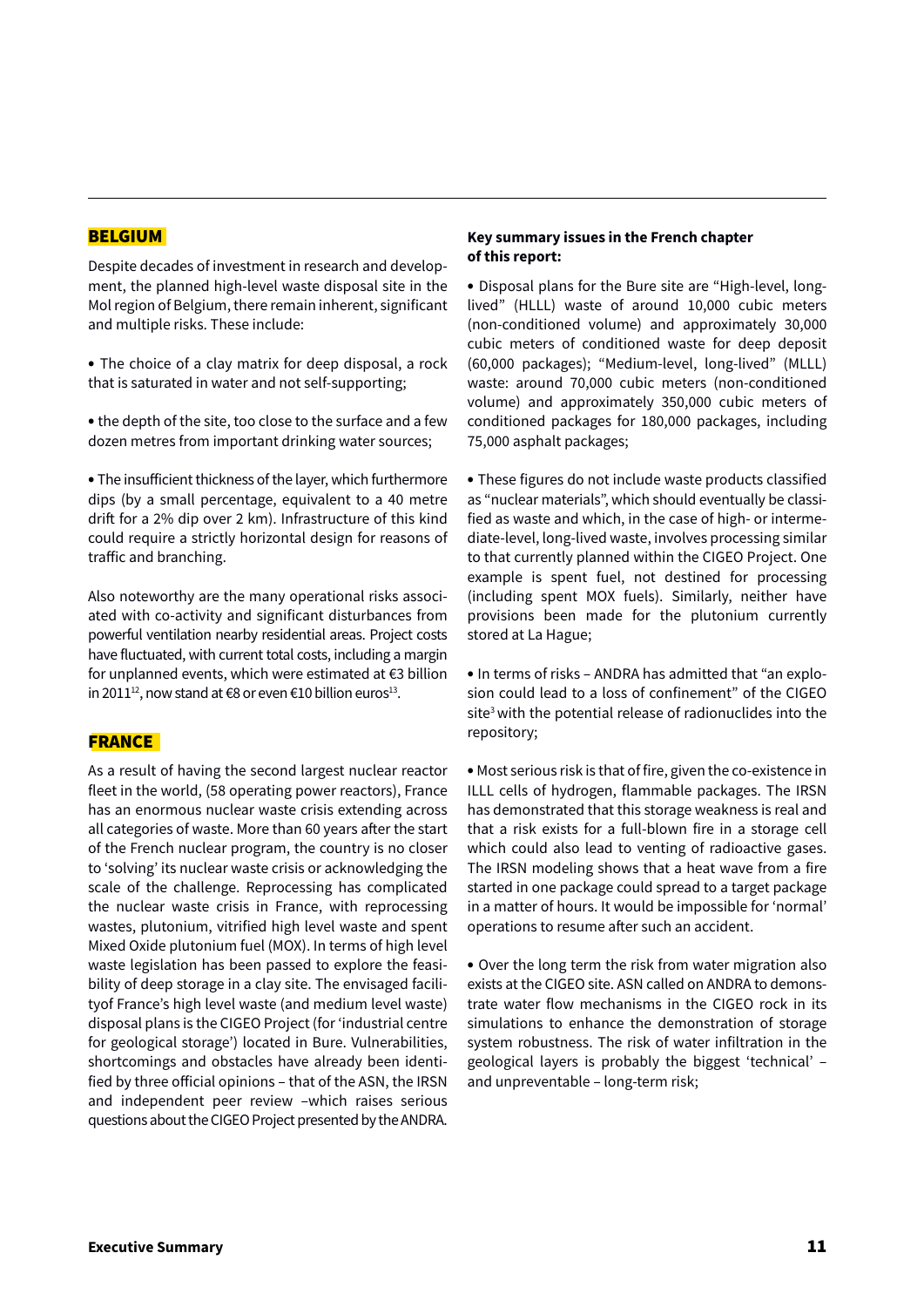**•** As with other nations, national legislators have imposed the concept of reversibility in the Law of 28 June 2006: Article 5;

**•** However, in reality, reversibility as planned is not credible, is restricted to the period of operation (equivalent to few future generations), and it is now known that the recoverability of one or more nuclear waste packages – the actual application of reversibility– is only obligatory in the pilot industrial stage, early in the site's period of operation not after its final closure;

**•** Burying such waste in a completely irreversible manner in the deep underground, without any hope of changing strategy, inflicts upon future generations a problem of underground pollution that they will discover and suffer from, with practically no ways of solving it;

**•** There is currently no credible solution for long term safe disposal of nuclear waste in France, the urgent matter is reducing risks from existing waste, including spent fuel. The French state must focus on safety and security improvements to current storage and disposal sites,

**•** The French government and parliament must urgently re-examine the CIGEO project, which will inevitably lead to a dead-end, and incur necessarily considerable costs that would ultimately fall to French citizens. And develop interim dry storage facilities coupled with high level research programmes for reducing the radioactivity and lifetime of the most dangerous waste.

**•** There needs to be an overhaul of the current management strategy for radioactive waste, developed after a long period of disinterest and based on a choice of either fuel reprocessing, plutonium production or the (questionable) differentiation between high-potential materials and waste.

#### **JAPAN**

As with most nations with a half century or more nuclear program, Japan was forced to abandon its plans for disposal of high level nuclear waste in the ocean by the Convention on the Prevention of Marine Pollution by Dumping of Wastes and Other Matter, the so called London Dumping Convention (LDC) 1972.

**•** Due to high seismic risks, the focus has been on technical barriers (more than natural barriers) to ensure the safety of geological disposal in Japan. Despite decades of investment, Japan has failed to demonstrate the viability of geological disposal.

**•** Nuclear fuel cycle policy remains centered on the reprocessing of all spent fuel which is currently not classified as high level nuclear waste. Change in this policy remains the only viable future option — the plutonium reprocessing program is decades behind schedule, billions of euros over budget, and is not attainable;

**•** The one underground research project is in Horonobe on the northern island of Hokkaido whose geology is relatively young having been formed only about 100,000 years ago - mudstones, which contain large numbers of fissures and great amounts of underground water. The water includes both water from the ground surface and fossiliferous seawater;

**•** No suitable site has been identified that meets this criteria – with high level of public opposition to even a suggestion of a site in their community  $-21$  out of 46 prefecture governors have already stated they do not accept further research into geological disposal in their locality;

**•** Current cost estimates remain entirely lacking in credibility at 3.8 trillion yen (2.9 billion euro);

**•** The reality is that spent fuel is high level nuclear waste, with no rationale for reprocessing and plutonium separation. Spent fuel will remain at reactor storages sites, and the Rokkasho-mura plant for the foreseeable future. As the Science Council of Japan correctly warned in its 2012 report to the Cabinet Office, the only option is to commit to interim storage of high level waste for a period of up to 300 years.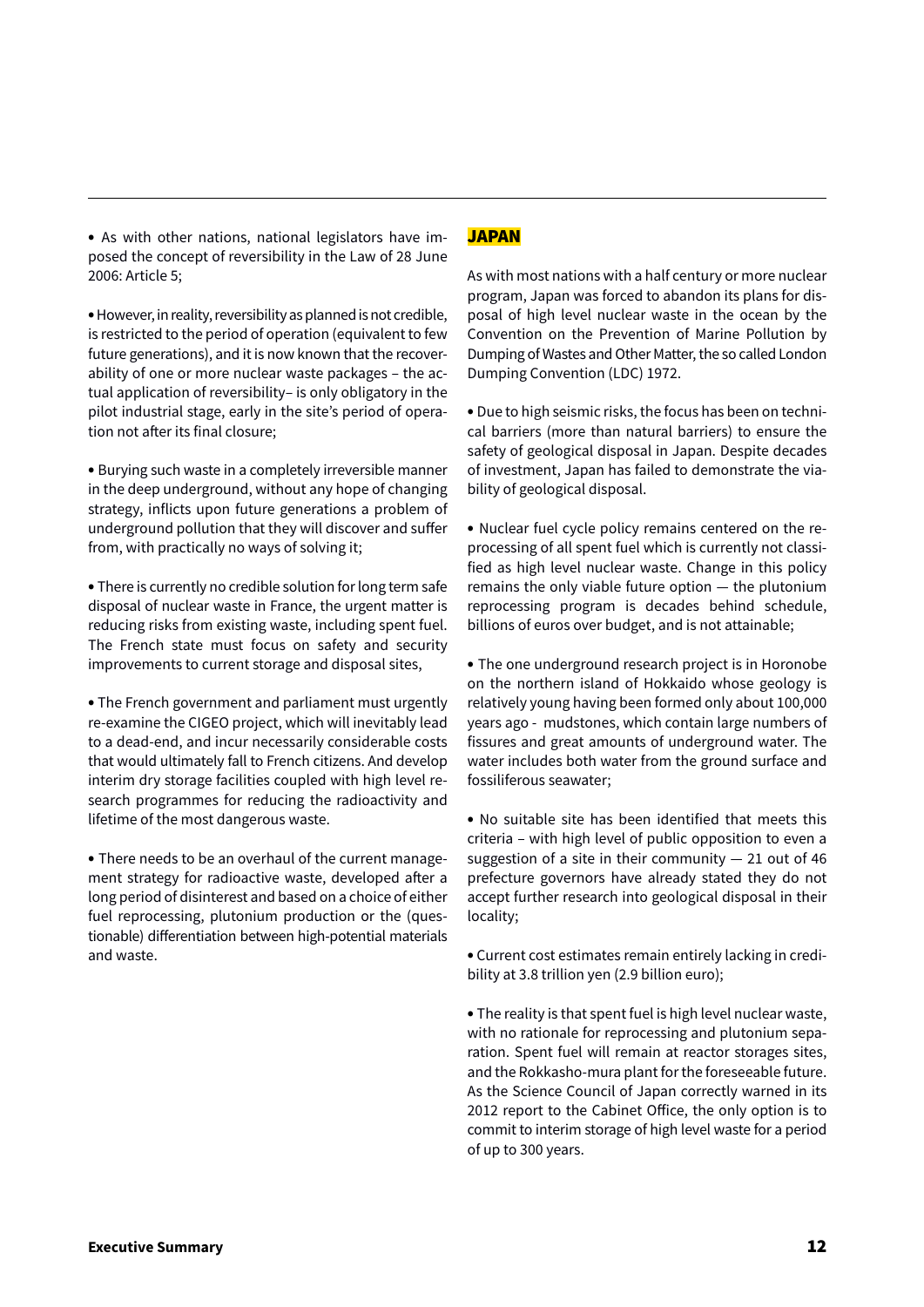#### SWEDEN AND FINLAND

Since the mid-1970s, the nuclear industry and government have been putting great financial resources towards dealing with long-term management of the full range of nuclear waste, particularly spent fuel. There is currently interim storage of spent fuel for about 30 years at the underground Clab facility, located at Oskarshamn. There is an ongoing, formal review of a Swedish Nuclear Fuel and Waste Management Co (SKB) application to build an underground spent fuel management system using the KBS-3 method. The technical issues and challenges for the KBS-3 facility in Sweden apply as well to the partially built "Onkalo" facility in Finland, where the geological conditions are in general sim ilar to Sweden. The nuclear industry worldwide hails progress in Sweden and Finland as a vision of the future but the reality is very different:

**•** The safety of the KBS-3 method is based on a number of unproven principle assumptions, of which one is that the canister material, copper with an iron insert, will corrode so slowly that the radionuclides will not be released over the period the waste is dangerous to life forms.

**•** Due to the complex factors that cause corrosion, it is uncertain if copper and iron are suitable materials. Research independent of the nuclear industry has found that leakage due to copper corrosion may begin after 100 years, and leakage from most canisters would occur after about  $1,000$  years. $21F<sup>14</sup>$  Further, tests simulating the intended system with spent fuel in a canister have not been carried out;

**•** In 2018 the Swedish Radiation Safety Authority (SSM) gave conditional approval for the KBS-3 project, which included resolution of the copper corrosion issues;

**•** a landmark ruling in 2018, by the Land and Environment Court puts the entire KBS-3 project in doubt. The court found that the safety case has not been demonstrated and that the effects of the proposed project cannot be predicted with enough certainty to permit the formulation of any final conditions.

The court also took the position that financial responsibility in the longterm needs to be clarified.

#### UNITED KINGDOM

With one of the largest and most complex nuclear waste problems in the world, the launch of two new consultation documents<sup>15</sup> in January 2018 marked the start of the UK Government's sixth attempt in the past 42 years to find a community willing to host a radioactive waste dump. The UK's nuclear waste legacy has been made dramatically more dangerous and expensive by its decades long plutonium reprocessing program based at Sellafield in the north of England. Having failed to find a site for a nuclear waste dump during the past four decades, the Government decided to try a new approach based on what it called "voluntarism and partnership". However, there are no indications that this latest effort – the so called Geological Disposal Facility (GDF) to overcome decades of failure will be secured:

**•** multiple official bodies have warned that the Sellafield site for poses a "significant risk to people and the environment" and having accumulated "…an extraordinary accumulation of hazardous waste, much of it stored in outdated nuclear facilities";

**•** the local council, that hosts the Sellafield nuclear complex, and which has most experience of attempts to find a site for a geological disposal facility over the decades, has already described the 2018 program by Government as fundamentally flawed. In particular it regrets the failure to address the need for secure interim storage, despite the most dangerous elements within spent fuel waste being too hot to place underground for well over a century;

**•** it s doubtful whether it will ever be possible to demonstrate with any scientific credibility that the resultant radiation dose to people from a UK nuclear waste repository would be at an acceptably low level into the far distant future;

**•** with no solution on the horizon, the UK has embarked on a new nuclear reactor construction program which will compound the nuclear waste problem and result in vastly increased radioactivity from spent fuel and other highly radioactive wastes which will have to be stored indefinitely at vulnerable sites scattered around our the British coast.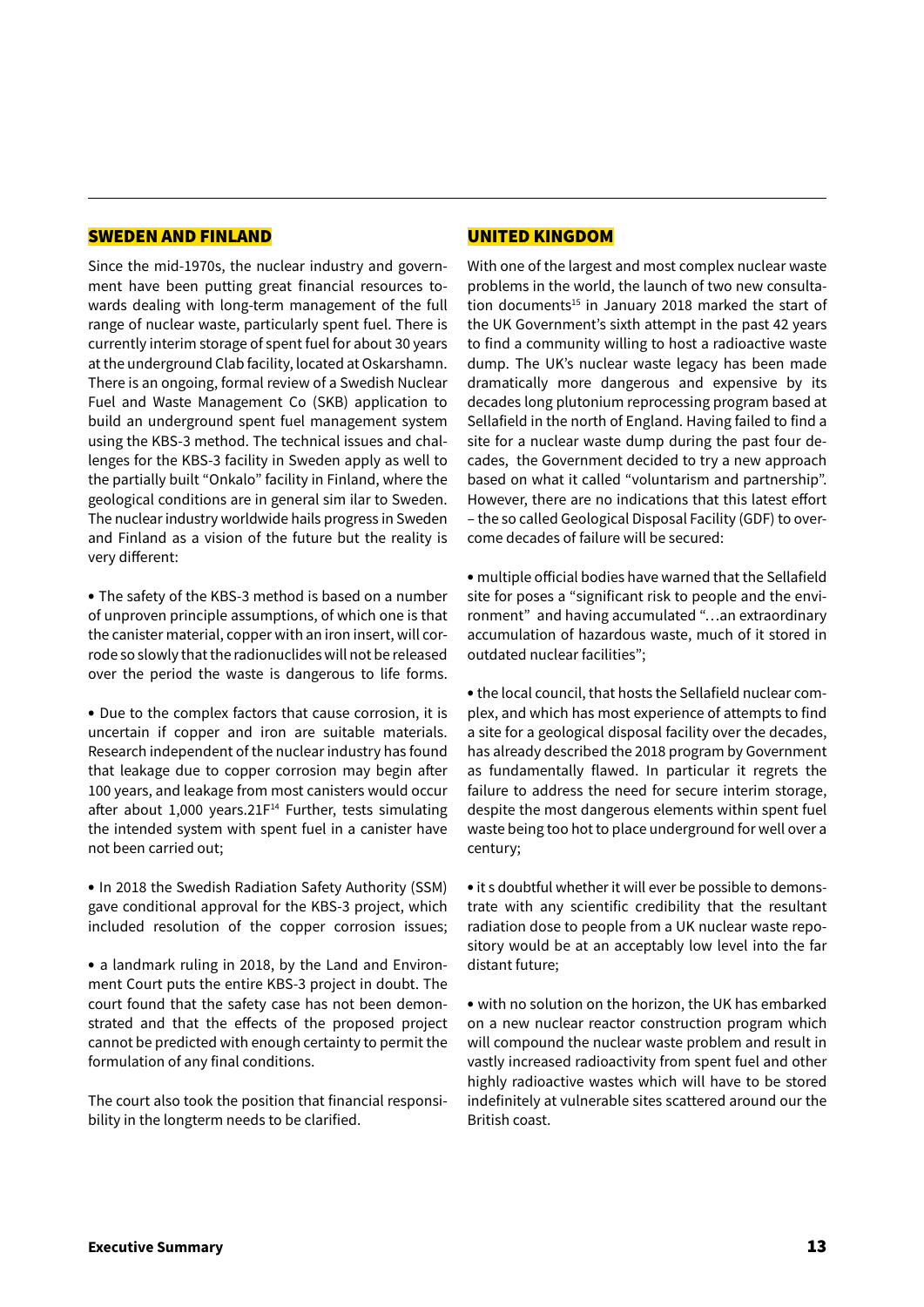#### UNITED STATES

After 60 years (1957-2017), nuclear power reactors in the United States have generated roughly 30% of the total global inventory of spent nuclear fuel (SNF) – by far the largest.. Yet at the same time, decades long efforts and billions of dollars of investment have failed to secure one geological disposal site for commercial spent fuel. The Yucca Mountain underground facility, selected on political grounds and decades in the construction was cancelled on scientific and public acceptance grounds by the Obama administration in 2010.

**•** for nearly 30 years, the Nuclear Regulatory Commission (NRC) waste-storage requirements have been contingent on the timely opening of a permanent waste repository which has allowed reactor operators to legally store spent fuel in onsite cooling ponds much longer, and at higher densities (on average four times higher), than was originally intended – approximately 70 percent of spent fuel in the U.S. remains in vulnerable cooling pools;

**•** the large accumulation of spent nuclear fuel in U.S. reactor pools poses a far more potentially consequential hazard. This is because the pools are holding several irradiated cores or 3-4 times more spent nuclear fuel than the original designs intended. The pools lack defense-in-depth such as secondary containment and their own back-up power;

**•** a 2008 estimate by the Department of Energy (DOE) issued a revised life-cycle cost estimate totalling US\$113 billion (2016 dollars) (97 billion euros (2018) for the disposal of 70,000 metric tons of commercial power reactor spent fuel at the Yucca Mountain site in Nevada and amount that exceeds the current stockpile as of 2018. Under current law, spent nuclear fuel more than that amount would have to be disposed in a second disposal site;

**•** the Yucca Mountain site does not meet the basic geological requirements for long term storage established by the International Atomic Energy Agency including a "stable geochemical or hydro chemical conditions at depth, mainly described by a reducing environment and a composition controlled by equilibrium between water and rock forming minerals; and long term (millions of years) geological stability, in terms of major earth movements and deformation, faulting, seismicity and heat flow";

**•** the U.S. lacks a coherent policy for long-term surface storage of spent fuel and other high level wastes, which is the only viable option at present. In recognition of the major uncertainties, the DOE has stated that "extended storage, for periods of up to 300 years, is being considered within the U.S."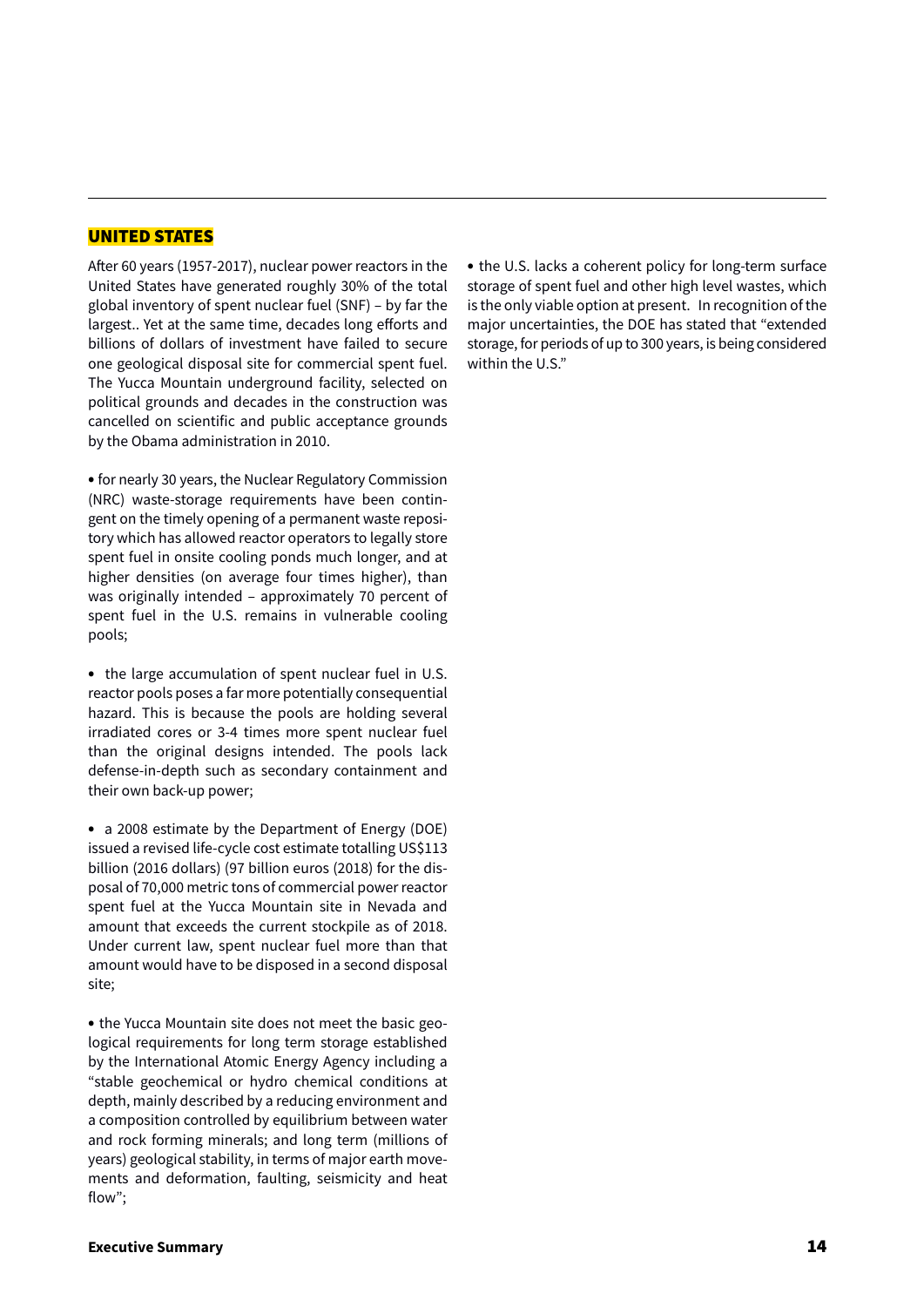- 1 See slide No.61http://www.wise-uranium.org/stk.html?src=stkd01e
- 2 Status and Trends in Spent Fuel and Radioactive Waste Management, IAEA Nuclear Energy Series, No. NW-T-1.14 2018 https://www-pub.iaea.org/MTCD/Publications/PDF/P1799\_web.pdf
- 3, 4 Containment, Independent Lens, PBS, January 2016, http://www.pbs.org/independentlens/films/containment/
- 5, 6 WISE Uranium Project, Slide Talk, Nuclear Fuel Production (Conversion, Enrichment, Fuel Prod.), March 2007, Slide No.22 http://www.wise-uranium.org/stk.html?src=stkd02e

7 NIROND TR 2013-12 E, page 133.

- 8 Les échos.be Des milliards supplémentaires pour stocker les déchets nucléaires 22 August 2018 (in French).
- 9 SKB. 2017-04. "Plan 2016. Costs from and including 2018 for the radioactive residual products from nuclear power. Basis for fees and guarantees for the period 2018-2020." Technical Report TR-17.02. 52 pp. See p. 35, https://www.skb.se/publikation/2487964/TR-17-02.pdf.
- 10 IEEJ Journal, "Major Issues Regarding Nuclear Power Generation Costs Assessment in Japan", Institute for Energy Economics Japan, citing Atomic Energy Commission Japan, 2015, https://eneken.ieej.or.jp/data/6474.pdf
- 11 Ian Jackson, "Research Report Subsidy Assessment of Waste Transfer Pricing for Disposal of Spent Fuel from New Nuclear Power Stations Independent Report for Greenpeace UK, 1st March 2011, https://www.greenpeace.org.uk/wp-content/uploads/2017/07/FUP-Subsidy-Report-Mar2011.pdf
- 12 NIROND TR 2013-12 E, page 133
- 13 Les échos.be Des milliards supplémentaires pour stocker les déchets nucléaires 22 August 2018 (in French).
- 14 Szakálos Peter, Leygraf Christofer, Rosengren Anders, Seetharaman Seshadri, Grinder Olle, Linder Jan. 2018-04-26. "Analys av kärnbränsleförvarsfrågan efter mark-och miljödomstolens yttrande till regeringen." ("Analysis of the nuclear fuel management issue after the Land and Environment Court's statement to the government.") In Swedish only. 4 pp. Available at (5 October 2018): http://www.nonuclear.se/szakalos-et-al20180426analys-av-karnbransleforvarsfragan. This document was submitted to the government for its ongoing review, and the government has requested comments from SKB by 30 April 2019. The authors include a group of specialists at The Royal Institute of Technology (KTH) in Stockholm, who are at the forefront of copper corrosion research worldwide, and a former employee of SSM. Research in Sweden on copper corrosion by independent specialists was spearheaded by KTH Associate Professor Gunnar Hultquist, who died in February 2016. He initiated an experiment in 1986 showing that copper corrodes in oxygen-free water. His results were eventually confirmed internationally by independent methods.
- 15 Department for Business, Energy and Industrial strategy (BEIS) Press Release 25th January 2018 https://www.gov.uk/government/news/local-communities-to-give-views-on-permanent-disposal-of-radioactive-waste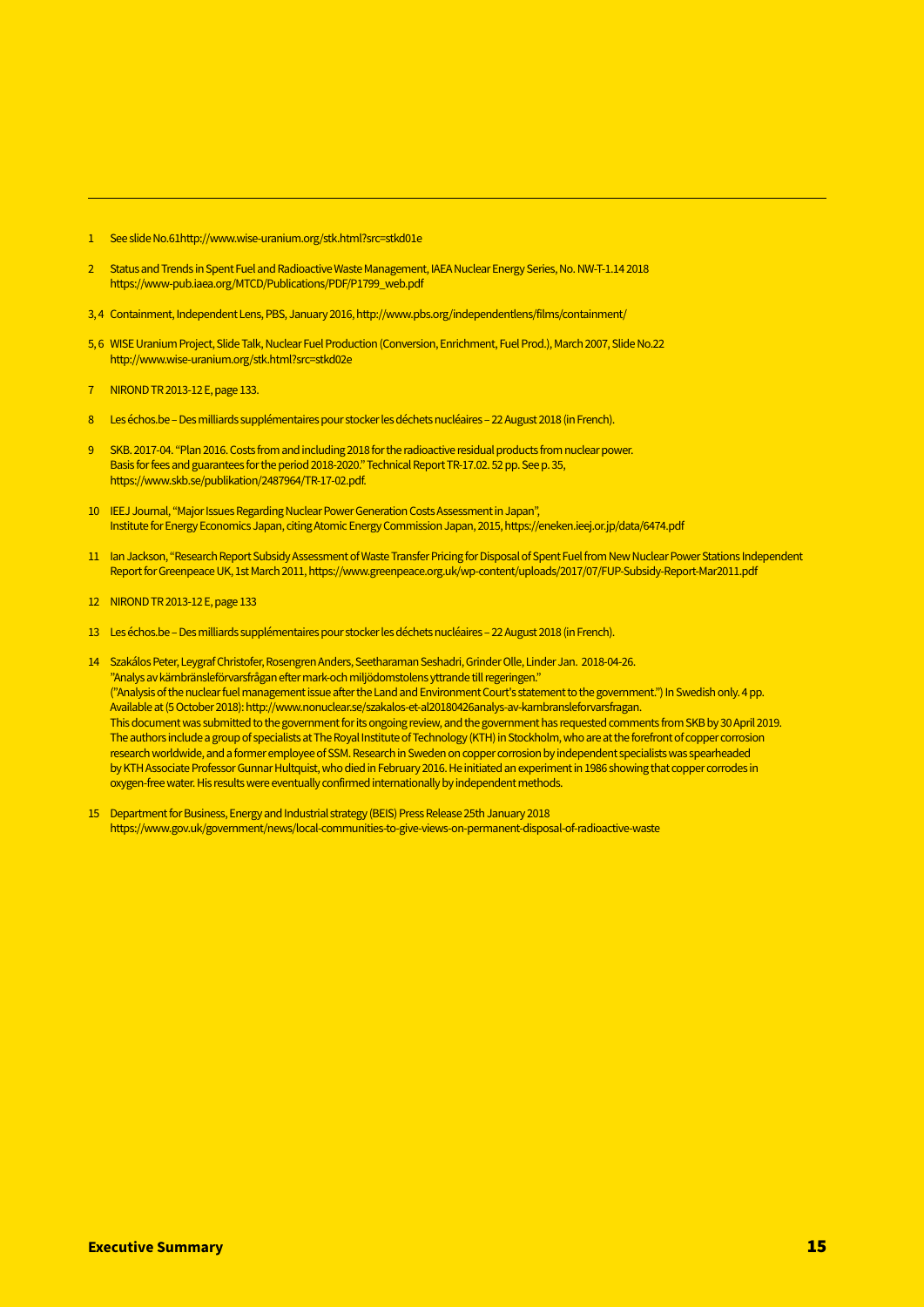

## NUCLEAR WASTE: THE SITUATION TODAY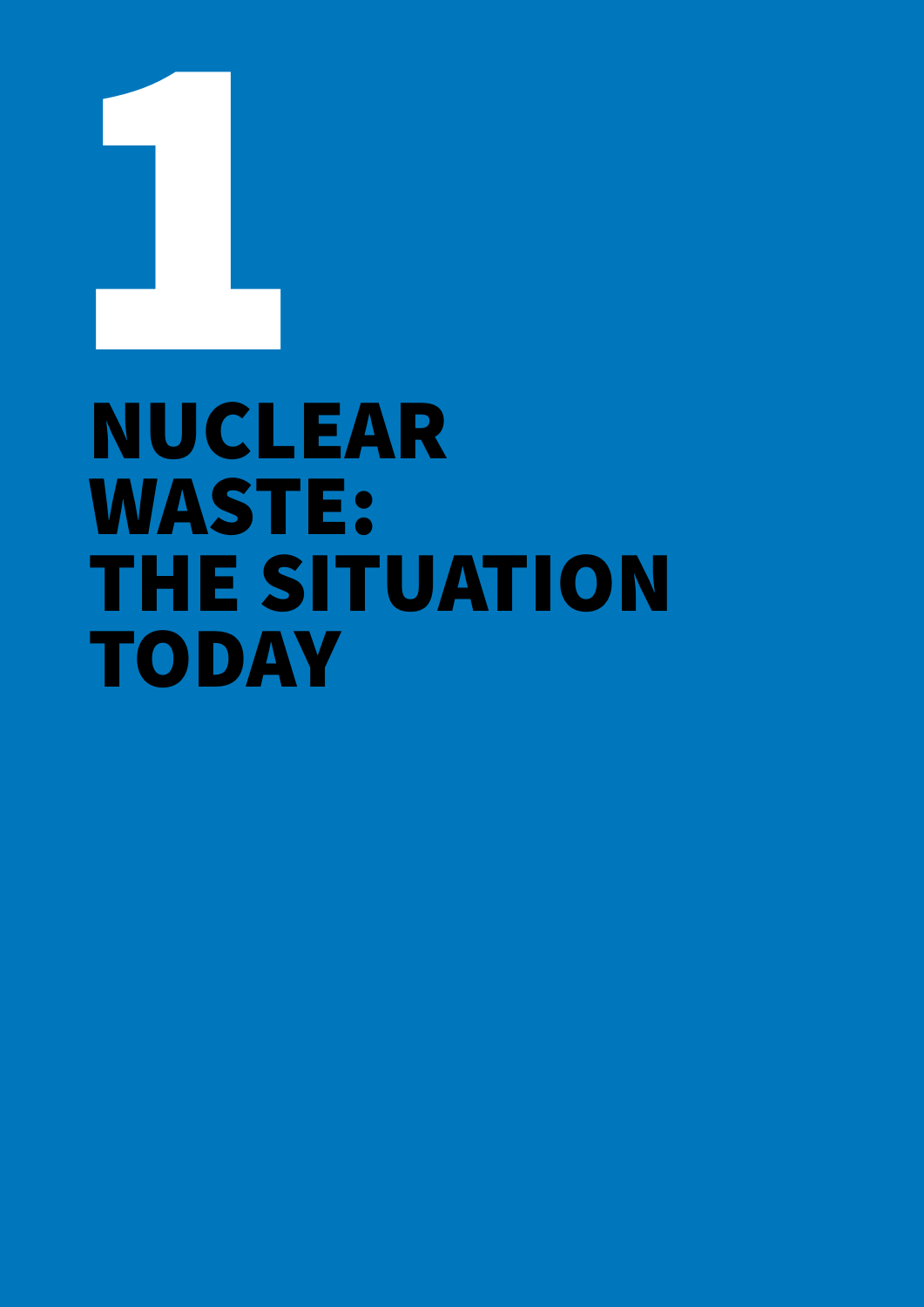### NUCLEAR WASTE: THE SITUATION TODAY *Pete Roche*

The entire nuclear fuel cycle, from uranium mining, enrichment, reactor operation and reprocessing to nuclear reactor decommissioning produces hazardous nuclear waste.

Uranium mining generates radioactive tailings, which are collected in engineered tailings dams and covered with a layer of clay and rock to try to inhibit the leakage of radon gas.

Low-level Wastes (LLW) is generated by the industry in large volumes. It comprises paper, rags, tools, clothing, filters etc. It is often simply buried in shallow landfill sites.

Intermediate-level Wastes (ILW) includes things like resins, chemical sludges and the metal cladding stripped off waste fuel, as well as contaminated parts of reactors which have been decommissioned. Even this ILW, which contains higher amounts of radioactivity than LLW, is buried in shallow landfill sites in some countries. Although not the most radioactive category of waste, ILW usually requires some form of shielding and needs careful management to protect the health of workers and the environment.

The most hazardous waste is High Level Waste (HLW) or spent fuel, removed from nuclear reactors, which stays radioactive for hundreds of thousands of years. Standing one metre away from a spent fuel assembly which was removed from a reactor a year ago could kill you in about one minute. $<sup>1</sup>$  In some countries the si-</sup> tuation is exacerbated by 'reprocessing' this spent fuel – which involves dissolving it in nitric acid to separate out weapons-useable plutonium. This process leaves behind a highly radioactive liquid waste.

The International Atomic Energy Agency estimates that around 370,000 metric tonnes of heavy metal (MTHM) of spent fuel has been produced since the advent of civil nuclear power production, of which 120,000 MTHM has been reprocessed.<sup>2</sup>

No country in the world has yet secured a solution for high-level waste.<sup>3</sup>

Nuclear waste inventory (IAEA estimates, 2018)

|            | Solid radioactive waste in storage<br>(m <sup>3</sup> ) | Solid radioactive waste in disposal<br>(m <sup>3</sup> ) | Proportion of waste type in<br>disposal |
|------------|---------------------------------------------------------|----------------------------------------------------------|-----------------------------------------|
|            | VILW 2,356,000                                          | 7,906,000                                                | 77%                                     |
| <b>LLW</b> | 3,479,000                                               | 20,451,000                                               | 85%                                     |
| ILW.       | 460,000                                                 | 107,000                                                  | 19%                                     |
| <b>HLW</b> | 22,000                                                  | 0                                                        | $-0%$                                   |

Note: all volumetric figures are provided as estimates based on operating and proposed final disposal solutions for different types of waste.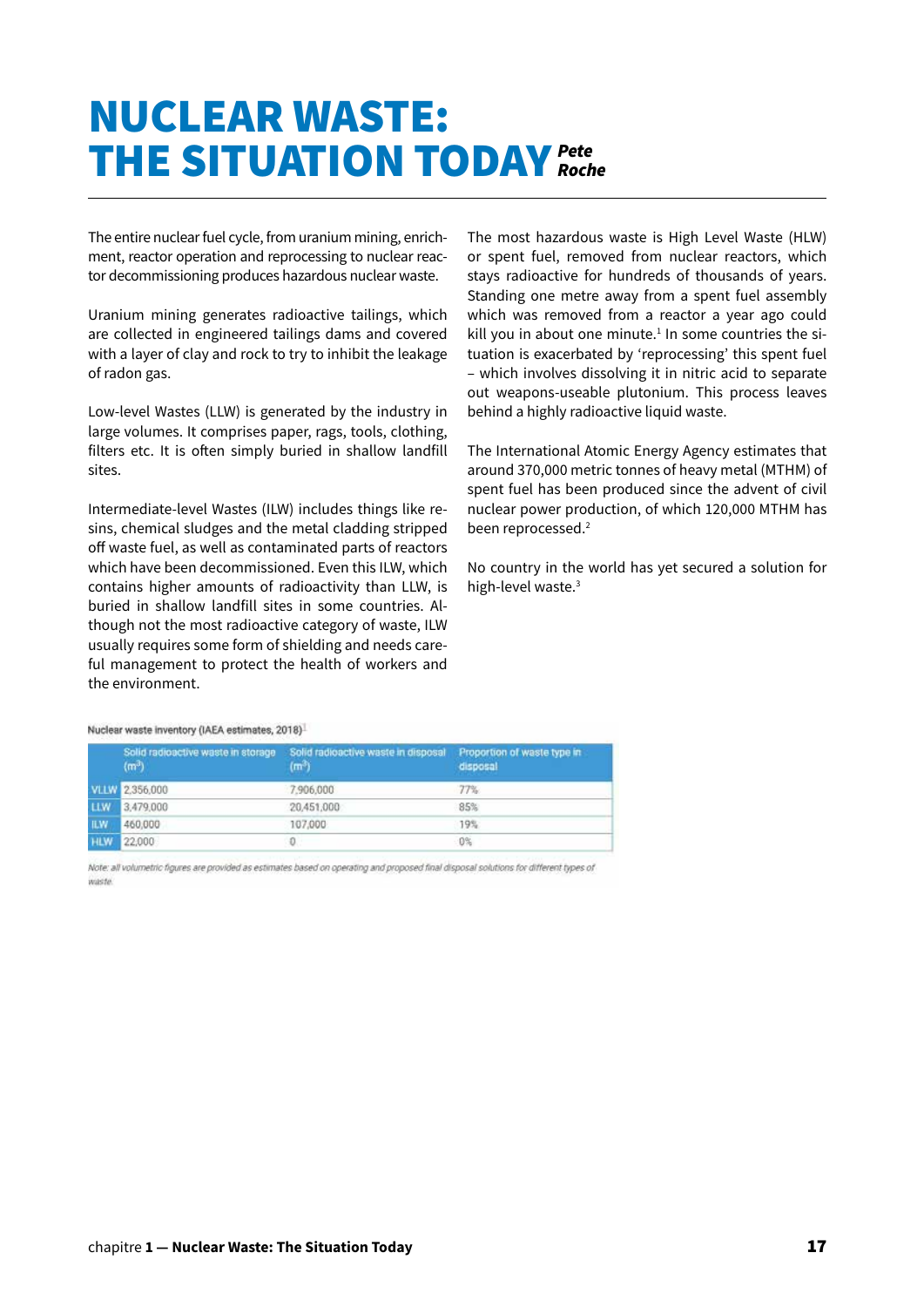#### URANIUM MINING

Most uranium ore is mined in open pit or underground mines. The uranium content of the ore is often between only 0.1% and 0.2%. Therefore, large amounts of ore have to be mined to get at the uranium. In the early years up until the 1960's uranium was predominantly mined in open pit mines from ore deposits located near the surface. Later, mining was continued in underground mines, but many of these closed in the 1980s after uranium prices dropped. The United States had hundreds of underground mines during the Cold War era. After deposits were exhausted many of these were simply abandoned, often without even securing the mine opening presenting a hazard even today.4

Waste rock is produced during both types of mining. This often contains elevated concentrations of radioisotopes compared to normal rock. Other waste piles consist of ore with too low a grade for processing. These waste piles threaten local populations due to the release of radon gas and seepage water containing radioactive and toxic materials.

According to the seminal work on nuclear chemistry published in 1995 by Hoppin, Rydberg, and Liljenzin:

*…Ra [Radium] and Rn [Radon] are*  " *among the most radio-toxic substances existing, causing bone and lung cancer at relatively low concentrations, [consequently] special attention must be devoted to their appearance*  in nature<sup>s</sup> 99

#### URANIUM MILLING

Ore mined in open pit or underground mines is crushed and leached in a uranium mill – basically a chemical plant designed to extract uranium from ore. It is usually located near the mines to limit transportation. In most cases, sulphuric acid is used as the leaching agent, but alkaline leaching is also used. As the leaching agent not only extracts uranium from the ore, but also several other constituents like molybdenum, vanadium, selenium, iron, lead and arsenic, the uranium must be separated out of the leaching solution. The final product produced from the mill, commonly referred to as "yellow cake" (U3O8 with impurities), is packed and shipped in casks.

A waste product of ore processing is the uranium mill tailings which are normally dumped as sludge in special ponds or piles, where they are abandoned. The largest such piles in the U.S. and Canada contain up to 30 million tonnes of solid material. In Saxony, Germany the Helmsdorf pile near Zwickau contains 50 million tonnes, and in Thuringia the Culmitzsch pile near Seelingstädt 86 million tonnes of solids.<sup>6</sup>

Milling does not remove long lived decay products such as thorium-230 and radium-226, nor does it remove all of the uranium - about 5% to 10% remains - so the sludge still contains about 85% of the initial radioactivity along with heavy metals and other toxic contaminants such as arsenic, and chemical reagents used during the milling process. The mining and milling process removes hazardous chemicals from their relatively safe underground location and converts them to a fine sand, then sludge, making them more susceptible to dispersion throughout the environment.

Radon-222 gas emanates from tailings piles and has a half-life of 3.8 days. This may seem short, but due to the continuous production of radon from the decay of radium-226, which has a half-life of 1600 years, radon presents a long-term hazard. Further, because the parent product of radium-226, thorium-230 (with a half-life of 80,000 years) is also present, there is continuous production of radium-226.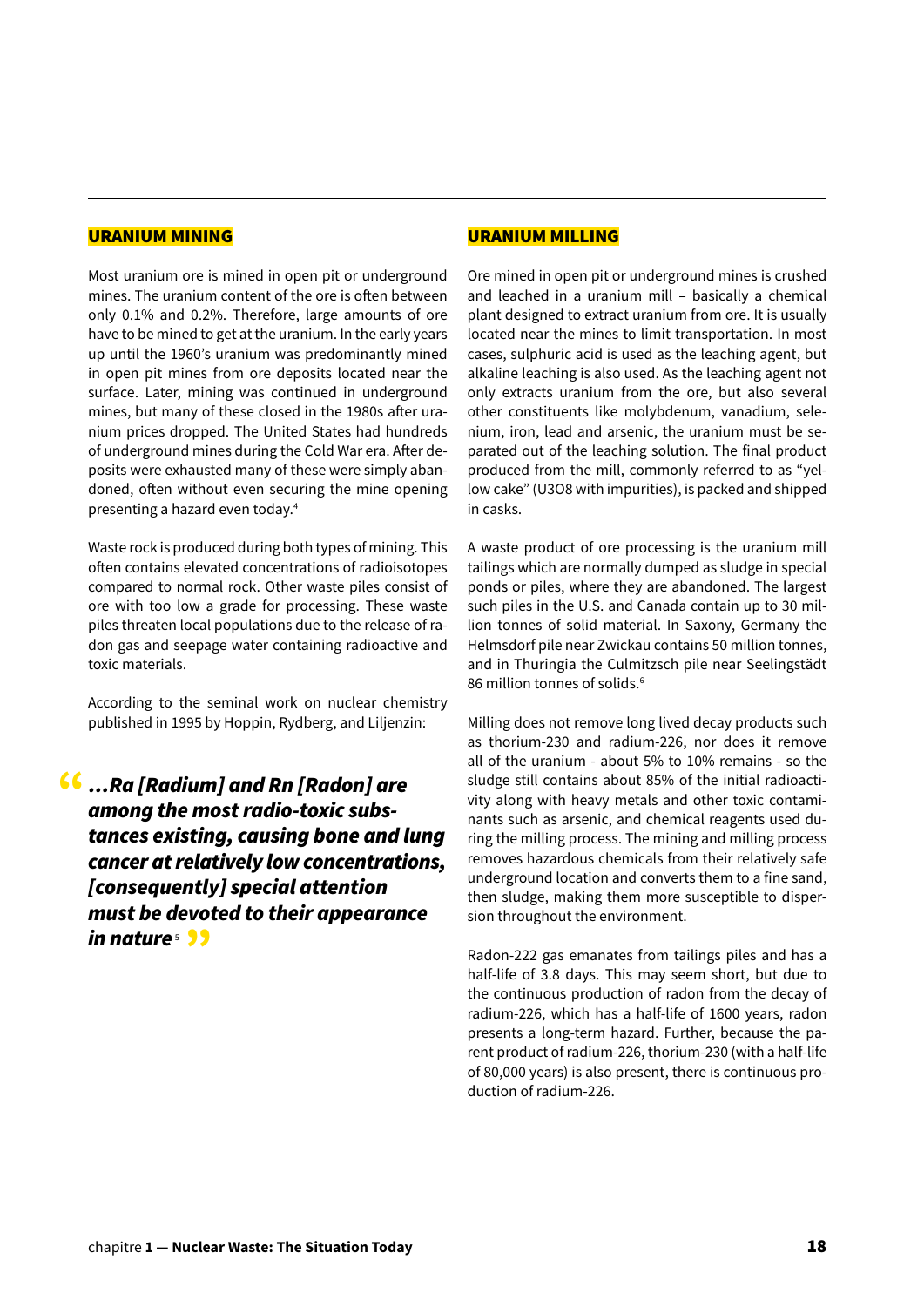After about 1 million years, the radioactivity of the tailings and thus its radon releases will have decreased so that it is only limited by the residual uranium contents, which continuously produces new thorium-230.

Radon release is a major hazard which continues after uranium mines are shut down. The U.S. Environmental Protection Agency (EPA) estimates the lifetime excess lung cancer risk of residents living near a bare tailings pile of 80 hectares at two cases per hundred. Since radon spreads quickly with the wind, many people receive small additional radiation doses. Although the excess risk for the individual is small, it cannot be neglected due to the large number of people concerned. EPA estimated that the uranium tailings deposits existing in the United States in 1983 would cause 500 lung cancer deaths per century, if no countermeasures were taken.<sup>7</sup>

Due to the long half-lives of the radioactive constituents involved the safety of tailings deposits have to be guaranteed for very long periods of time. After rainfall, erosion gullies can form; floods can destroy the whole deposit; plants and burrowing animals can penetrate into the deposit and thus disperse the material, enhance the radon releases and make the deposit more susceptible to climatic erosion. When the surface of the pile dries out, the fine sands are blown by the wind over adjacent areas. Seepage from tailings piles is another major hazard posing a risk of contamination to ground and surface water. Residents are also threatened by radium-226 and other hazardous substances like arsenic in their drinking water supplies and in fish from the area. The seepage problem is very important with acidic tailings, as the radionuclides involved are more mobile under acidic conditions.

Tailings dam failures have caused pollution problems at uranium mines across the globe. Twenty-one dam failures have been documented by WISE International.<sup>8</sup>

Closure of a uranium mill produces large amounts of radioactively contaminated scrap which will have to be disposed in a safe manner. In the case of Wismut's Crossen uranium mill, in Germany, to reduce cost some of the scrap is intended to be disposed in the Helmsdorf tailings, but there it can produce gases and thus threaten the safe final disposal of the sludge.<sup>9</sup>

**The WISE International Uranium Project detailed the world inventory of known uranium mill tailings in 2011. The South African tailings are from uranium by-product recovery from gold mining; and part of the Australian tailings are from uranium co-product recovery with copper mining (Olympic Dam). Nevertheless the world's inventory of uranium mill tailings amounts to 2,352.55 million tonnes.**<sup>10</sup>

| <b>Country</b>  | <b>Million tonnes of uranium</b><br>mill tailings |
|-----------------|---------------------------------------------------|
| Australia       | 79                                                |
| <b>Bulgaria</b> | 16                                                |
| Canada          | 202.13                                            |
| Czech Republic  | 89                                                |
| France          | 29.318                                            |
| Germany         | 174.45                                            |
| Hungary         | 29.4                                              |
| Kazakhstan      | 165                                               |
| Kyrgyzstan      | 32.3                                              |
| Namibia         | 350                                               |
| Russia          | 56.85                                             |
| South Africa    | 700                                               |
| Ukraine         | 89.5                                              |
| <b>USA</b>      | 235                                               |
| Uzbekistan      | 60                                                |

Source: www.wise-uranium.org/mdaf.html

In 2010 Greenpeace International documented the legacy of waste and environmental destruction left by the French nuclear industry mining of uranium in Niger.<sup>11</sup> Clouds of dust caused by controlled explosions at the open pit mine carry radioactive gas towards the towns of Arlit and Akokan. Mountains of industrial radioactive waste sit in the open air for decades. And the shifting of millions of tonnes of rock and earth has corrupted the once clean source of groundwater that is also rapidly disappearing due to industrial overuse. In November 2009 Greenpeace and its partners were able to complete a brief scientific investigation of the area measuring radiation levels in and around the mining towns. In some cases readings went above 100 times internationally recommended levels. In about ten years' time the local economy around Arlit and Akokan will dry up as the mines run out of uranium, but the people and a legacy environmental pollution will be left behind for centuries to come.<sup>12</sup>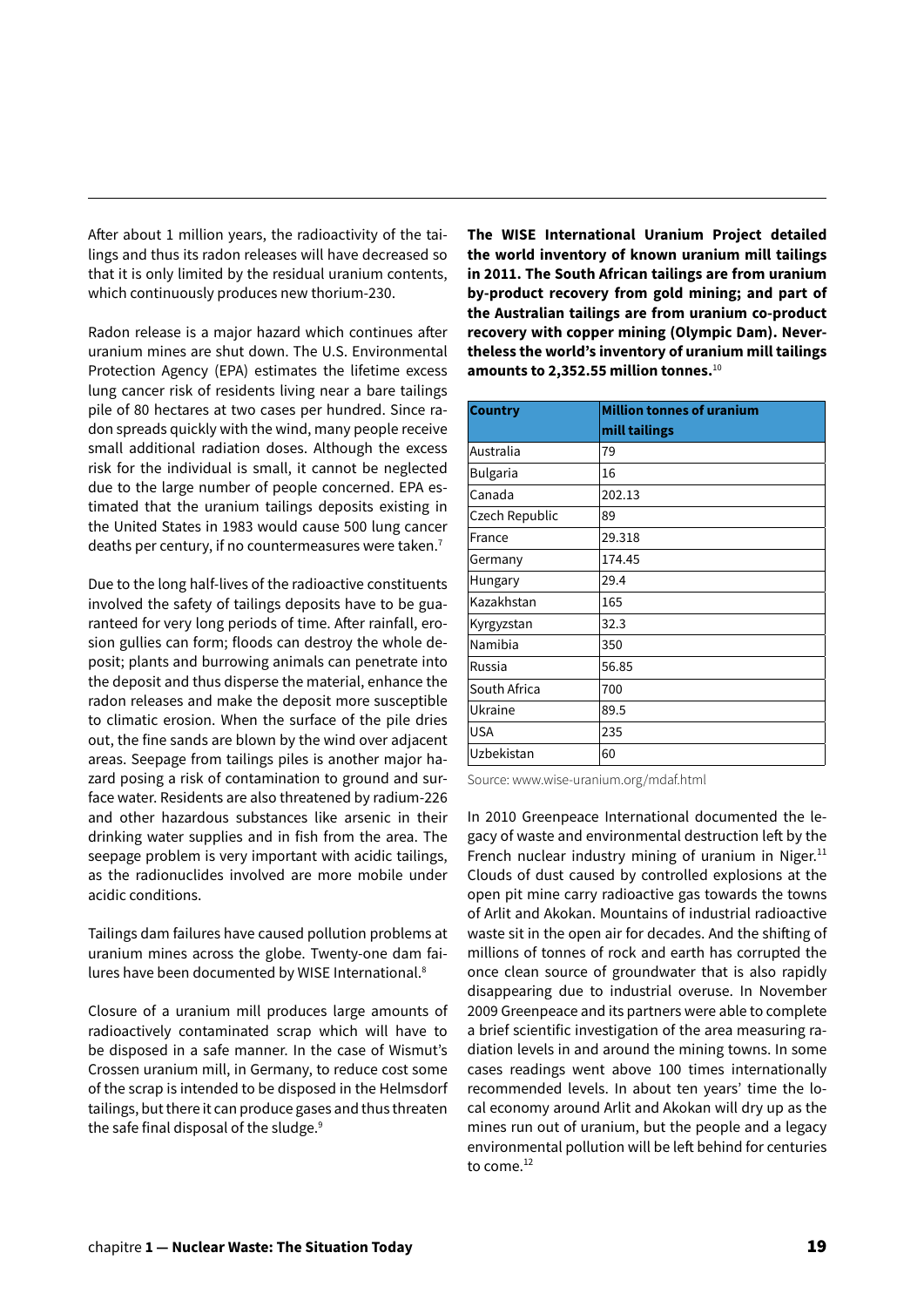The waste in Niger includes an estimated 40 million tons of radioactive residues from two mines and 1600 tonnes of contaminated solid waste, as well as additional liquid waste.<sup>13</sup>

It's a similar story in other parts of the world. In the East Singhbhum district of Jharkhand State in Eastern India there are hundreds of cases of congenital illness and other birth defects in addition to a high incidence of infertility, miscarriages and pre-mature deliveries near the Jadugora uranium mines which have some of the best quality uranium ore, and magnesium diuranate deposits in the world. "*Miners working in the mine areas inhale the dust and radon gas. Besides, the uranium ore are transported in uncovered trucks through roads that are full of bumps. This cause the debris to fall off on the sides of the road. Radiation are also caused by dumping of mine's tailings in uncovered ponds*," said Ankush Vengurlekar, a photojournalist who has documented people's suffering because of the "unsafe" mining.

Locals say villages lying close to the tailing ponds are the worst affected. During the dry season, dust from the tailings blows through these villages. During the monsoon rains, radioactive waste spills into the surrounding creeks and rivers, causing further internal radiation as villagers use the contaminated water for washing and drinking and also use the nearby ponds for fishing.14

Earlier this decade when it looked like there might be a renaissance in nuclear power construction Chinese, Canadian and French firms rushed to exploit uranium deposits in new countries in Africa. In 2010 one commentator said "*Getting a mine going in Texas takes two bookshelves full of authorisations. In Niger you give a shovel to a guy on \$2 a day and you're mining uranium.*"15 Even so, in 2016 almost 75% of world uranium production was still taking place in the top three producing countries, Kazakhstan, Canada and Australia.16

Uranium mining is just the start of the nuclear fuel chain, but these stories serve to illustrate how the nuclear industry, after making a profit, often loads its liabilities onto local residents, taxpayers and electricity consumers. All the way through the nuclear chain, local populations are subjected to increased health risks, and yet more often than not they have not been asked if they are willing to put up with those increased risks.

#### URANIUM ENRICHMENT

The raw material obtained from uranium mining is known as yellowcake. It contains  $\mathsf{U}_{\sf a} \mathsf{O}_{\sf g}$  and impurities. To use this in electricity generating nuclear power stations it has to be made into nuclear fuel. Firstly the uranium has to be converted to uranium hexafluoride (UF $_{\rm s}$ ), a compound that can easily become a gas. This property is required for the subsequent enrichment process.

Yellowcake still contains some impurities so prior to enrichment has to be further refined before or after being converted to uranium hexafluoride (UF<sub>6</sub>), (known as 'hex'). Conversion plants are operating commercially in the USA, Canada, France, Russia and China. This conversion generates yet more waste. Conversion wastes are usually dumped in large compounds next to the conversion plant.

In France, for instance, the Comurhex Malvési conversion plant, converts  $\mathsf{U}_{\sf a} \mathsf{O}_{\sf a}$  to  $\mathsf{UF}_{\sf a}$ . Further processing to  $\mathsf{UF}_{\sf a}$  is done at the Comurhex plant in Pierrelatte. On March 20, 2004, a dam failure at a decantation and evaporation pond at the Malvési conversion plant released approx. 30,000 cubic metres of liquid and slurries. The dam failure is believed to have been caused by an "*abnormal presence of water*" due to heavy rain in summer 2003. Production had to be halted again for two months after heavy rainfall at the end of January 2006, to maintain the required safety margin for the ponding water in the compound. However, rain water came into contact with the spilled slurries from the 2004 event still lying outside of the dams, and contaminants thus dissolved were released into the environment. On March 5, 2006, strong winds resulted in an overflow of several decantation ponds due to insufficient safety margins of the ponding water levels, leading to another spill of nitrate-contaminated waters.

On June 20, 2006, a further spill of an unreported amount of contaminated slurries occurred which covered a surface area of 350 square meters and went undetected for a month.<sup>17</sup>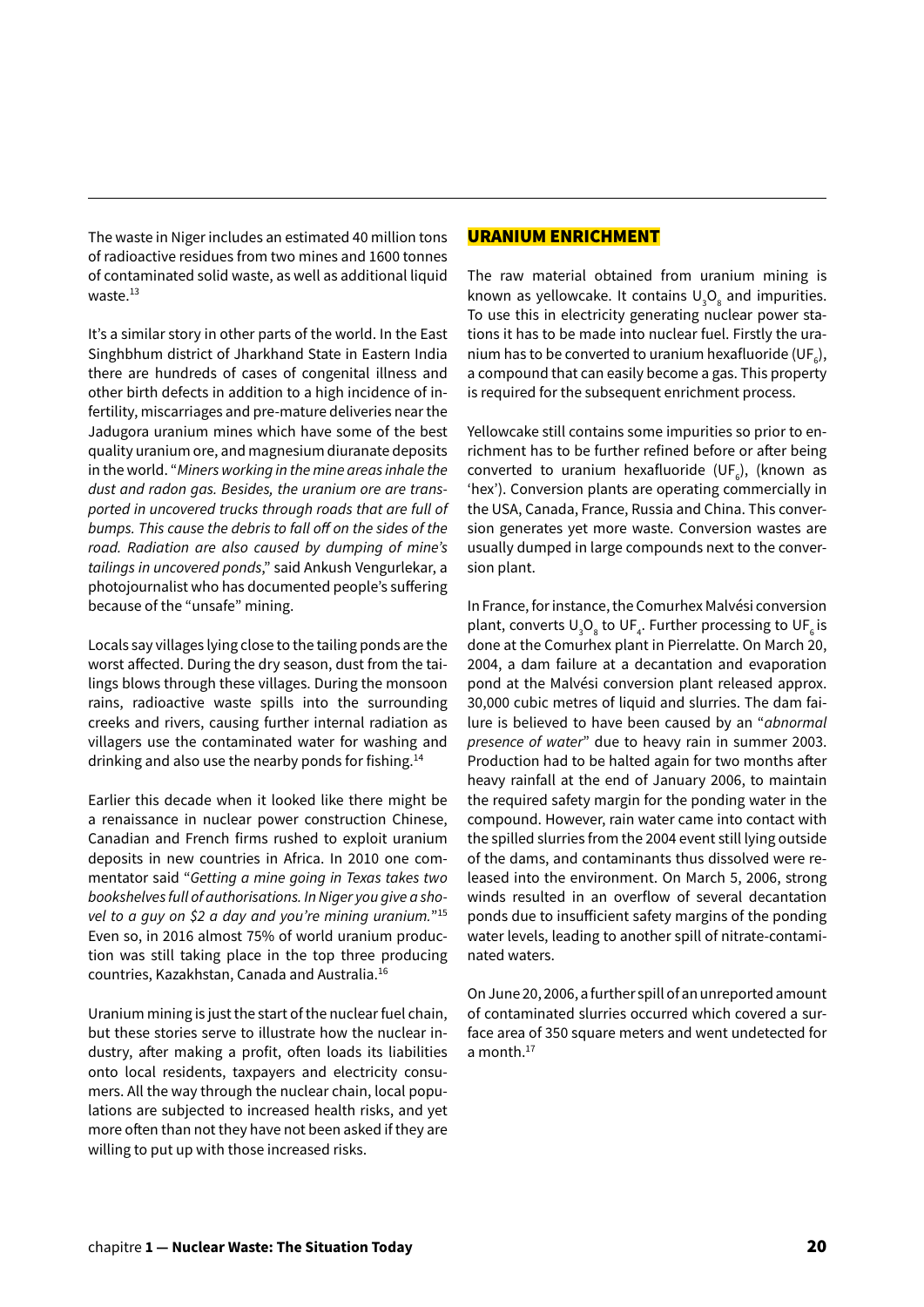The concentration of the fissile isotope uranium-235 in natural uranium is only around 0.71%. To make nuclear fuel for most reactors this has to be increased to around 3-5%. This is known as the enrichment process. In commercially available enrichment plants this is done by a physical process, either by gas diffusion, or by using a centrifuge. For each tonne of enriched uranium, 7 tonnes of depleted uranium (DU) are generated. The ultimate fate of the depleted uranium is mostly unclear, but most of it is stored as UF $_{\rm \scriptscriptstyle \rm g}$  in steel containers in open yards near the enrichment plants. The U.S. has launched a program to convert the depleted uranium hexafluoride to a chemical form that is more suitable for long term storage.

The most recent inventory of worldwide depleted uranium that appears to be available come from the OECD's Nuclear Energy Agency<sup>18</sup> in 1999:

The OECD report said stocks of depleted uranium arising from the enrichment process are expected to increase by up to 57 000 tU annually for the foreseeable future – so an almost 5% increase every year.

The next step in nuclear fuel production is to convert the enriched UF $_{\tiny{6}}$  to uranium dioxide for use in nuclear fuel rods. Minor amounts of waste are produced at this stage of the process.

| <b>Country</b>           | <b>Stored as</b> | <b>Stocks in tU</b> |
|--------------------------|------------------|---------------------|
| <b>USA</b>               | UF <sub>6</sub>  | 480,000             |
| Russia                   | UF <sub>6</sub>  | 450,000             |
|                          | Metal & oxide    | 10,000              |
| France                   | $U_3O_8$         | 140,000             |
|                          | UF <sub>6</sub>  | 50,000              |
| UK (BNFL)                | UF <sub>6</sub>  | 30,000              |
| Netherlands, Germany, UK | UF <sub>6</sub>  | 16,000              |
| (Urenco)                 |                  |                     |
| Japan                    | UF <sub>6</sub>  | 10,000              |
| China                    | UF <sub>6</sub>  | 2,000               |
| South Korea              | UF <sub>6</sub>  | 200                 |
| Total                    |                  | 1,188,200           |

To illustrate the kinds of timescales we need to take into account, the chart below<sup>19</sup> compares the radioactivity of the various wastes generated by a 1,000MW nuclear power reactor each year. Initially the activity of the spent fuel is by far the greatest, but this decreases continuously. The radioactivity of depleted uranium, on the other hand, actually increases in the long term, so that after half a million years it overtakes spent fuel. (NB. both scales are logarithmic).



| waste Rock    |
|---------------|
| Mill Tailings |
| Depleted UF6  |

Spent Fuel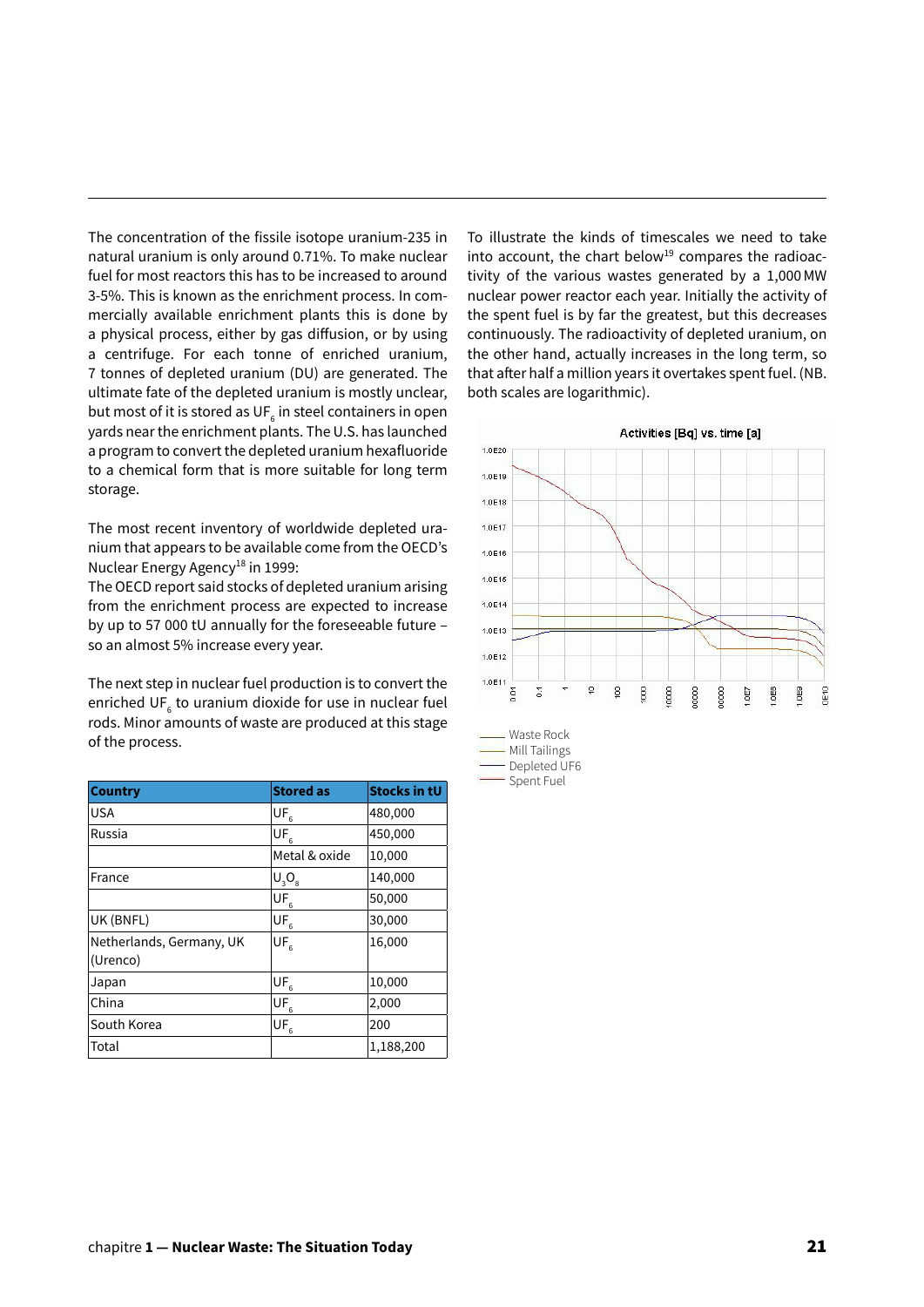#### NUCLEAR POWER GENERATION

The next stage in the nuclear fuel chain is the insertion of nuclear fuel in nuclear reactors which then generates electricity. Eventually this fuel is discharged from the reactor as spent nuclear fuel.

In 2011 the International Panel on Fissile Materials (IPFM) published a report which analysed the policy and technical challenges faced over the past five decades by international efforts at long-term storage and disposal of spent fuel from nuclear power reactors. These challenges have so far prevented the licensing of a geological repository for spent fuel or high-level reprocessing waste anywhere in the world.<sup>20</sup> It looks in particular at ten countries Canada, France, Germany, Japan, South Korea, Russia, Sweden and Finland, the United Kingdom and the United States. This list includes the largest and oldest nuclear energy programmes and covers more than 80% of the world's nuclear power capacity.

The inventory of spent fuel in those ten countries at the end of 2007 was as shown in the table below. This table draws on the most systematic reporting on spent fuel inventories by country which is done by the national reports required under the Joint Convention on the Safety of Spent Fuel Management and the Safety of Radioactive Waste Management. The IPFM report draws on national reports submitted to the third review meeting held in 2009. The Sixth review meeting was held from 21 May to 1 June 2018. We will, therefore examine national reports submitted to this meeting, where available:

http://www-ns.iaea.org/conventions/results-meetings. asp?s=6&l=40

#### **The UK report is not available on the IAEA website but is available here:**

https://assets.publishing.service.gov.uk/government/ uploads/system/uploads/attachment\_data file/ 672640/20171020 - UK\_Sixth\_National\_Report\_to the Joint Convention.pdf

#### **The Swiss report is available here:**

https://www.ensi.ch/de/wp-content/uploads sites/ 2/2017/10/Joint\_Convention-Sixth\_national\_report-Switzerland\_2017.pdf

| <b>Country</b>           | <b>Spent Fuel</b><br>inventory (tons<br>of heavy metal)<br>end of 2007 | <b>Spent fuel policy</b>                     |
|--------------------------|------------------------------------------------------------------------|----------------------------------------------|
| Canada                   | 38400                                                                  | Direct disposal                              |
| <b>Finland</b>           | 1600                                                                   | Direct disposal                              |
| <b>France</b>            | 13500                                                                  | Reprocessing,<br>disposal, storage           |
| Germany                  | 5850                                                                   | Direct disposal<br>(now)                     |
| Japan                    | 19 000                                                                 | Plan of<br>reprocessing,<br>disposal for now |
| <b>Russia</b>            | 13 000                                                                 | Some reprocessing                            |
| <b>South Korea</b>       | 10 900                                                                 | Storage, disposal<br>undecided               |
| <b>Sweden</b>            | 5400                                                                   | Direct disposal                              |
| <b>United</b><br>Kingdom | 5850                                                                   | Reprocessing but<br>future unclear           |
| <b>United States</b>     | 61000                                                                  | Direct disposal                              |

Table 1.2 : Spent fuel inventories in cooling ponds and dry-cast storage as of the end of 2007 for the 10 countries in the present study - except for France and Japan. For the data for France and Japan, see respective chapters

From the national reports submitted to the Sixth Review Meeting of the Joint Convention on the Safety of Spent Fuel Management and the Safety of Radioactive Waste Management held in 2018 (where these are available) otherwise from the Fifth Review Meeting held in 2015, we can build up a picture of the inventory of High and Intermediate Level Waste and spent fuel in the main global nuclear countries as shown in the table below. Unfortunately not every country uses the same units of measurement, or the same definition of different categories of waste. Nevertheless we can see that there is now a global stockpile of around a quarter of a million tonnes of uranium of highly radioactive spent fuel spread around 14 countries, and around 370,000 cubic metre of liquid or vitrified high level waste.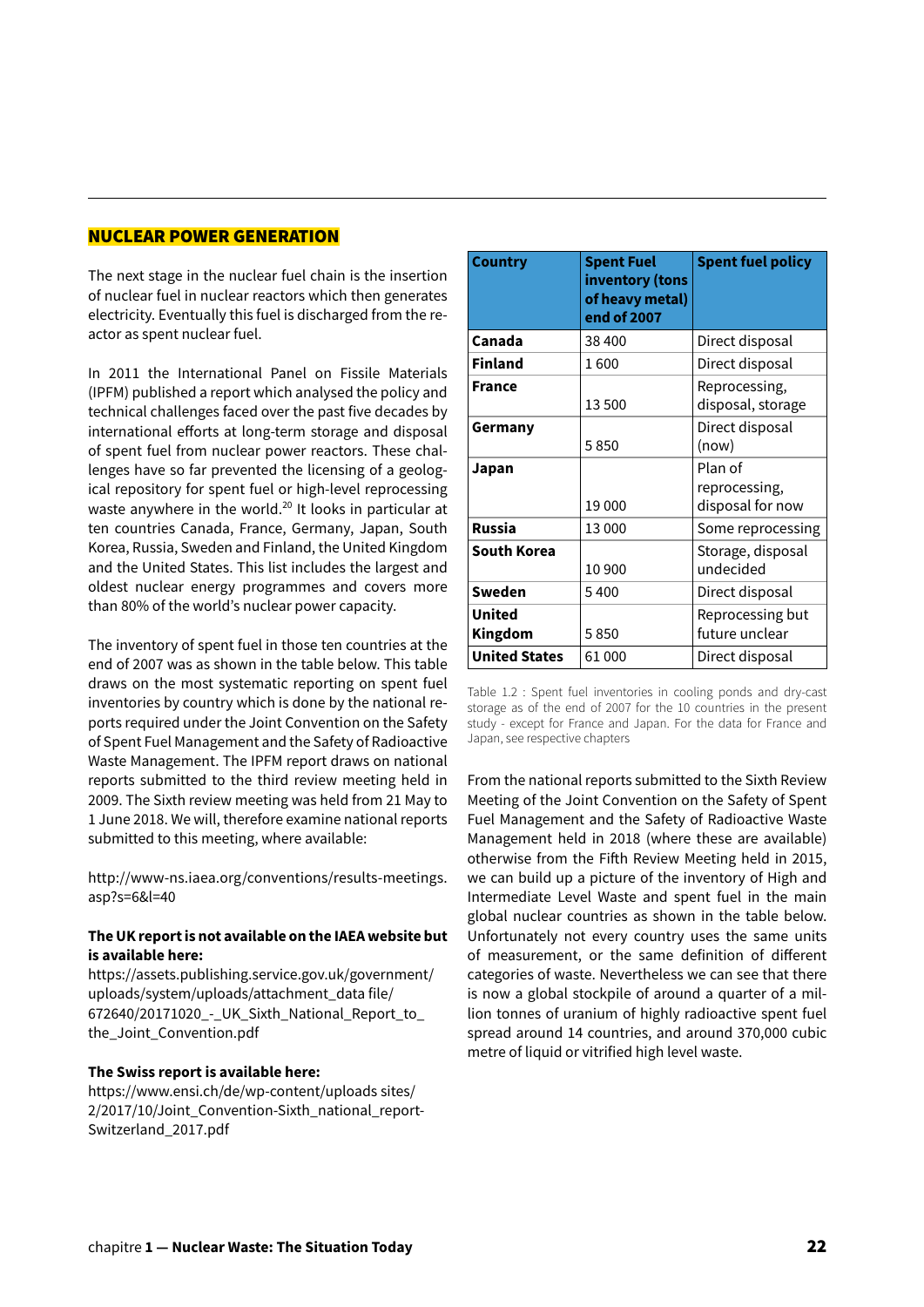|                                                     | <b>High Level Waste</b>                                                                                              | <b>Spent Fuel</b>                                                                                                                                                                                           | <b>ILW</b>                                                                                                                                                                                                                                                                                           | <b>Policies</b>                                                                                                                                                                                          |
|-----------------------------------------------------|----------------------------------------------------------------------------------------------------------------------|-------------------------------------------------------------------------------------------------------------------------------------------------------------------------------------------------------------|------------------------------------------------------------------------------------------------------------------------------------------------------------------------------------------------------------------------------------------------------------------------------------------------------|----------------------------------------------------------------------------------------------------------------------------------------------------------------------------------------------------------|
| Argentina<br>(up to late 2013)                      |                                                                                                                      | 4,243 tHM                                                                                                                                                                                                   |                                                                                                                                                                                                                                                                                                      | Spent fuel is currently in<br>wet storage.                                                                                                                                                               |
| <b>Belgium</b><br>(as at 31 <sup>st</sup> Dec 2016) | 600 m <sup>3</sup> – 4 500 m <sup>3</sup><br>(depending on the<br>future management<br>of commercial spent<br>fuel). | 4080 tHM<br>(incl 66 tHM of MOX fuel)*                                                                                                                                                                      | 11 100 m <sup>3</sup> - 10 430 m <sup>3</sup><br>(depending on the<br>future management<br>of commercial spent<br>fuel),                                                                                                                                                                             | Reactors to be phased out<br>by 2025. At 31 December<br>2016, the national policy for<br>the management of spent<br>fuel from commercial nucle-<br>ar power plants is the safe<br>storage of spent fuel. |
| <b>Brazil</b><br>(as at March 2014)                 |                                                                                                                      | 1,398 fuel assemblies                                                                                                                                                                                       |                                                                                                                                                                                                                                                                                                      | Spent fuel in storage.                                                                                                                                                                                   |
| Canada<br>(as at 31 <sup>st</sup> Dec 2016)         |                                                                                                                      | 52,655tHM                                                                                                                                                                                                   | 32,891m <sup>3</sup> (plus 263m <sup>3</sup><br>from decommission-<br>ing activities)                                                                                                                                                                                                                | Direct disposal                                                                                                                                                                                          |
| China<br>(as at 31 <sup>st</sup> Dec 2013)          |                                                                                                                      | 3973.5tHM                                                                                                                                                                                                   |                                                                                                                                                                                                                                                                                                      | Plan is to reprocess<br>spent fuel, but spent<br>fuel is currently stored.                                                                                                                               |
| <b>Finland</b><br>(5th Review)<br>(as at end 2013)  |                                                                                                                      | 16,382tHM                                                                                                                                                                                                   | (including LLW<br>pre-disposal 2056m <sup>3</sup><br>and disposed 7567m <sup>3</sup> )                                                                                                                                                                                                               | Direct disposal (spent fuel<br>shipments from Loviisa<br>to Mayak in Russia were<br>terminated in 1996)                                                                                                  |
| <b>France</b><br>(as at 31 <sup>st</sup> Dec 2015)  | 14,555 containers of<br>vitrified waste.<br>3,200m3 equivalent<br>conditioned end<br>of 2013*                        | La Hague 9681tHM<br>(plus 32tHM foreign) EDF<br>NPPs 4221tHM<br>CEA 88tHM                                                                                                                                   | 14,284 containers<br>of compacted metal<br>waste plus 46 300 m <sup>3</sup><br>not from reprocessing.<br>135,000m <sup>3</sup> Long-lived<br>ILW and Long-lived<br>$LLW.*$                                                                                                                           | Reprocessing disposal<br>and direct storage.                                                                                                                                                             |
| Germany                                             | Approx. 700 m <sup>3</sup> of vitri-<br>fied waste in canisters                                                      | 20,400 m <sup>3</sup> of packaged<br>fuel from light water re-<br>actors for direct disposal;<br>Approx. 1,340 m <sup>3</sup><br>packaged fuel from the<br>Hamm-Uentrop thorium<br>high-temperature reactor | Approx. 740 m <sup>3</sup> of<br>structural parts and<br>sleeves (CSD-C) in<br>canisters from repro-<br>cessing of spent fuel<br>in reprocessing plants<br>abroad (France)<br>Approx. 3,400 m <sup>3</sup> of<br>waste packages with<br>structural parts of the<br>spent fuel for direct<br>disposal | Spent fuel formerly<br>sent to UK and France<br>for reprocessing.<br>Direct storage now.                                                                                                                 |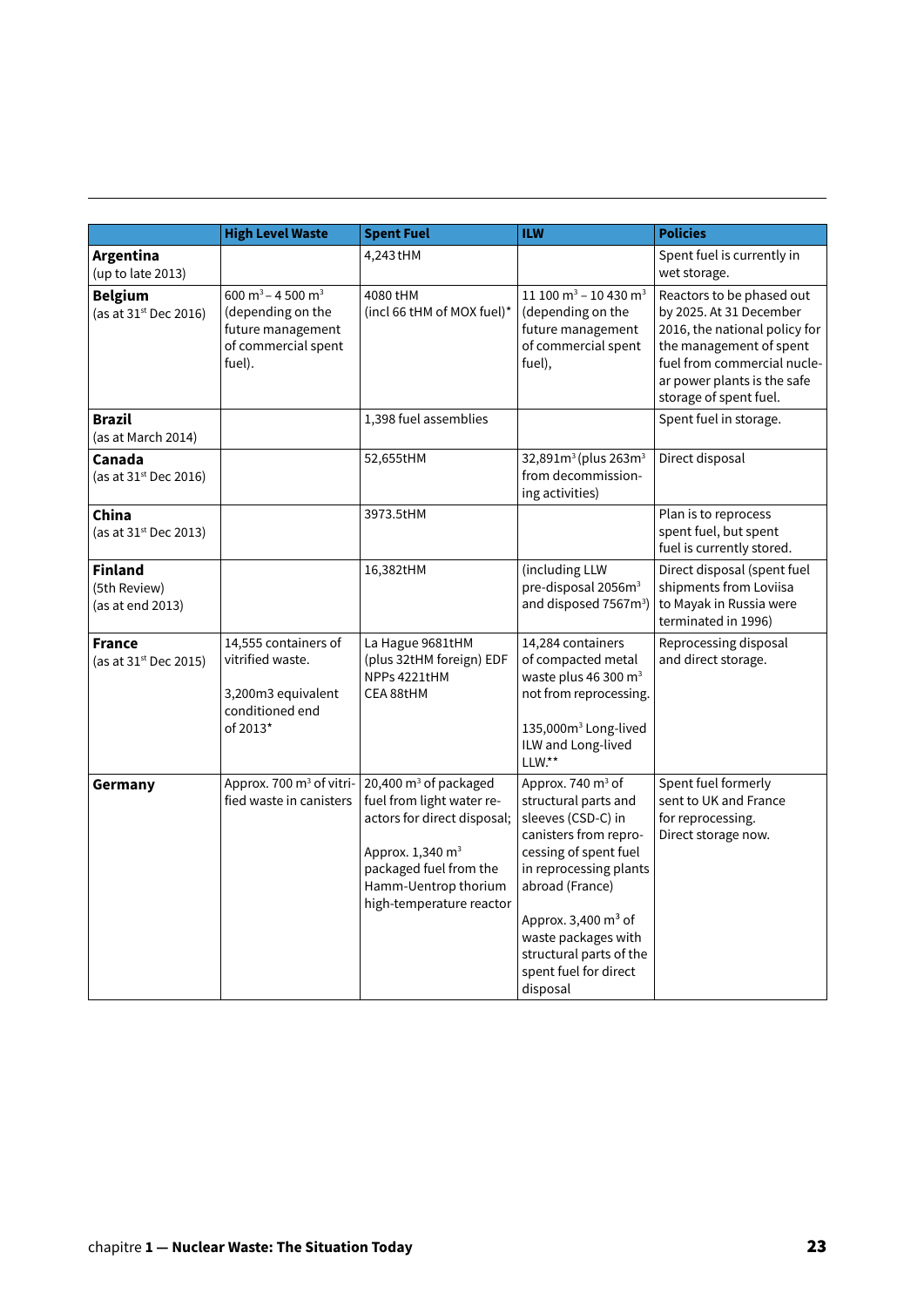|                                                                       | <b>High Level Waste</b>                                                                                                                             | <b>Spent Fuel</b>                                                                                                                                | <b>ILW</b>                                                                                           | <b>Policies</b>                                                                                     |
|-----------------------------------------------------------------------|-----------------------------------------------------------------------------------------------------------------------------------------------------|--------------------------------------------------------------------------------------------------------------------------------------------------|------------------------------------------------------------------------------------------------------|-----------------------------------------------------------------------------------------------------|
| Japan (5th Review)<br>(as end of end March<br>2014)                   | 415m <sup>3</sup> of High Level<br>Liquid;<br>247 x 120-litre con-<br>tainer;<br>346 x 160-litre con-<br>tainer;<br>1442 x 170-litre con-<br>tainer | 16,889tHM                                                                                                                                        | 696,896 x 200 litre<br>drums at power sta-<br>tions and 110,296<br>elsewhere.                        | Formerly reprocessing<br>abroad; plans to move<br>to domestic reprocessing<br>but failed until now. |
| <b>Russia</b><br>as at $1st$ Jan 2017                                 | 18,640m <sup>3</sup> liquid High<br>Level Waste plus 480<br>tonnes solid HLW.                                                                       | 22,449tHM                                                                                                                                        | 94,800m <sup>3</sup> liquid ILW<br>plus 1680 tonnes<br>solid                                         | Incomplete Reprocessing,<br>disposal and storage.                                                   |
| <b>South Korea</b><br>(4 <sup>th</sup> Review)<br>(as at end of 2010) |                                                                                                                                                     | 11,370tHM                                                                                                                                        | 87,176 x 200 litre<br>drums at NPPs (plus<br>18,228 elsewhere)                                       | Direct disposal                                                                                     |
| <b>Spain</b><br>(October 2014)                                        |                                                                                                                                                     | 4592tHM                                                                                                                                          | 7494m <sup>3</sup> Low & Inter-<br>mediate Level Waste.<br>Plus 30188m <sup>3</sup><br>at El Cabril. | Spanish policy is that spent<br>fuel should be considered<br>waste.                                 |
| Sweden<br>(as at $31st$ Dec 2016)                                     |                                                                                                                                                     | 6758tHM                                                                                                                                          | L&ILW 40,232m <sup>3</sup>                                                                           | Direct disposal                                                                                     |
| <b>Switzerland</b><br>(as at $31st$ Dec 2016)                         | about 1,139 t of spent<br>fuel had been shipped<br>from the Swiss NPPs<br>to the<br>reprocessing facilities<br>in France and the UK                 | 1377tHM                                                                                                                                          | Conditioned L/ILW<br>$7271m^3$ .<br>Unconditioned<br>1224m <sup>3</sup>                              | Moratorium on reprocessing<br>introduced 2003.<br>Direct storage.                                   |
| <b>United Kingdom</b><br>(as at $1st$ April 2016)                     | 1,960m <sup>3</sup> (1,100 liquid,<br>867 vitrified)<br>3,700 tonnes (not<br>packaged 1,400; pack-<br>aged 2,300)                                   | In reactor ~2,800tHM<br>In store~4,800tHM<br><b>Expected future arisings</b><br>from existing reactors<br>$~2,900$ tHM<br><b>TOTAL 10,500tHM</b> | 99,000m <sup>3</sup><br>(120,000 tonnes)                                                             | Magnox fuel reprocessing<br>complete Dec 2020.<br>Oxide fuel reprocessing<br>will end 2018.         |
| <b>United States</b><br>(June 2017)                                   | 348,298m <sup>3</sup>                                                                                                                               | 80,296tHM                                                                                                                                        | 91,003 m <sup>3</sup> of de-<br>fense-generated TRU<br>waste emplaced at<br>WIPP.                    | Direct disposal                                                                                     |

\*In 2025, when the last Belgian commercial nuclear reactor will be permanently shut down, the total quantity of spent fuel stored at the Doel and Tihange sites will reach a maximum of 4 880 tHM.

\*\*From https://inventaire.andra.fr/sites/default/files/documents/pdf/fr/2015\_-\_rapport\_de\_synthese.pdf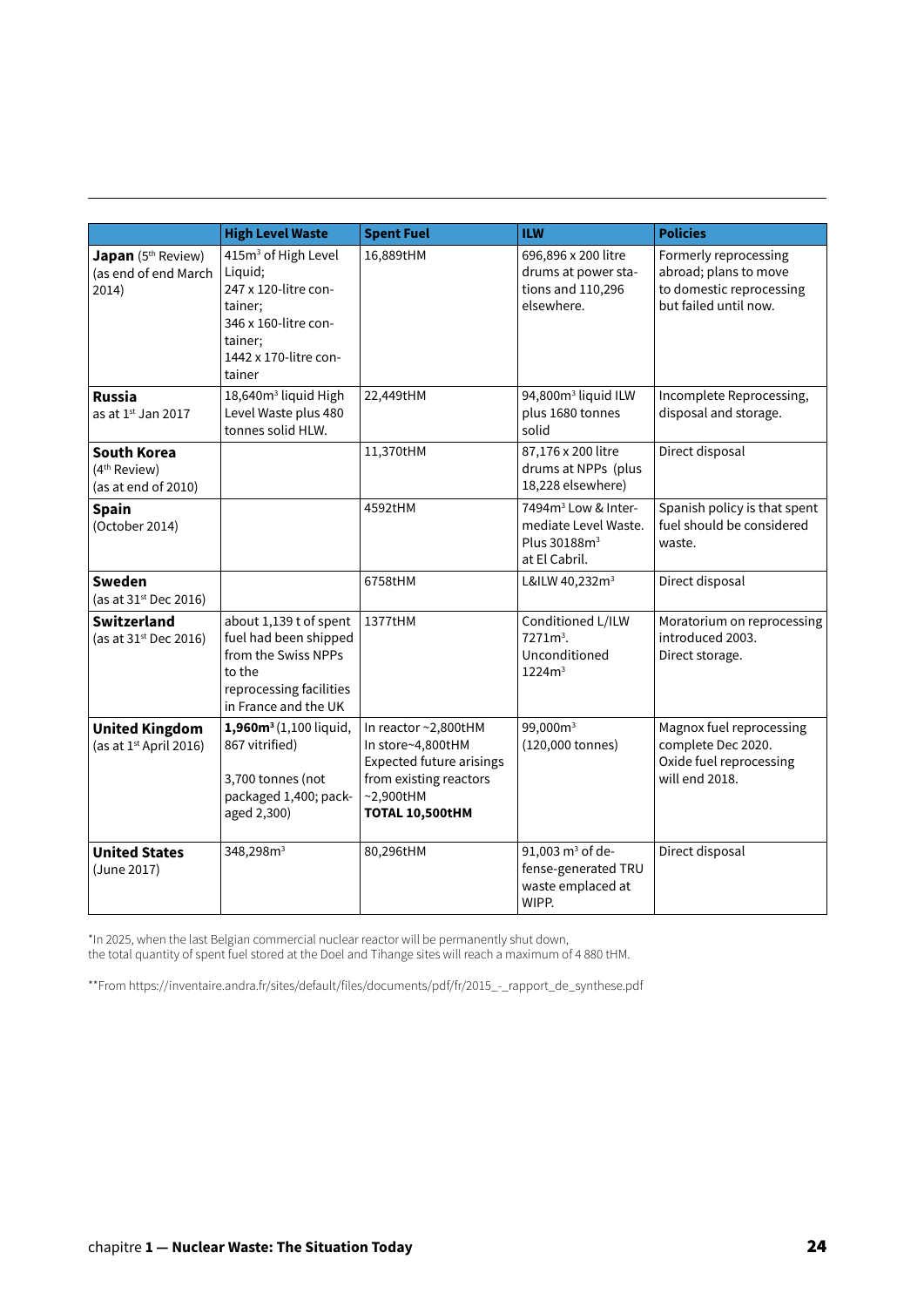#### REPROCESSING

In the early days of nuclear technology, making use of the plutonium generated as by-product in first-generation, uranium-fuelled nuclear reactors became a subject of fascination in the nuclear world. During the nuclear fission process some of the non-fissionable portion of uranium – uranium-238 – absorbs a neutron turning it into plutonium-239. This can be used a new kind of reactor – the fast breeder reactor. If the reactor core is surrounded by a 'blanket' of uranium-238 the fast breeder reactor can theoretically generate more of its own fuel. These breeder reactors could produce more plutonium than they consumed thus greatly extending the lifetime of uranium reserves. Decision-makers were impressed by this concept, and research & development funds were distributed generously.

To achieve this, plutonium had to be separated from spent nuclear fuel by dissolving it in boiling concentrated nitric acid to separate out uranium and plutonium in a process known as reprocessing. Multiple waste streams are created by these physical and chemical processes, including high level liquid waste. High levels of radioactivity are also discharged into the atmosphere and the marine environment. Most fission product releases and plutonium releases from the UK and French nuclear programmes result from their respective reprocessing activities. It has been estimated that reprocessing alone accounts for about 80% of the radiation dose to the public (collective dose) of the French nuclear industry. In the UK it has been estimated that about 90% of nuclide emissions and discharges from the UK nuclear programme result from reprocessing activities.21

The reprocessing idea has been an environmental and financial disaster. In the UK, for instance, Dounreay, in the far North of Scotland, which was the site of the UK's fast reactor research centre, is now being decommissioned. Between 2030 and 2033 the site is expected to reach a so-called 'Interim End State'. This will cost £192m in the financial year 2018/19 alone. The total discounted cost for decommissioning Dounreay is expected to be £2.7bn.22

Reprocessing at Sellafield in North West England is ending. The Thermal Oxide Reprocessing Plant (THORP) which has been reprocessing oxide fuels from the UK's Advanced Gas-cooled Reactors and Light Water Reactors in Europe and Japan is due to close this year.

The reprocessing at THORP has been a commercial and industrial failure. At its opening in 1994, British Nuclear Fuels Ltd (BNFL) claimed that the £2.8 billion (US\$4.7 billion) THORP had secured overseas contracts amounting to 5,334 tonnes of Light Water Reactor (LWR) spent fuel from utilities in Japan, Germany, Switzerland, Italy, Spain, Sweden, the Netherlands and Canada. The economic justification was bitterly contested by opponents in the run-up to its opening in 1994 when it was projected to generate some £9 billion (US\$15 billion) for BNFL and "make a profit of at least £500M [US\$840 million] during its first ten years of operation". The reality was a failure to complete overseas reprocessing contracts by 2003, eventually completed nearly ten years later in 2009; the cancellation of 20% of its orders, and a multiple plant failures and accidents.

The associated Sellafield MOX Plant failed to operate as planned due to design failures and was permanently shutdown in 2011.

The older Magnox Reprocessing Plant which reprocesses spent fuel from the UK's now closed older generation of reactors will close in 2020. Sellafield will cost £2bn in 2018/19 to run. Altogether the total cost for decommissioning Sellafield is expected to be £120bn.<sup>23</sup>

The UK Government National Audit Office's most recent report on Sellafield said the site's

"…*most hazardous facilities include four legacy ponds and silos that hold large quantities of nuclear materials, and the stores that house most of the UK's plutonium inventory. Sellafield Limited … that manages the dayto-day work on the site has put in place five long-term programmes to deal with these hazards. These programmes will take decades to complete, as they require the construction of new plants and the development of bespoke technologies to retrieve and handle waste. For example, the Magnox swarf storage silo, operational since 1964, contains waste sludge from legacy nuclear operations that is both radioactive and corrosive. The facility is expected to pose a significant hazard until 2050*."24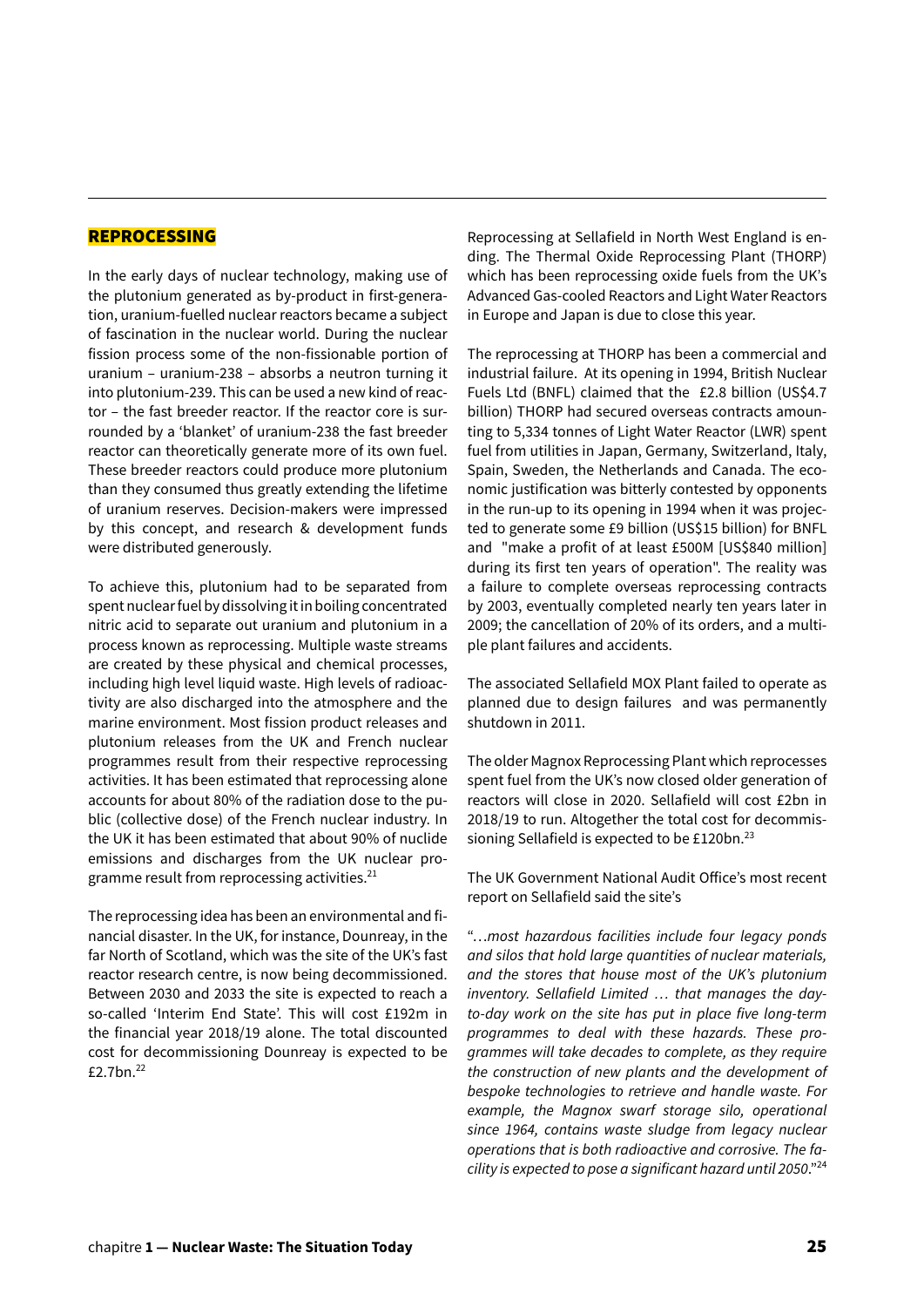One of the legacy ponds – the Magnox spent fuel storage pond – was described in 2015 as "*the most dangerous industrial building in Europe*". The 150-metre-long openair pond is visited by birds and cracks have caused radioactive material to leak into the soil. No one knows exactly what's in there, but it may contain a tonne of plutonium.25

#### PLUTONIUM

The global stockpile of separated plutonium is about 520 tonnes, of which about 290 tonnes is material in civilian custody.26 It takes perhaps 8kgs of reactor-grade plutonium to make a nuclear bomb.<sup>27</sup>

| <b>Country</b> | <b>Civilian Plutonium (tons)</b> |
|----------------|----------------------------------|
| Russia         | 57.2                             |
| <b>US</b>      | 7                                |
| <b>UK</b>      | 110.3                            |
| France         | 65.4                             |
| China          | 0.04                             |
| India          | 0.4                              |
| Japan & Others | 49.3                             |
| <b>Total</b>   | 290                              |

Source: http://fissilematerials.org

The UK has accumulated the largest stockpile of civil plutonium in the world. Once considered to be a valued asset this is now viewed as a costly liability and a target for terrorists. Estimates suggest that the taxpayer currently spends £80m a year to store it safely and stop it from falling into the wrong hands.28 The Nuclear Decommissioning Authority (NDA) said in 2014 that its preferred option for dealing with this legacy is to reuse it in reactors, but

#### "…*we believe there is insufficient understanding of the options to confidently move into implementation*."

Since then no further announcements have been made by the NDA or the UK Government. According to the NDA, it would take 40 years to use all of the reusable plutonium if there were five Light Water Reactors using 30% MOX (mixed plutonium oxide and uranium oxide) fuel the timeframe would change with a different number of reactors or different types of reactor or a different MOX proportion.29

The storage of spent MOX is much more complicated than normal spent fuel, and it has to be cooled for much longer – perhaps as long as 100 years. $30$ 

Japan has a stockpile of 47 tonnes of plutonium, and is facing international pressure to reduce it ahead of the expiry of a civil nuclear treaty with the US. The uncertainty is forcing the Government to rethink its decades-old strategy of achieving energy independence through the use of nuclear reactors and reprocessed fuel. $31$  It says it will boost measures to curb surplus plutonium. Japan possesses about 10 tons of plutonium inside the country and 37 tons in Britain and France, the two countries contracted to reprocess spent nuclear fuel. The total amount is equivalent to about 6,000 bombs of the type that devastated Nagasaki in 1945. But the prospect for substantially curtailing the country's plutonium stockpile is becoming increasingly murky. Japan has abandoned its prototype fast-breeder project at Monju. And of the nine reactors that have resumed operations following the introduction of more stringent safety standards after the Fukushima disaster in 2011, only four can use MOX fuel.32

Added to this the Japanese government persists in trying to start the Rokkasho reprocessing plant – now planned for the first half of 2021. Construction started in 1993. If the Rokkasho reprocessing plant begins operation, it will create a surplus of eight tons of plutonium every year.<sup>33</sup>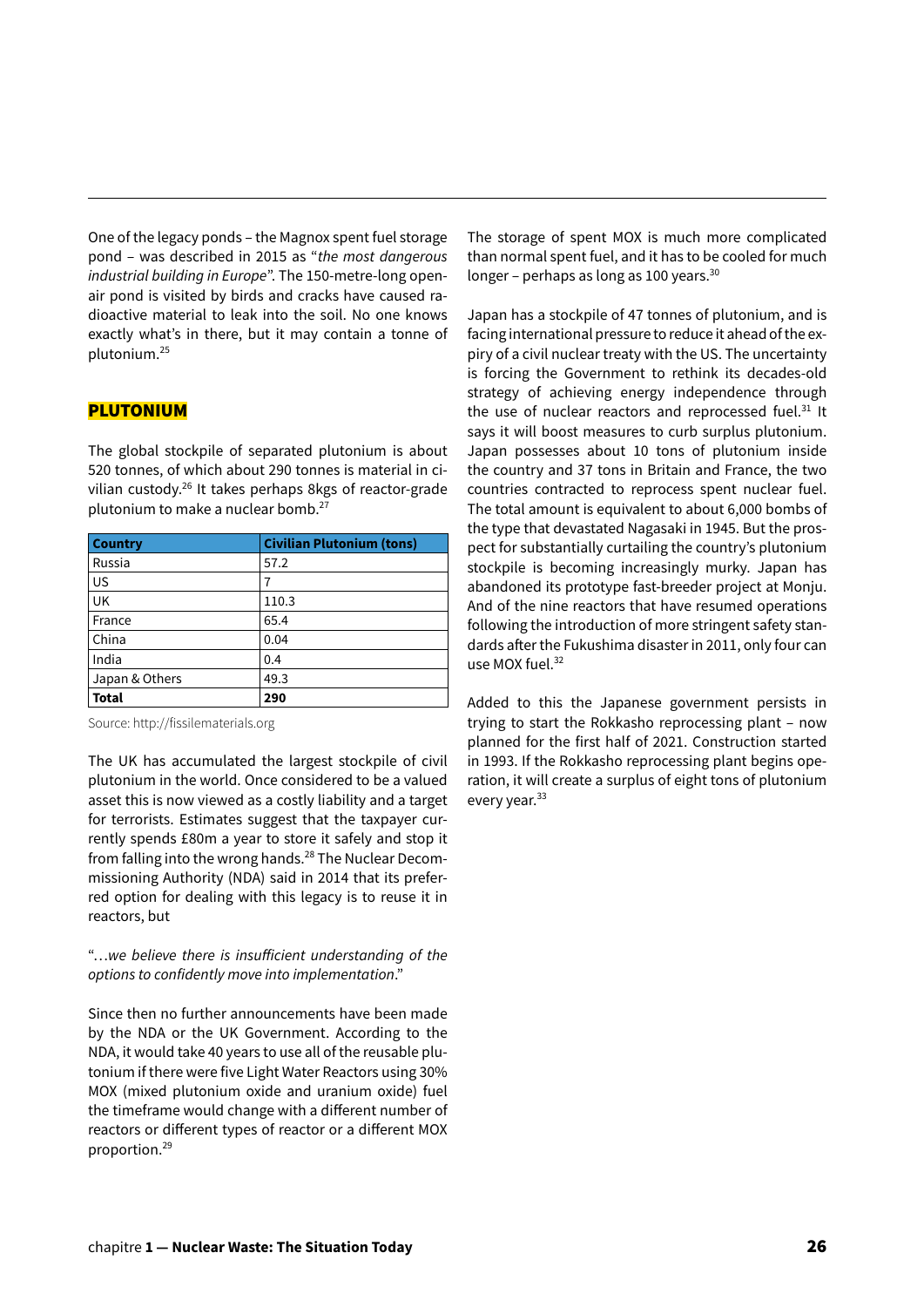#### SPENT FUEL STORAGE

According to the IAEA less than a third of the world's spent fuel arisings have been reprocessed. The rest is stored pending a decision about a final resting place – some in wet storage ponds and some in dry stores.

After fuel is removed from a reactor core, the radioactive fission products continue to decay, generating heat. All nuclear power plants in the US store the fuel onsite at the bottom of deep pools for at least 4 years while it slowly cools. Most spent nuclear fuel in the US is stored in specially designed pools at individual reactor sites around the country.34

However, a fire from spent fuel stored at a U.S. nuclear power plant could have catastrophic consequences, which "*could dwarf the horrific consequences of the Fukushima accident*," according to Edwin Lyman, a physicist at the Union of Concerned Scientists. "*We're talking about trillion-dollar consequences*," says Frank von Hippel, a nuclear security expert at Princeton University, who teamed with Princeton's Michael Schoeppner on the modelling exercise.

At most U.S. nuclear plants, spent fuel is densely packed in pools, heightening the fire risk. Nuclear Regulatory Commission (NRC) has estimated that a major fire at the spent fuel pool at the Peach Bottom nuclear power plant in Pennsylvania would displace an estimated 3.46 million people from 31,000 square kilometers of contaminated land, an area larger than New Jersey. But Von Hippel and Schoeppner think that NRC has grossly underestimated the scale and societal costs of such a fire. Their model suggests that as many as 18.1 million people could require relocation.35

The NRC has considered whether to compel the nuclear industry to move most of the cooled spent fuel now held in densely packed pools to concrete containers called dry casks. Such a move would reduce the consequences and likelihood of a spent fuel pool fire. As recently as 2013, NRC concluded that the projected benefits do not justify the roughly \$4 billion cost of a wholesale transfer. But the NRC has underplayed the risk of a spent fuel fire. Even in France, where spent fuel is eventually transported to La Hague for reprocessing, initially it has to be cooled in pools. These spent-fuel pools are highly vulnerable to attacks according to a report published by Greenpeace. The pools have not been designed to withstand an attack. An attack which leads to a loss of cooling water could spark a spent-fuel fire which could contaminate areas as far as 250 kilometres away.36

Greenpeace illustrated the vulnerability of spent fuel ponds by crashing a Superman-shaped drone into EDF's Bugey nuclear plant, near Lyon in France. The drone was flown into the no-fly zone around the power station, and crashed into the wall of the plant's spent-fuel pool building.<sup>37</sup>

#### DECOMMISSIONING

The oldest nuclear power plant in the United States, which opened in 1969, will shut down on 17th September 2018, but Oyster Creek New Jersey, will stay right where it is for the next 60 years. According to the Nuclear Regulatory Commission the plant's owner – Exelon - expects to remove the remaining spent fuel from storage pools and put it into dry storage within 5½ years of the shutdown date. All told, it will cost \$1.4 billion to shut down the plant but Exelon currently only has \$982.1 million of that set aside in a decommissioning account. Although the plant will stop producing electricity just before summer ends, radioactive material could be on site until the late 2070s, if not later. The reactor will be put it into socalled "safe store" condition until 2075 and dismantling should take place between 2075 and 2078. This will allow radioactivity levels time to decay.<sup>38</sup>

It's a similar story in the UK. Hunterston A, for instance is located on the coast 30 miles south west of Glasgow. The two Magnox reactors also opened in 1969 but ceased operations in 1989, after only 20 years of operation. The spent fuel has already been removed and transferred to Sellafield for reprocessing. Work is still ongoing to put the site into its care and maintenance phase. This involves developing some complex techniques to retrieve and package solid Intermediate Level Waste – mainly metal cladding stripped off spent fuel before it was despatched to Sellafield - stored in 5 bunkers.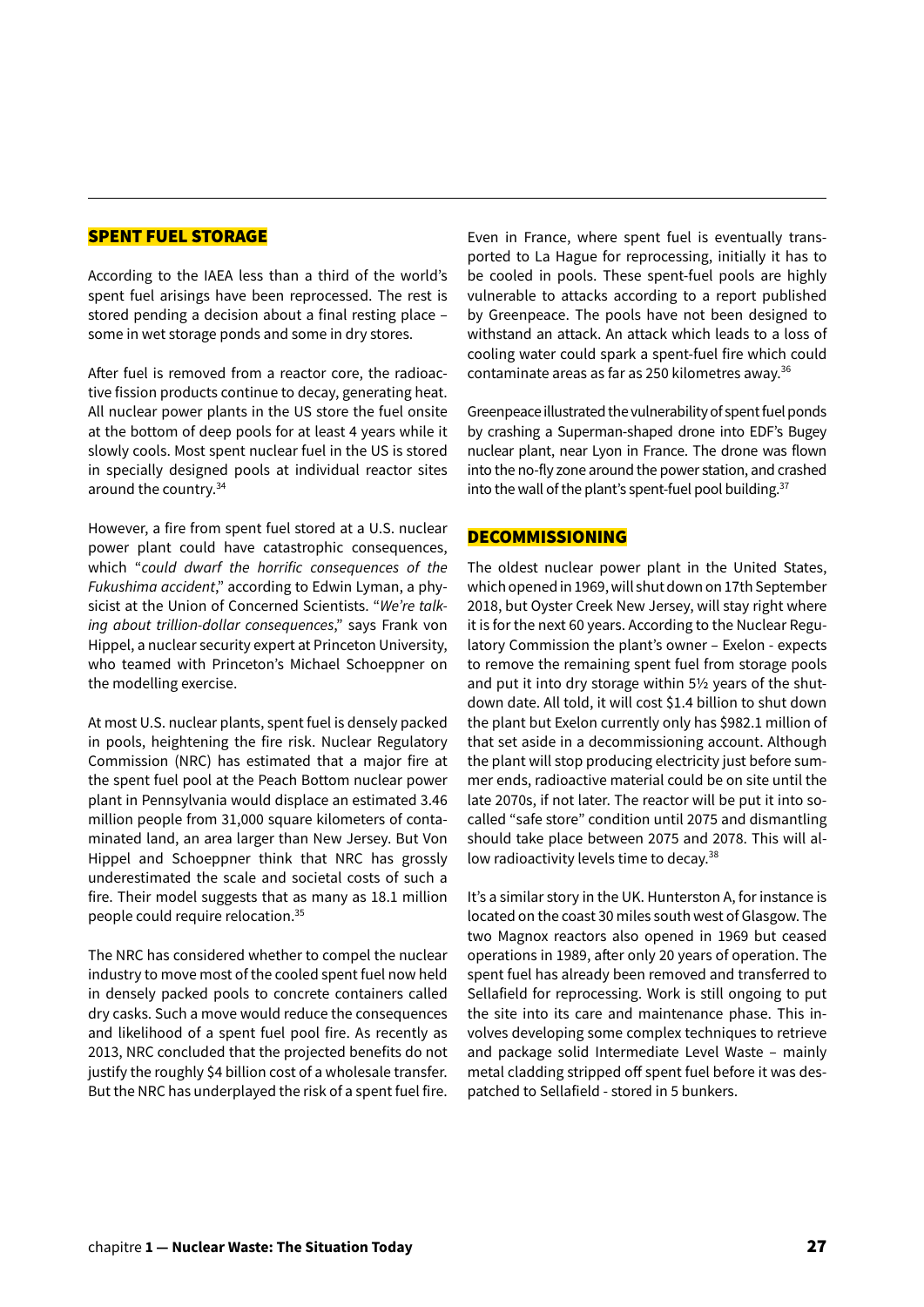This process will take around six years. The 5 bunkers contain around 2,200m<sup>3</sup> of solid waste. Another project - the Wet ILW Retrievals and Encapsulation Plant (WILWREP) is dealing with  $180m<sup>3</sup>$  of sludge;  $11m<sup>3</sup>$  resins and 141m<sup>3</sup> of contaminated acid. WILWREP is developing new robotic techniques. The two reactors will be clad in aluminium and by 2024 all the intermediate level waste will be placed in an above ground store. The site will then enter a period of care and maintenance for the next sixty years. Final decommissioning is not expected to start until after 2070.<sup>39</sup>

Currently most countries are planning a period of care and maintenance for old reactors to allow radioactivity to decay to reduce the radiation dose to the workforce before final decommissioning takes place. However, advances in robotics and concern about whether the necessary skills will be available in 50 years' time may change this.

A profile of how volumes of intermediate level waste are expected to arise over time in Scotland illustrates the long timescales involved. Around two thirds of this waste will not arise until final site clearance after 2070. The Scottish Government has a policy of refusing to allow the construction of new nuclear power stations.



A = around 2030. Operational and decommissioning waste continues to be produced until around 2030.

B = 2070 – 85 Decommissioning begins on Scotland's two oldest nuclear stations which stopped generating in 1989 and 2004. C = 2115. Decommissioning begins of Scotland's two newest nuclear stations still operating today, which are expected to close in 2023 and 2030

D = 2120. All decommissioning expected to be completed by now. No further arisings of ILW.

Source : https://www2.gov.scot/Resource/0051/00511782.pdf

The UK built 26 Magnox reactors at 11 sites (including the two in Scotland) between 1956 and 1971. These are all now closed and the job of decommissioning them has fallen to a public body known as the Nuclear Decommissioning Authority (NDA). In 2014 the NDA awarded a 14 year contract to decommission these reactors (plus a site with two unique experimental reactors) to an international consortium - Cavendish Fluor Partnership. However, two US companies that lost out on the £6.2bn contract brought a legal challenge over the tender process, and in 2017 in an out of court settlement were awarded £97.3m. The NDA also spent £13.8m on legal and external advisers, while in-house staff time cost £10.8m – so the total cost to the taxpayer of the botched tendering process was £122m. Ministers have now terminated the contract with Cavendish Flour early, and will bring the decommissioning work back into public hands.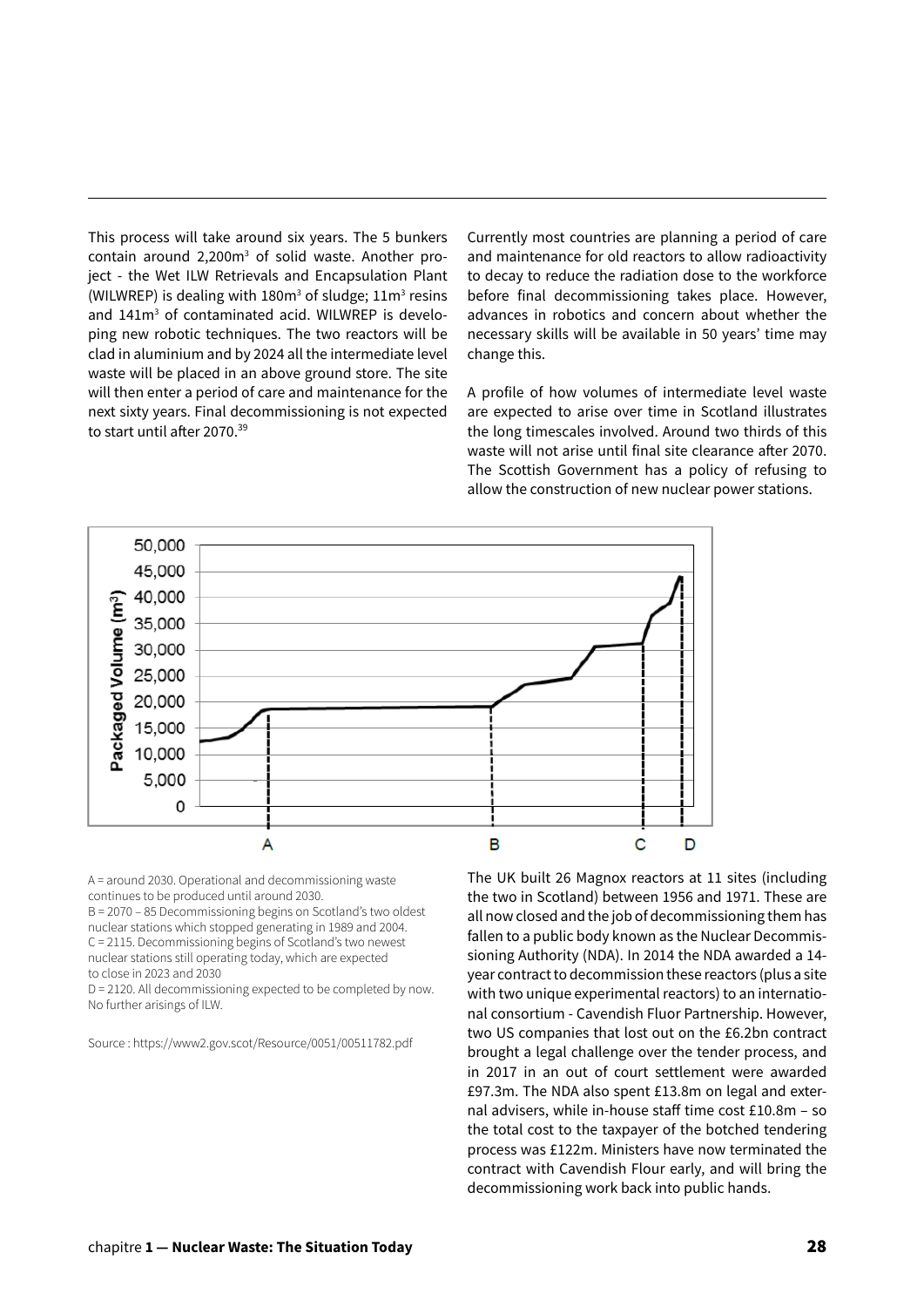One of these Magnox stations (with two reactors) at Bradwell in Essex, just outside London, is now in the final stages of preparing the site for an 80 year period of care and maintenance. The power station stopped generating electricity in March 2002, after running for 40 years. So a baby born today in the maternity ward at Colchester Hospital could end up with grand-children or great grand-children who work on the job of final decommissioning and packaging the waste generated by dismantling the plant.

The European Commission estimates that Europe is facing a €253bn bill for nuclear waste management and plant decommissioning which outstrips available funds by €120bn. The sum breaks down into €123bn for the decommissioning of old reactors and €130bn for the management of spent fuel, radioactive waste and deep geological disposal processes.<sup>40</sup> France, which operates Europe's largest fleet of nuclear plants, is heavily underfunded. It has earmarked assets only worth €23bn, less than a third of €74.1bn in expected costs. In Germany, an extra €7.7bn is needed on top of the current €38bn.<sup>41</sup>

#### FUTURE STOCKS OF NUCLEAR WASTE

In 2003 the UK Government set up a new independent committee – the Committee on Radioactive Waste Management (CoRWM) to review options for managing radioactive waste and make recommendations. Three years later the Committee made a series of recommendations many of which the Government ignored. Although it recommended that geological disposal was the best available option for existing and committed waste arisings, it also said *"… the political and ethical issues raised by the creation of more wastes are quite different from those relating to committed – and therefore unavoidable –wastes".*

Later the Committee elaborated saying: *"To justify creating new spent fuel from an ethical point of view, there must be a management solution that is ethically sound, not just least bad. … In short, a solution that is ethically acceptable for dealing with existing spent fuel is not necessarily a solution that would be ethically acceptable for dealing with new or changed materials."*

In 2008 the UK Government launched yet another search for an underground site for a nuclear waste dump. The West Cumbria Managing Radioactive Waste Safely Partnership was set up by three municipalities in North-west England to look at the issues that would

be involved in West Cumbria taking part in the search for somewhere to build a repository for higher activity radioactive waste. The Partnership's final report was published in 2012. Although Cumbria County Council rejected the Government's plans to undertake preliminary work on an underground radioactive waste dump at the beginning of 2013, the final report of the Partnership listed a set of principles about the nuclear waste inventory which show the importance of a community considering hosting a nuclear waste facility knowing the inventory of waste it is expected to house. Any *"changes to the inventory would be subject to an agreed inventory change process."*

The UK nuclear programme illustrates perfectly the need for communities considering playing host to nuclear waste stockpiles to have access to information about nuclear waste inventories.

The UK Nuclear Industry Association, for instance, claims that a *"new fleet of nuclear power stations would only add 10% to the volume of existing waste over their 60-year lifespan."* This implies the additional amount will not make a significant difference to finding a site for an underground dump for the wastes the UK's nuclear industry has already created. The use of volume as a measure of the impact of radioactive waste is, however, highly misleading. Volume is not the best measure to use to assess the likely impact of wastes and spent fuel from a new reactor programme, in terms of its management and disposal. The new reactors proposed for the UK, such as the EPR under construction at Hinkley Point C will use 'high burn-up fuel' which when spent will be much more radioactive than the spent fuel produced by existing reactors like Hinkley Point B. Rather than using volume as a yardstick the amount of radioactivity in the waste would be much more appropriate. This will affect, for instance, how much space will be required in a deep geological repository.

According to Radioactive Waste Management Ltd, the radioactivity from existing waste (i.e. not including new reactors) is expected to be 4,770,000 Terabecquerels (TBq) in the year 2200. The radioactivity of the spent fuel alone (not including other types of waste) generated by a 16GW programme of new reactors is expected to be around 19,000,000TBq. The amount of radioactivity in the spent fuel from Hinkley Point C alone in the year 2200 would be 3,800,000TBq – or about 80% of the radioactivity in existing waste.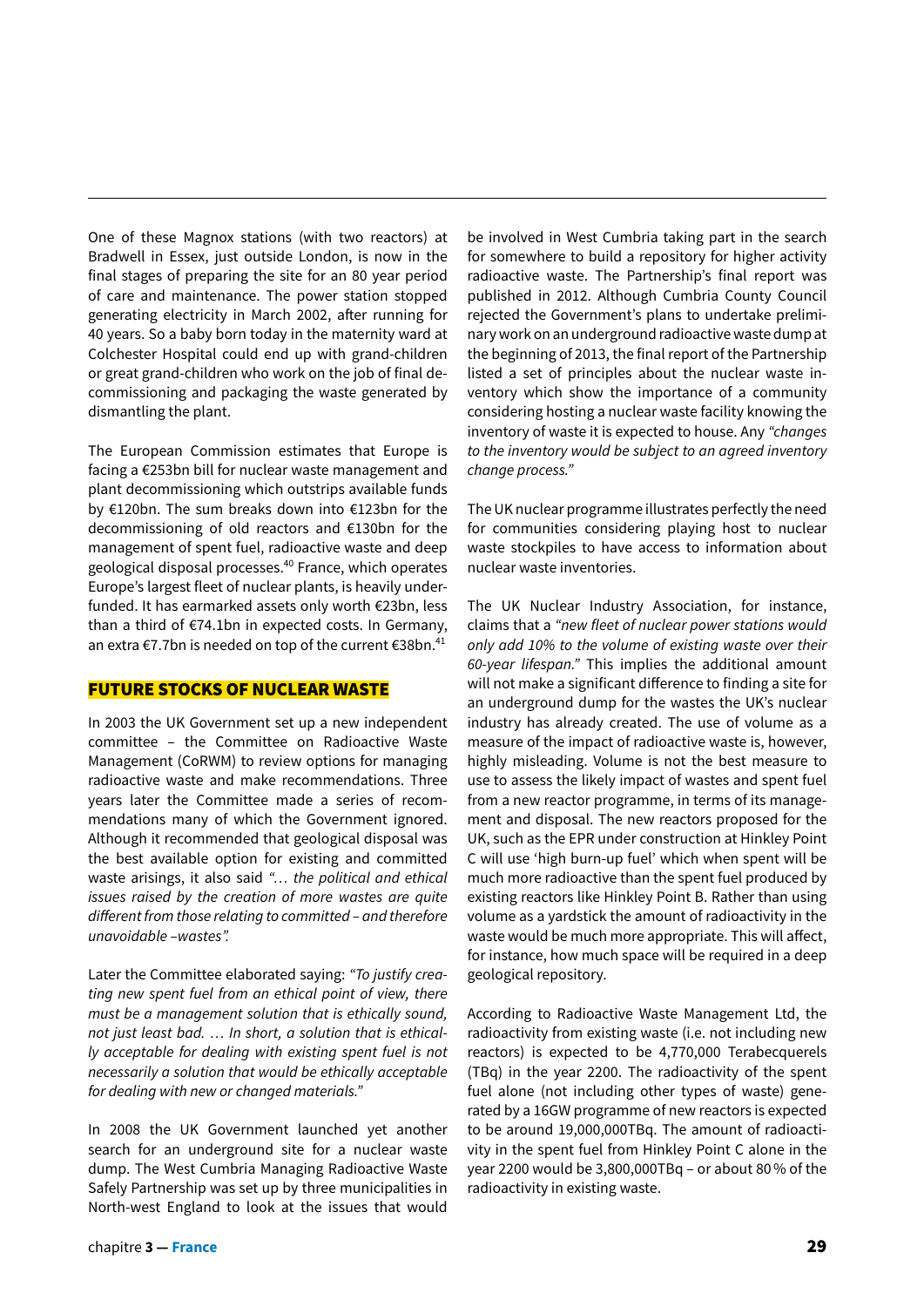#### USING SCENARIOS TO ESTIMATE FUTURE STOCKPILES

With the aim of estimating the volumes of waste expected to be generated as a result of the operation of the current fleet of nuclear facilities, the Spanish submission to the 5<sup>th</sup> Joint Convention on the Safety of Spent Fuel Management and on the Safety of Radioactive Waste Management, developed a scenario which had the then current fleet of six nuclear power plants (eight reactors - 7.7 GWe) operating for a 40-year life.

Several other countries have done this too, either in submissions to the IAEA Convention or in other reports. The table below gives the information currently available.

|                                                           | <b>Assumptions</b>                                                                                                                                                                                                                                         | <b>Short-lived low and inter-</b><br>mediate level waste          | Long-lived low and inter-<br>mediate level waste             | <b>High Level Waste</b><br>incl spent fuel                                                                                                                                         |
|-----------------------------------------------------------|------------------------------------------------------------------------------------------------------------------------------------------------------------------------------------------------------------------------------------------------------------|-------------------------------------------------------------------|--------------------------------------------------------------|------------------------------------------------------------------------------------------------------------------------------------------------------------------------------------|
| <b>Belgium</b>                                            | 7 reactors all closing<br>between Oct 2022<br>and December 2025.42<br>(From National<br>report Oct 2017)                                                                                                                                                   | 70,500 m <sup>3</sup>                                             | 11,100 m <sup>3</sup> - 10,430 m <sup>3</sup>                | $600m^3 - 4,500m^3$<br>(depending<br>on the future<br>management of<br>commercial spent<br>fuel)                                                                                   |
| Canada<br>(estimated 27 <sup>th</sup> Nov<br>$2015)^{43}$ | Projected radwaste<br>inventory 2050 fore-<br>casted as the end of<br>operation for the last<br>constructed power<br>reactors - assumes<br>that no new nuclear<br>commissioned.                                                                            | LLW 2,570,000m <sup>3</sup>                                       | ILW - $79,000m^3$                                            | 21,300m <sup>3</sup><br>(104,000tHM<br>projected Dec<br>2016) 44                                                                                                                   |
| Finland <sup>45</sup>                                     | Projected radwaste<br>inventory incl OL3 &<br>Fennovoima operat-<br>ing for 60yrs                                                                                                                                                                          |                                                                   |                                                              | 8.300tHM                                                                                                                                                                           |
| France <sup>46</sup>                                      | Waste produced by<br>all the facilities au-<br>thorized at the end<br>of 2013 until their<br>end of life, including<br>dismantling - two<br>scenarios (1) 50yr<br>reactor life; all Pu<br>recycled. (2) 40yr<br>reactor life; repro-<br>cessing ends 2019. | 1,900,000 m <sup>3</sup><br>(1)<br>(2)<br>1,800,000m <sup>3</sup> | 252,000m <sup>3</sup><br>(1)<br>(2)<br>245,000m <sup>3</sup> | Vitrified waste (1)<br>10,000m <sup>3</sup><br>$(2)$ 3,900 m <sup>3</sup><br>(Under scenario<br>2 there would<br>also be about<br>89,000m3 of pack-<br>aged spent fuel<br>and MoX) |
| <b>Spain</b>                                              | 8 reactors - 7.7 GWe)<br>operating for a 40-<br>year life.<br>(Estimated Dec 2013)                                                                                                                                                                         | 181,091m <sup>3</sup> (incl VLLW)                                 | 855m <sup>3</sup>                                            | $6,704m3$ spent<br>fuel plus<br>12m <sup>3</sup> HLW.                                                                                                                              |
| Sweden <sup>47</sup>                                      | Remaining nuclear<br>stations assumed to<br>operate for 60 years<br>until 2040-45                                                                                                                                                                          | 153,200m <sup>3</sup>                                             | 16,400m <sup>3</sup>                                         | 11,404tHM                                                                                                                                                                          |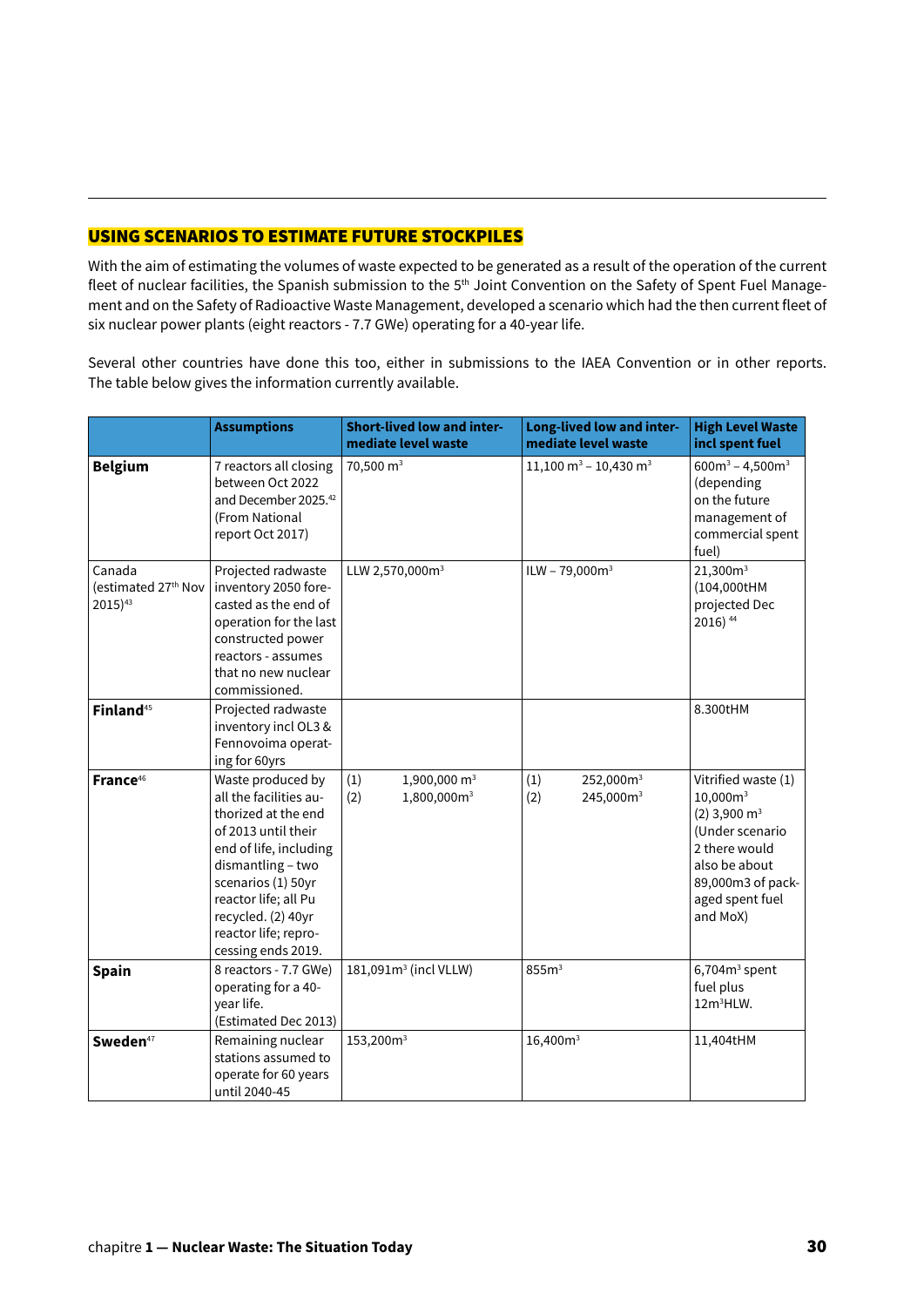|                           | <b>Assumptions</b>                                                                                                                                                                                                                                                | <b>Short-lived low and inter-</b><br>mediate level waste              | Long-lived low and inter-<br>mediate level waste                       | <b>High Level Waste</b><br>incl spent fuel                                                                                                            |
|---------------------------|-------------------------------------------------------------------------------------------------------------------------------------------------------------------------------------------------------------------------------------------------------------------|-----------------------------------------------------------------------|------------------------------------------------------------------------|-------------------------------------------------------------------------------------------------------------------------------------------------------|
| Switzerland <sup>48</sup> | 5 plants 47yrs life<br>- Mühleberg; 60yrs<br>others. Results in<br>around 4100 tons of<br>spent fuel of which.<br>1140 tons repro-<br>cessed Packaged<br>spent fuel assem-<br>blies and high-level<br>waste will have a<br>volume of around<br>9400m <sup>3</sup> | L&ILW packaged - 81,760m <sup>3</sup><br>(incl industry and medicine) | Alpha toxic 1,072m <sup>3</sup>                                        | 9400m <sup>3</sup>                                                                                                                                    |
| UK <sup>49</sup>          | New build assumes a<br>16GW programme                                                                                                                                                                                                                             | 11,800m <sup>3</sup> LLW                                              | Legacy ILW 415,000m <sup>3</sup><br>New Build ILW 41,000m <sup>3</sup> | $9,290m3$ HLW and<br>14,800m <sup>3</sup> legacy<br>spent fuel.<br>39,400m <sup>3</sup> new<br>build spent fuel                                       |
| <b>US</b>                 |                                                                                                                                                                                                                                                                   |                                                                       |                                                                        | 140,000tHM<br>HLW generated by<br>defense activities<br>90 million gallons<br>of high-level<br>waste liquids,<br>sludges, and<br>solids <sup>50</sup> |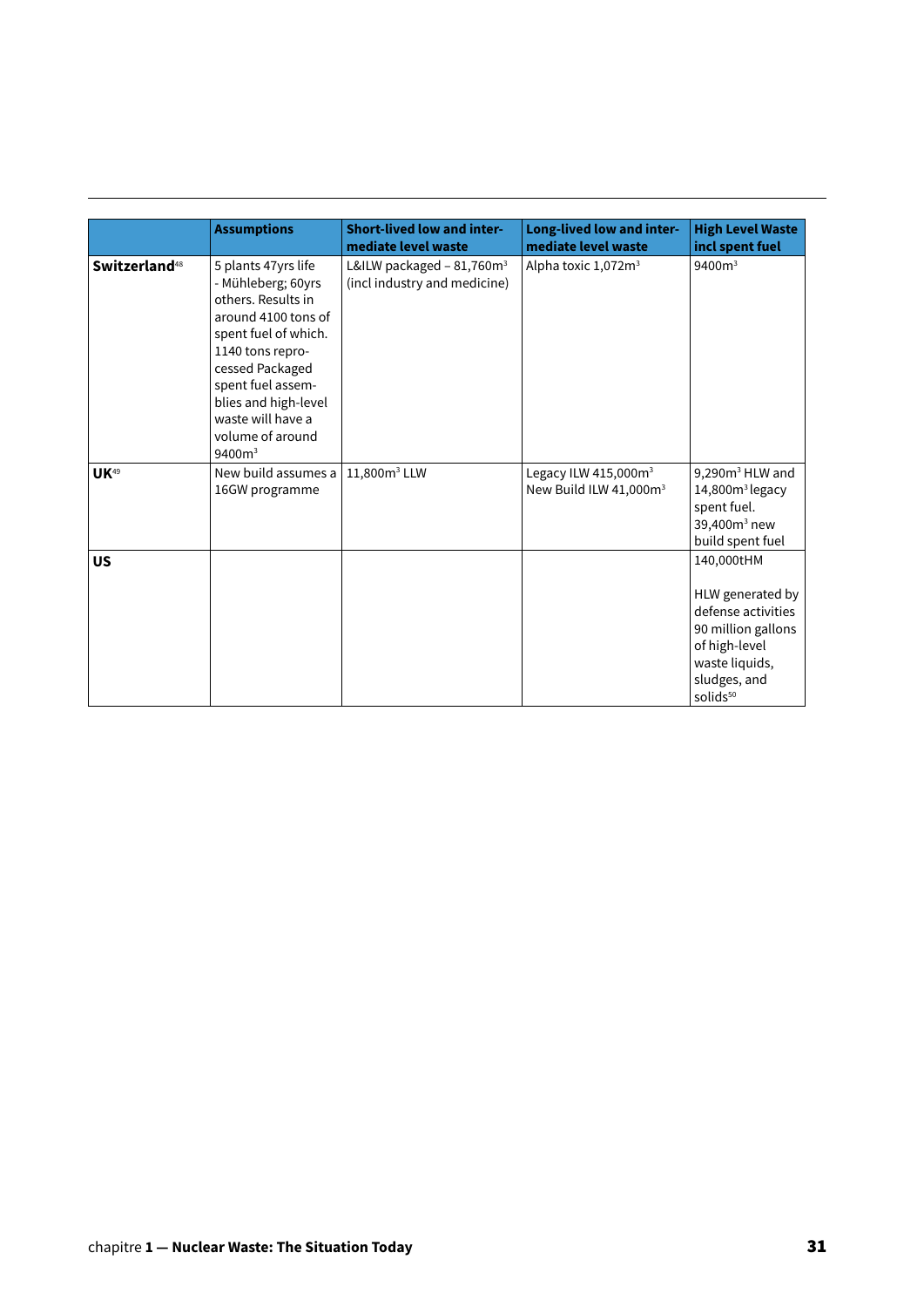### **CONCLUSION**

**Currently worldwide it can be estimated that there are nuclear waste stockpiles of:**

**2.4 billion tonnes of Uranium Mill Tailings:** 

**1,188,200 tonnes (tU) of depleted Uranium: (in 1999 increasing at 60 000 tU annually), rising to an estimated 2 million tons as of 2020. Spent Fuel in only 14 countries 246,686 tHM; the IAEA estimates that around 370,000 tHM) of spent fuel has been produced since the advent of civil nuclear power production, of which 120,000 tHM has been reprocessed 373,313m3 of High Level Waste and a global stockpile of plutonium of 520 tonnes.**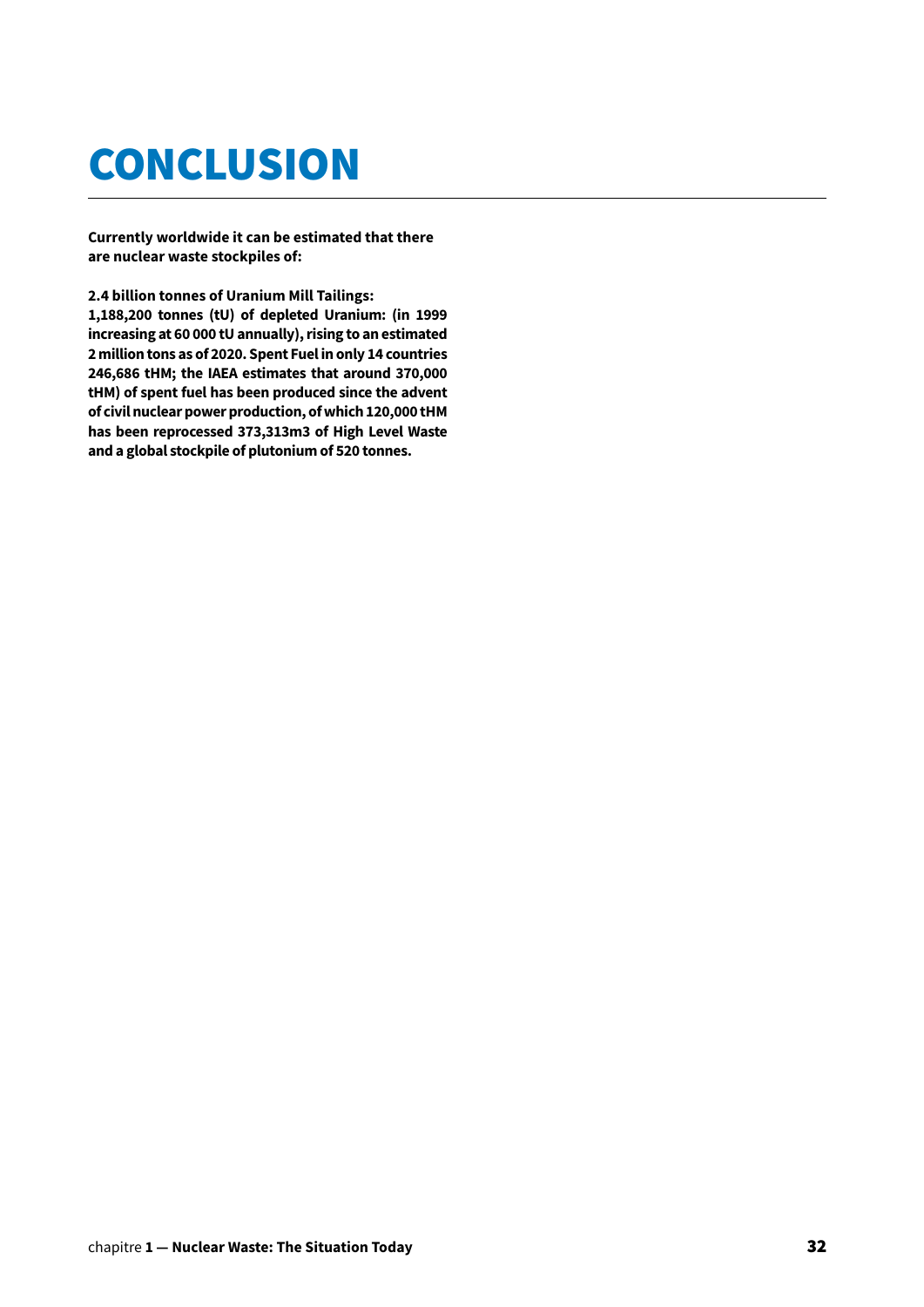1 Allan Hedin "Spent nuclear fuel – how dangerous is it? A report from the project "Description of risk' " SKB Report - Technical Report TR-97-13 (March 1997) https://inis.iaea.org/search/search.aspx?origi\_q=RN:29015601

2 Status and Trends in Spent Fuel and Radioactive Waste Management, IAEA Nuclear Energy Series, No. NW-T-1.14 2018 https://www-pub.iaea.org/MTCD/Publications/PDF/P1799\_web.pdf

3 See http://www.world-nuclear.org/information-library/nuclear-fuel-cycle/nuclear-wastes/radioactive-waste-management.aspx

4 See Slide 8 http://www.wise-uranium.org/stk.html?src=stkd01e

5 Hoppin, G. Rydberg, J. Liljenzin, J.O. Radiochemistry and Nuclear Chemistry, Butterworth, Heinmann, Oxford 1995

6 For more information see Uranium Mining and Milling Wastes: An Introduction by Peter Diehl http://www.wise-uranium.org/uwai.html

7 Federal Register / Vol. 48, No. 196 / Friday, October 7, 1983 / See page 45929.

8 See Chronology of Uranium Tailings Dam Failures, http://www.wise-uranium.org/mdaf.html

9 http://www.wise-uranium.org/uwai.html

10 See slide No.61http://www.wise-uranium.org/stk.html?src=stkd01e

11 For an update on Arlit see African Arguments 18th July 2017 http://africanarguments.org/2017/07/18/a-forgotten-community-the-little-town-in-niger-keeping-the-lights-on-in-france-uranium-arlit-areva/

12 Left in the Dust, AREVA's radioactive legacy in the desert towns of Niger, Greenpeace International 2010 https://www.greenpeace.org/denmark/Global/denmark/p2/other/report/2010/left-in-the-dust.pdf See also https://www.youtube.com/watch?v=ioRtzOWm07A

13 History and consequences of uranium mining in Niger from 1969 to 2017 by Almoustapha Alhacen, Arlit, Niger. https://static1.squarespace. com/static/58bd8808e3df28ba498d7569/t/59bd250780bd5e7ca76585f3/1505568010268/Almoushapha\_20170910\_+English\_HN.pdf

14 Anwar, T. Uranium Mining in Jharkhand: Radioactive Poisoning Ravaging Lives in Villages, Newsclick 21st June 2018 https://newsclick.in/uranium-mining-jharkhand-radioactive-poisoning-ravaging-lives-villages

15 Sunday Times 7th February 2010 https://www.thetimes.co.uk/article/the-great-uranium-stampede-c7p3m6h9xxd

16 World Nuclear Association July 2017 http://www.world-nuclear.org/information-library/facts-and-figures/uranium-production-figures.aspx

17 http://www.wise-uranium.org/stk.html?src=stkd02e

18 Management of Depleted Uranium, OECD/NEA 2001 https://www.oecd-nea.org/ndd/pubs/2001/3035-management-depleted-uranium.pdf

19 WISE Uranium Project, Slide Talk, Nuclear Fuel Production (Conversion, Enrichment, Fuel Prod.), March 2007, Slide No.22 http://www.wise-uranium.org/stk.html?src=stkd02e

20 Harold Feiveson, Zia Mian, M.V. Ramana and Frank von Hippel (Eds) Managing Spent Fuel from Nuclear Power Reactors Experience and Lessons from Around the World, IPFM, September 2011 http://fissilematerials.org/library/rr10.pdf

21 Possible Toxic Effects from the Nuclear Reprocessing Plants at Sellafield (UK) and Cap de la Hague (France), European Parliament Scientific and Tecchnological Options Assessment, November 2001 http://www.wise-paris.org/english/reports/STOAFinalStudyEN.pdf

22 NDA Annual Report 2016/17

https://www.gov.uk/government/publications/nuclear-decommissioning-authority-annual-report-and-accounts-2016-to-2017

23 NDA Annual Report 2016/17

https://www.gov.uk/government/publications/nuclear-decommissioning-authority-annual-report-and-accounts-2016-to-2017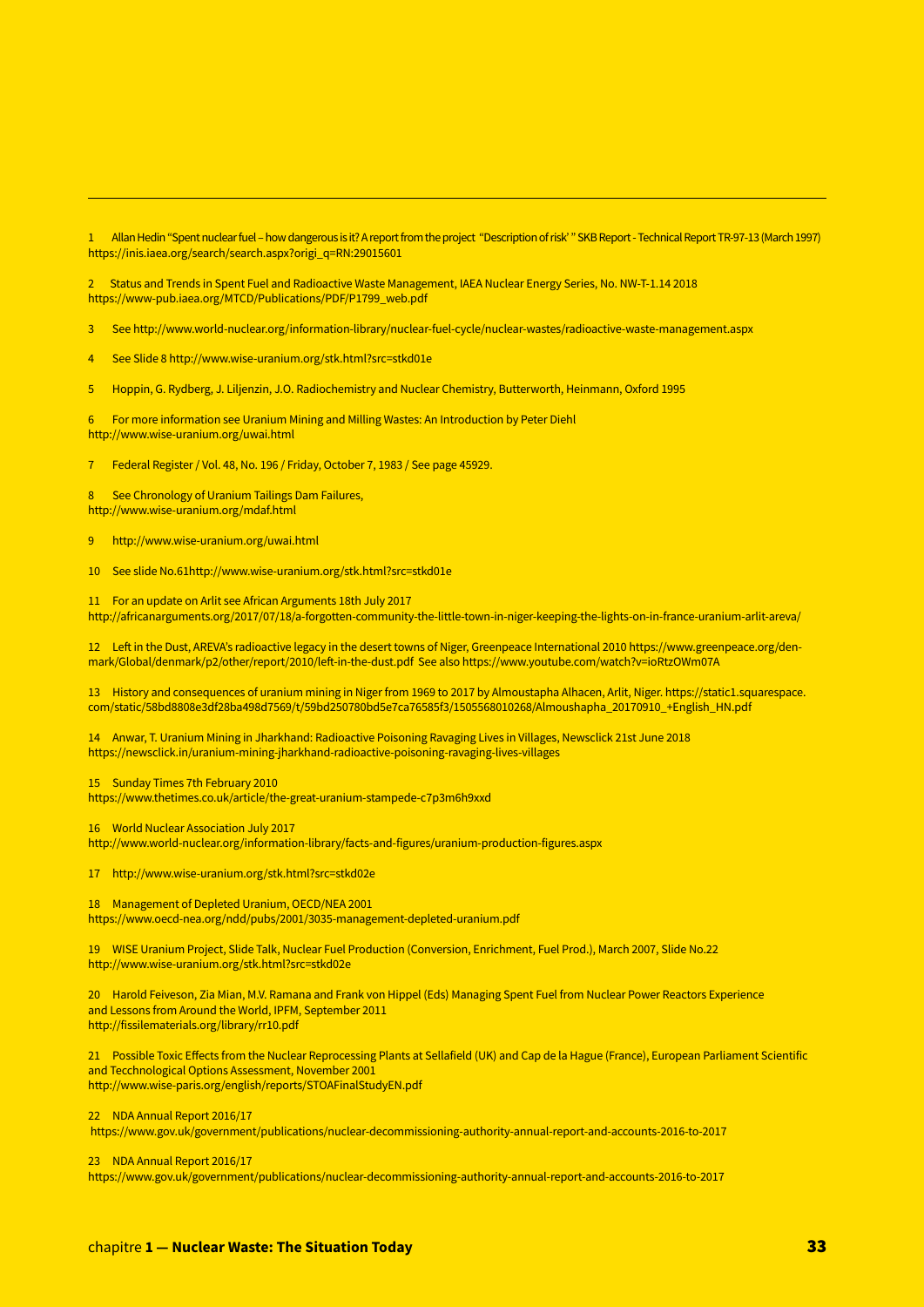24 The Nuclear Decommissioning Authority progress with reducing risk at Sellafield, NAO 20th June 2018 https://www.nao.org.uk/wp-content/uploads/2018/06/The-Nuclear-Decommissioning-Authority-progress-with-reducing-risk-at-Sellafield.pdf

25 Pearce, F, Shocking state of world's riskiest nuclear waste site, New Scientist 21st January 2015 https://www.newscientist.com/article/mg22530053.800-shocking-state-of-worlds-riskiest-nuclear-waste-site/

26 International Panel on Fissile Materials, Fissil Material Stocks 12th Feb 2018, http://fissilematerials.org/

27 Miller, M. M., Are IAEA Safeguards on Plutonium Bulk-Handling Facilities Effective? Nuclear Control Institute, Washington, DC., August 1990. http://www.nci.org/k-m/mmsgrds.htm

28 Rob Broomby UK's plutonium stockpile dilemma, BBC 24th Feb 2013 https://www.bbc.co.uk/news/uk-21505271

29 House of Commons Library, UK Parliament, Briefing Paper Number CBP 8176, 'New Nuclear Power'28 June 2018 http://researchbriefings.files.parliament.uk/documents/CBP-8176/CBP-8176.pdf

30 MoX myths, WISE International, 11th April 1997

https://www.wiseinternational.org/nuclear-monitor/469-470/5-mox-myths-only-lies

31 FT 25th June 2018 https://www.ft.com/content/9d245eca-7781-11e8-bc55-50daf11b720d

32 Asahi Shimbun 17th June 2018 http://www.asahi.com/ajw/articles/AJ201806170027.html

33 Beyond Nuclear International 17th June 2018 https://beyondnuclearinternational.org/2018/06/17/all-that-would-be-destroyed-reprocessing-japan/

34 See https://www.nrc.gov/waste/spent-fuel-storage.html

35 Stone, R. Spent fuel fire on U.S. soil could dwarf impact of Fukushima, Science 24th May 2016, http://www.sciencemag.org/news/2016/05/spent-fuel-fire-us-soil-could-dwarf-impact-fukushima and Frank N. von Hippel and Michael Schoeppner 'Reducing the Danger from Fires in Spent Fuel Pools' Science and Global Security, 2016, VOL.24, NO. 3,pp141-173 http://scienceandglobalsecurity.org/archive/sgs24vonhippel.pdf

36 Reuters 10th October 2017

https://uk.reuters.com/article/us-france-nuclear-security/frances-nuclear-spent-fuel-pools-major-security-risk-greenpeace-idUKKBN1CF1HJ

37 Irish Independent 3rd July 2018

https://www.independent.ie/world-news/europe/watch-greenpeace-crashes-supermanshaped-drone-into-nuclear-plant-37075791.html

38 Daily Mail 2nd July 2018

http://www.dailymail.co.uk/wires/ap/article-5910093/Oldest-US-nuke-plant-New-Jersey-shutter-September.html

39 Implementation strategy for Scotland's policy on higher activity radioactive waste, Scottish Government December 2016 http://www.gov.scot/Resource/0051/00511782.pdf

40 Guardian 4th April 2016

https://www.theguardian.com/environment/2016/apr/04/europe-faces-253bn-nuclear-waste-bill

41 Reuters 16th Feb 2016 https://uk.reuters.com/article/uk-europe-nuclear-idUKKCN0VP2KN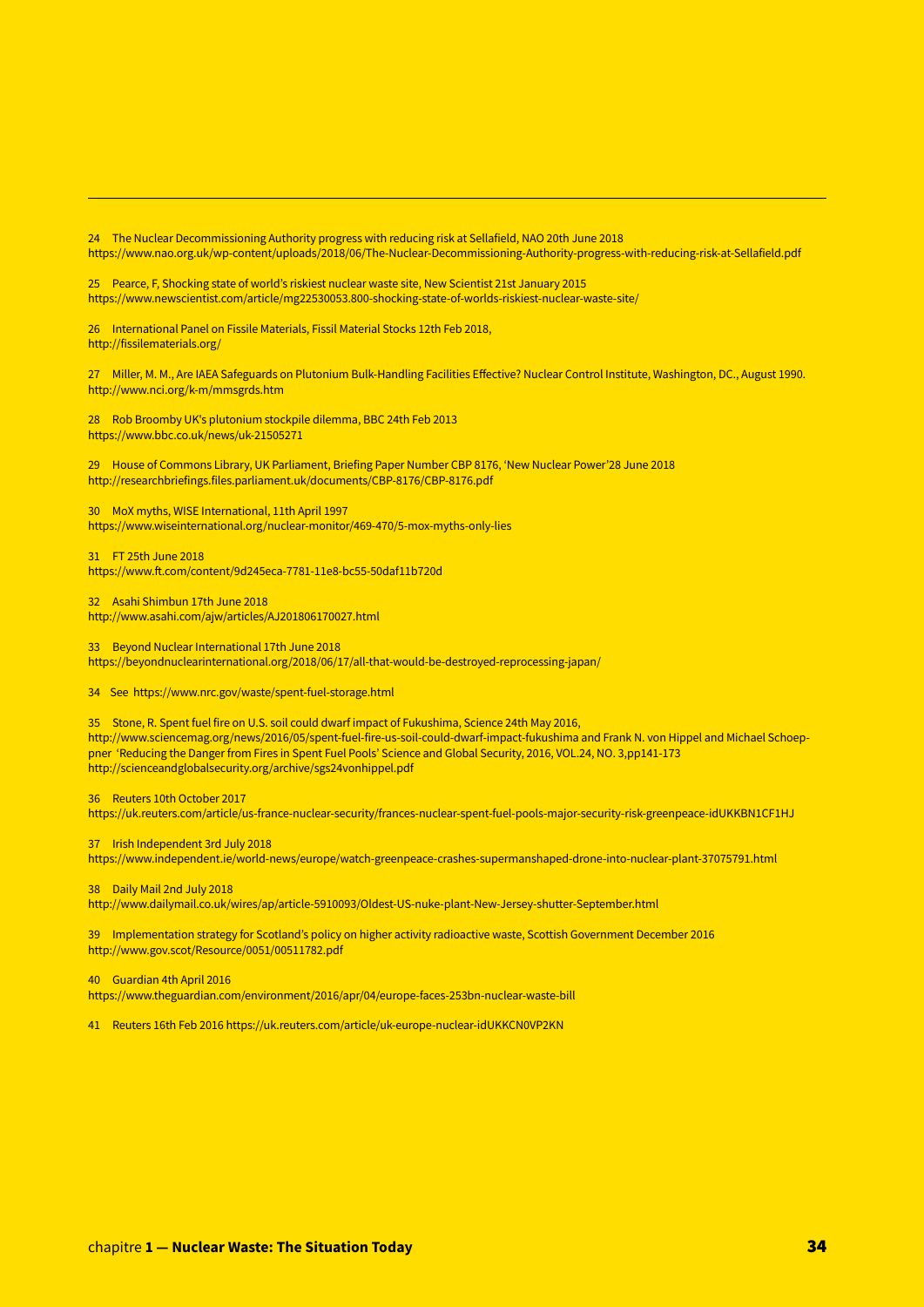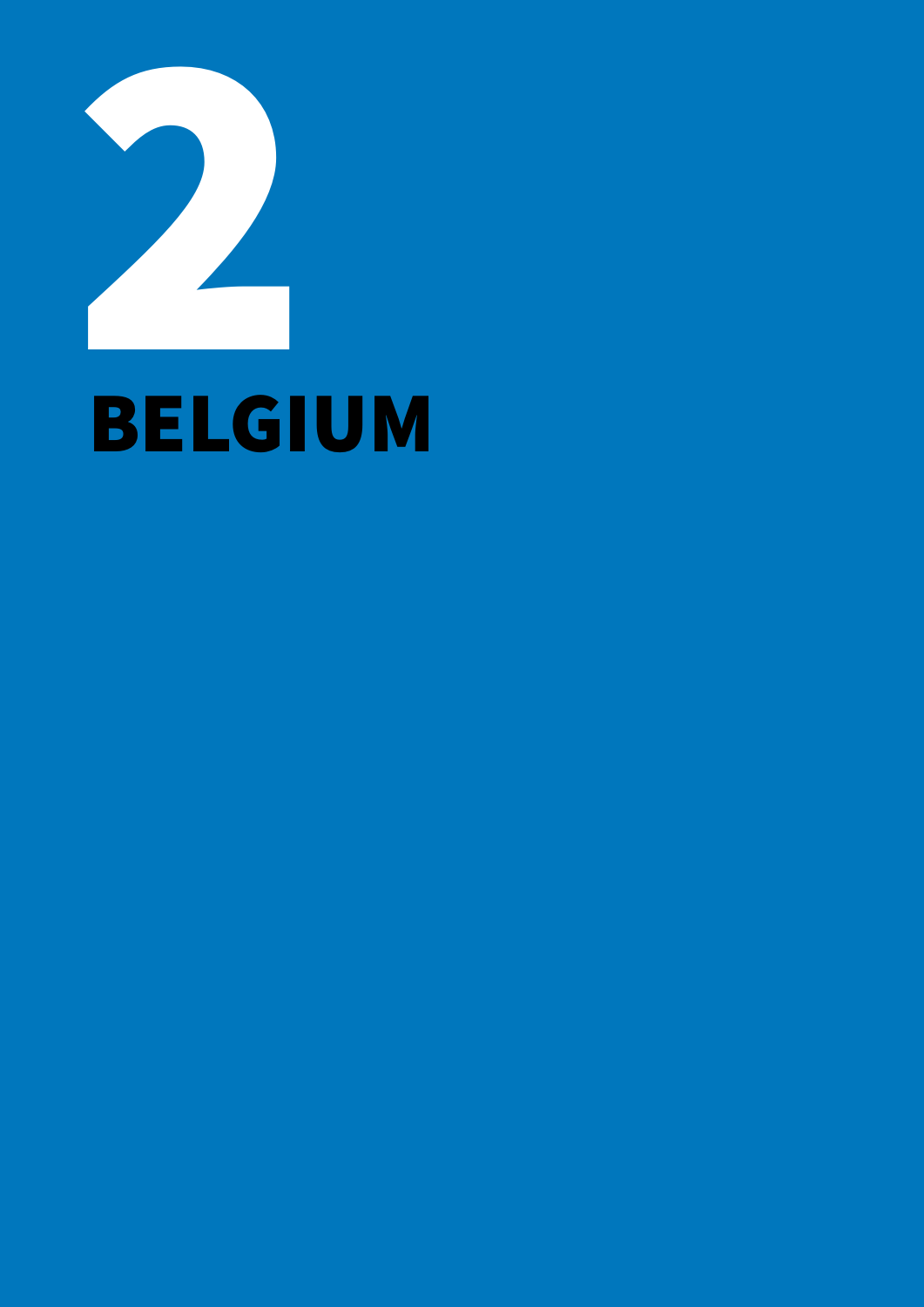### GEOLOGICAL DISPOSAL PROJECT — BELGIUM *Bertrand Thuillier*

#### INTRODUCTION

Deep geological disposal of nuclear waste is an imminently complex issue due to the scientific, technical, ethical, political and sociological factors involved, as well as time-related ones, given the operational time of hundred years of a site as well as its closure for a period of hundreds of thousands of years at least during which time the waste is still dangerous.

This paper aims to shed light on the current state of the deep disposal project in Mol, in north-east Belgium, which involves using a layer of 'Boom' clay, and describes the project's three major components: a) the waste to be managed, b) the host rock, and c) the planned underground infrastructure.

This description will then be used to address how these factors combine and interact to influence both safety risks and consequences, and the migration of radioactive elements to upper aquifers. Lastly, a summary of risks and unknowns will be used to provide constructive insight on this complex issue.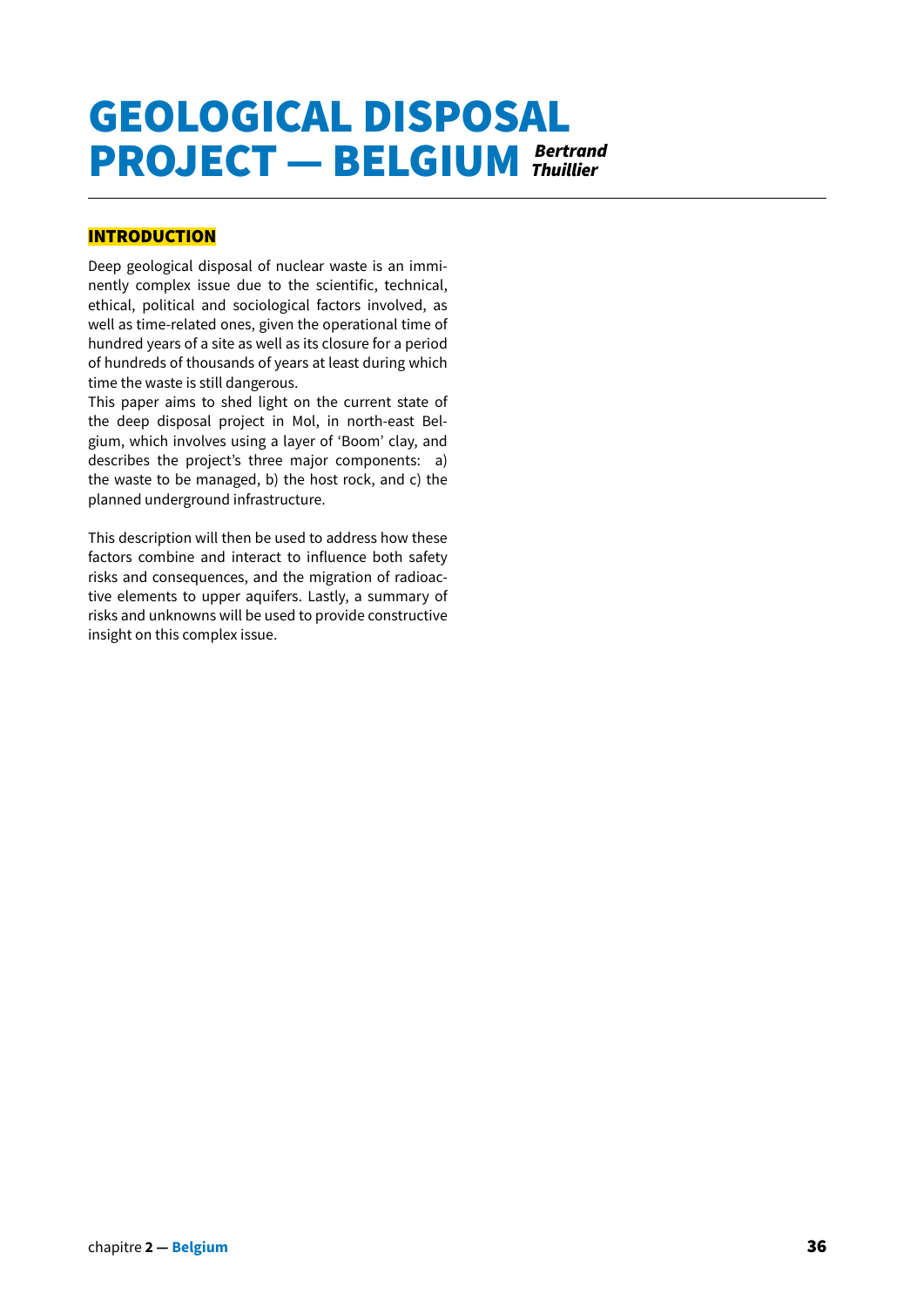## DESCRIPTION OF THE DEEP DISPOSAL PROJECT IN MOL

#### NUCLEAR WASTE TO BE MANAGED

#### — VOLUMES

This project deals with two types of waste: Type B – intermediate-level waste, and Type C – high-level waste. Due to Belgian legislation banning the construction and use of new commercial reactors (Law of 31 January 2003), and the closure of the seven existing ones after a

40-year period of activity $^{\scriptscriptstyle 1}$ , it is possible in this case (unlike in France) to establish a preliminary but relatively clear inventory of the volumes of waste which will need to be managed:

• 10,430–11,100 cubic metres of Type B waste (around 2% of total waste radioactivity) – It should be added, however, that part of the 85,000 cubic metres of unconditioned radium waste stored in Olen (Umicore 2011) could increase the volume significantly.3

• 4,500 cubic metres of Type C waste (around 98% of total waste radioactivity)  $-$  It should be noted that in these volumes we include spent fuel, which must now be classified as waste due to: the suspension of Belgium's nuclear programme (see above), Belgium's decision to no longer reprocess its waste in 1993 $^4$  (a decision confirmed in 1998) $^5$ , and, lastly, the European Directive of 19 July 2011 on nuclear waste and its consideration of spent fuel as 'waste'.<sup>6</sup>

#### — **PROPERTIES**

Depending on the Type (B or C) and category of the waste, four properties will play an important role in how the site evolves – particularly in an underground environment:

#### **The presence of bitumen**

Only Type B waste has this property<sup>7</sup>; 47% of this waste is contained in stainless steel drums in a bitumen matrix (16,600 drums of a total of 35,000 approximately). This coating method (containing 60% pure bitumen) $\text{s}$  is no longer used; not only is bitumen highly flammable, **with 3,200 tonnes of pure bitumen presenting a fire risk, in the presence of salts and radiation (a dose rate ranging between 400 and 5,000 Gy/h), this matrix can expand to up to 70% its initial volume.**<sup>9</sup> This expansion is linked to the bubbles of hydrogen generated by the radiolysis of organic matter in the matrix.

#### **Hydrogen production**

The same Type B waste can also generate significant amounts of hydrogen and release radioactive gases such as tritium, krypton-85, carbon-14, and chlorine-36, as indicated in reports by Andra, France's national radioactive waste management agency.<sup>10</sup> In Andra reviews of these standard drums (Eurobitumen), it is noted that these can emit – per package and per year on average – 10L H2, **a total of 150 to 200 cubic metres of hydrogen per year**. Emission from certain packages, however, can be as high as 500L H2/drum/year $^{11}$  due to radiolysis in the presence of water and organic matter.

#### **Decay heat**

This characteristic concerns Type C wastes, which for the most part are made up of ZAGALS and UOX spent fuels  $(10,250$  out of  $11,000$  of them, approximately)<sup>12</sup>; these packages, highly exothermic, are veritable small radiators. Their thermal power (in Watts per package) decreases over time, to 1,000–1,400 W after 20 years, and 400–600 W after 60 years. Attention must also be paid to the plutonium and americium content of these wastes, the thermal power of which decreases more slowly.13 It can also be noted that MOX packages (144) listed in the Andra reports (CU2/MOX) retain a thermal power of 1,100 W after a storage period of 90 years after leaving the reactor.<sup>14</sup>

#### **Fissile material**

Also based on the descriptions in Andra reports, the mass of residual fissile material on leaving the reactor is approximately 10 kg, including four to five kg of uranium-235 and less than four kg of plutonium-239 per package of UOX spent fuel. This can be as much as 20 kg in mass, with nearly 12 kg of plutonium-239, also per package of spent fuel.<sup>15</sup> It is important to note that plutonium-239 has a critical mass of 510g. It is therefore essential that burn rates be taken into account when assembling packages to ensure that criticality – and nuclear chain reactions – are avoided.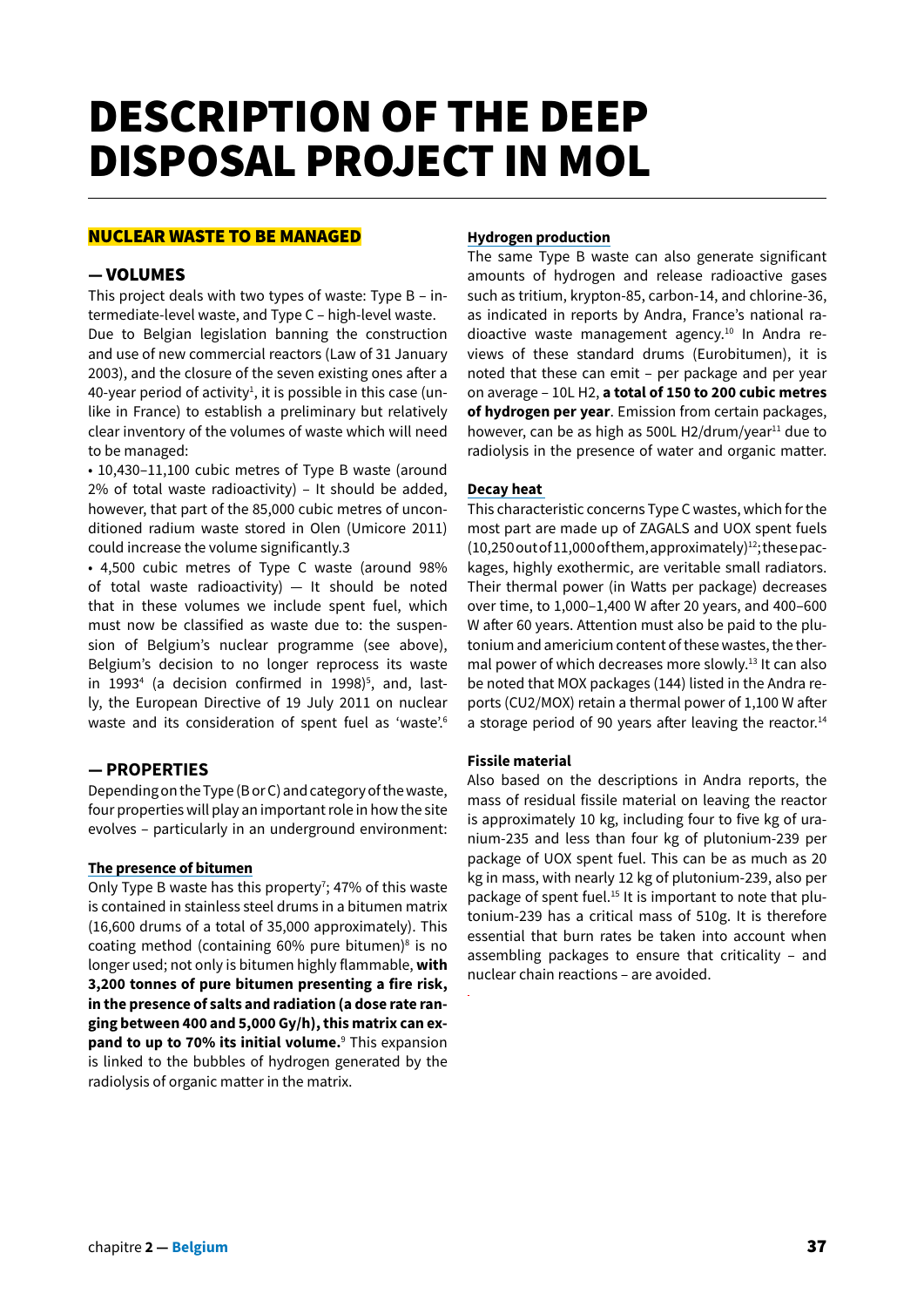#### **HOST ROCK (BOOM CLAY)**

#### **— SITUATION**

Boom clay is a sedimentary formation deposited approximately 30 million years ago, with a 1–2% dip to the north-east and about 100 metres thick, located between 190 to 290 metres below the surface of Mol-Dessel. Its thickness and depth grows closer to the border with the Netherlands.16

This impervious layer is therefore located just below a layer of Neogen sand, the second largest aquifer used for the abstraction of drinking water in Belgium, and the main one used in the country's north-east region (see Figure  $45$ ). $17$ 



#### **— CHARACTERISTICS**

#### Plasticity

This clay is a very plastic type of rock; it is not self-supporting (unlike granite, for example). To prevent retractions and landslides during its excavation, significant supports are required, including very large quantities of concrete and very large metal structures (e.g. hundreds of thousands of tonnes for the Cigéo Project in France — five times the volume of waste for burial).

#### Presence of water

Between 19% and 24% of the rock's weight is made up of water.<sup>18</sup> This is key for two reasons: firstly, such a level of saturation causes withdrawals and crevasses depending on the degree of desaturation in relation to ventilation in particular. Secondly, the presence of powerful radiation causes radiolysis, in which water molecules are broken down into two radicals: H+ and OH-, which will then re-combine haphazardly to form different molecules, such as hydrogen gas (H2), and hydrogen peroxide (H2O2) to form highly oxidizing and reductive compounds. These compounds will then heavily attack metals, which react by also producing hydrogen gas (H2) during this intense corrosion process in the metallic structures.

#### Temperatur

Two temperature-related restrictions must be respected: one, the rock must never reach a temperature exceeding 90°C / 100°C due to the obvious risks of structural change and permeability (water vapour and cooking), and two, the temperature limit for sands and clays is currently established at 14–15°C; a 10-degree increase would severely damage the quality of drinking water (a regulatory limit is set at 25°C to prevent the development of legionella bacteria.19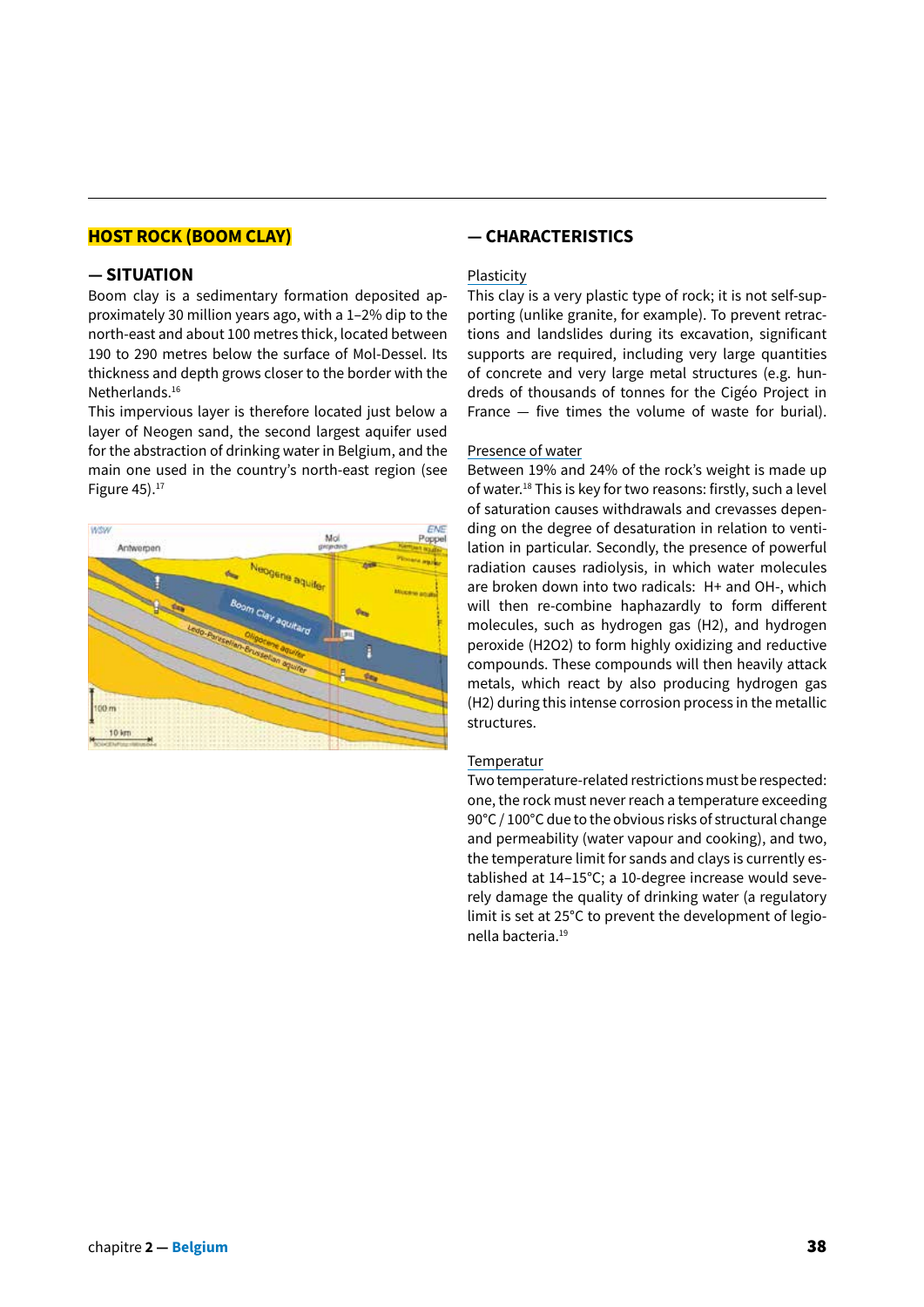#### **STORAGE INFRASTRUCTURE**

#### **— DESIGN**

Facilities will be located at a depth of around 240 metres and have three access and ventilation shafts six metres in diameter, including a central well specifically dedicated to lowering down packages. These shafts, which pass through the sand aquifers mentioned above, must remain waterproof for the entire period during which the site is filled and sealed.

Underground, the shafts are connected by a central access tunnel to the storage galleries (see Figure 14).<sup>20</sup>



Figure 14 — Indicative diagram of the geological repository envisaged for B&C waste and of the surface facilities for the production of supercontainers and monoliths B. The waste shaft has a central position.

This access tunnel is a rectilinear single-pipe system approximately six metres in diameter and one kilometre long. The storage galleries, three metres in diameter and no more than one kilometre in length, are connected perpendicularly to the central tunnel and spaced 50–20 metres apart. Concrete flooring and rails are planned, on which packages will be transported in super-containers. The ends of the storage galleries opposite the central tunnel are closed off.21 The cumulative total length of these galleries is around 30 kilometres over a total area of 3.1 square kilometres. Once completed, they will be used to store the super-containers, built above ground. See figure 14 for the diagram of this repository<sup>22</sup>.

Assembled super-containers contain waste packages 2.1 metres in diameter and 4 – 6.2 metres long; the mass of the largest ones can reach 70 tonnes.

• Type B super-containers are made up of primary packages (of 1 to 12 packages or drums) suspended in concrete (Figure 13).<sup>22</sup>



Figure 11 — Supercontainer for vitrifed high-level-waste (left) and UOX irradiated fuel (right)

• Type C super-containers contain one to for primary packages (one MOX package, two vitrified packages, or four UOX packages) inserted into a 30-millimetre stainless steel shell which is then coated in bentonite clay, one layer of concrete, and a second steel shell (see Figure 11).<sup>23</sup>



Figure 13 — Monolith B for category B waste (200 L drums) (left) and CSD-C (right)

The above described design does not provide for the removal of these super-containers, which are non-recoverable: the galleries are sealed once they are filled.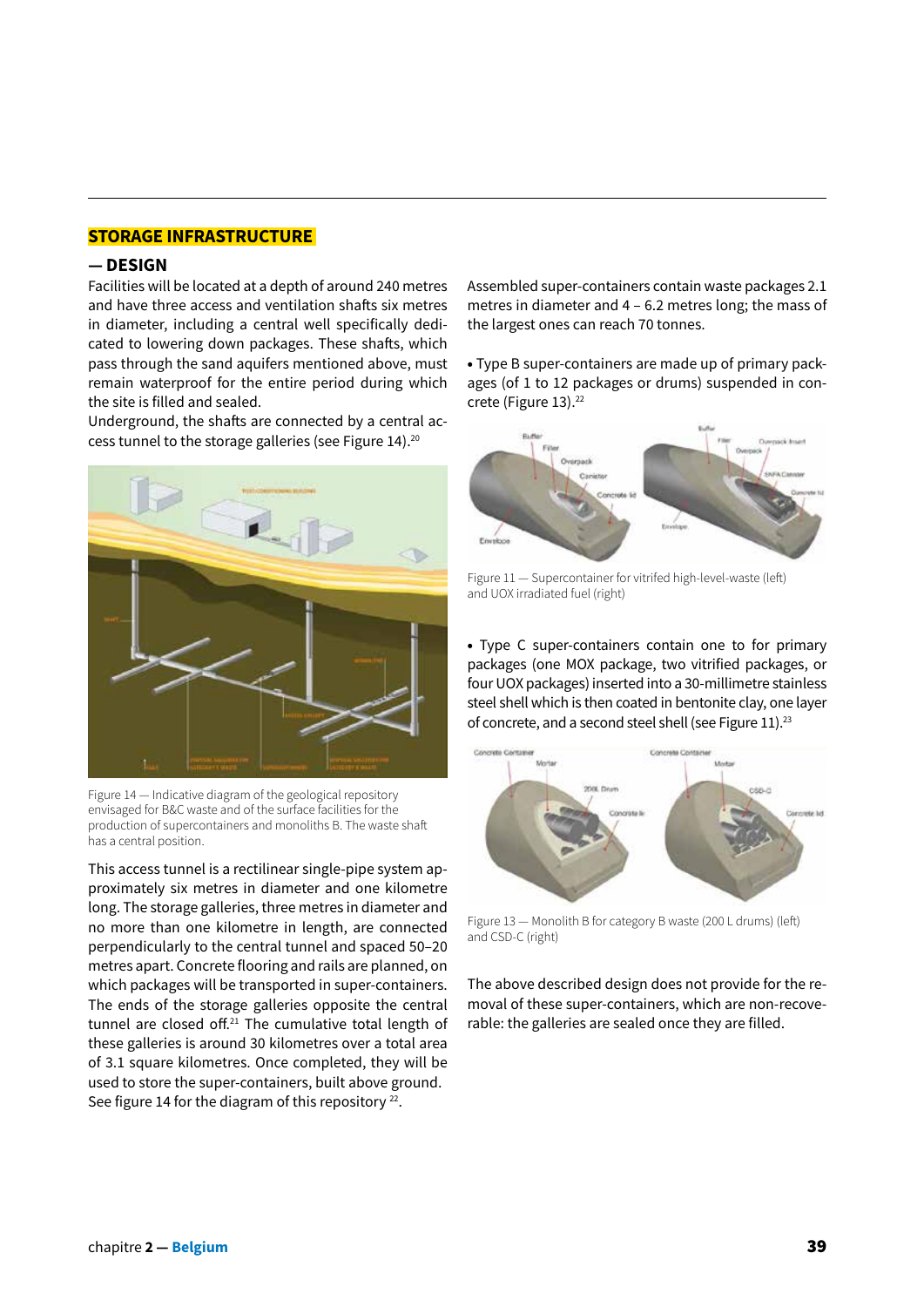#### **— OBSERVATIONS**

This approach involves the introduction of four foreign elements into an underground environment: concrete, steel, ventilation air, and – in the event of a loss of water-tightness in a shaft – water, which will have to be removed during the operational phase of the site.

#### **Water-tightness:**

This is a complex problem linked to the presence of sand aquifers, resulting in the need for a double concrete structure with an inserted hermetic layer of polyethylene reinforced with asphalt and steel in the second shaft of the HADES laboratory (located 225 metres below ground and established in 1980 for the purpose of studying deep disposal in this clay environment). Asphalt leaks have already been observed in the second shaft and frequent re-injections of the impermeable polyethylene are needed to preserve water-tightness.<sup>24</sup> Without a recovery pumping system, such a breach could lead to the complete flooding of the site with water if the underground sections weren't drained due to the permeability of the clay.

#### **Handling:**

Barring design changes, it appears that the planned diameter of the access shaft for packages is incompatible with the diameter and length of the super-containers and precludes direct, horizontal loading on downhole conveyors. As a result, it is essential that there be a sufficiently large down-hole receiving chamber to handle directional changes made difficult by the mass involved (70 tonnes). Likewise, it is unclear how rightangle turns (to access storage galleries) will be made on these rail-mounted conveyors without the presence of platforms and, therefore, additional large chambers for each intersection.25

#### **Safety:**

Albeit without the most recent project diagrams, it is surprising to note a single-, rather than a double-pipe system in the galleries: in the event of a fire or landslide, an escape route is vital. Examples include underground highway tunnels, the Channel Tunnel, and design changes in Cigéo project.

#### **Criticality:**

It is also surprising that Type C high-level and spent fuel packages are lowered down through a shaft; if a package were to fall in a shaft, the reconfiguration of assembled packages could lead to a criticality event. It is noteworthy that this method of lowering packages down a shaft has been abandoned in the case of the Cigéo project for the same reason, in favour of a way shaft, or winze, system.

#### **Co-activity:**

Not being specified, it is difficult to imagine how construction and storage activities will be co-managed in areas that are not physically separated. It will be necessary to manage the co-existence of dust extraction, exhaust from equipment used to dig and convey debris (an estimated 1 to 2 million cubic metres), engine oil storage areas, battery charging stations, hydrogen and radioactive gases (in limited, but nonetheless definite quantities).

#### **Ventilation:**

There is no doubt – particularly during the co-activity phase (see paragraph above) – that powerful ventilation will be needed; as an example, Cigéo project plans call for between 500 and 650 cubic metres per second in a ventilation shaft that is 11 metres in diameter.<sup>26</sup> It is also difficult to understand how appropriate ventilation (exhaust versus extraction) can be installed without differentiating between the three planned shafts, and without separate conduits at the gallery level. No mention appears to be made of the presence of non-return valves or smoke management protocols in the event of a fire. It is also unclear how the necessary task of air renewal is ensured (in order not to reach the Lower Explosive Limit of 4% ) in the closed-off galleries, or how HEPA (high-efficiency particulate air) filters could be effective and feasible in such an environment in the event of a nuclear accident.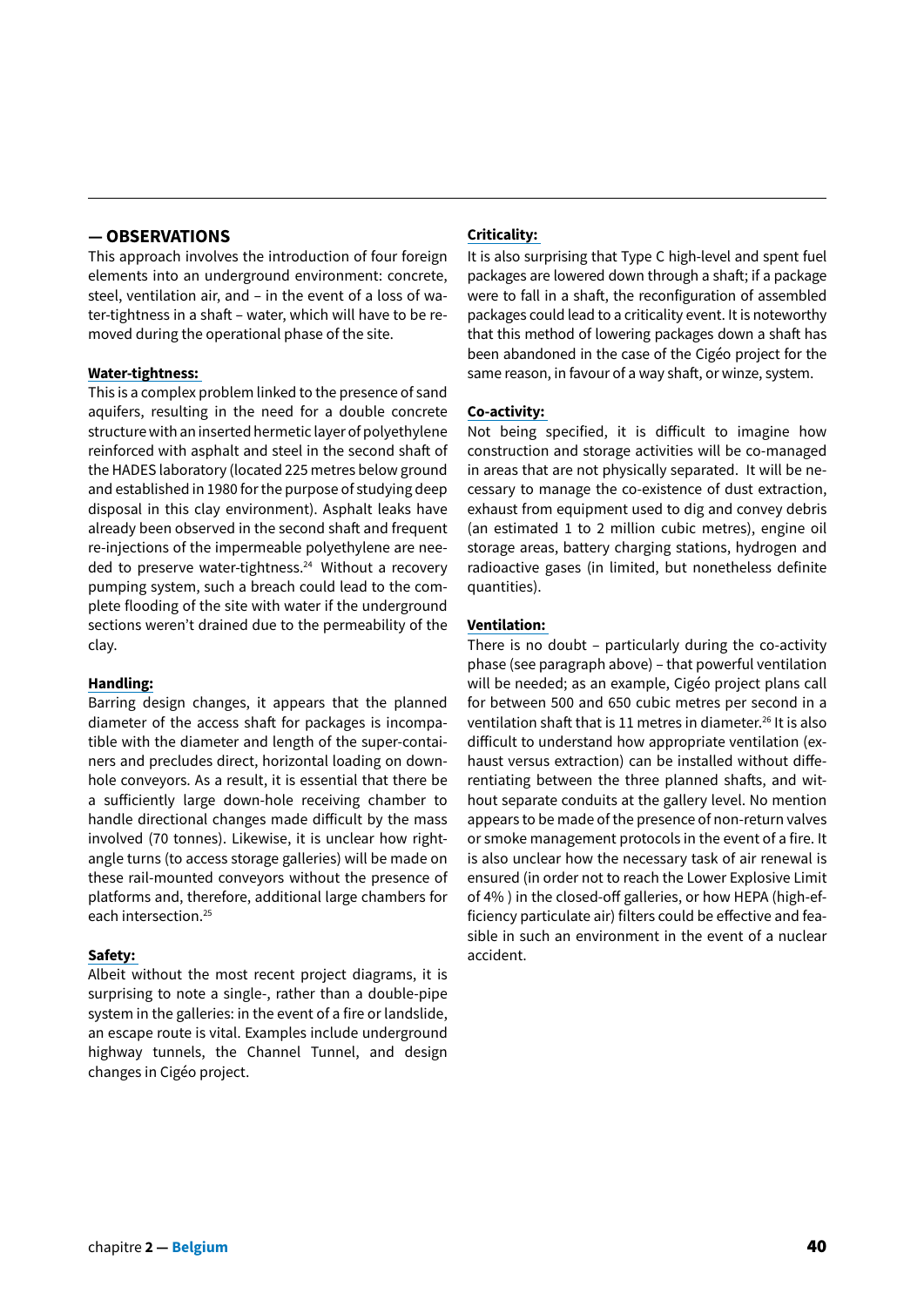#### **INTERACTIONS BETWEEN ELEMENTS AND ASSOCIATED RISKS**

#### **— TEMPERATURE AND INCREASES IN PERMEABILITY**

If storage of Type C waste were to begin after a period of 60 years, the thermal power of the super-containers could reach levels far exceeding 1,000 W (4 x 500 or even 1,110 W); the Praclay experiment<sup>27</sup> has demonstrated that 350 to 450 W/m of thermal power is enough to make temperatures in the rock reach 80°C. Beyond this threshold, mineralogical transformations will definitely lead to **structural changes in permeability.** The same experiment showed that these temperature impacts increased steadily over the period of the experiment (42 months) and affected areas up to 15 metres away from heat sources.<sup>28</sup>

#### **— VENTILATION (DESATURATION) AND RISKS OF COLLAPSE**

A 2011 study on the impact of gas transfers on the pro-mechanical properties of clay materials 29 confirmed not only that the permeability of clay to gases depends heavily on its degree of saturation<sup>30</sup>; in the presence of powerful ventilation, combined with large amounts of heat, significant wall evaporation can even lead to fracturing and significant damage to the rock. Links can even be made to observations of crevasses in clay soil generated by water evaporation. This evaporation creates preferential flow paths $31$  and the potential migration of radioactive elements; it could also go as far as to create serious fissures and cracks in the massif 32 (see Figures 5-14), with changes in density of as much as 8 to  $11\%$ <sup>33</sup>, and as a result create a risk of instability in the infrastructure.

#### — OFF-GAS (HYDROGEN) AND FRACTURING OF THE ROCK

Concerning Type B, bitumen matrix-sealed waste, the insertion of these packages into concrete, leaving only  $20\%$  of the space unfilled<sup>34</sup> in order to handle swelling of up to 70% (as mentioned above), will eventually lead to the bursting of the super-containers (as pressure can reach 43 MPa under strain35) and the release of this concrete, which can result in pressure-induced rock deformation. It should be noted that the pressure threshold equivalent to an initial fracture in Boom clay begins under very low amounts of pressure (0.9 to 2.9 MPa)35, which can of course lead to preferential flow paths, as seen above.

#### **— DESIGN (SHAFTS AND CLOSED-OFF GALLERIES) AND THE RISK OF EXPLOSION**

The principal risk of nuclear explosion lies in the lowering down of packages (of spent fuel) via a shaft; the 2005 Andra reports clearly mention, in relation to the way-shaft project: "Events likely to induce a risk of criticality correspond to the combination of significant accidental damage to a spent fuel package caused by dropping it, and the sudden presence of water".36

The second risk lies in the fact that any space in which hydrogen may be present must imperatively be ventilated to prevent an explosion: it should be noted that such an explosion can occur when hydrogen levels reach 4%, and one cubic metre of hydrogen is equal to the explosive power of approximately 2 kg of TNT. In view of this, it is quite difficult to see how such long galleries, nearly one kilometre in length, can be ventilated if they are closed off at one end, without any air ventilation during the time the site is in use.



Figure 5-14: Macroscopic observations of cracks on boom clay samples under desaturation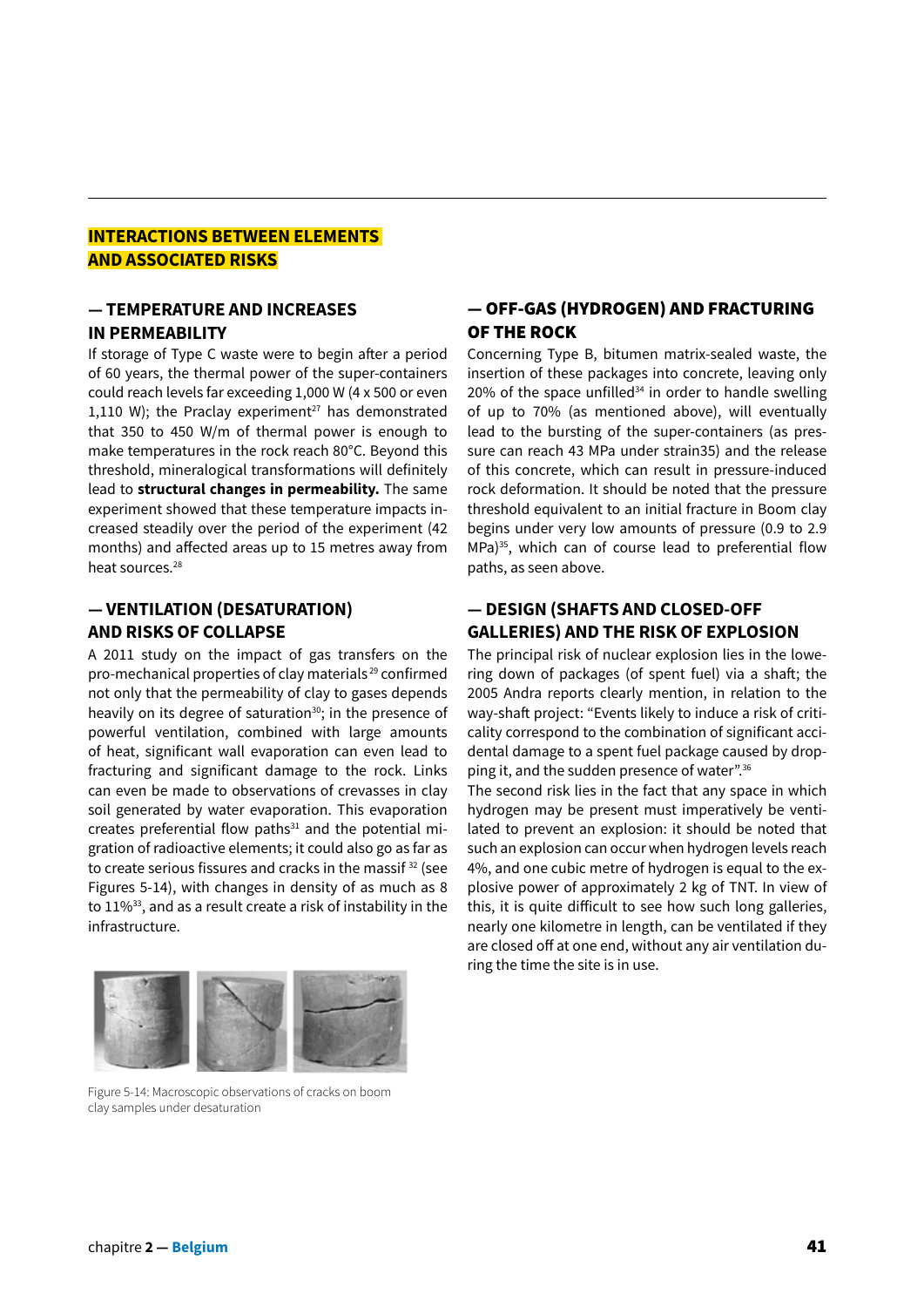# SUMMARY

#### **— DIGGING ZONES (FRACTURING) AND RADIOACTIVE ELEMENT MIGRATION**

The mechanical constraints of digging in a plastic rock such as clay create what is called an excavation damaged zone, or EDZ, which can grow to around 2.1 times the radius of the space depending on the digging method used<sup>37</sup>; this zone is particularly sensitive, given that galleries are six metres across (useful surface area) and require digging at least eight metres down to insert supports. This results in  $4-5$  times greater<sup>38</sup> permeability in a space about 16 cubic metres in size, for a resulting **blank layer only 40 metres from the aquifers.** 

#### **— PERIOD OF OPERATION AND FIRE RISKS**

As mentioned above, clay is very sensitive to increases in temperature. This means that a fire underground, which produces an 'oven' effect and dissipated heat, very quickly causes an increase in temperature. One possible outcome is the ignition of a conveyor following a maintenance problem (oil, diesel, battery), as occurred at the Waste Isolation Pilot Plant (WIPP), a storage site in the U.S.; another is a chemical reaction between components (examples include an explosion, also at WIPP, and the Stocamine fire). These examples show that the thinness of the layer would allow no drift or landslide associated with this type of incident.

#### PROJECT STRUCTURE

It is clear that the very structure of the project still presents inherent, significant and multiple risks. Essential among these are:

• the choice of a clay matrix for deep disposal, a rock that is saturated in water and not self-supporting,

• the depth of the site, too close to the surface and a few dozen metres from important drinking water sources that are already in use,

• the insufficient thickness of the layer, which furthermore dips (by a small percentage, equivalent to a 40 metre drift for a 2% dip over 2 kilometers). Infrastructure of this kind could require a strictly horizontal design for reasons of traffic and branching.

Also noteworthy are the many operational risks associated with co-activity and significant disturbances from powerful ventilation nearby residential areas.

We must also not forget the lengthy period of time involved with this type of site; what state will this infrastructure be in after a century, in terms of shaft water-tightness? How can maintenance be carried out in galleries which may have collapsed? How will the waste evolve? A perfect example is the appearance of gel on certain drums in 2014, or imperative stability issues in these drums over time<sup>39.</sup>

#### PROJECT COSTS

Project costs have clearly fluctuated, due to uncertainties surrounding inventories (related to re-processing or otherwise), due to as-of-yet unprocessed waste (at Olin), and, above all, due to design and structural issues concerning the site. Total costs, including a margin for unplanned events, were estimated at 3 billion euro in 2011 (!) $40$ , and now stand at 8 to 10 billion euros $41$ .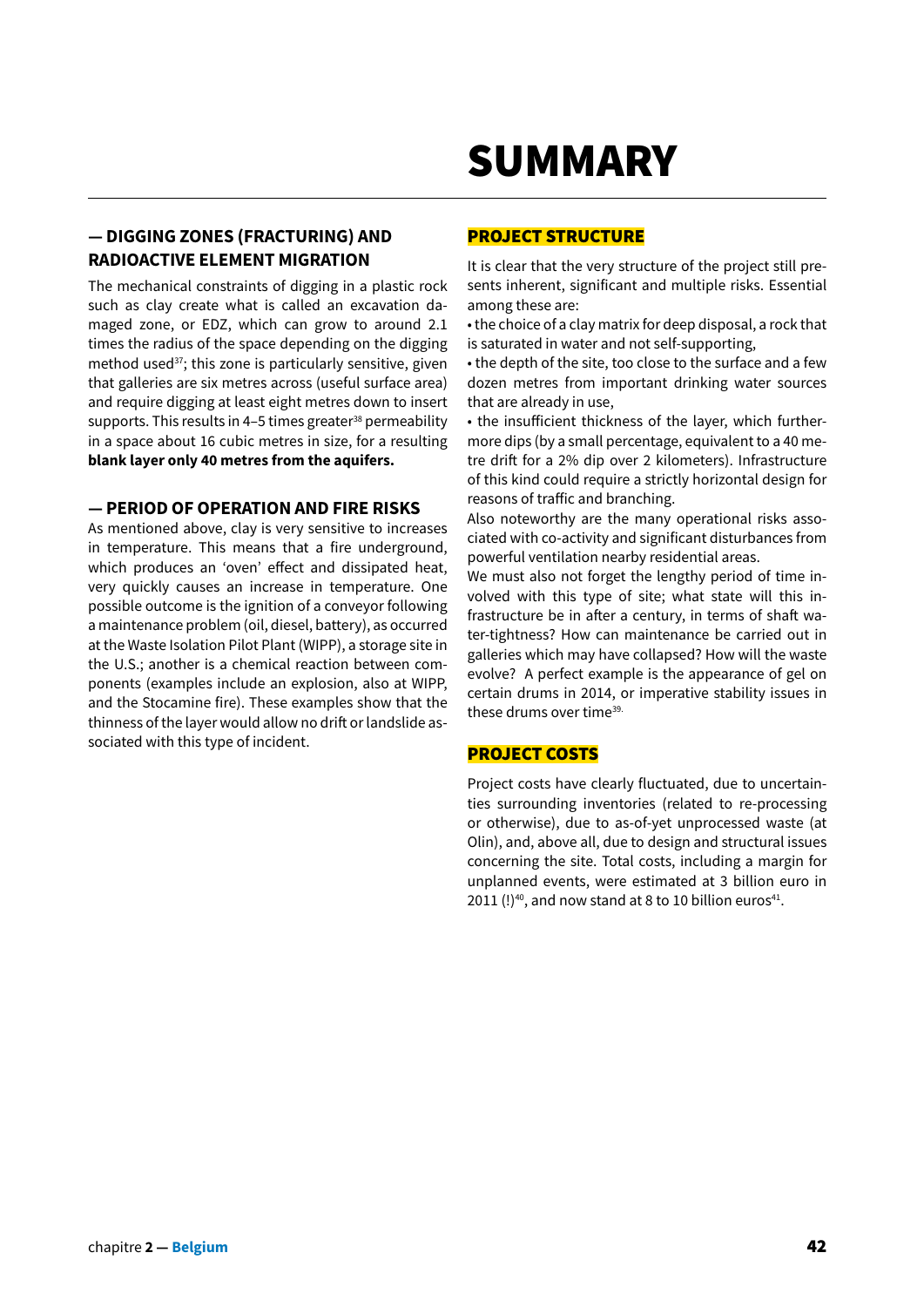# INSIGHT

Given these well-identified risks and remaining uncertainties inherent to the complexity of phenomena and their occurrence over a long period of time, the immediate and imposed choice between a medium-term solution (long-term storage) and a definitive longterm one (deep disposal) for waste management does not seem appropriate. In order to not leave this burden to future generations, and in light of waste dumped overboard in the sea due to a lack of knowledge on the part of the generation before us, it might be better to choose a solution combining both options.

#### **THIS INVOLVES:**

#### 1.

**Safely storing waste in long-term storage facilities for at least 100 years to allow the thermal power of packages to decrease, along with degassing, but also**

#### 2.

**Providing future generations with two endowments, allowing them to solve the issue of this waste in an informed manner;** 

#### 3.

**Ensuring sufficient funding during this period (based on a more definitive cost assessment), and** 

#### 4.

**Acquiring, by way of long-term and representative testing of properties of underground storage based on different matrixes, all the data needed to choose a definitive, long-term solution in a well thought-out manner.**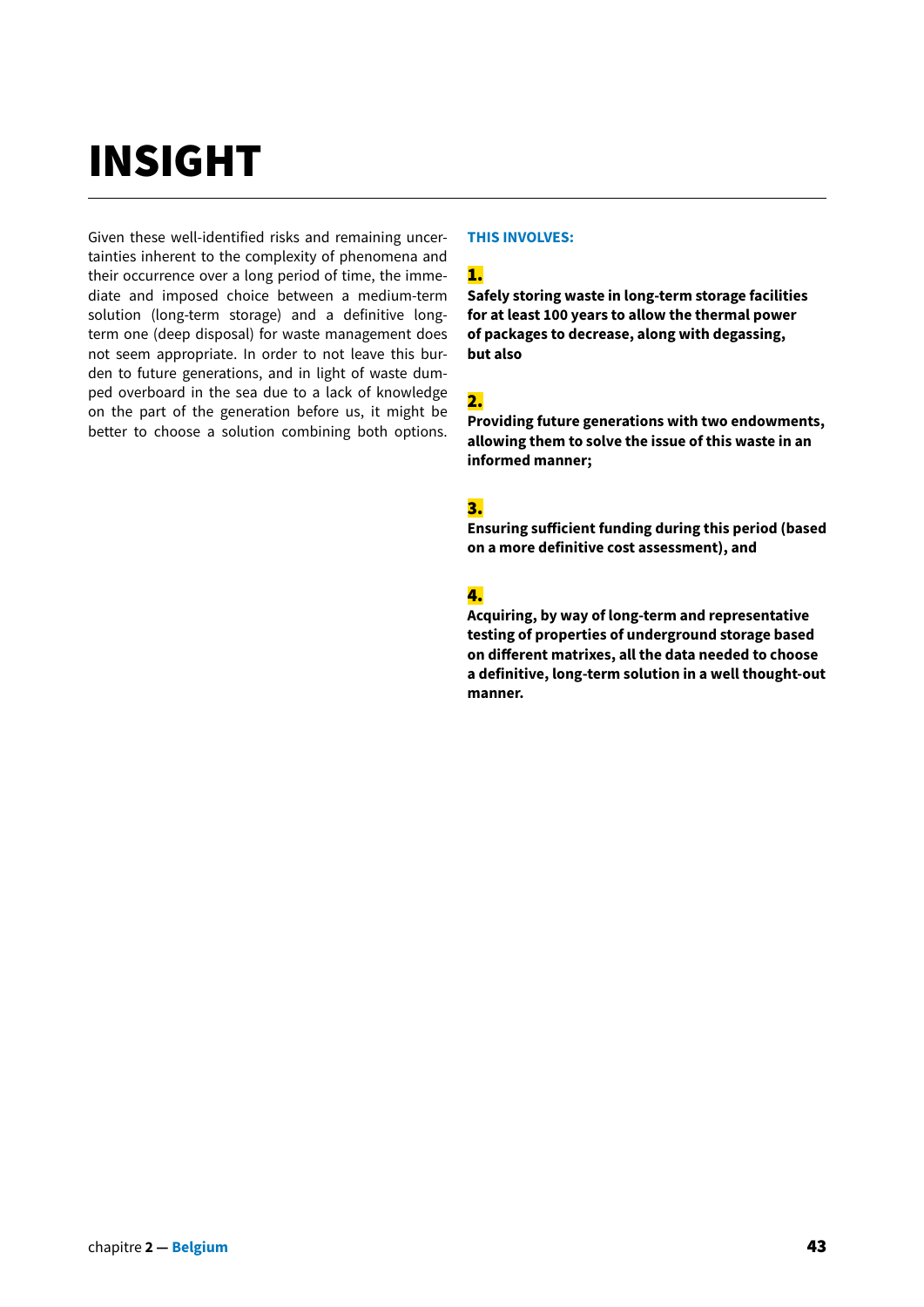- 1 ONDRAF/NIRAS Research, Development and Demonstration (RD&D) Plan 2012 (NIROND TR 2013-12E), page 59
- 2 NIROND TR 2013-12E, page 60 (in French)
- 3 NIROND TR 2013-12E, page 66 (in French)

4 Chamber of Representatives Resolution 541/9-91/92 on the use of fuels containing plutonium and uranium in Belgian nuclear plants and on the advantages of reprocessing fuel rods, adopted on 22 December 1993

- 5 ONDRAF Plan déchets, septembre 2011 (NIROND 2011-02 F), page 24 (in French)
- 7 NIROND-TR 2013-12 E, page 350 (in French)
- 8 NIROND-TR 2013-12 E, page 190 (in French)
- 9 Thesis of M. Mouazen, 2011 Evolution des propriétés rhéologiques des enrobés bitume, page 179 (in French)
- 10 ANDRA Dossier Argile 2009, concepts d'entreposage, page 282 (report on clay, section on waste management concepts, in French).
- 11 ANDRA Dossier Argile 2005, Architecture du stockage, page 456 (Idem, section on storage architecture, in French)
- 12 NIROND-TR 2013-12 E, page 350 (in French)
- 13 ANDRA Dossier Argile 2005, Evaluation faisabilité, page 47 (feasibility assessment, in French)
- 14 ANDRA Dossier Argile 2005, Architecture du stockage, page 146 (Idem, section on storage architecture, in French)
- 15 ANDRA Dossier Argile 2005, Architecture du stockage, page 144 (Idem, section on storage architecture, in French)
- 16 NIROND 2011-02 F, page 140 (in French)
- 17 NIROND 2011-02 F, page 140 NIROND TR 2013-12 E, page 135
- 18 NIROND-TR 2013-12 E, page 89 (in French)
- 19 NIROND-TR 2013-12 E, page 253 (in French)
- 20 NIROND TR 2013-12 E, pages 69 and 76
- 21 NIROND TR 2013-12 E, page 69
- 22. NIROND TR 2013-12 E, page 71
- 23 NIROND TR 2013-12 E, page 74
- 24 Id.24 NIROND TR 2013-12 E, page 212
- 25 NIROND TR 2013-12 E, page 221
- 26 ANDRA Dossier Argile 2005, Architecture, page 281 (Idem, section on architecture, in French)
- 27 The Praclay heater test, EURIDICE Report, 2017, page 24
- 28 The Praclay heater test, EURIDICE Report, 2017, page 33
- 29 Thesis of Pierre Gérard, Impact des transferts de gaz sur le comportement poro-mécanique des matériaux argileux, May 2011 (TPG) (in French)
- 30 TPG, page 26
- 31 TPG, page 56
- 32 TPG, page 137
- 33 TPG, page 141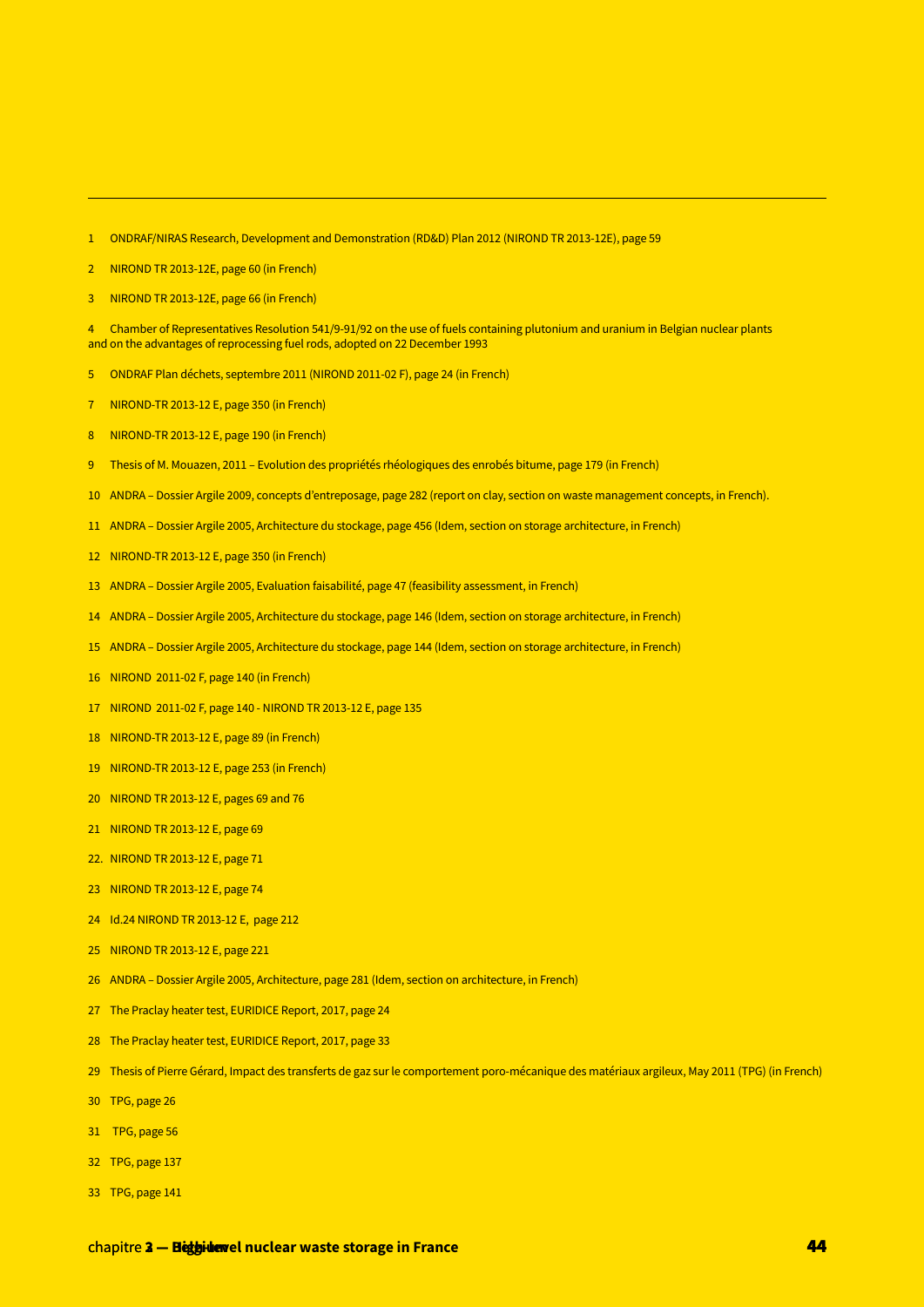- 35 TPG, page 58
- 36 ANDRA Dossier Argile 2005, Evaluation de la faisabilité, page 30 (feasibility assessment, in French)
- 37 TPG, page 170
- 38 ANDRA Dossier Argile 2005, Evolutions phénoménologiques du stockage, page 352 (Phenomenological changes and storage, in French)
- 39 ONDRAF 26/09/2014 Press release
- 40 NIROND TR 2013-12 E, page 133
- 41 Les échos.be Des milliards supplémentaires pour stocker les déchets nucléaires 22 August 2018 (in French).

<sup>34</sup> NIROND TR 2013-12 E, page 169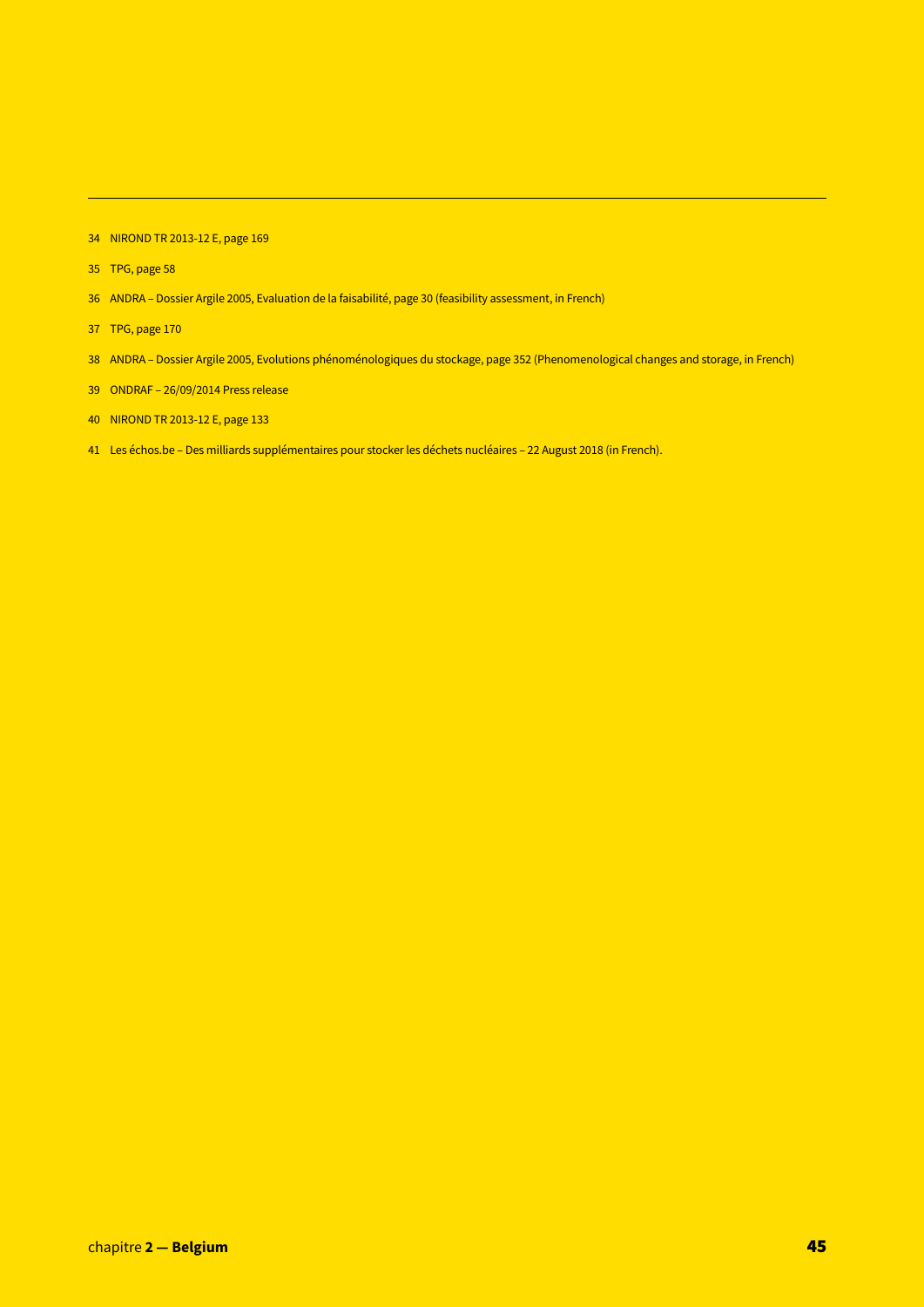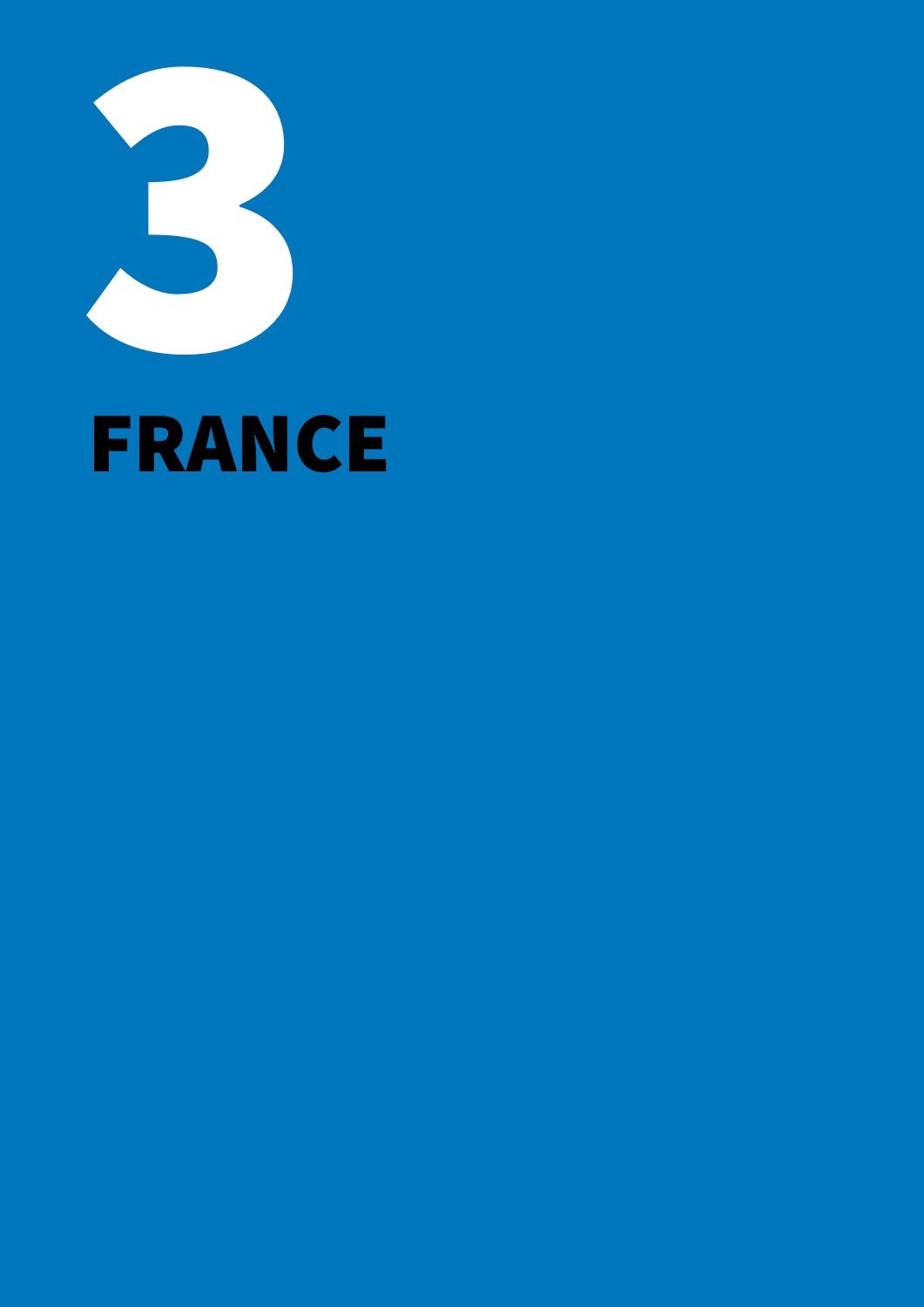### HIGH-LEVEL NUCLEAR WASTE STORAGE IN FRANCE *Bernard Laponche*

#### **SPENT FUEL AND RADIOACTIVE WASTE** 48

- Spent fuel processing
- Radioactive waste in France
- Waste Management
- Characteristics of radioactive waste
- Volume of radioactive waste by economic sector

in 2013

— Radioactive waste by radiological content in 2013

#### THE CIGEO PROJECT FOR DEEP GEOLOGICAL DISPOSAL 51

- Deep geological disposal
- Radioactive waste to be stored
- The CIGEO Project
- Project location
- Project structure

#### RISKS 53

- Explosion-related risks
- Fire-related risks
- Potential for operational shutdown
- Risk of water flow in the rock
- Safety and external attacks

#### STORAGE AND REVERSIBILITY IS THE DEEP DISPOSAL OF

| <b>RADIOACTIVE WASTE IN THE</b>  |    |
|----------------------------------|----|
| <b>EARTH'S CRUST ACCEPTABLE?</b> | 55 |
| <b>RECOMMENDATIONS</b>           |    |

CONCLUSION 58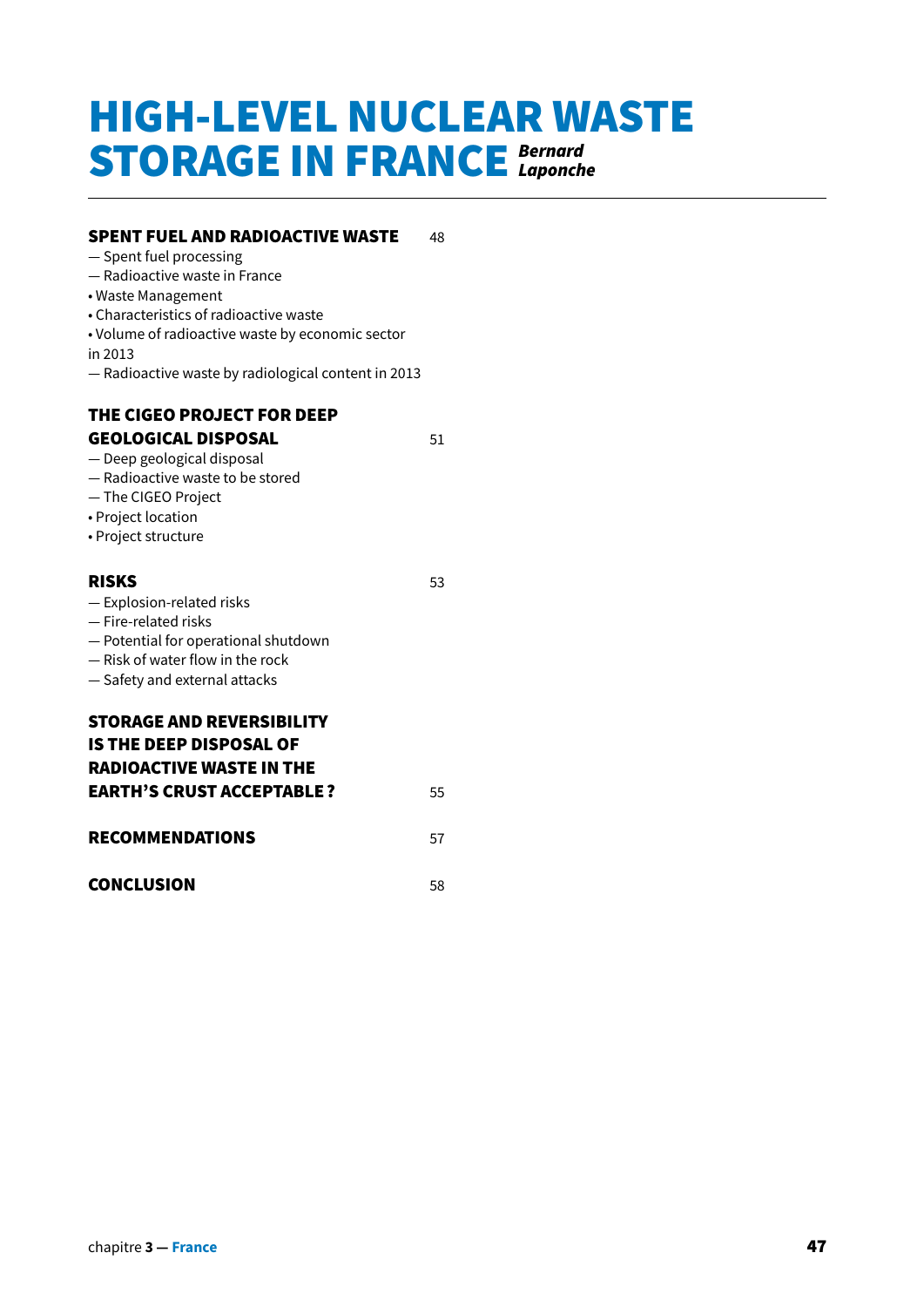## SPENT FUEL AND RADIOACTIVE WASTE

#### SPENT FUEL PROCESSING

After it is used in a nuclear reactor (for approximately three to four years), spent fuel is stored underwater, in 'pools' located near the reactors. They are continually cooled with circulating water to eliminate heat produced by the radioactive fission material and transuranic elements (primarily plutonium) they contain.

The solution adopted in most countries where nuclear plants are in operation (e.g. the United States, Germany, Sweden, Japan, South Korea) is to keep spent fuel, as is, in storage pools, and in some cases, after a few years, in dry storage facilities, when radioactivity and heat levels have dropped. In France (at La Hague) and the United Kingdom (Sellafield) however, plutonium is extracted from spent fuel at what is called a "re-processing facility". Here, spent fuel is transferred from the reactor pools to pools in La Hague for the plutonium to be removed.<sup>1</sup>

Reprocessing involves extracting uranium and plutonium from spent fuel using chemical methods. Fission products and transuranic elements other than plutonium, also called "minor actinides", are kept together, as is, in liquid form<sup>2</sup>. Historically, this technique was developed during the Second World War for the production of military-purposed plutonium. Production of plutonium later continued and expanded to supply fuel to the 'breeder' reactor sector: Phénix and Superphénix in France, are now indefinitely closed.

To replace this method, a new fuel was designed as a substitute for traditional, uranium-enriched fuel in water reactors. Known as MOX<sup>3</sup> (mixed uranium and plutonium oxide), it contains uranium that is depleted in uranium 235 and 7–9% plutonium.

Spent MOX fuels are not re-processed. As such, in France, re-processing only reduces around 15% of the plutonium produced in currently used reactors, some of which is 'stocked' at La Hague<sup>4</sup>. Fission products and minor actinides are kept in liquid form in tanks which require continual cooling and shaking to prevent matter from becoming concentrated.

The last step involves manufacturing glass blocks out of fission product and minor actinide solutions which are placed in dry storage at La Hague in silos. These facilities are constantly cooled due to the radioactivity emitted by the glass and can only be moved after several decades (at least 60 years).

This system leads to an accumulation of very different types of waste. Clearly, the real goal of re-processing is not to correctly manage waste but to produce plutonium (the La Hague plants are named UP2 and UP3, for "usine plutonium" or "plutonium plant").



Figure 1 – Main spent fuel pool in La Hague



Figure 2 – Vitrified high-level metallic waste container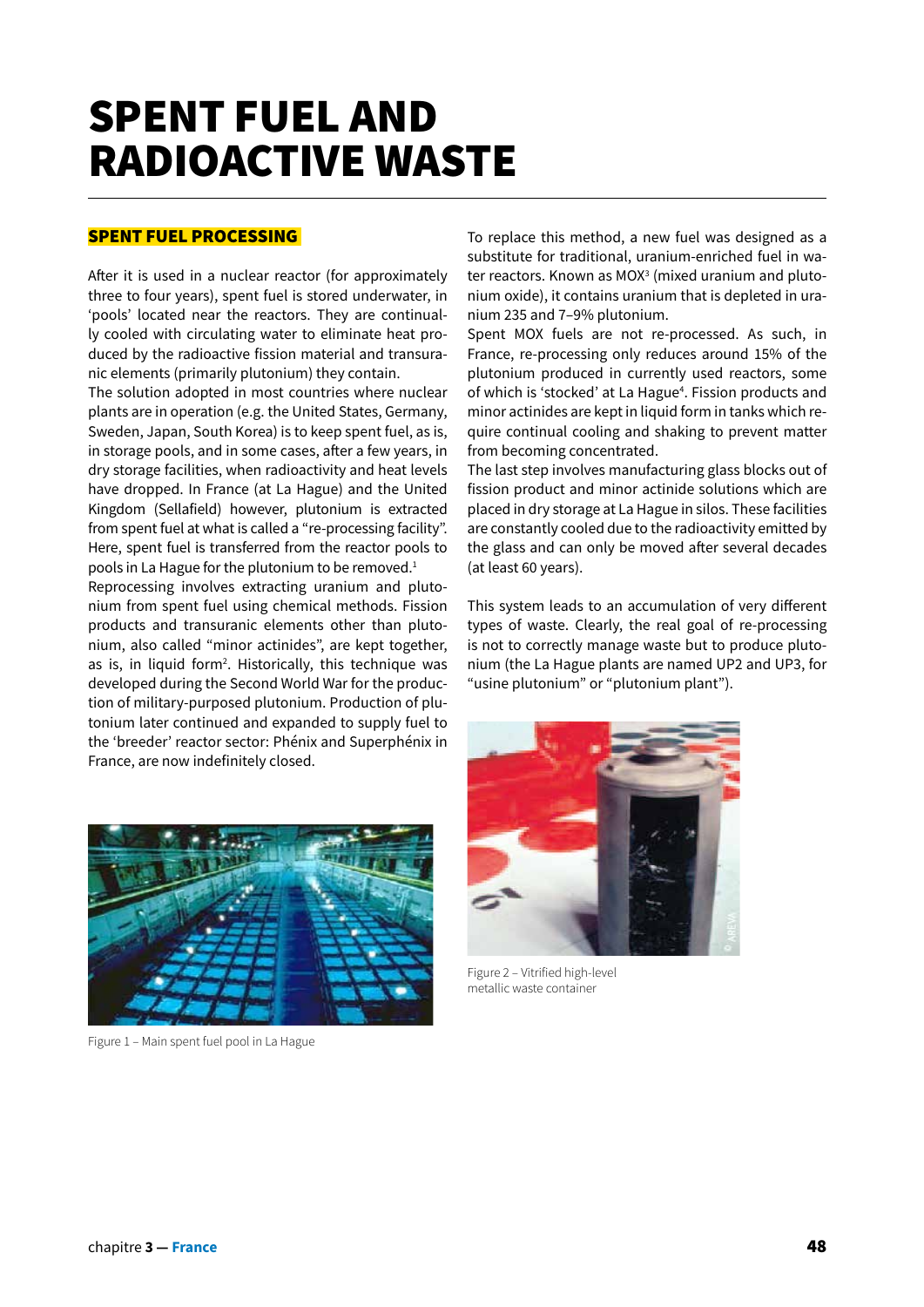#### RADIOACTIVE WASTE IN FRANCE

#### — WASTE MANAGEMENT

The French national radioactive waste management agency (ANDRA) is a public body under the authority of the French energy, environment and research ministries, tasked with managing the waste produced by nuclear activities in French territory.

Created in 1979 as part of the French Atomic Energy Commission (CEA), the ANDRA became independent with the Bataille Act of 1991. It carries out several missions. It takes inventory of, and collects radioactive waste generated by nuclear plants for energy production, and also by research institutes, the defence sector, and hospitals. It is also tasked with finding solutions to manage and store 'ultimate waste', which cannot be processed with existing technology.

**ANDRA operates three storage sites (in Soulaines, Morvilliers and La Manche), as well as an underground research laboratory located in the towns of Bure (in the Meuse region) and Saudron (Haute-Marne).**

#### — CHARACTERISTICS OF RADIOACTIVE WASTE

Different types of waste are divided into categories primarily based on their life cycle and level of radioactivity. Based on this criteria, the following classification system is used in France:

• D- life span: 100 days and 31 years (very short lived: less than 100 days; short life: between 100 days and 31 years; long-lived: over 31 years);

• Four levels of radioactivity: very low-level (VLL: less than10<sup>2</sup> Bq/g); low level (LL: between 10<sup>2</sup> and 10<sup>5</sup> Bq/g); intermediate level (IL: between  $10^5$  and  $10^8$  Bq/g); high-level (HL: over 10<sup>8</sup> Bq/g).

These two criteria are combined to define waste categories:

• VLL: very low-level, including: VLL-SL: very low-level, short-lived; VLL-LL very low-level, long-lived.

- LIL-SL: low and intermediate-level, short-lived
- LL-LL: low-level, long-lived
- IL-LL: intermediate-level, long-lived
- HL: High-level.

#### **Table 1 – Total volume and content of radioactive waste by economic sector and management sector in 2013**<sup>5</sup>

*\*'Non-sector' category waste does not fit into any existing or currently planned categories, notably due to the waste's chemical and physical properties. Studies on the subject of this waste are under way.*

These volumes correspond to conditioned waste that is placed in "primary" packages for storage and transportation to storage centres.

In some specific cases, such as sub-surface dry storage or deep disposal, additional preparation is needed before the waste can be stored.

The table shows that high-level waste comes nearly exclusively from the electronuclear sector – in other words, spent fuel. France currently has an operating nuclear fleet of 58 enriched uranium and pressurised water reactors producing between 900 to 1,450 MW in electrical power, spread over 19 nuclear plants.

| cubic metres   | <b>Electronuclear</b> | Research | <b>Defence</b> | <b>Industry</b> | <b>Medical</b> | <b>TOTAL</b> | $\frac{0}{0}$ | <b>Elec./Total</b> |
|----------------|-----------------------|----------|----------------|-----------------|----------------|--------------|---------------|--------------------|
| <b>HL</b>      | 2.700                 | 190      | 230            |                 |                | 3.120        | 0.22          | 0.865              |
| <b>IL-LL</b>   | 26,000                | 10,000   | 6,200          | 170             |                | 42,370       | 2.93          | 0.614              |
| $LL - LL$ :    | 42,000                | 20,000   | 17,000         | 12,000          | $\overline{2}$ | 91,002       | 6.3           | 0.462              |
| LIL-SL         | 580,000               | 200,000  | 61,000         | 22,000          | 8,500          | 871,500      | 60.32         | 0.666              |
| <b>VLL</b>     | 220,000               | 160,000  | 42,000         | 11,000          | 3              | 433,003      | 29.97         | 0.508              |
| Non-sector     | 2.400                 | 740      | 650            | 4               |                | 3.795        | 0.26          | 0.632              |
| <b>TOTAL</b>   | 873,100               | 390,930  | 127,080        | 45.174          | 8,506          | 1,444,790    | 100           | 0.604              |
| Percentage (%) | 60.4                  | 27.1     | 8.8            | 3.1             | 0.6            | 100          |               |                    |

Source: ANDRA, inventaire 2015 (in French).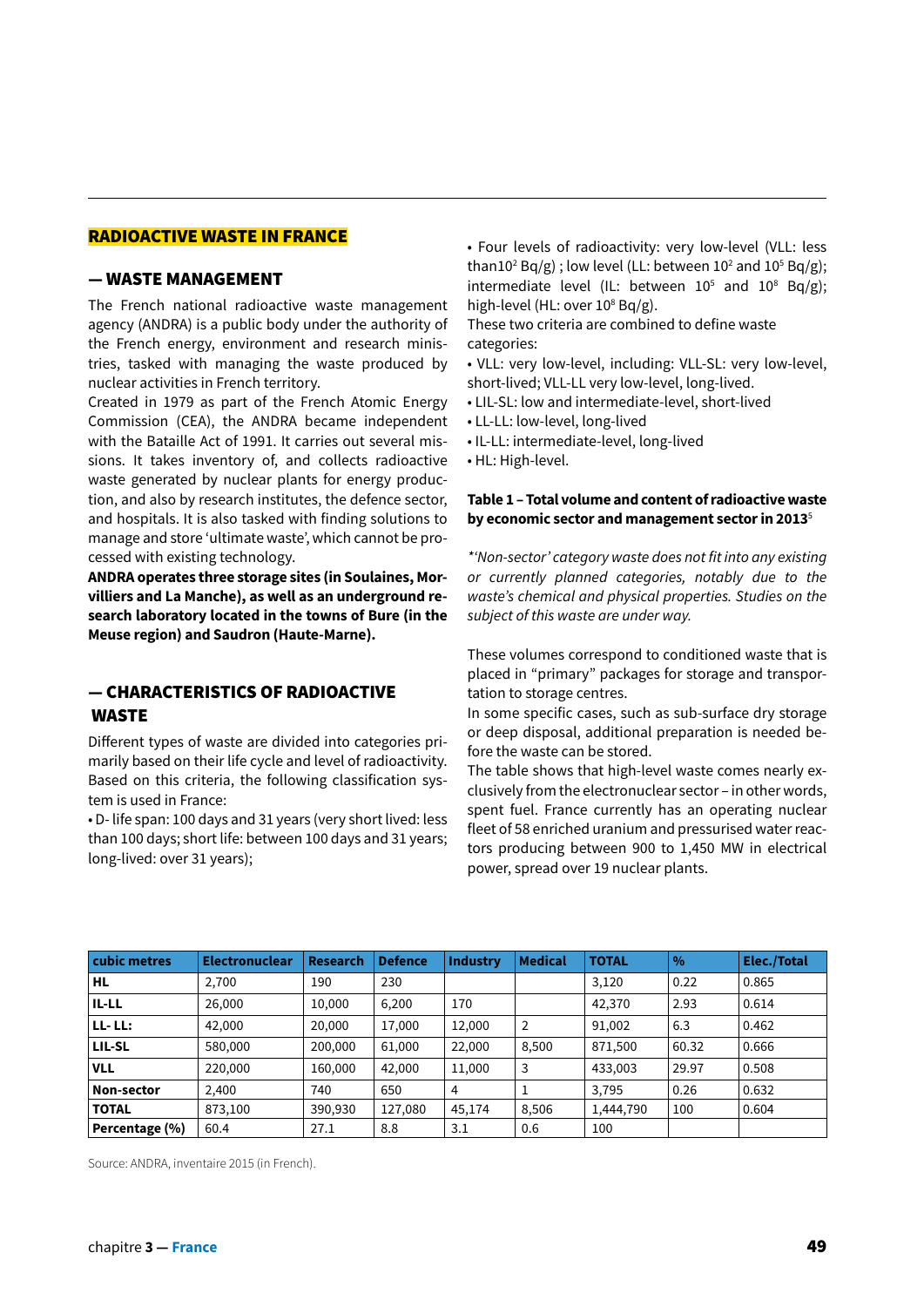#### — RADIOACTIVE WASTE BY RADIOLOGICAL CONTENT IN 2013

The becquerel (Bq) is a unit of activity to measure the number of disintegration per second in radioactive materials. The Tera-becquerel (TBq) -  $10^{12}$  Bq or one thousand billion Bq.

Radioactivity is detected by the emission of radiation: • particle emissions: 'alpha' (helium core), 'beta' (electron), or neutrons.

• photon emissions: 'gamma' or 'X' radiation.

HL waste, primarily produced by the electronuclear industry, represents 98% of total waste radioactivity.

#### **Table 2 – Total activity, by type of emission, as at 31 December 2013**

| <b>Unit: TBq</b> | <b>Alpha</b> | Short-lived | Beta and Gamma Beta and Gamma<br>$Long-lived$ | <b>Total</b><br><b>Radioactivity</b> |
|------------------|--------------|-------------|-----------------------------------------------|--------------------------------------|
| HL               | 3,500,000    | 210,000,000 | 350,000                                       | 220,000,000                          |
| <b>IL-LL</b>     | 44,000       | 4,300,000   | 1,100,000                                     | 5,500,000                            |
| LIL-LL           | 720          | 16,000      | 2,800                                         | 19,000                               |
| <b>LIL-SL</b>    | 910          | 27,000      | 8,300                                         | 36,000                               |
| <b>VLL</b>       | 3            |             |                                               |                                      |

Source: ANDRA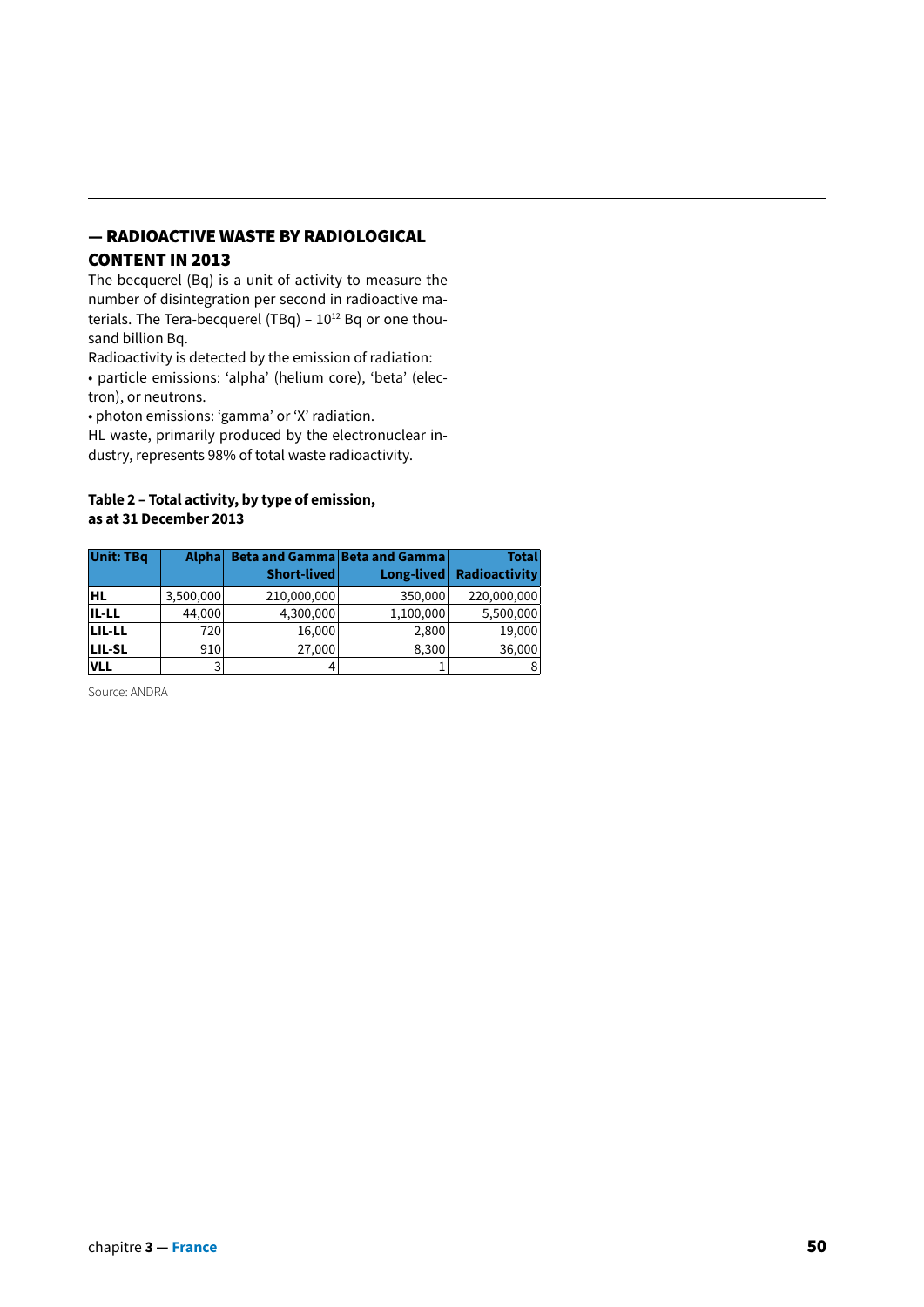### THE CIGEO PROJECT FOR DEEP GEOLOGICAL DISPOSAL

#### DEEP GEOLOGICAL DISPOSAL

Deep geological disposal of nuclear waste, in addition to surface-level storage, is viewed as a solution in many countries, in particular for high- and intermediate-level long-lived waste. It consists in processing this waste and storing it in a geologically stable repository in which natural and artificial barriers are created between the waste and the surrounding environment. This method is based on the theory that waste can be stored long enough to ensure radioactive decay (up to one million years).

Different host rock formations are currently under study or used around the world: tuf, granite, salt, clay, etc. The behaviour of these different materials in relation to storage constraints (temperature and the presence of water, in particular) determines the type of barrier required. Following legislation to explore the feasibility of deep storage in a granite or clay site, the French authorities abandoned the idea of granite – rejected by the public – and research focused on clay, with the construction, in 2011 in Bure – a sparsely populated and relatively poor area at the edge of the regions of Ardenne and Champagne – of a research lab operated by ANDRA, the French national radioactive waste management agency.

From this research was developed the CIGEO Project (for 'industrial centre for geological storage'), which was submitted to two public debates: the first one on the overall problem of radioactive waste management (2005) and the second on the CIGEO Project itself (2013). These debates, which highlighted the numerous safety issues connected to the operating phase (the hundred years or so during which the waste is stored), raised the question of whether this was the best storage method possible, and voiced a desire to explore alternative solutions.

#### RADIOACTIVE WASTE TO BE STORED

The reference scenario for sizing the project is the continuation of electronuclear production with existing reactors operating for another 50 years. Waste produced by any future reactor fleets is not taken into account. Two types of waste will be stored at CIGEO:

- "High-level, long-lived" (HLLL) waste: around 10,000 cubic metres (non-conditioned volume) and approximately 30,000 cubic metres of conditioned waste for deep deposit (60,000 packages).

- "Medium-level, long-lived" (MLLL) waste: around 70,000 cubic metres (non-conditioned volume) and approximately 350,000 cubic metres of conditioned packages for 180,000 packages, including 75,000 asphalt packages.

It should be noted that these figures do not include waste products classified as "nuclear materials", which should eventually be classified as waste and which, in the case of high- or intermediate-level, long-lived waste, involves processing similar to that currently planned within the CIGEO Project. One example is spent fuel, not destined for processing (including spent MOX fuels). Similarly, neither have provisions been made for the plutonium currently stored at La Hague.

#### THE CIGEO PROJECT



Figure 3 – The CIGEO Storage Project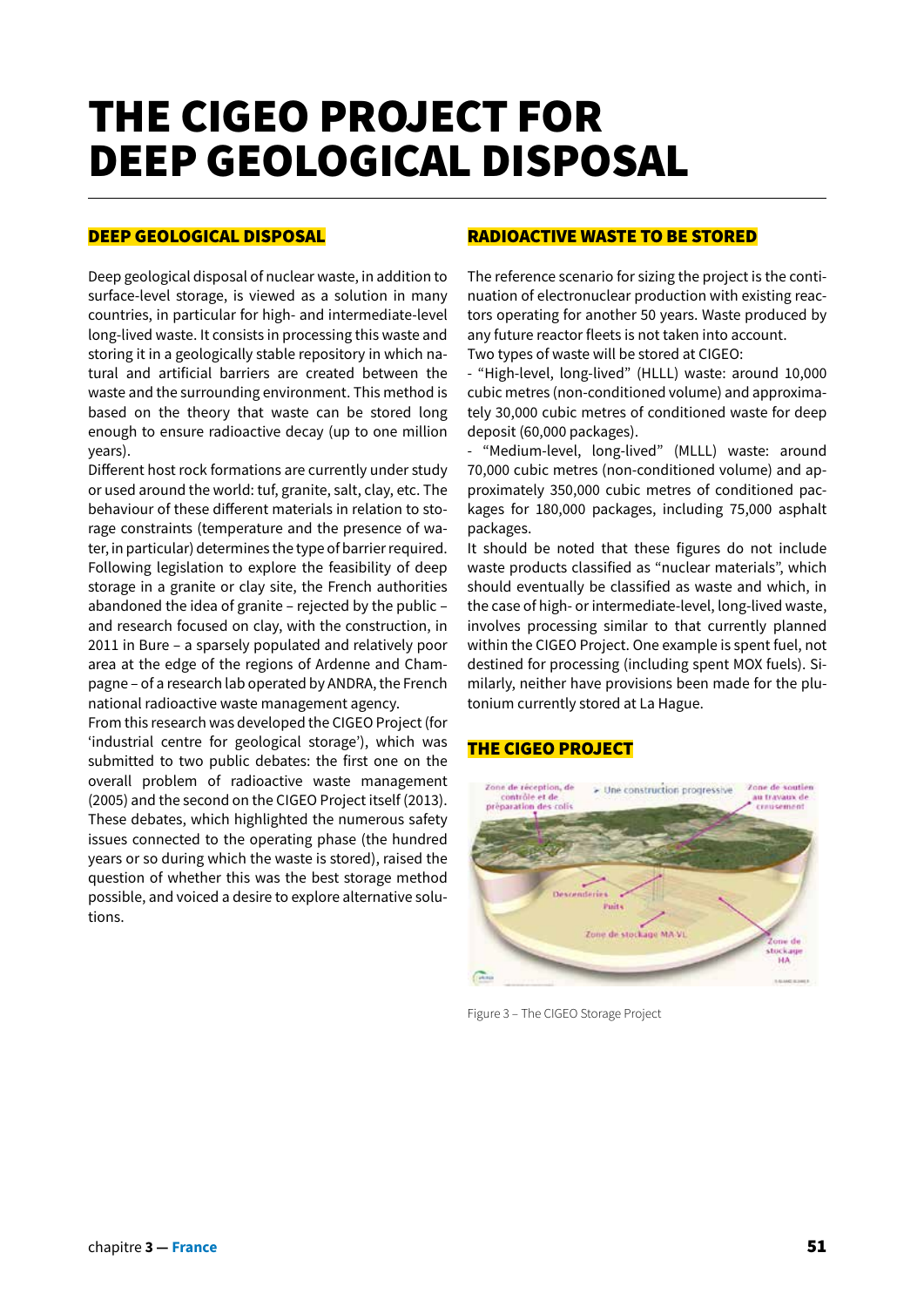#### — PROJECT LOCATION

Radioactive waste will be stored in a layer of Callo-Oxfordian clay around 130 metres thick, about 500 metres deep, in the town of Bure, in the Meuse region. Construction of the storage site involves digging four access shafts and around 265 km of underground passages for the way-shaft system, cells and galleries, and a total underground surface of around 15 square-kilometres. As a result, the structure calls for the removal of 7–8 million cubic metres of rock, the insertion of several hundred thousands tonnes of steel, and the production of 275,000 cubic metres of concrete to built the site's supporting elements.

#### — PROJECT STRUCTURE

CIGEO will be composed of an underground structure in which radioactive waste packages will be stored. During the operating phase (construction + filling with waste), two different – above-ground – sites will be operational for the reception, inspection and preparation of waste packages prior to their transfer to the underground repository (building the way-shaft area), and to ensure the logistics of underground work (building the shaft areas). The underground structure will be expanded upon as the operating phase progresses. After one hundred years in operation, the total surface area of the structure will be around 15 square-kilometres.

Two types of cells exist for waste to be stored:

**• 'HLLL cells'** (approximately 1,500), connected horizontally by access shafts, are composed of jointed, seamless steel pipes of about 100 m in length and around 70 cm in diameter, used to push the HLLL packages to the end of the cells for storage.

• **'ILLL' cells** (approximately 50), 9 metres in diameter (excavated 65 square-metre section) 375 to 525 metres in length, ventilated with air from the connecting galleries; these tunnels, equipped with rail-mounted maintenance equipment, will be used to store different concrete coated, parallelepipedal-shaped waste packages.

In order to optimise the space underground, it was decided that these cells would not be equipped with an anti-radiation barrier, and will therefore emit radiation.

#### — THE COST OF CIGEO

The final radioactive waste generated by the electronuclear sector comes from several sources: the operation of nuclear facilities, their dismantlement, and the recovery and processing of older waste and spent fuel, be it reprocessed or not.

It's highly complicated to assess the total cost of waste management, particularly since it increases over the time. According to the Court of Auditors, in 2013, the total gross costs for long-term waste management was €32 billion (of which €26 billion to be financed by EDF (81%). This number does not include costs of spent fuel management which was estimated at €16 billion by EDF on 31 December 2013. Lastly, regarding the cost of the Cigeo project for the deep geological disposal of high-level and medium-level waste: in 2015, ANDRA estimated that the project would cost €35 billion. But in 2016, a governmental decree decided it would cost €25 billion.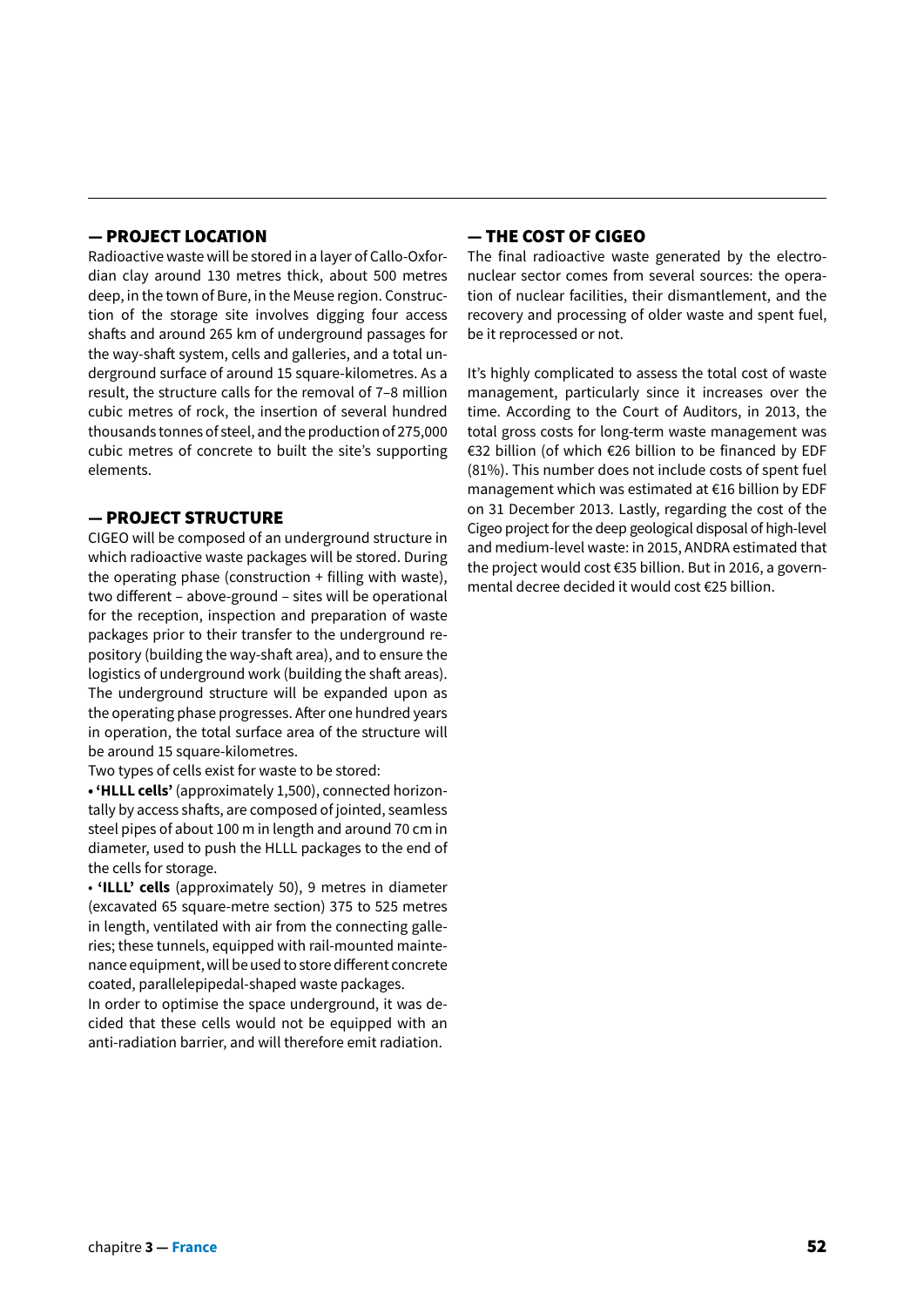# RISKS

The French Nuclear Safety Authority (ASN) issued an opinion on the safety options file (DOS) submitted by ANDRA for the CIGEO Project<sup>6</sup>. This opinion was based on an assessment by the IRSN (*Institut de radioprotection et de sû*reté nucléaire)<sup>7</sup> and an international review of ANDRA's "Safety Options File", carried out by regulators of different nationalities (an "international review team") at the request of the ASN and organised by the IAEA<sup>8</sup>. Negative feedback in these different reports confirm the findings of independent experts and in particular those of Bertrand Thuillier<sup>9</sup>, upon whose analysis the following elements are based. Of particular note, workers involved in the construction and operating phase of the site are likely to be exposed to considerable risk resulting from a combination of construction-related risks, underground operational risks, and risk related to the radioactivity of waste packages to be stored.

#### EXPLOSION-RELATED RISKS

A risk of explosion exists due to the uninterrupted production of hydrogen. If the concentration of this gas exceeds 4% in any area that is not correctly ventilated (cells, galleries, hoods, packages), the slightest spark, from a faulty or leaky battery, broken lighting, oil on an overheated engine, friction, or even inspection and monitoring systems themselves, can cause an explosion. ANDRA design files show that these risks are significant, especially in ILLL cells with the radiolysis of organic matter in certain packages. Ventilation is therefore key, and cannot be interrupted for more than 10 days or so.

Is it possible, however, to imagine that such an interruption – lasting weeks – would never occur in any of the storage areas in the wake of a landslide, flooding or even a minor electrical problem?

In a project that involves so many vehicles, handling machines, lighting equipment and radio control systems, how can a small but fatal spark be avoided in non-ventilated areas where hydrogen is ever present and may accumulate at any moment?

Packages would be considerably damaged, and the AN-DRA admits that *"an explosion could lead to a loss of confinement"10*. A loss in confinement, of course, would mean the potential release of radionuclides into the repository. The report also says that *"potential consequences of an explosion may include worker injuries and damage to, or destruction of, material and equipment – in particular damage to a confinement or anti-radiation barrier, leading to a risk of external leaks and/or exposure"11.* 

IRSN recommendations are more specific; they point out that *"ANDRA must assess the consequences of an explosion and, if required, submit information regarding planned measures for monitoring, prevention, damage control and/ or interventions".*

#### FIRE-RELATED RISKS

The most serious risk is that of a fire, given the co-existence in ILLL cells of hydrogen, flammable packages (around 10,000 tonnes of pure bitumen in total, with 100 – 500 tonnes per cell) and the powerful ventilation (hundreds of cubic metres/second in total in storage areas) needed to evacuate said hydrogen as well as radioactive gases.

Controlling a fire in this type of underground environment would be particularly difficult to manage, due to:

• Firstly, the time it takes to detect the fire (the underground structure is spread over 265 km),

• the challenges faced by firefighters needing to enter the area (radiation-emitting cells and anti-radiation equipment that is very heavy and uncomfortable),

• the intricate management of powerful ventilation systems (necessary, gradual stopping, but also blocking of filters; the presence of check valves but also the need to extract smoke), and

• the need to limit the use of water in an underground, clay environment and due to the potential criticality of certain packages (mirror effect with neutrons).

The IRSN has demonstrated that this storage weakness is real and that a risk exists for a full-blown blaze in a storage cell; simulation studies carried out by the institute show that a heat wave from a fire started in one package can spread to a target package in a matter of hours.

It is therefore difficult to imagine that it would be possible, in just a few hours and in a series of galleries and/or cells spread over a hundred kilometres, to detect and contain a fire outbreak, evacuate staff, bring in emergency teams, stop the ventilation system and bring the fire under control without damage to the infrastructure. Here too, the IRSN finds that *"planned detection and extinction measures are insufficient in the active part of ILLL cells to the extent that they cannot guarantee that a fire would be brought under control within one hour in the event of a system failure."*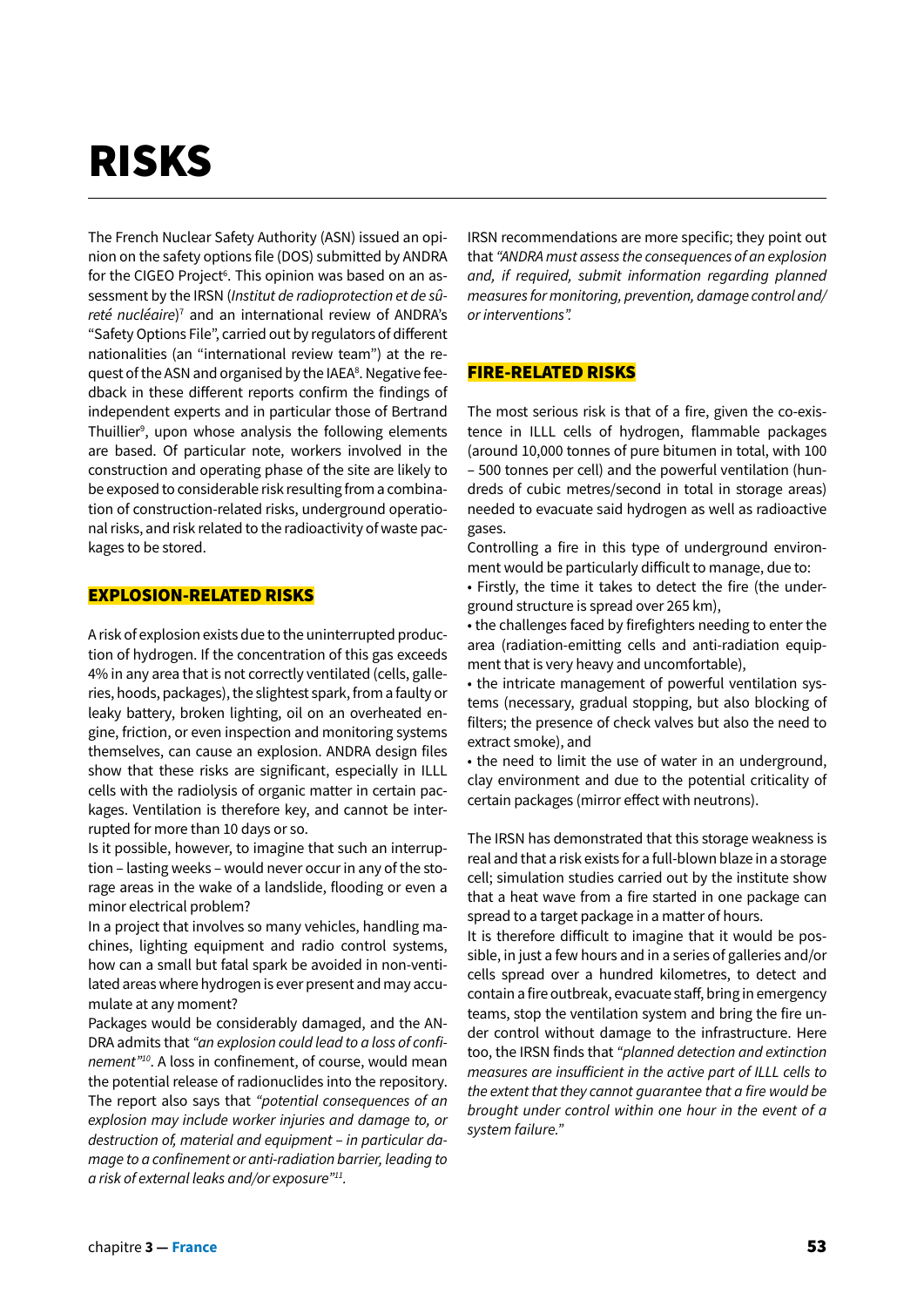#### POTENTIAL FOR OPERATIONAL **SHUTDOWN**

It would be impossible for 'normal' operations to resume after such an accident. By design, CIGEO cannot operate with contaminated cells or galleries due to the need for ventilation; following an incident, the contamination would be directly pumped into the environment. This too was highlighted by the IRSN, which "regrets that AN-DRA has not considered, at the safety options file (DOS) stage, any special measures for the resumption of activity at the site after an accident," that ANDRA "does not demonstrate that intervention would be possible in the event of a breakdown. ". As a result, it is clear that the principle of reversibility could not be applied in this case: it would be impossible to continue operations, and, of course, impossible to recover damaged packages.

Understandably, ANDRA technicians admit that a problem exists concerning repair and the presence of hydrogen: "Estimates are needed of the time required for a major intervention in a hard-to-access and confined environment in various scenarios, in order to assess the feasibility of controlling a risk of explosion".

#### RISK OF WATER FLOW IN THE ROCK

The issue of water flow in the rock was a key issue in the ERI review of the ASN opinion. We have noted the following elements:

#### **Except from observation No. 12:**

*"While the ANDRA has argued, following a detailed study of the site, that the likelihood of the appearance of inconsistencies contributing to the flow of water (fissures, for example) in the ZIRA (zone of interest for deepened investigation) is negligible, the ERI review recommends that ANDRA take into consideration fissuring in the 'Cox' rock (from 'Callovo-Oxfordian' – the exact term for the mudstone found in the geological layer chosen for the deep deposit of waste) in the context of the identified scenarios".* 

*"Calculating the scope of the spatial and hydraulic characteristics of inconsistencies which favour water flow would allow the ANDRA to illustrate: the elevated location of the Cox rock, which contributes significantly to the overall robustness of the storage system in the post-closure phase; the impact, in terms of safety, of these inconsistencies in the Cox rock in the ZIRA, which would make it possible to assess the robustness of the design".*

#### **Excerpt from recommendation No. 4:**

*"The ANDRA must include water flow mechanisms in the Cox in its simulations to enhance the demonstration of storage system robustness, and in particular Cox rock behaviour in terms of safety."*

#### SAFETY AND EXTERNAL ATTACKS

Added to the site's design, construction operational risks are safety concerns in relation to external attacks. One such concern are entirely possible climate-related phenomena occurring during the century or more in which the site is operational – events which could interrupt the power supply and therefore ventilation in the underground infrastructure (violent storms, torrential rains, flooding, snowfall that closes off roads, etc.). Another are malevolent external attacks, during the construction of an immense labyrinth of galleries and cells spread over a minimum 15 square-kilometre footprint, equipped with air vents installed throughout the site, where radioactive waste will be received and stored. This is comparable to operations at two standard nuclear plants; one above ground and the other 500 metres below. The vulnerability of such a site is obvious.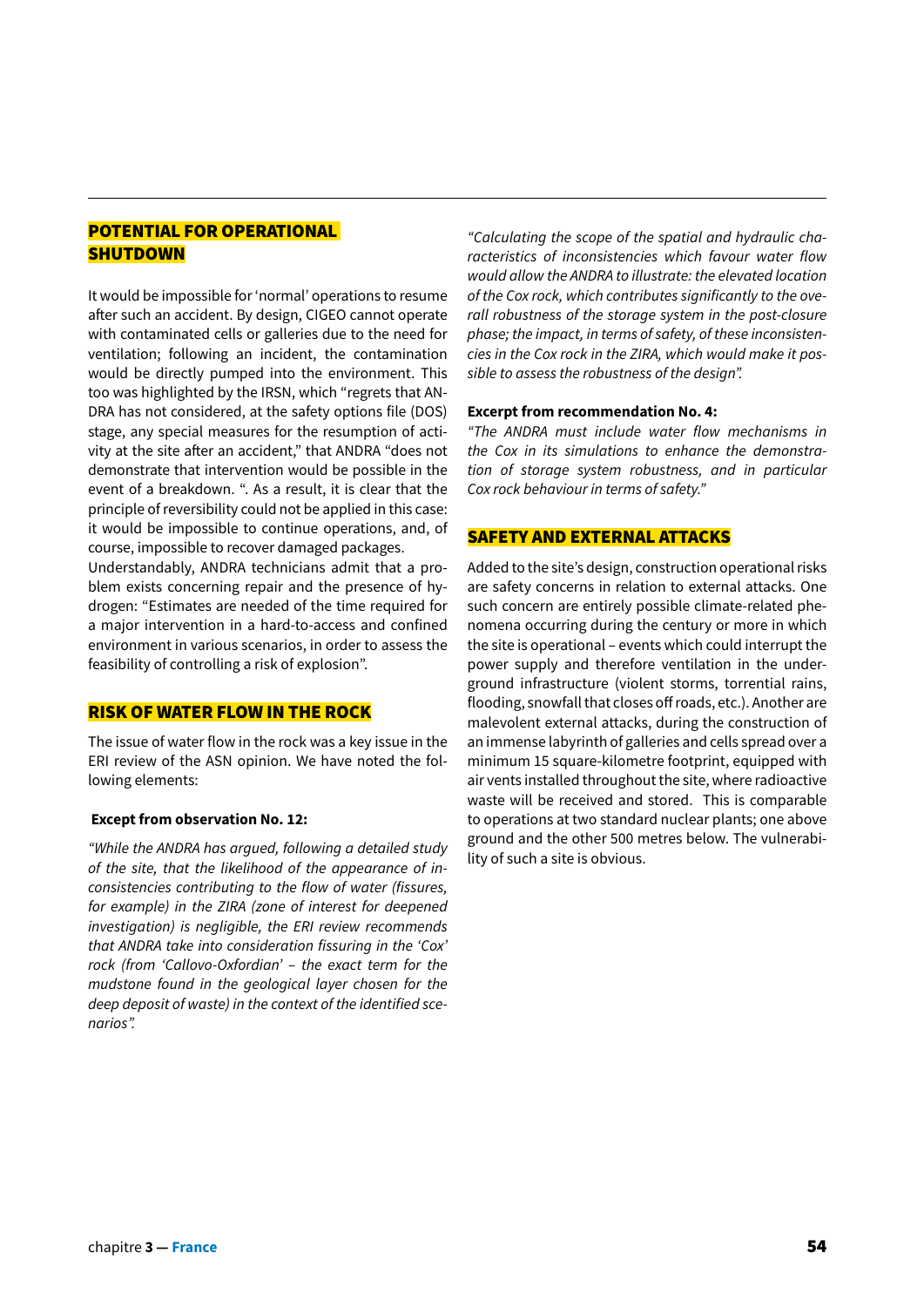## STORAGE AND REVERSIBILITY

Legislators imposed the concept of reversibility in the Law of 28 June 2006: Article 5 states: "Deep geological disposal of radioactive waste involves the storage of these substances in underground facilities specially designed for this purpose and in compliance with the principle of reversibility." A detailed definition of this principle is found in the Law of 25 July 2016:

### *Reversibility is the ability, for future generations,*  " *to either pursue the construction and use of successive levels of storage, or re-assess previous choices and re-orient management solutions.* "

In reality, reversibility is restricted to the period of operation (equivalent to few future generations), and it is now known that the recoverability of one or more packages – the actual application of reversibility– is only obligatory in the pilot industrial stage, early in the site's period of operation.

In truth, the issue of reversibility arose with the decision to deposit waste in clay: it would be impossible to "go back" or adopt a different waste management strategy once the site were definitively closed. The option of irreversibility when construction is completed, coherent with the notion of "indefinite" storage, should in no case apply to the long construction phase of over 100 years which would precede the closure of its site and its 'oblivion'. Reversibility is essential throughout this period as a counterweight to unplanned and risk-laden construction problems, and to recover defective waste within time frames that are compatible with the safety of the site and nearby populations. Project developers themselves admit (a fact that was highlighted in particular by the ERI review) that the presence of a defective package and the need to recover it cannot be excluded, similarly to the need to intervene in the event of even a mundane accident during the waste deposit phase. If a problem arises on-site, reversibility must be compatible with the method of intervention following an accident. This does not apply, of course, in the event of a fire deep within a gallery containing a series of packages, the removal of which would take months. Despite these considerations, ANDRA does not specify any time frame with regard to the pace of reversibility in normal situations or in the event of an accident.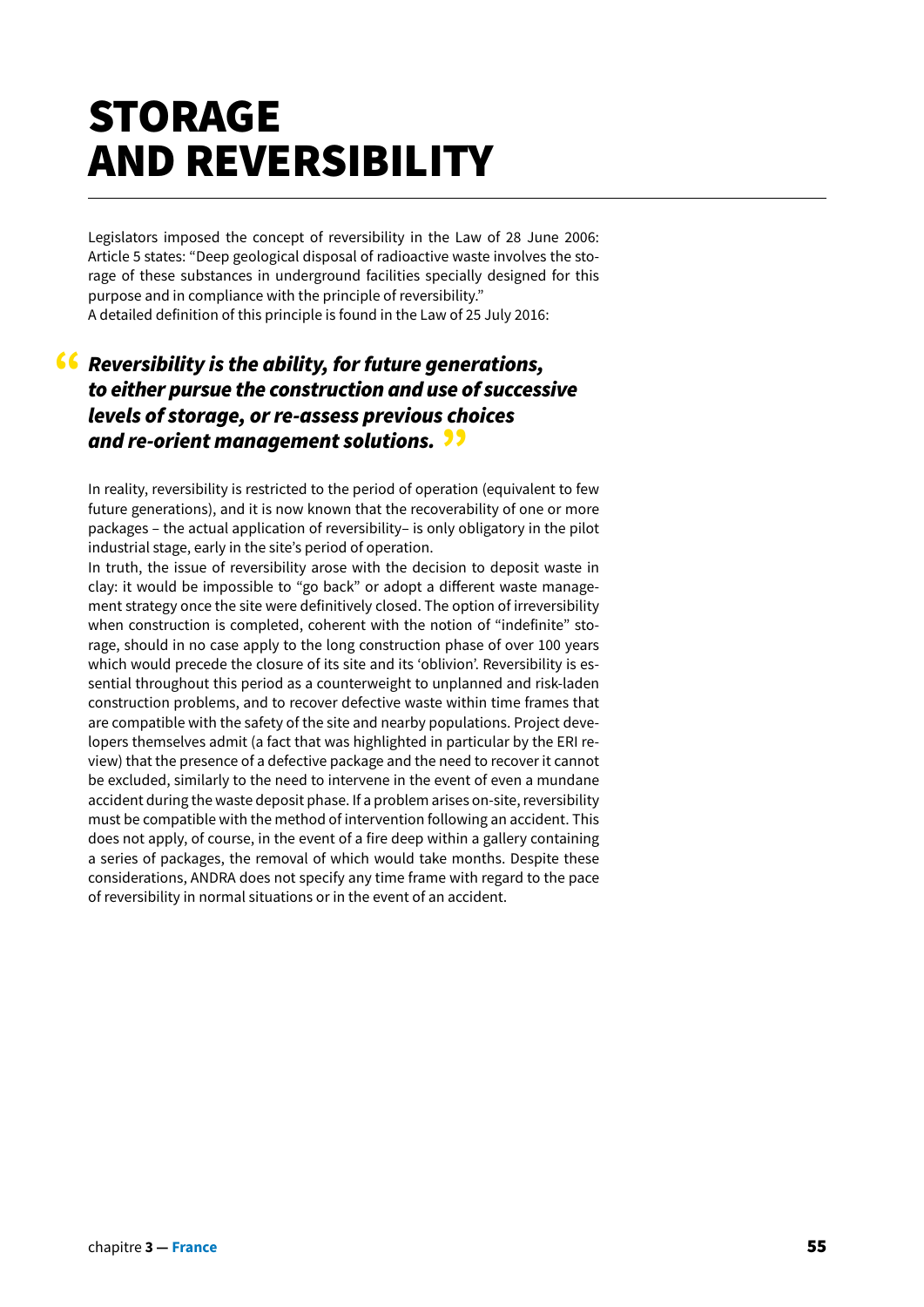### IS THE DEEP DISPOSAL OF RADIOACTIVE WASTE IN THE EARTH'S CRUST ACCEPTABLE?

The idea that future generations are spared the problem of radioactive waste because we make it 'disappear' is deeply hypocritical: burying such waste in a completely irreversible manner in the Earth's crust, without any hope of changing strategy, inflicts upon these generations a problem of underground pollution that they will discover and suffer from, with practically no ways of solving it.

It is bold to suggest, as did ANDRA's former director, that the 'unimaginable' has been imagined when the task at hand is to "guarantee" the trouble-free storage of waste for over 100,000 years. While testing of the geological layers will no doubt permit the calibration of complex models, no guarantees can be made with regard to geological events that are unexpected and most likely unimaginable today.

More specifically, the risk of water infiltration in the geological layers is probably the biggest 'technical' – and unpreventable – long-term risk: after how much time could water containing radioactive elements rise to the surface? This can occur in any type of rock layer, though clay is a better choice over granite in light of this issue.

The second problem is that of forgetting that this underground storage site exists. Admittedly, the problem is being studied, and ideas are not short in supply. For some, the goal of deep disposal is to "make waste disappear": as such, the best solution is to not tell future generations, and instead let geology take care of this carefully hidden and ignored waste. For others, efforts must focus, to the contrary, on signalling the long-term presence of this high-risk underground site. The subject concerns centuries and millennia: what will this region look like in the very long term? Regardless of precautions and information provided, any kind of change or upheaval can lead to the persistence of only one memory, that "something possibly special is down there", that needs to be brought up.

If France, 'the world's nuclear champion', adopts the solution of deep disposal, the short- and medium-term risk is that other States and companies will rush to "do the same". This perfect model would be adopted abroad to make other types of toxic waste disappear as well, in conditions that have not been tested. In less than a century, the Earth's crust would be riddled with carefully covered holes containing extremely dangerous waste.

After polluting the air and the oceans, a problem so difficult to stop and solve, humankind is now digging downwards, into ground that rich in raw materials, energy resources, and, above all, through which water – essential to life on Earth – flows and is stored.

Just as international conventions (e.g. climate conventions, Montreal protocol, and the OSPAR Convention) try to improve our air and water, it is possible to imagine that future generations will be less destructive than current ones, and that an international convention will be signed soon to ban the deep deposit of any toxic or radioactive waste, similarly to the 1993 London Convention banning the dumping of radioactive waste.

Lastly, a sealed deep disposal site – an irreversible choice in practice – is a choice forced upon future generations. The decision in favour or against deep disposal is not simply a scientific or technical one: it is an ethical, political and civic choice, too.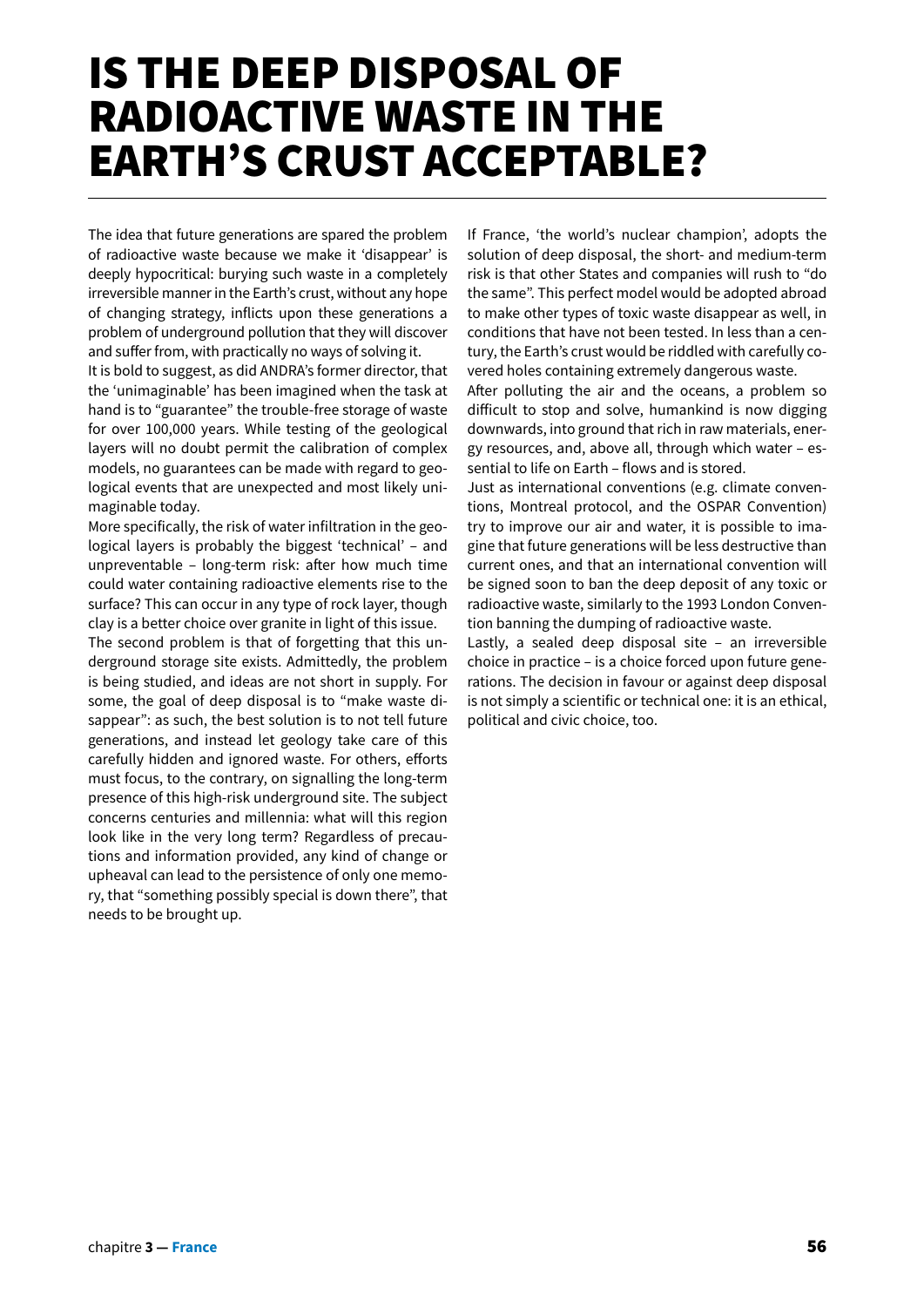# RECOMMENDATIONS

Three possibilities are recommended: continued research to reduce the toxicity of radioactive waste in volume and over time; safety improvements to current storage and disposal sites; and sustainable, sub-surface disposal.

Partitioning and transmutation, one of three avenues explored in the Law of 1991, will not 'solve' the waste problem. Transmutation involves 'overradiating' the waste with neutrons. The energy in these neutrons depends on the elements present in the waste. Therefore all waste must be fully separated (technically speaking, a nearly impossible task, and a financially burdensome one as well), and, in any case, this does not "eliminate" waste: it simply shortens the life span of some waste, from 10,000 to a few hundred years). Transmutation is still under study by the CEA, but only concerns a tiny proportion of the waste. 2006 discussions concluded that this could not be an industrial solution for the tens of thousands of tonnes of existing waste. Shortcomings in this possible solution are not a reason to abandon efforts to reduce the toxicity of radioactive waste, however. Pursuing this field of research should be a priority.

Surface (or 'indefinite') disposal already exists for low-level waste (e.g. the ANDRA disposal site in Soulaines, Morvilliers, La Manche.) This disposal must be 'inspected' for at least 300 years and up to 800 years in the case of La Manche, due to the presence, in certain cases, of plutonium.

At this time, no satisfactory solution exists for the management of this waste. The best one so far would appear to be 'sub-surface dry disposal'.

The CIGEO project, base on oblivion and trust in nature and technology as a guarantee of safety, attracted much controversy in the national debate on radioactive waste management which occurred in 2006. At this time appeared the notion of monitored and sustainable storage, based on a very different approach which rejects oblivion as a current and future solution. In addition to monitoring, this storage approach calls for real technical means to exact waste drums at any moment and dispose of them in another way. The notion of evolution – of science, technology, mindsets and societies – is at the heart of this alternative concept, which won widespread approval in public debate led by a national committee on radioactive waste management organised in 2005–2006.

There is also reason to believe that major progress can be made in packaging and container techniques, which would of course be made impossible with indefinite deep disposal. Dry disposal already exists in France for several types of waste, including glass produced at La Hague containing fission products and minor actinides (elements other than plutonium which are heavier than uranium) from spent fuel from reactors and separated during reprocessing. This very hot waste is stored in La Hague in vertical silos and cooled by powerful natural and forced ventilation. It is HLLL (high-level, long-lived) waste. In Germany, and the United States in particular, where spent (or irradiated) fuel is viewed as waste since it is not reprocessed (France is practically the only country to do so on a large scale), solutions have been and are being developed for long-term storage on-site at nuclear plants (thus eliminating the need for transport): dry storage, for spent fuel, after remaining approximately five years in cooling pools located next to nuclear reactors. 'Sub-surface' storage involves storing spent fuel from reactors without any reprocessing in low-depth underground galleries, or in the side of granite mountains. This facilitates monitoring and ensures that the fuel can be extracted if a better technical solution is found. This method can also be used for (well-conditioned) containers of existing ILLL waste, as well as existing HL glass stored at La Hague after the necessary cooling period.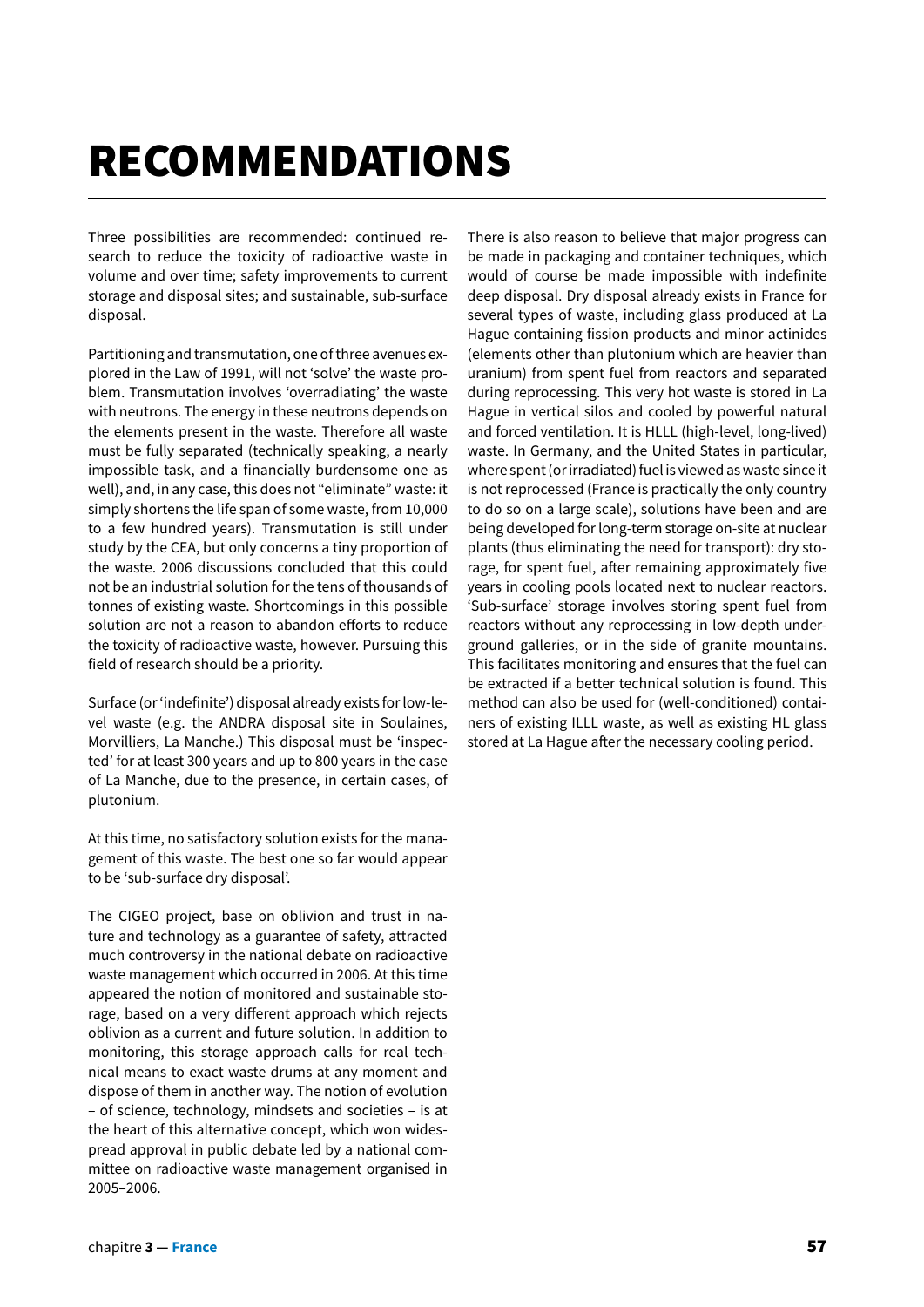# **CONCLUSION**

#### 1.

**The vulnerabilities, shortcomings and obstacles identified by three official opinions – that of the ASN, the IRSN and the peer review – raises serious questions about the CIGEO Project presented by the ANDRA. The many comments in response to the ASN consultation process further confirm these findings.** 

#### 2.

**In light of such significant problems, the French government and parliament must re-examine this project, which will inevitably lead to a dead-end, and incur necessarily considerable costs that would ultimately fall to French citizens.**

#### 3.

**The option of the deep geological disposal of radioactive waste is unacceptable: it does not make waste 'disappear'; it hides it and inflicts upon future generations an irreversible pollution of the Earth's crust over an unlimited amount of time at the human level. It also imposes the creation and management of a construction site that exposes local populations to considerable risk for over a century. Applying the same solution in unmonitored conditions would no doubt lead to the wide-scale contamination of underground water in numerous regions around the globe.**

### 4.

**In line with legislation on radioactive waste management, recommended in public consultations, sub-surface dry storage should be thoroughly studied, with one or more pilot projects tested.**

#### 5.

 **A complete overhaul is needed of the current management strategy for radioactive waste, developed after a long period of disinterest and based on a choice of either fuel reprocessing, plutonium production or the (questionable) differentiation between high-potential materials and waste – dictated by those producing the waste.**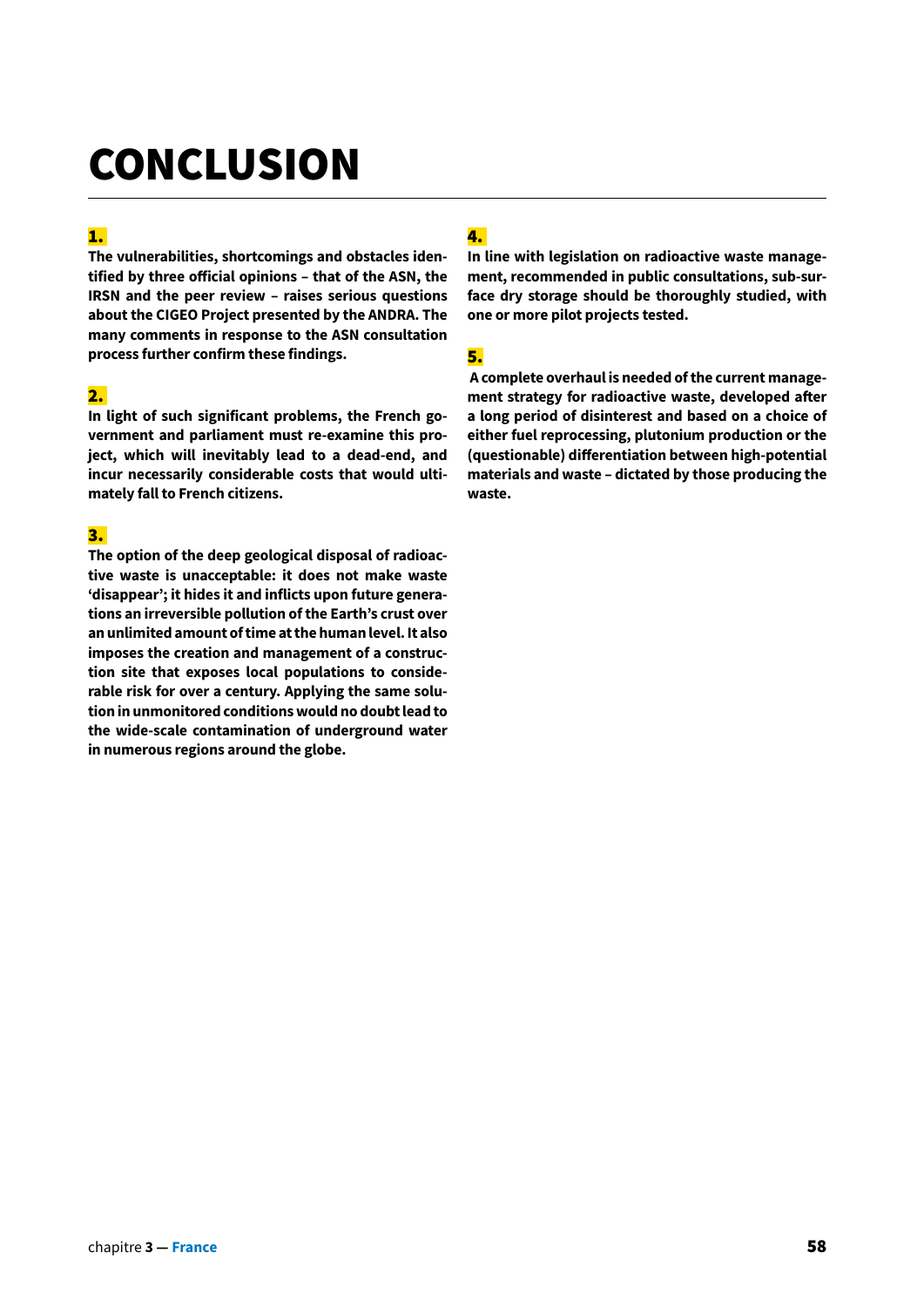- 1 The volume of spent fuel contained in La Hague pools is equal to one hundred 1,000-MW reactor cores.
- 2 Spent fuel, initially composed of enriched uranium from a traditional pressurised water reactor, and enriched uranium, contains approximately 95% uranium, 1% plutonium and 4% fission products and minor actinides combined.
- 3 MOX: "mixed oxide", a mix of uranium oxide and plutonium oxide. Breeder plants also use a plutonium fuel with a much higher (>20%) Pu content than that of MOX.
- 4 Significant amounts of plutonium remain in storage at the La Hague re-processing plant, however: of the 56 tonnes present there at the end of 2013, 39.5 belonged to France.
- 5 Source: ANDRA, inventaire 2015 (in French).
- 6 https://www.asn.fr/Reglementer/Bulletin-officiel-de-l-ASN/Installations-nucleaires/Avis/Avis-n-2018-AV-0300-de-l-ASN-du-11-janvier-2018 (in French)
- 7 http://www.irsn.fr/FR/expertise/rapports\_gp/Documents/Dechets/IRSN\_Rapport-2017-0013\_GPDOS-Cigeo\_Tome-1.pdf (in French)
- 8 https://www.asn.fr/Informer/Actualites/CIGEO-revue-internationale-du-dossier-d-options-de-surete (in French)
- 9 https://www.encyclopedie-energie.org/les-risques-dexploitation-du-centre-industriel-de-stockage-geologique-cigeo/
- 10. Andra : https://www.andra.fr/sites/default/files/2018-01/392.pdf page 143.
- 11. Ibid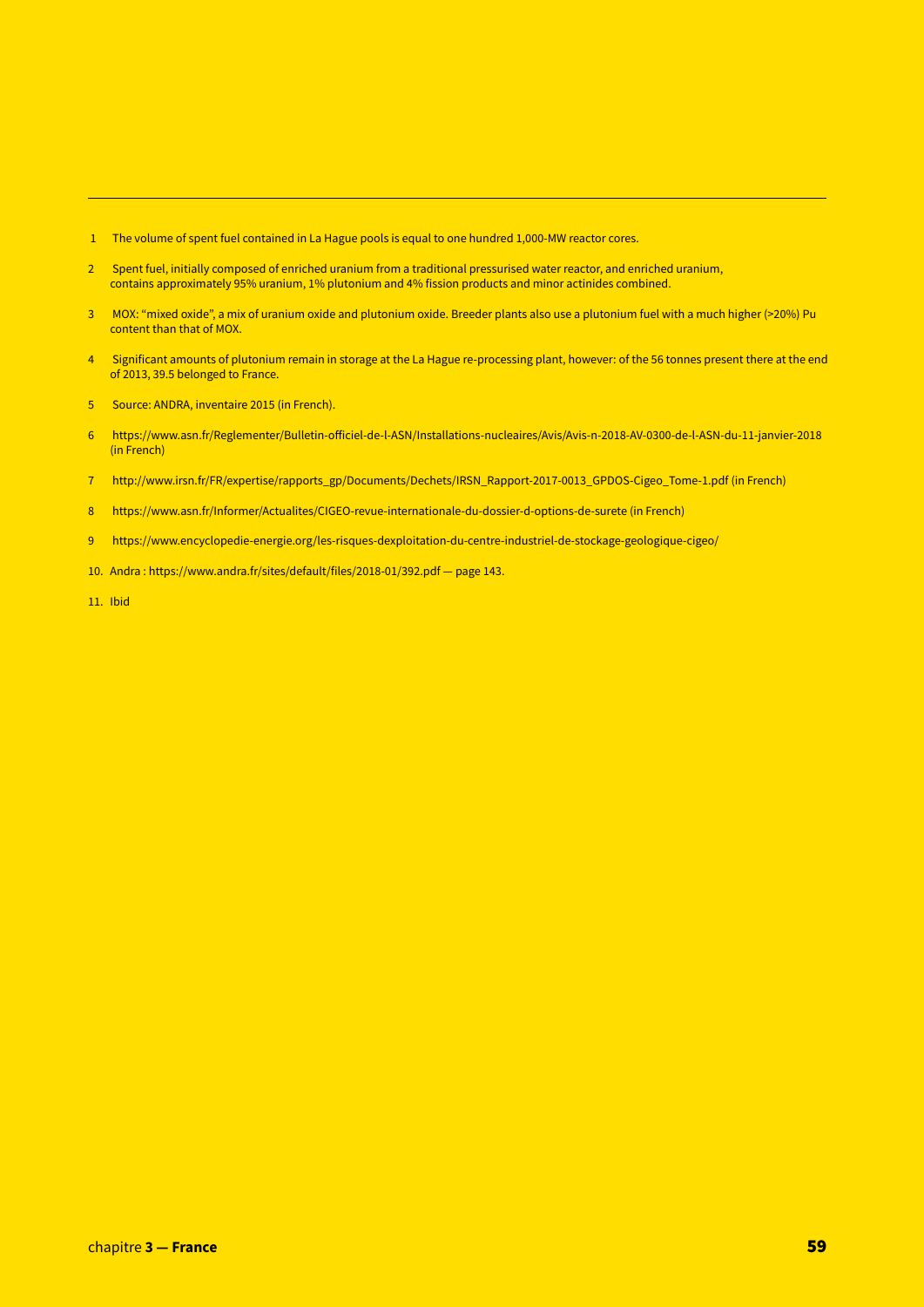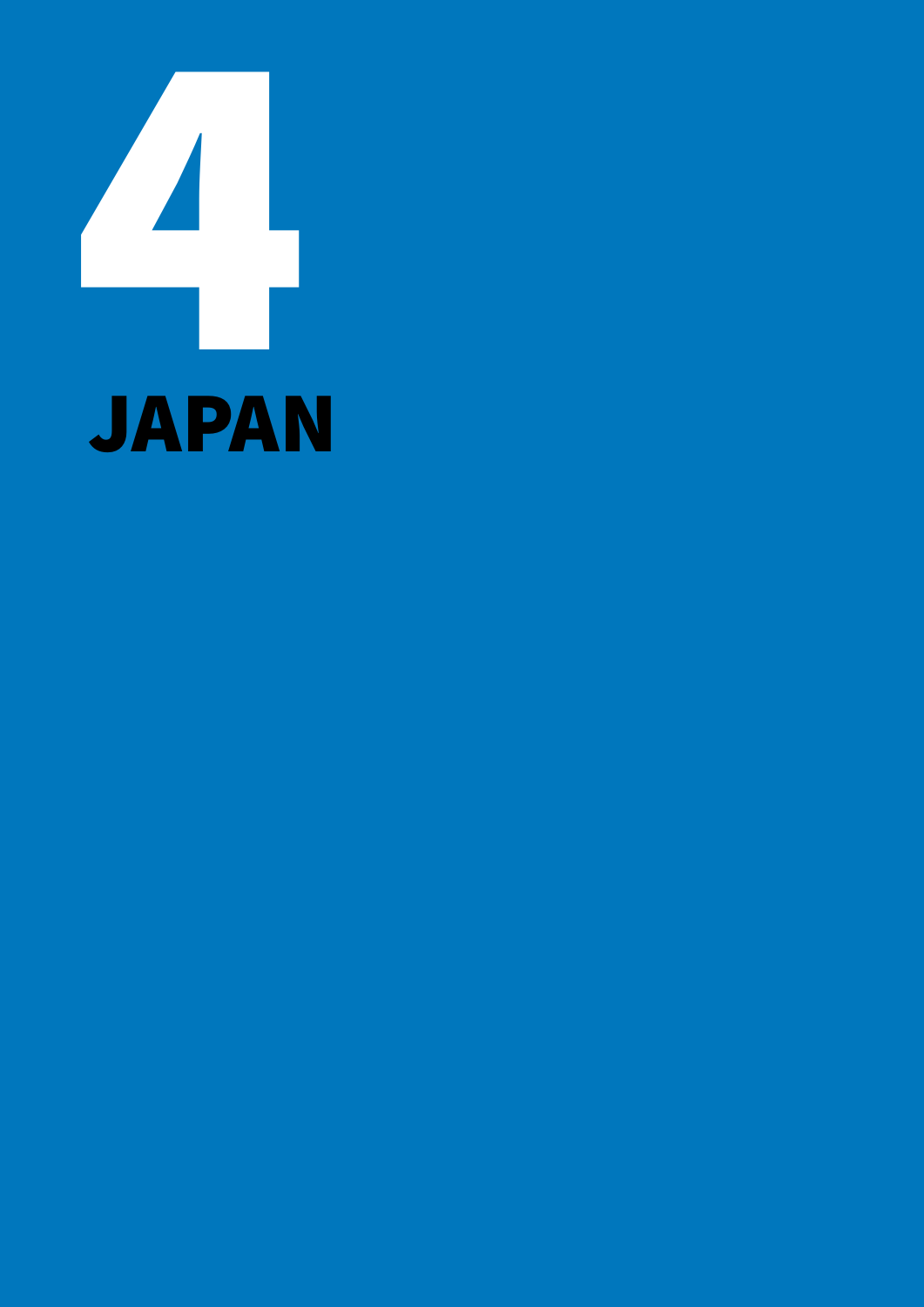### THE SITUATION ON HIGH-LEVEL RADIOACTIVE WASTE IN JAPAN  *Hideyuki Ban*

Japan has adopted a policy of permanent geological disposal for high-level radioactive waste (HLW). However, as of today and for a long period, there is insufficient public consensus for this policy because citizens deeply doubt the safety of the system. The disposal site has not yet been selected.

#### FROM DEEP UNDERSEA DISPOSAL TO GEOLOGICAL DISPOSAL

In the 1960s, Japan's policy for HLW was to dispose of it deep undersea because of earthquakes and limited available land. This policy was changed to geological disposal as a result of the Convention on the Prevention of Marine Pollution by Dumping of Wastes and Other Matter, London Convention 1972. Geological stability in Japan is poor, so technical barriers are more important than natural barriers in ensuring the safety of geological disposal in Japan.

#### VITRIFIED HIGH LEVEL WASTE AND LONG-LI-VED LOW HEAT RADIOACTIVE WASTE (LLHW)

The government stipulates that all spent nuclear fuel must be reprocessed as Japan has adopted the nuclear fuel cycle policy. That's why spent nuclear fuel is not categorized as a high level radioactive waste. This policy however will be reversed sometime in the future because reprocessing all spent fuel is impossible.<sup>1</sup>

#### NUCLEAR WASTE DISPOSAL RESEARCH FACILITY – HORONOBE, HOKKAIDO, JAPAN



Citizens protest at Horonobe nuclear waste facility, Hokkaido, Japan, November 2016, photo: Mihoko Inagaki

In Horonobe Town, Hokkaido, located in northern Japan, the underground disposal of high-level radioactive wastes resulting from the reprocessing of spent fuel generated by nuclear power plants, is being studied. Horonobe, a small town with a population of slightly more than 2,600, is the only place in Japan that hosts such a study. In the early 1980s, the town initiated efforts to invite nuclear-related industry to the area to halt the decline in population and revitalize the town.<sup>2</sup> The town succeeded in inviting the research and storage facilities for high-level radioactive wastes in 1984. However, the project was frozen due to strong opposition from municipalities around the town and the Hokkaido population. As a product of compromise, the Underground Research Project started in April 2001 under the condition that no nuclear material would be brought in and only research would be conducted. In the municipalities around Horonobe, many citizen groups were established in the year when the nuclear waste issue became a serious controversy, and in January 1985, the Northern Hokkaido Network against the Invitation of Nuclear Waste Disposal Facilities was established as an organization networking those groups. (Several such organizations were formed across Hokkaido.)To determine the site for the disposal of nuclear wastes and thus enable a swift restart for nuclear reactors, the government shifted the disposal-site nomination system from a voluntary municipality self-nomination system to a government designation system.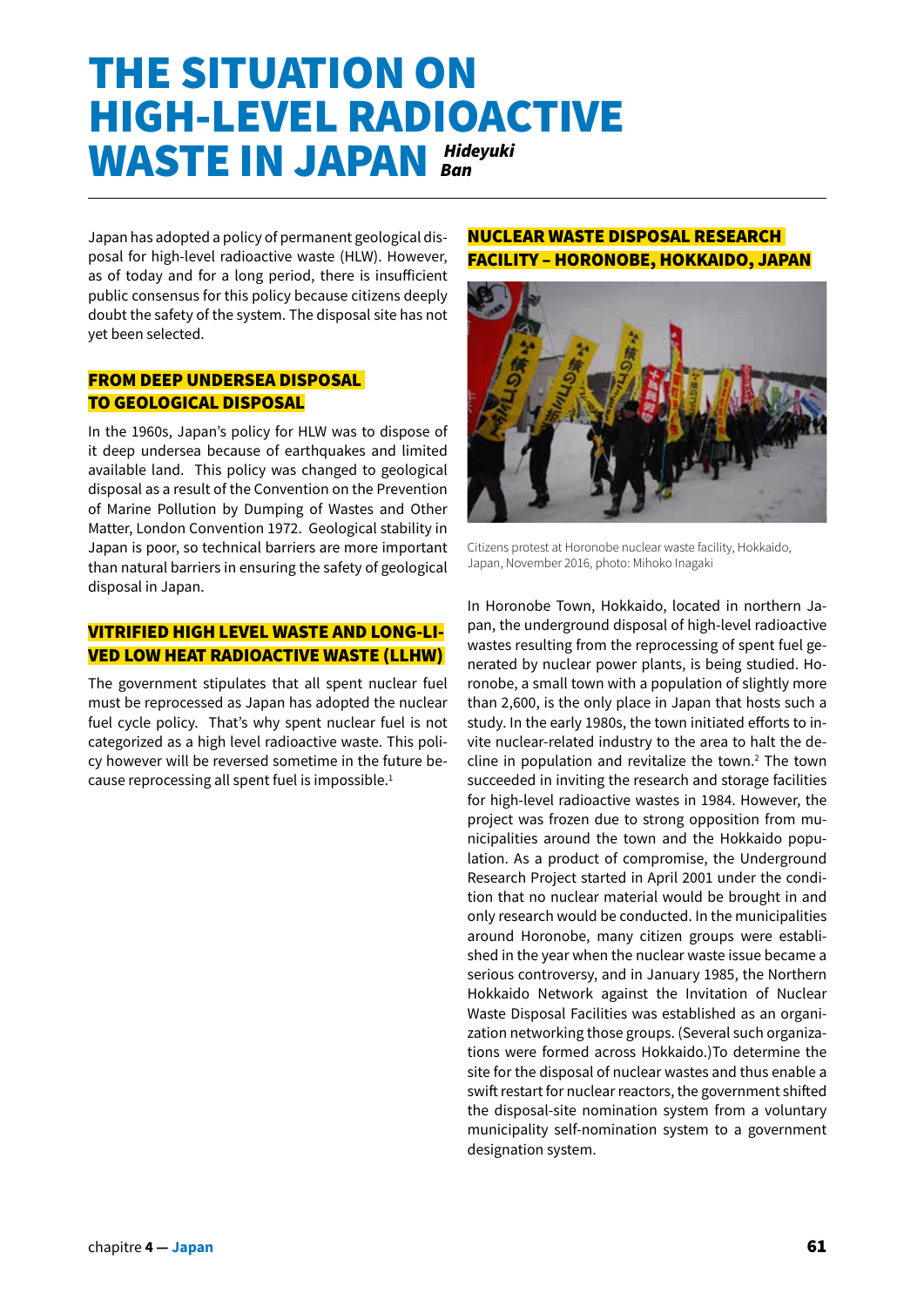The deep underground research project in Horonobe Town has been conducted based on an agreement that the research would be discontinued in about twenty years. However, the Independent Administrative Institution Japan Atomic Energy Agency (JAEA), which oversees the project, has been attempting to extend this period, and has begun to deny the agreement confirmed with local municipalities that the land hollowed out for the underground facilities would be reclaimed after the research had ended. There are still some people in Horonobe Town voicing the opinion that nuclear waste disposal facilities should be invited to the town. Concerns are growing that the town might be designated to host the disposal facilities as a result of unreasonable maneuvering of the project.

In Japan, there are many active volcanoes, earthquakes are frequent, and underground water is abundant. Scientists seriously question the viability of the underground disposal method. Geologically speaking, the geological structure of Hokkaido is rather new, having been formed only about 100,000 years ago. The area around Horonobe Town is still experiencing deformation and tectonic activity. Below the surface in the area around Horonobe lie mudstones, which contain large numbers of fissures and great amounts of underground water. (The water includes both water from the ground surface and fossiliferous seawater. The daily average drainage volume from the underground research facilities between April 2012 and March 2013 was 310.4 cubic meters.) There are also gaseous emissions. That research into the disposal of high-level radioactive wastes, which need to be isolated for as long as 100,000 years, is being conducted in such a place, indicates a fundamental problem with Japan's nuclear power policy.

#### SPACE AND CAPACITY OF A PLANNED PERMANENT DISPOSAL SITE

The Act of Permanent Disposal of HLW passed in 2000. The Act states that the waste should be buried underground at a depth of more than 300m. The Nuclear Waste Management Organization of Japan (NUMO) was established by law for finding the permanent disposal site and carrying out the deposit of HLW.



Surface facility: 1-2km Underground facility (deeper than 300m): 6-10km

Diagram reference 3

The planned disposal site will be about  $1-2$  km<sup>2</sup> on the surface and 6-10 km<sup>2</sup> underground. Around 40,000 canisters will be buried there which contain high level radioactive waste produced by the planned reprocessing of 32,000tHM of spent fuel at the Rokkasho reprocessing facility. Long-lived low heat radioactive waste (LLHW), which consists of transuranic waste and iodine 129, produced by the reprocessing also will be buried at the same site. If Japan continues to generate nuclear power for a longer time, for example over the next 30 to 50 years , another disposal site will be needed. But after the Fukushima disaster, this seems unrealistic.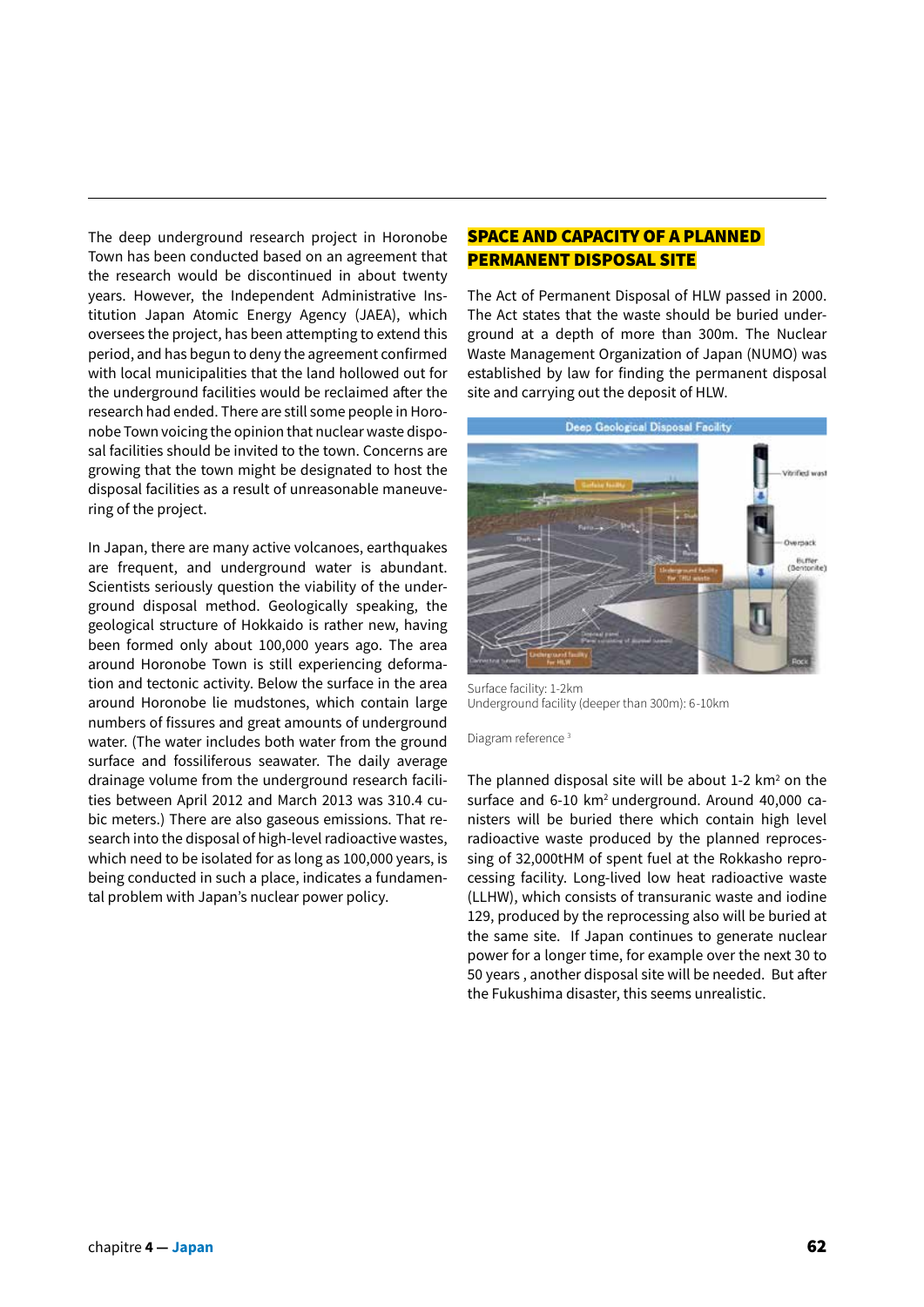A bottle of vitrified high-level waste should be put into a 19cm thick carbon steal canister, a so-called 'over pack,' which is surrounded by 70cm thick bentonite. LLHW should be disposed of in a 5cm thick carbon steal square box. According to NUMO, the total tunnel length will be 200-300km comprising the access tunnel, main tunnel and disposal tunnel. These tunnels will be closed by rock with bentonite. NUMO aims to maintain water permeability factors in these tunnels as they were. However, this is impossible and these tunnels could be a way for radioactive materials to reach areas where people live.

#### REPORT ON THE TECHNOLOGICAL RELIABI-LITY OF GEOLOGICAL DISPOSAL<sup>4</sup> (1999) AND THE PERMANENT DISPOSAL LAW (2000)

The Nuclear Cycle Development Institute (JNC), now the Japan Atomic Energy Agency (JAEA), released a report in 1999 that evaluates the safety case of geological disposal. It shows a design ofthe disposal site, facilities and equipment based on an idea of combined technological natural barriers. The report says "generally, there are reduced oxygen conditions (reduced environment) deep underground and water flow is so slow that there will be enough area in Japan to maintain isolation of the waste from human living zones for around 100 thousand years utilizing technological barriers". However they examined water flows in deep underground by boring only two or three samples. In the Mizunami case where JAEA conducted research at depths of 100m, 300m and 500m, 700 to 1000m<sup>3</sup> of water a day keeps leaking from the soil over 20 years. And JAEA hasn't yet discovered where the water comes from and goes to. That means they have less knowledge about the deep underground environment such as water flow or rock cracks. NUMO however hasn't announced, as of today, that a site like Mizunami is not suitable for permanent disposal.In addition there is no regulation yet on the design of the disposal site and on safety standards of disposal. NUMO also has no regulation that allows it to abandon the site even if it finds bad conditions through later detailed research. In such cases, NUMO may carry out so-called comprehensive evaluation and as a result, the site will be declared suitable for disposal.

#### ENVIRONMENTAL IMPACT ASSESSMENT

Environmental Impact Assessment (EIA) reports on VHLW consist of a basic scenario and variation scenarios. In both scenarios, underground water delivers radioactive materials to the human living environment. Preconditions of the basic scenario are: flat land, river water, granite rock, 70% bentonite + 30% silica sand as a blanket, 1000m depth and 100m away from cracks with high permeability. An over pack is expected to keep radioactive materials for 1000 years. And glass is supposed to dissolve completely 70,000 years later. During this period, radioactive materials slowly diffuse with water through 70cm thick bentonite/silica sand and into the near field assumed to be 100m. Then materials enter into the human living environment. The calculated dose rate is 0.005 micro-sievert per year at the peak point, which is 800,000 years after closure of the facility. The fluctuation scenarios of the EIA contain 36 patterns. 30 of the 36 patterns are a combination of water, surface water or seawater, groundwater flow and the nature of the soil. Other patterns vary the thickness of the over pack, the dissolving speed of the glass, colloidal status, uplift and subsidence and mal-construction of shields. Maximum dose given by these scenarios is calculated at

In the fluctuation scenarios, however, variation of only one condition is considered. If two or more factors change at the same time, the dose will increase up to 1mSv/y or more. For example, if an earthquake makes the cracks in the rock wider, corrosion of the over pack will occur more quickly, the water flow route from the blanket to the earth's surface will also change and radioactive materials unexpectedly rapidly appear to our living environment, then internal exposure to radiation will become more severe than 1mSv/y.

below 100micro Sievert per year.

A report on the EIA about LLHWs going to geological disposal was released in 2005 by the then JNC. It says that maximum dose is estimated at  $2 \mu$  SV/y at the peak point of 10,000 years later based on the similar geological conditions as the case of VHLW. The main nuclide is iodine 129 , which has a half-life of 15.7 million years, and which easily dissolves in water.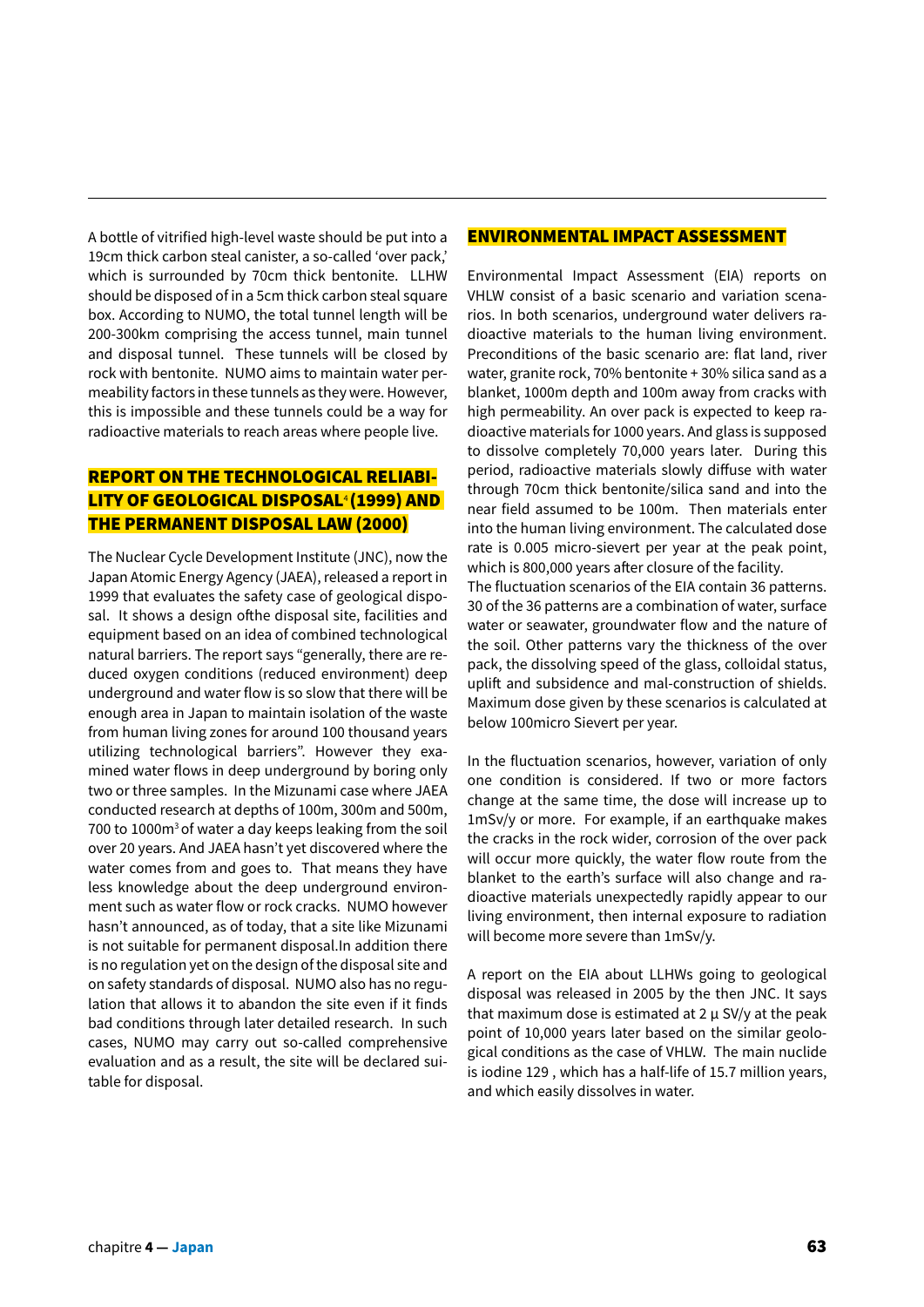#### PROCEDURE OF SITE SELECTION

The provisions in the law about site selection set out a step-by-step procedure: Firstly preliminary research of the region such as earthquake, flood risks, volcanic eruptions and so on, is carried out by using documents of the region. Secondly outline research is conducted by boring holes for samples, and finally detailed research on the site underground is conducted. In each step NUMO has to makean evaluation report and release it to local residents. Local authorities and local governments opinions must be 'respected.' NUMO insists that if the authority or the local government refuses to enter the next step, they will stop the research. NUMO releases no announcement about abandoning the site, but just stop their research. People are critical of this because they are concerned that NUMO will wait for the next election and try to influence the new governor or mayor, which is why they keep the project 'on hold' instead of abandoning it.

#### NUMO AND "INVITING" APPLICATION **SYSTEM**

NUMO, founded by the permanent disposal law, introduced the so-called "inviting application procedure" in 2002 and asked all local authorities to submit acceptance papers for entering document research. NUMO insists the procedure is a very fair method because all authorities have equal opportunities to accept the preliminary research. Five years later, the mayor of Toyo town in Kochi prefecture applied for research to be conducted, but without discussions either in the assembly or notice to the town's people. This mayor's decision created a strong movement against accepting the research for becoming a radioactive waste dump, and the movement managed to challenge the mayor. Finally a new mayor, who was against the research application, was elected and he withdrew the application. As soon as the mayor showed an interest in the subsidy by accepting the first step of the research, movements against it rose rapidly and all the experimental trials were abandoned. These events occurred in eight municipalities in addition to Toyo town. After the Toyo town incident, there were voices demanding a new approach to the site selection from the promoting side, and a system where the central government takes the initiative in approaching municipalities was introduced in the same year.

When preparation for the request by the government to several municipalities was just completed, the Fukushima Daiichi disaster occurred. The subsidy to local governments, including municipality costs, is a maximum 2 billion yen in the first step and maximum 7 billion yen in the second step. The amount of the further subsidy in thefinal step is not decided yet.

#### GEOSCIENTIFIC CHARACTERISTIC MAP RELEASED

Former Prime Minister Koizumi, just after he visited "Onkal" in Finland, said that Japan should phase out nuclear power because geological disposal is impossible for Japan due to such unstable geography. The Government of Japan was very afraid of activating anti-nuclear movement and made the approach introduced in 2007 concrete for site selection of geological disposal. In December 2013, the Government announced the approach consisting of 3 steps which are firstly, designating suitable areas based on scientific information and data, secondly getting acceptance in the areas through dialogues, and finally requesting municipalities in these areas for document research.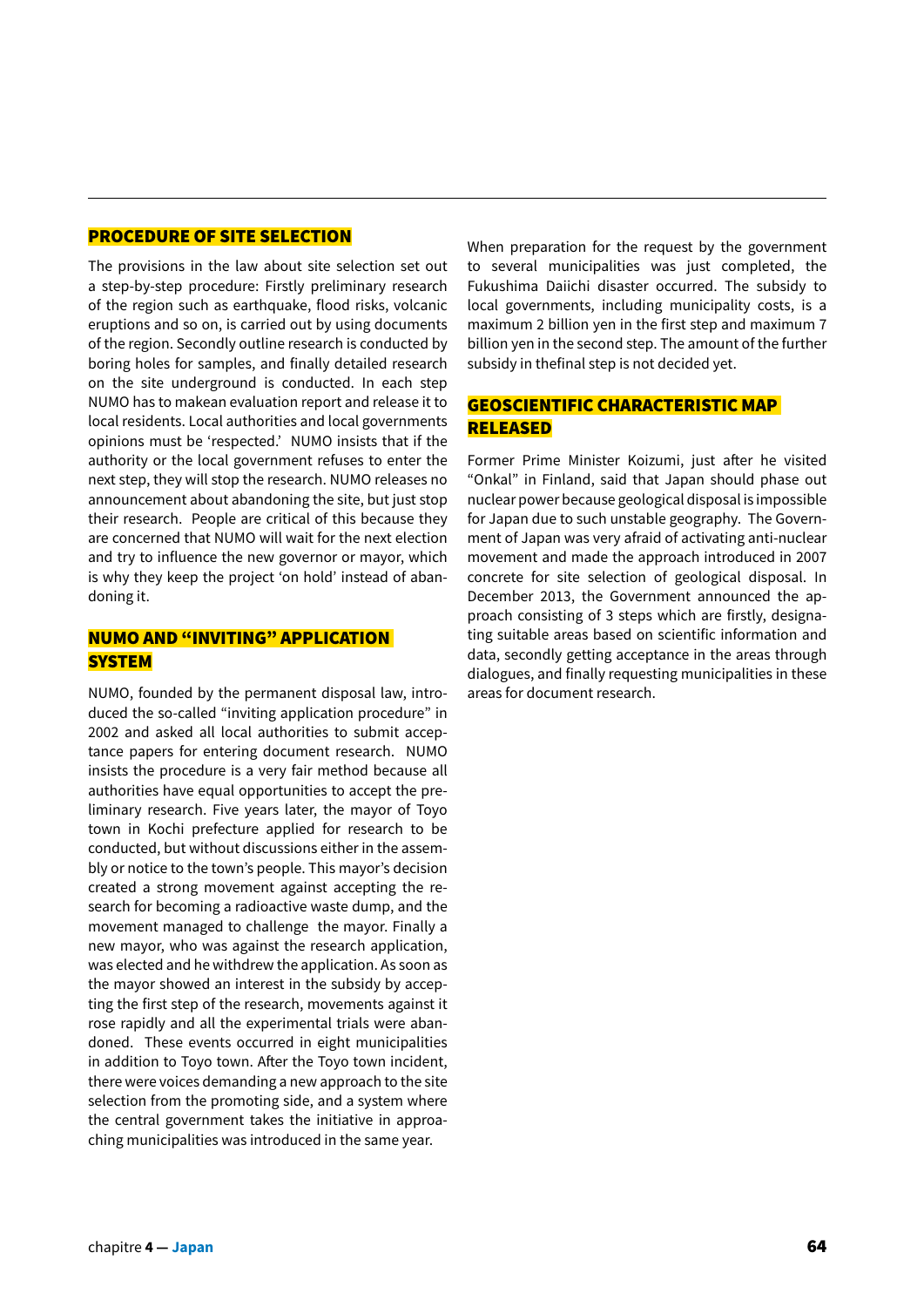On July 28, 2017,<sup>5</sup> the Japanese government released a geoscientific characteristics map to provide a basis for selecting locations for high-level nuclear-waste disposal sites. The map, on a 1:2,000,000 scale, shows the entire Japanese archipelago, accompanied by five aerial maps. The explanations of the standpoints used to evaluate aerial favorability for site construction are provided, along with the criteria for those standpoints, accompanied by the maps, which use color-coding to indicate individual standpoints.



Map reference: <sup>6</sup>

The map for showing suitable areas categorizes the whole nation into 3 areas which are 'advantageous,' 'suitable' and 'unsuitable' based on eleven disqualification conditions such as volcanic activity, fault activity, upheaval or land erosion, presence of mineral resources, temperature in deposit area and so on. For this, nationwide data or documents were used not specific regional data nor documents for classification of areas. The map divides 'advantageous' areas, named green coastal areas, from 'suitable' areas based on transportation conditions. A cargo with VHLWs weighs more than 100 tons therefore it can't use public roads but requires specific private roads. The green coastal area means within 20km away from the coastal line NUMO is planning and carrying out dialogues in the green coastal areas. However as soon as the map was released by METI and NUMO, 21 of 46 local governors clearly announced not to accept the document research. In every meeting organised by NUMO, participants also insisted that generating any more radioactive waste must stop prior to discussion of the disposal.

The geological conditions specific to each area will be examined in the literature survey, with reference to geological records, while the characteristics map shows the divisions based only on the information available nationwide. Therefore, while the map is called a geoscientific characteristics map, the characteristics specific to individual areas are not always reflected. As an example, the map is supposed to exclude areas having pyroclastic flow deposits younger than 10,000 years as not favorable, but the map does not consider the range of influence of the pyroclastic flow from a possible eruption of the Kikai Caldera Volcano, Kagoshima Prefecture, the most recent eruption of which was 7,300 years ago. This influence will be considered in the literature survey. Many areas in Tokyo are classified in the green coastal areas, but because the Kanto Plain was formed during the Quaternary period, the bedrock is still soft deep underground, and there may be many unlithified rocks. This should also be considered in the literature survey. This geoscientific characteristics map does not consider restraints in the use of land due to legislation or international treaties, nor social conditions such as population density and the number of landowners.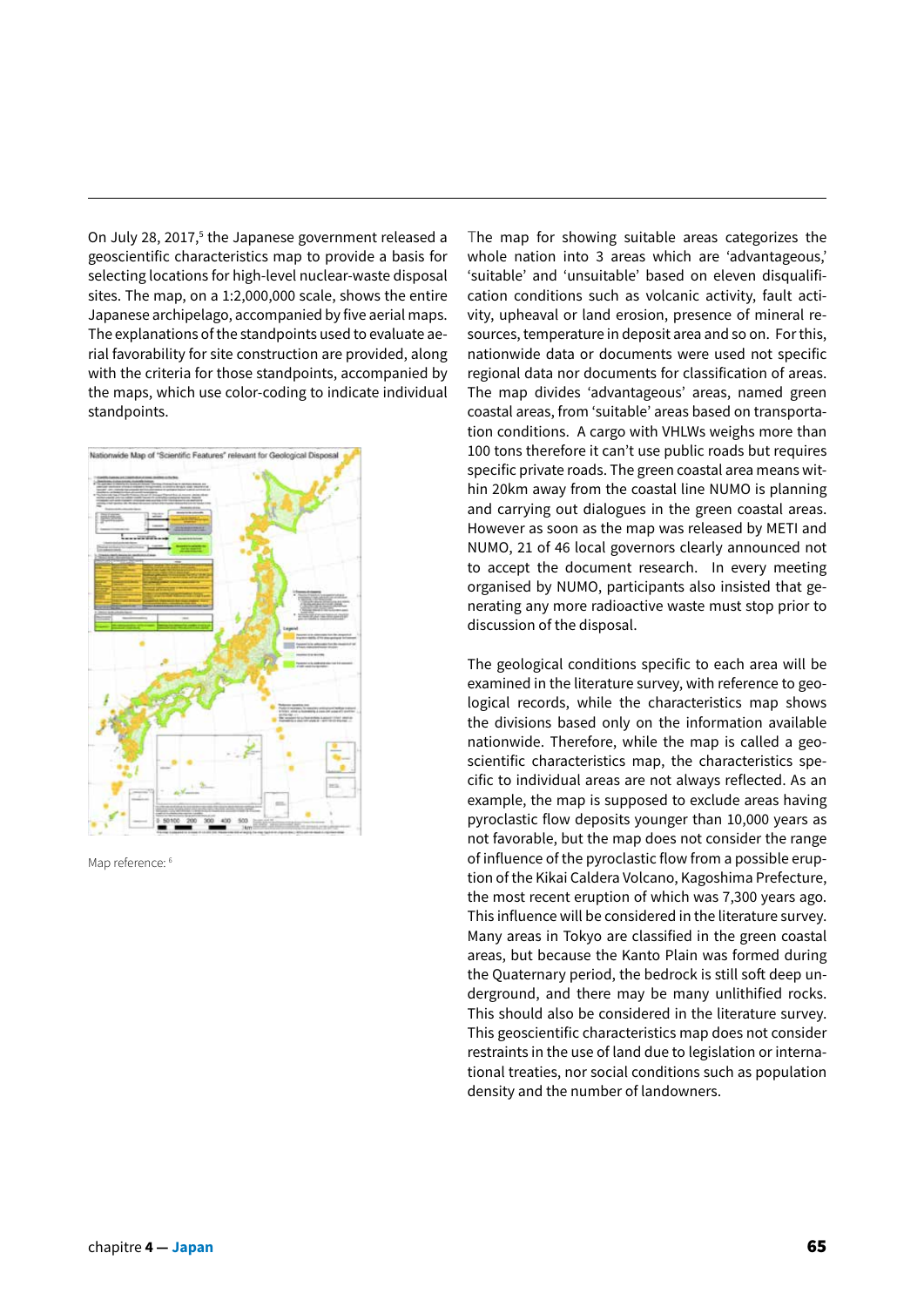NUMO's conventional conditions for the acceptance of survey applications were only volcanic activity and fault activity. The other standpoints are included in the social characteristics map scheduled to be examined in the literature survey. Therefore, the release of the map is a step forward for the government. NUMO is modifying the acceptance conditions in order to be consistent with the conditions described in the map.

The Japanese archipelago lies in the tectonic movement zone, where four plates meet. Even if all the conditions presented in the map are satisfied, it would still be difficult to isolate wastes from the environment for more than 100,000 years. Especially, information on relatively large amounts of deep underground water, which should essentially be considered for long-term stability, is limited. The government intends to ensure the long-term safety of HLW by using engineering methods, and this governmental intention remains unchanged.

After the release of the geoscientific characteristics map, the government and NUMO intend to promote activities to gain public understanding, mainly in the areas whose characteristics have been judged favorable (green coastal areas). However, of the 47 prefectures nationwide, 20 prefectures have already turned down the survey. Citizens' movements against nuclear power generation have been powerful since the Fukushima Daiichi accident, and the movement strongly demands that all nuclear power plants be shut down first in order to halt the accumulation of HLW. The Science Council of Japan also stated that the upper limit of HLW should be determined (2012).

The government's stance concerning the new characteristics map is that its release is not intended to persuade municipalities to accept a survey for disposal site selection; the government says that it will not initiate any survey unilaterally without gaining the agreement of the locals. According to the government, "this is the first step in a long road to realize final HLW disposal." NUMO plans to begin the first step by organizing dialog gatherings with a small number of people in the areas judged favorable from all the standpoints including transportation. However, the government and NUMO intend to promote the conventional concept and plan of geological waste disposal, separating the disposal site issue from the controversy of nuclear power plants. This head-on disagreement is expected to continue.

The government does not make efforts to form a participatory consensus concerning the treatment of HLW. As an example, consensus meetings or deliberative polls have not been conducted and are not planned. The government councils did not discuss ways in which to obtain social agreement. What the government has attempted to do thus far is to try to earn public agreement for its geological disposal policy. However, what it has actually been engaged in is organizing gatherings that attempt to obtain public agreement for the government's plan, under the name of explanatory hearings.

#### THE SCHEDULE FOR HIGH LEVEL WASTE MANAGEMENT

In 1995, the first shipment of VHLWs arrived from France. VHLW shipments arrived at the private port of Japan Nuclear Fuel Limited (JNFL) and are to be stored in the Vitrified Waste Storage Center at Rokkasho-mura for 30- 50 years by the agreement between JNFL and the Aomori Governor. Therefore NUMO has to start its operation before 2045. It needs roughly 30 years for reaching its operation, 2 years for document research, 4 years for outline research, 14 years for detail on-site research and 10 years for construction.

NUMO is behind schedule by 3 years already and is unlikely to find a municipality to accept the research in the near future. But it can't change its schedule because of the agreement with the Aomori Governor.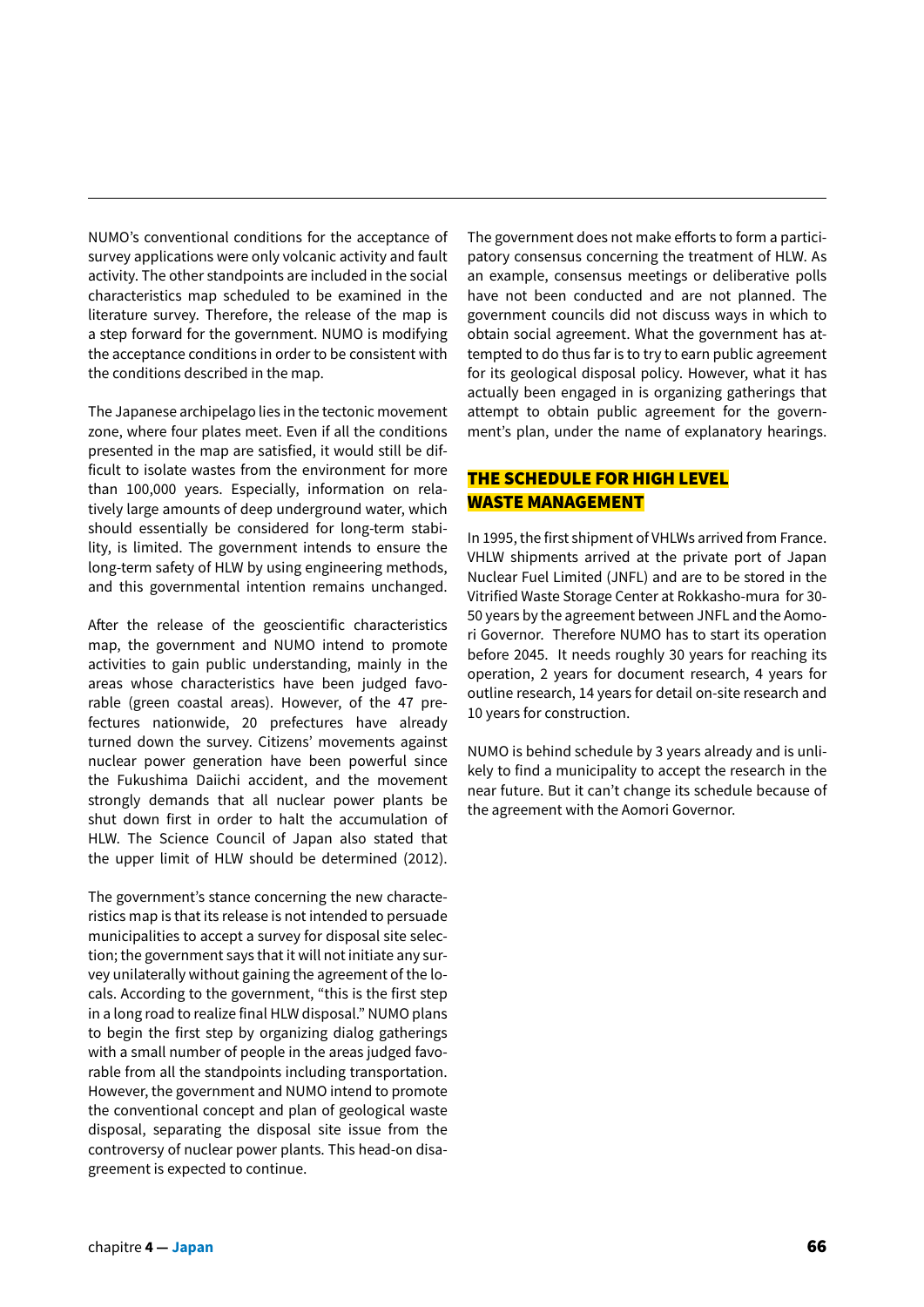#### ESTIMATED DISPOSAL COST

The total disposal cost including LLHW is estimated by the Ministry of Economy Trade and Industry (METI) as 3.8 trillion yen (about 29,4 billions of Euros) of the total disposal cost including LLHW.7 If the schedule is delayed for 20 years or more, which is likely, the price will increase. In addition, the running cost of NUMO is also excluded from this calculation, which will further increase the disposal cost.

#### COLLECTING DISPOSAL FUND

METI and electric utilities collect the fund through the electricity price but only half of the 3.8 trillion yen will be collected directly because of discount rate of 2%. Each year METI demands from utilities the amount towards the final disposal cost based on last year's nuclear power generation and reviewing the cost of geological disposal. They are accounting for the discount rate but the cost will increase by many factors. Future generations will face serious problems of funding shortfall, but they will be presented with the final bill even after the nuclear age has ended.

#### **CONCLUSION**

The March 2011 Fukushima Daiichi accident has increased the public opposition to nuclear power in Japan. Whereas there were 54 commercial reactors available in 2011, in 2018, there are nine reactors in operation. While the government plans are for as many as 35 reactors to operating by 2030, this is almost certainly not possible. The prospects for the nuclear power in Japan are not good. At the same time, as a consequence of Japanese energy policy, the country has large volumes of high level waste – both spent fuel and vitrified high level waste from reprocessing. To date, efforts to secure underground repositories for this waste have failed and there are no prospects in the near or even distant future. The Japanese people have a feeling of moral duty that nuclear waste produced for electricity generation should be managed safely, including finding a long term solution. However, from a 2017 polling conducted by the Japan Atomic Energy Relations Organizatio, it is clear that while there is considerable support for research on nuclear waste disposal, there is little confidence that this can be done safely. Opinion on underground disposal according to this poll is split - with 20 percent each opposed and in favor. But in reality, when proposed sites have been suggested to communities the overwhelming public opinion has been to oppose underground disposal.

Geological disposal is unsafe especially in a seismically / tectonically active land like Japan. The reality is that high level nuclear waste will continue to be stored on the surface for the foreseeable future, as it should be. There is no solution for final disposal of high nuclear waste in Japan. In 2010, the Japanese Cabinet Office requested that the Science Council of Japan gives its analysis on the options for the disposal of high level nuclear waste. After reviewing the status of disposal research in Japan, the Council in September 2012 recommended to the then Government that interim storage of high level waste be considered for a period of 300 years. This is isacknowledgment of the reality of the problem for high level waste management, in Japan, and the Government and NUMO should accept this recommendation<sup>8</sup>.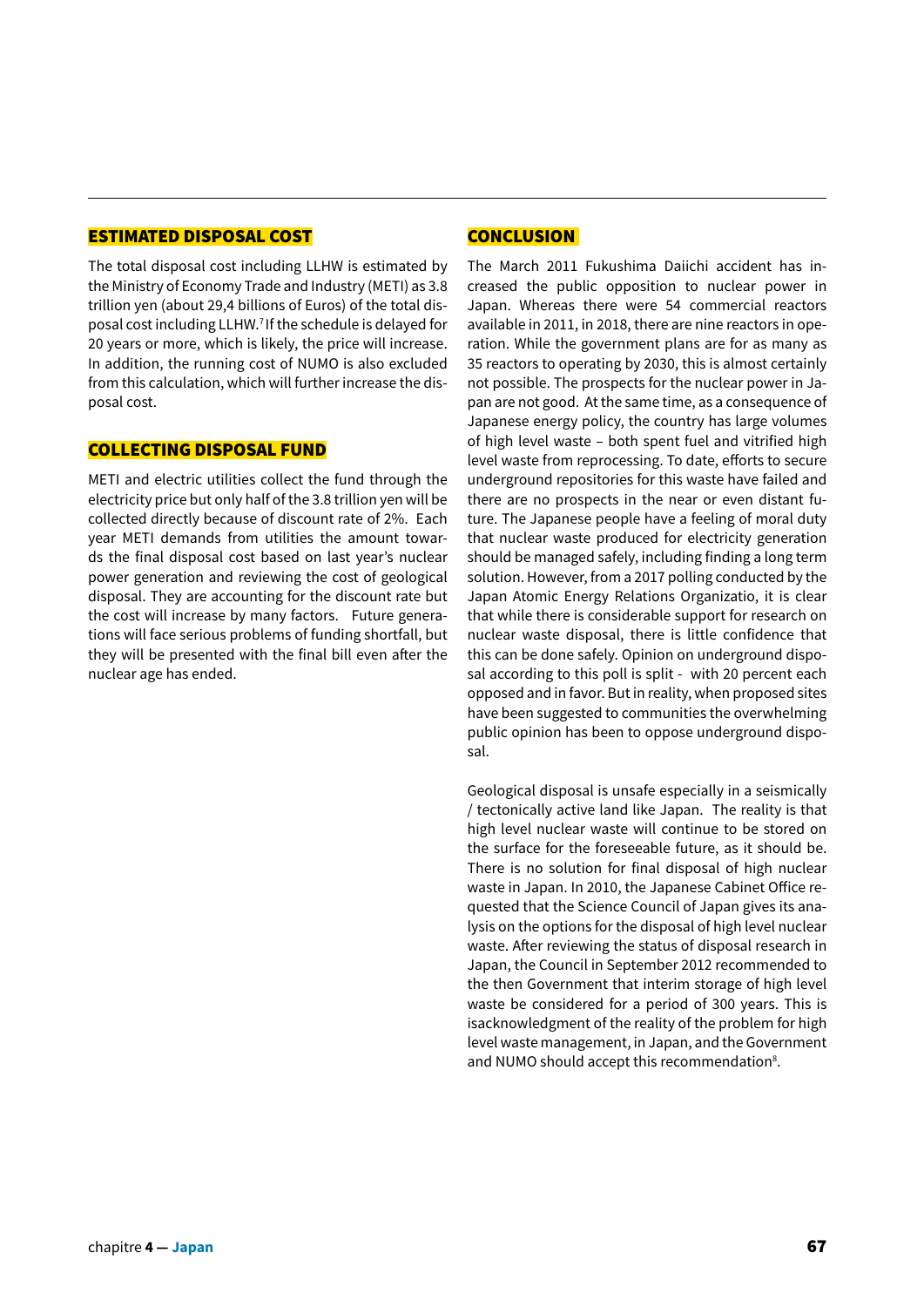1 CNIC Seminar report: The problems with Japan's Plutonium: What are they and how do we deal with them? CNIC, 4 June 2018, ; and Frank von Hippel and Masa Takubo, "An alternative to the continued accumulation of separated plutonium in Japan: Dry cask storage of spent fuel, September 2018,

https://www.researchgate.net/publication/327927769\_An\_alternative\_to\_the\_continued\_accumulation\_of\_separated\_plutonium\_in\_Japan\_ Dry\_cask\_storage\_of\_spent\_fuel

2 CNIC Seminar report: The problems with Japan's Plutonium: What are they and how do we deal with them? CNIC, 4 June 2018, ; and Frank von Hippel and Masa Takubo, "An alternative to the continued accumulation of separated plutonium in Japan: Dry cask storage of spent fuel, September 2018,

https://www.researchgate.net/publication/327927769\_An\_alternative\_to\_the\_continued\_accumulation\_of\_separated\_plutonium\_in\_Japan\_ Dry\_cask\_storage\_of\_spent\_fuel

3 Actions NUMO is Taking to Promote Deep Geological Disposal of Radioactive Waste. April 12, 2018. Shunsuke Kondo President, Nuclear Waste Management Organization of Japan (NUMO), see https://www.numo.or.jp/topics/1-4Kondo.pdf

4 "Project to Establish the Scientific and Technical Basis for HLW Disposal in Japan", https://www.jaea.go.jp/04/tisou/english/report/H12\_report.html

5 Government releases a geoscientific characteristics map showing areas "suitable" for disposal of high-level nuclear waste, CNIC\_ OCTOBER 4, 2017

6 Map reference - Actions NUMO is Taking to Promote Deep Geological Disposal of Radioactive Waste, April 12, 2018. Shunsuke Kondo President, Nuclear Waste Management Organization of Japan (NUMO), see https://www.numo.or.jp/topics/1-4Kondo.pdf

7 In Japan the cost of waste disposal was estimated by the Ministry of Economy Trade and Industry (METI) in 2011 as €29 billion.

8 The Science Council of Japan, Disposal of High Level Radioactive Waste, September 2012, see http://www.scj.go.jp/ja/info/kohyo/pdf/kohyo-22-k159-1.pdf#page=1 (in Japanese).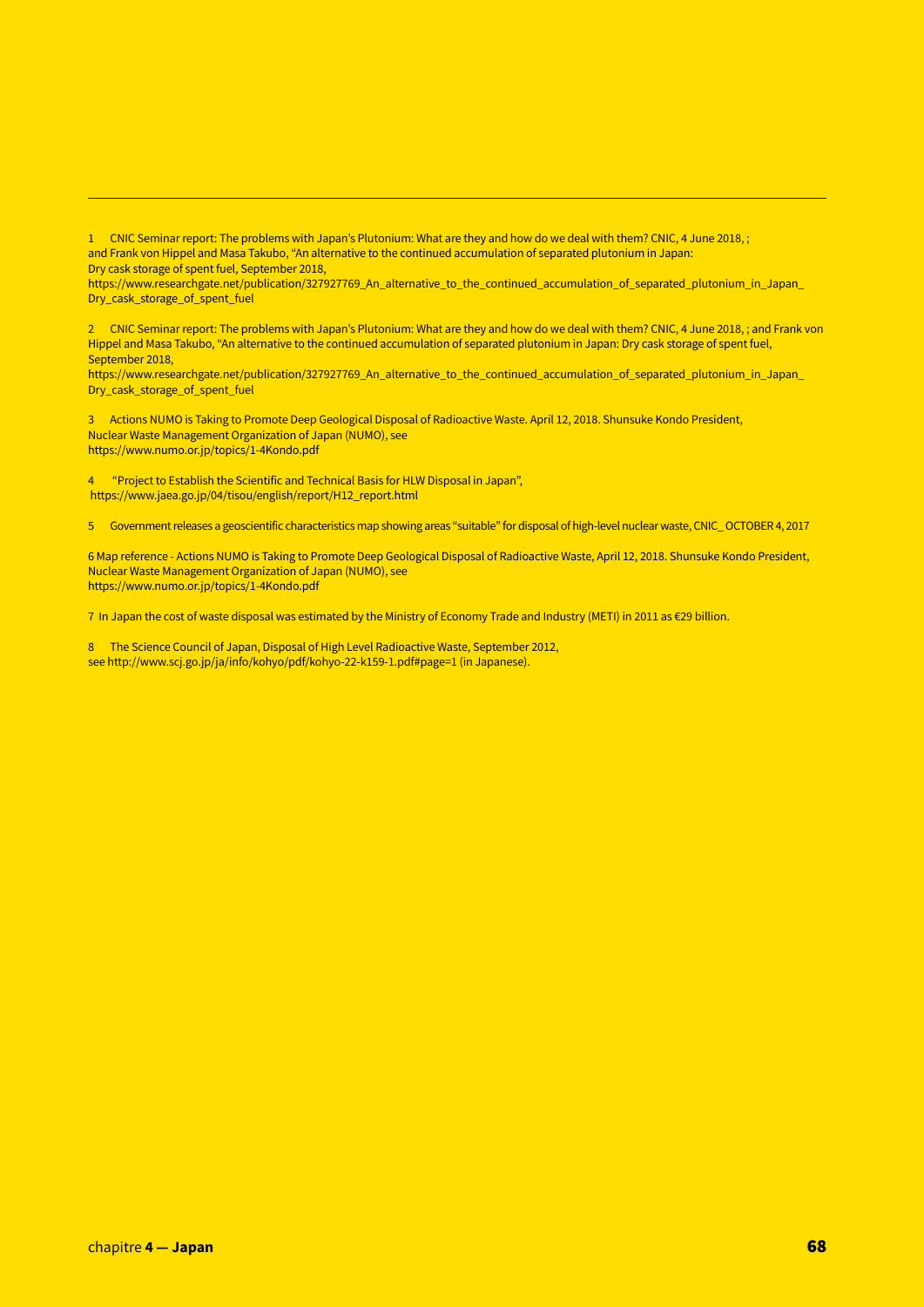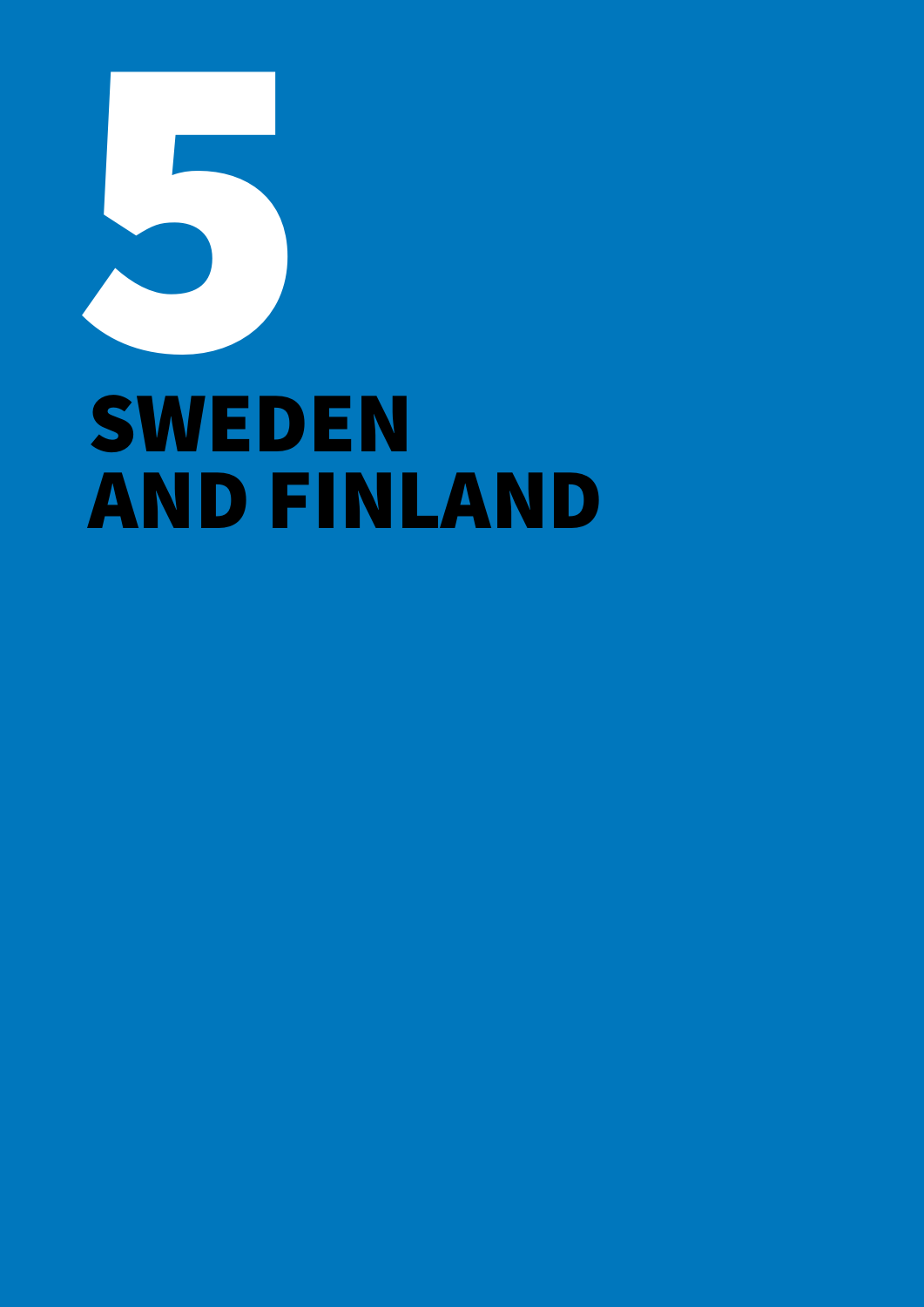### SPENT NUCLEAR REACTOR FUEL MANAGEMENT IN SWEDEN AND FINLAND *Miles Goldstick*

#### INTRODUCTION

This report focuses on the situation in Sweden regarding management of irradiated nuclear fuel, commonly referred to as spent fuel, from Sweden's electricity producing commercial nuclear reactors. Particularly examined are uncertainties and impacts of the method and location proposed by the nuclear industry for a spent fuel repository. A brief look is also taken at the situation regarding the management of spent fuel in Finland.

#### NUCLEAR WASTE MANAGEMENT IN SWEDEN

In Sweden, creation of nuclear waste began with research into nuclear weapons shortly after the dropping of the Hiroshima and Nagasaki atomic bombs in 1945. In 1947, the Swedish government formed the Atomic Energy Company to pursue military and civilian nuclear research and development. The military work was abandoned in the late 1960s.<sup>1</sup> The early work in the late 1940s included research using plutonium, with resulting contamination and radioactive waste. As in Sweden there are now several facilities in the nuclear fuel chain, both active and out of service, there are also several types of nuclear waste that are managed in various ways.

In Sweden there is one decommissioned uranium mine (at Ranstad), one fuel fabrication plant (in Västerås), one permanently shutdown military research reactor (R1 in Stockholm), one permanently shutdown small commercial reactor (R3 at Ågesta), one military plutonium production reactor that was never fuelled (R4 at Marviken), four commercial nuclear power stations (Barsebäck, Ringhals, Oskarshamn and Forsmark) with a total of 12 nuclear reactors (of which the Barsebäck power station with two reactors is permanently shutdown, and two of the three reactors at Oskarshamn are permanently shutdown; one of the four reactors at Ringhals is scheduled to be shutdown in 2019 and another in 2020), an operating facility for storage of "short-lived" radioactive waste (SFR at Forsmark), and an operating interim storage facility for spent fuel (Clab at Oskarshamn, 32 m underground in bedrock). There is also a testing and treatment operation (Studsvik, near Nyköping). The spent fuel and other waste produced from the research programme is not specifically addressed here. In Sweden there is no conversion of yellowcake, no fuel enrichment and no fuel reprocessing. Sweden did however send spent fuel for reprocessing to Sellafield, England (140 tonnes) and La Hague, France (57 tonnes). Construction of commercial nuclear reactors began in the 1960s. Six reactors began commercial operation in the 1970s and by 1985 six more were in operation.<sup>2</sup>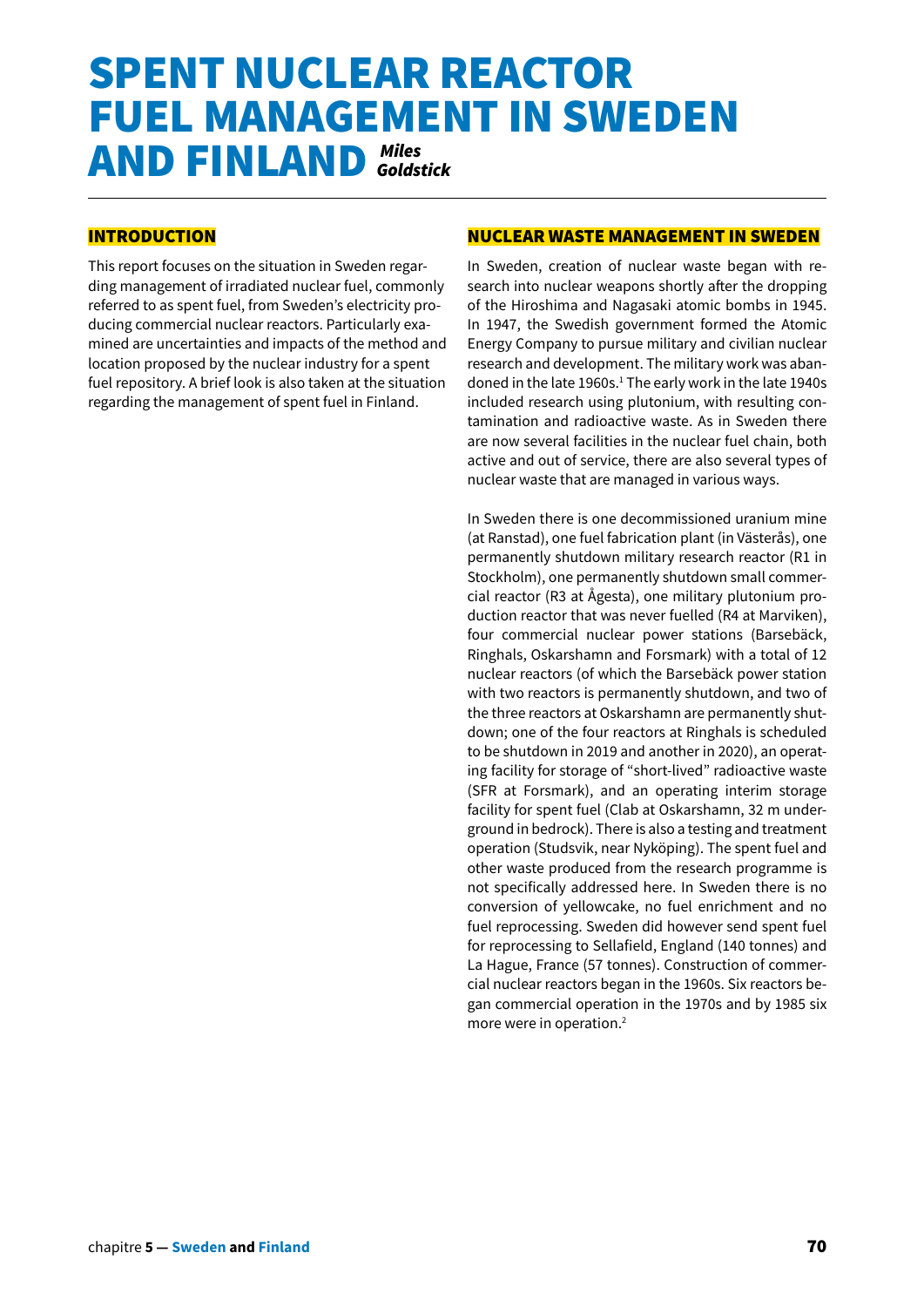In 1980, after the results of a non-binding referendum on the future of nuclear power, the government made a decision to phase-out nuclear power by 2010, but allow construction of new reactors to a maximum of  $12.^3$  The debate on the future of nuclear power continued and the 2010 phase-out date was retained until the mid-1990s. Then, in a new inter-party agreement, the government decided to start the phase-out earlier but abandoned the 2010 deadline. The first reactor (Barsebäck-1) was shut down in 1999 and the second one (Barsebäck-2) in 2005.

The controversy continued.4 In June 2010, after a vote in the parliament that won by only two votes (174–172), the phase-out legislation was abandoned and it became permissible to build new reactors. In June 2016, another inter-party agreement was reached, this time on energy policy in general.<sup>5</sup> The current goal is for electricity production to be 100% from renewable energy sources by the year 2040. However, reactor operators have stated they will apply for life-time extension for six reactors into the early 2040s.

Since the mid-1970s, the nuclear industry and government have been putting great financial resources towards dealing with long-term management of the full range of nuclear waste, particularly spent fuel. Following is a description of the spent fuel management situation and the current and proposed low and intermediate level nuclear waste facilities. The industry's planned facility for "long-lived" low and intermediate level waste, called "SFL", is in the beginning stages of the planning process and not addressed here (SKB expects to submit a license application for SFL about the year 2030).

#### SPENT FUEL MANAGEMENT

The law in Sweden specifies that the producer of nuclear waste is responsible for its management and for covering the costs involved (i.e. the polluter pays principle). To manage nuclear waste, the nuclear power companies together formed the Swedish Nuclear Fuel and Waste Management Company (*Svensk Kärnbränslehantering AB*) (SKB). These nuclear power companies and their respective percent of the ownership of SKB are Vattenfall AB (36%), Forsmarks Kraftgrupp AB (30%), OKG Aktiebolag (22%), and Sydkraft Nuclear Power AB (12%).<sup>6</sup> Vattenfall AB is 100% owned by the Swedish state.7

The Swedish "Public Access to Information and Secrecy Act" is strong freedom of information legislation. There are established routines for the public to request and receive much of the information handled by all levels of government and government agencies. As SKB is a private company, this area of law does not apply to its work on the nuclear waste issue. The result is a lack of transparency.

|                                       | Thermal<br>capacitylest<br>copacity<br><b>MW</b> | Electricity<br>production<br>up to and<br><b>Including</b><br>2016<br>TWh. | Fast up<br>for asid<br><i>including</i><br>2016<br>Tonnes of<br><b><i><u>SECREVARIES</u></i></b> | Total for planned<br>operation               |                                     |                                   |                                                                   |
|---------------------------------------|--------------------------------------------------|----------------------------------------------------------------------------|--------------------------------------------------------------------------------------------------|----------------------------------------------|-------------------------------------|-----------------------------------|-------------------------------------------------------------------|
|                                       |                                                  |                                                                            |                                                                                                  | Planned<br>operating<br>time<br><b>Years</b> | Operation<br>up to and<br>including | Electricity.<br>production<br>TWh | Spent<br>naclear<br><b>Peach</b><br>Tonnes of<br><b>MCANINATI</b> |
| Start of commercial<br>operation      |                                                  |                                                                            |                                                                                                  |                                              |                                     |                                   |                                                                   |
| 10/12/1980<br>F1<br>(BWR)             | 2928/984                                         | 251                                                                        | 883                                                                                              | 60.0                                         | 08/12/2040                          | 434                               | 1348                                                              |
| 07/07/1981<br>F2<br>(BWR)             | 3253/1120                                        | 245                                                                        | 864                                                                                              | 60.0                                         | 05/07/2041                          | 462                               | 1418                                                              |
| F3<br>22/08/1985<br>(BWR)             | 3300/1167                                        | 270                                                                        | 897                                                                                              | 60.0                                         | 20/08/2045                          | 536                               | 1509                                                              |
| 06/02/1972<br>(BVWR)<br>Юt            | 1375/473                                         | 81                                                                         | 367                                                                                              | 45.4                                         | 30/06/2017                          | 82                                | 367                                                               |
| (BWR)<br>15/12/1974<br>O2             | 1800/638                                         | 154                                                                        | 537                                                                                              | 41.1                                         | 31/12/2015                          | 154                               | 537                                                               |
| O3<br>(BWR)<br>15/08/1985             | 3900/1400                                        | 256                                                                        | 841                                                                                              | 60.0                                         | 14/08/2045                          | 568                               | 1577                                                              |
| R1<br>(BWR)<br>01/01/1976             | 2540/881                                         | 197                                                                        | 720                                                                                              | 44.5                                         | 14/05/2020                          | 219                               | TT3                                                               |
| R <sub>2</sub><br>(PWR)<br>01/05/1975 | 2500/907                                         | 210                                                                        | 630                                                                                              | 44.2                                         | 13/07/2019                          | 224                               | 671                                                               |
| (PWR)<br>09/09/1981<br>R3             | 3 135/1053                                       | 225                                                                        | 607                                                                                              | 60.0                                         | 07/09/2041                          | 421                               | 1126                                                              |
| 2511179863<br>(PWR)<br>R4             | 3300/1118                                        | 217                                                                        | 672                                                                                              | 60.0                                         | 20/11/2043                          | 444                               | 1235                                                              |
| <b>B1</b><br>(BWR)<br>01/07/1975      | 1800/600                                         | $\alpha$                                                                   | 419                                                                                              |                                              | 20/11/1999                          | 93                                | 419                                                               |
| 01/07/1977<br>B2<br>(BWR)             | 1800/600                                         | 108                                                                        | 424                                                                                              |                                              | 31/05/2005                          | 108                               | 424                                                               |
| <b>BWR total</b>                      | 22696/7863                                       | 1657                                                                       | <b>595t</b>                                                                                      |                                              |                                     | 2656                              | 8372                                                              |
| PWR total                             | 8935/2988                                        | 651                                                                        | 1909                                                                                             |                                              |                                     | 1089                              | 3032                                                              |
| All total                             | 11631/10851                                      | 2308                                                                       | 7860                                                                                             |                                              |                                     | 3746                              | 11404                                                             |

The fuel's actual weight in the form of complete fuel assemblies is considerably larger. A BWR fuel assembly weight about 100 kg whereof about 180 kilograms consist of unnium. After burn-up, the unnium weight decreases sl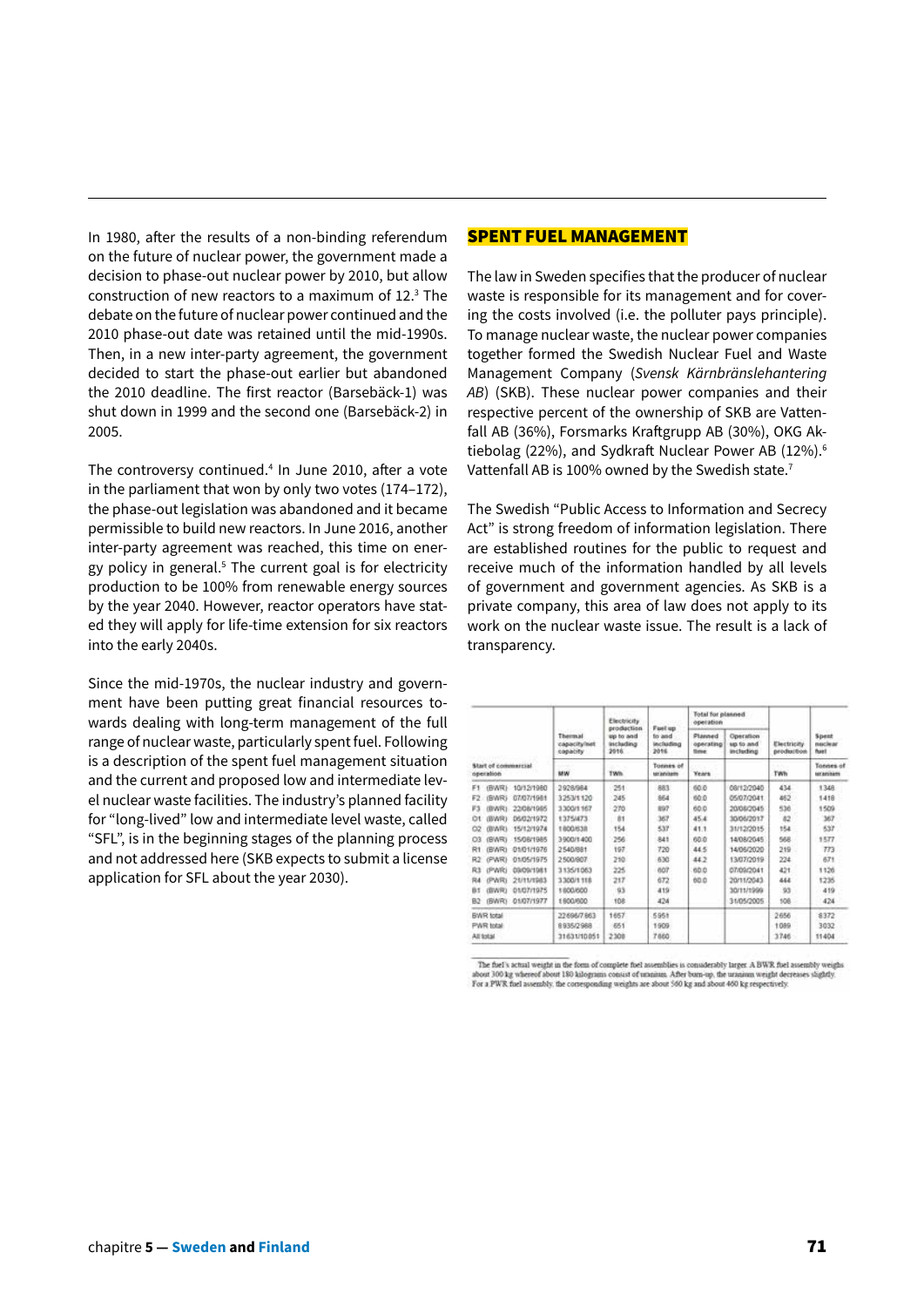#### CURRENT AND PROJECTED QUANTITIES OF SPENT FUEL

From the 12 commercial nuclear reactors listed below (not all of which are operating), according to SKB, up to and including 2016 there was a total of 7,860 tonnes of spent fuel, and the total estimated planned quantity is 11,404 tonnes (both measured as quantity of uranium). $8$ 

"Operating data plus electricity production and fuel quantities based on planned operation."

Source: SKB. 2017-04. "Plan 2016. Costs from and including 2018 for the radioactive residual products from nuclear power. Basis for fees and guarantees for the period 2018-2020." Technical Report TR-17.02. 52 pp. See p. 35. Available at (5 October 2018): https://www.skb.se/publikation/2487964/TR-17-02.pdf https://www.skb.se/publikation/2487964/TR-17-02.pdf. Some of the spent fuel from the research reactors is included in the KBS-3 application but is not included in the estimated quantity in tonnes, though is included in the estimate in the number of canisters.

#### FINANCING AND THE TRI-ANNUAL RE-SEARCH AND DEVELOPMENT PROGRAMME

In 2017, SKB estimated total future costs to the point of closure of all the facilities for handling all the nuclear waste originating from nuclear reactors to be SEK 98 billion (about EUR 9.5 billion) of which the costs for spent fuel will be SEK 31.56 billion (about EUR 3 billion).<sup>9</sup> The major portion of the money intended for future management and storage of nuclear waste comes from funds paid according to law by the nuclear industry into the Nuclear Waste Fund,<sup>10</sup> which is managed by the government. At the end of 2017, the size of the fund was SEK 67.236 billion (about EUR 6.45 billion).<sup>11</sup> SKB has estimated the total expenditures from the Nuclear Waste Fund from 1982 and up until the end of 2017 to be about 4.8 billion SEK (about EUR 460 million),<sup>12</sup> which makes an average of about 190 million SEK per year (about EUR 18.22 million per year).

The annual disbursements are subject, according to government ordinances, to a review that began in 1986 of tri-annual research and development reports by the nuclear industry that cover a four-year period into the future. $13$  It is of note however that though the government in these to date 12 tri-annual reviews has either implicitly or explicitly approved the KBS-3 method for demonstration and planning purposes, the government has made clear that the method itself has not been approved.14 It is also of note that the government agency tasked with examining the tri-annual reports has after each examination recommended acceptance to the government, though has pointed out deficiencies. That government agency is the Swedish Radiation Safety Authority (SSM) (since it was founded in 2008 and before then its predecessors), the same agency that had the task of examining the 2011 application by the nuclear industry to build a facility that in each one of these triannual reviews continued to be developed. As described below, this application was also examined by the Land and Environment Court.

#### THE CURRENT, ONGOING COURT AND REGULATORY AGENCY REVIEW

There is an ongoing, formal review of a SKB application to build an underground spent fuel management system using the KBS-3 method (see box).<sup>15</sup> Below is a summary of the distinct phases and milestones in the decision-making process. It will take at least until the end of 2020 to reach the point of a final decision, though it could take several more years. If the government gives its approval, extensive regulation of implementation awaits.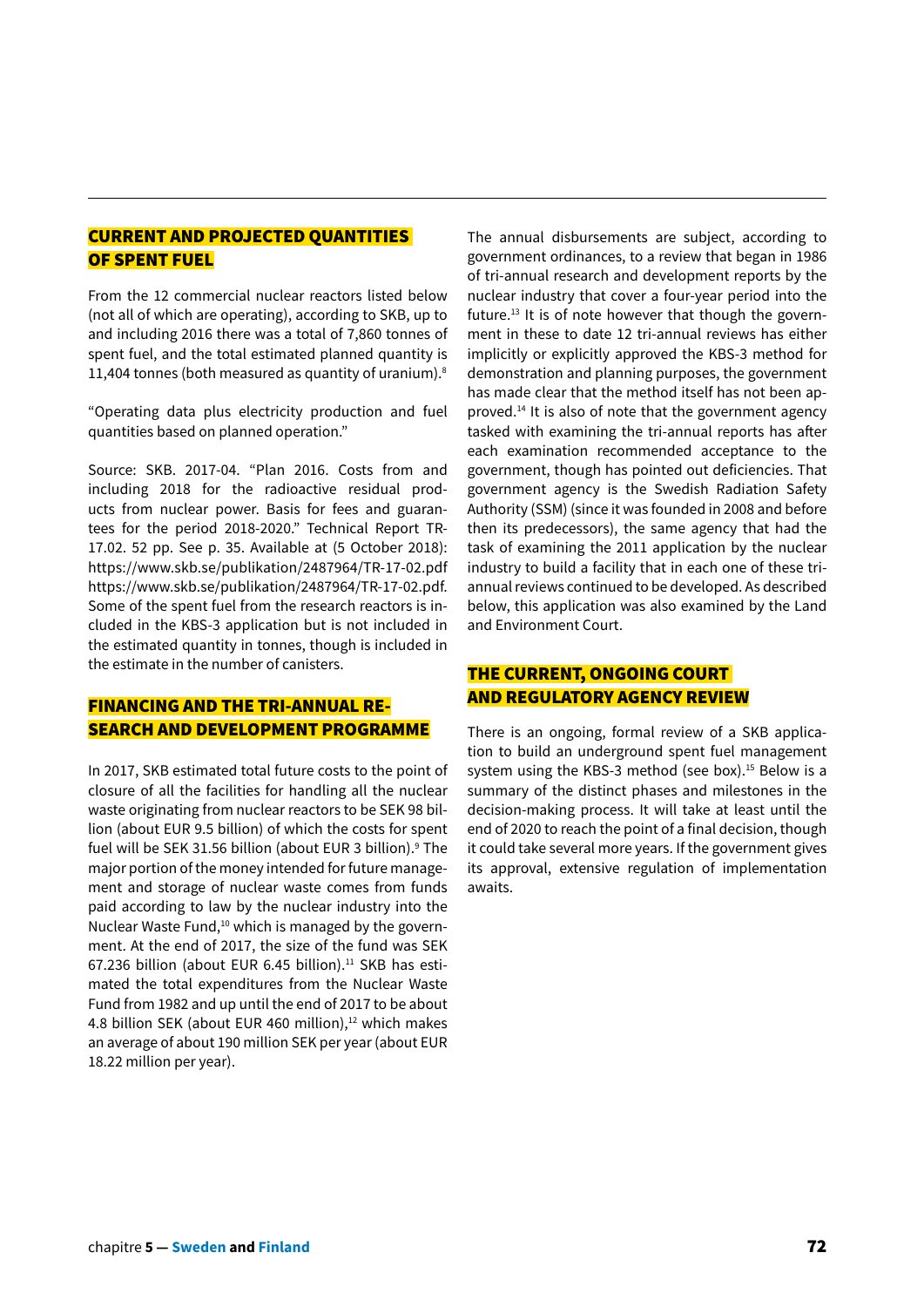# THE KBS-3 METHOD AND SPENT FUEL MANAGEMENT SYSTEM, PROPOSED LOCATION AND MAIN UNCERTAINTIES

There is no facility operating anywhere in the world, using any method, that is intended as a permanent storage for spent fuel produced by commercial electricity producing nuclear reactors. To deal with spent fuel, the nuclear industry worldwide favours a method termed "deep geological repository," of which the KBS-3 method is a variation.<sup>16</sup> The nuclear industry in Finland has adopted the KBS-3 method (see more in the section on Finland).

"Deep" in this context means several hundred meters below the surface. A depth of kilometres deep is referred to as "very deep," which is the proposed depth for the alternative approach called the deep borehole method. The suitability of the KBS-3 method as compared to alternative methods has been debated in Sweden since the KBS-3 method was first introduced. Alternatives proposed for further investigation are dry storage in a highly secure facility onsite at nuclear power stations (e.g. hardened on-site storage - HOSS1817) or at a central location (e.g. dry rock deposit - DRD19<sup>18</sup>), and very deep boreholes. Rolling stewardship can be applied with any method but monitoring requirements are small with very deep boreholes and great with dry storage.

**KBS:** refers to the 1976 "*KärnBränsleSäkerhet*" ("Nuclear Fuel Safety") project formed by the Swedish Nuclear Fuel Supply Co. (*Svensk kärnbränsleförsörjning AB*) (SKBF), the predecessor of Swedish Nuclear Fuel and Waste Management Co. (*Svensk Kärnbränslehantering AB*) (SKB).

**KBS-1 (1977):** dealt with reprocessed nuclear fuel, and was soon abandoned due to problems surrounding reprocessing.

**KBS-2 (1979):** the first description of direct deposition of nuclear fuel.

**KBS-3 (1983)**19**:** the second and more detailed description of a repository several hundred meters underground, and based on the three barriers of copper canisters, bentonite clay, and the bedrock. The copper canisters and bentonite clay are mutually dependent, i.e. one will not function unless the other also functions optimally.

# THE KBS-3 METHOD AND SPENT FUEL MANAGEMENT SYSTEM CONSISTS OF:

• Storage under water for about a year on-site at the nuclear power station.

• Interim storage for about 30 years at the underground Clab facility, located at Oskarshamn and currently operating. The Clab facility requires active cooling dependent on electricity. The local community, Oskarshamn municipality, wants the facility decommissioned. Clab may not have the capacity to hold the projected quantity of spent fuel. For that reason, SKB has investigated using temporary dry storage if there is a period when there is not enough room in Clab and deposition is not yet possible in a KBS-3 repository.

• A multi-barrier system to delay release of radionuclides, with three components, granitic bedrock, bentonite buffer, and encapsulation in copper canisters with a cast iron insert. There are concerns about all these barriers, as given below.

• An encapsulation facility proposed to be located immediately adjacent to the Clab facility, together termed "Clink".

• An estimated 5,700 canisters.20

• Canister dimensions are: outer diameter 1.05 m, length 4.85 m, copper wall thickness 4.9 cm, average maximum weight about 2.5 tonnes.<sup>21</sup>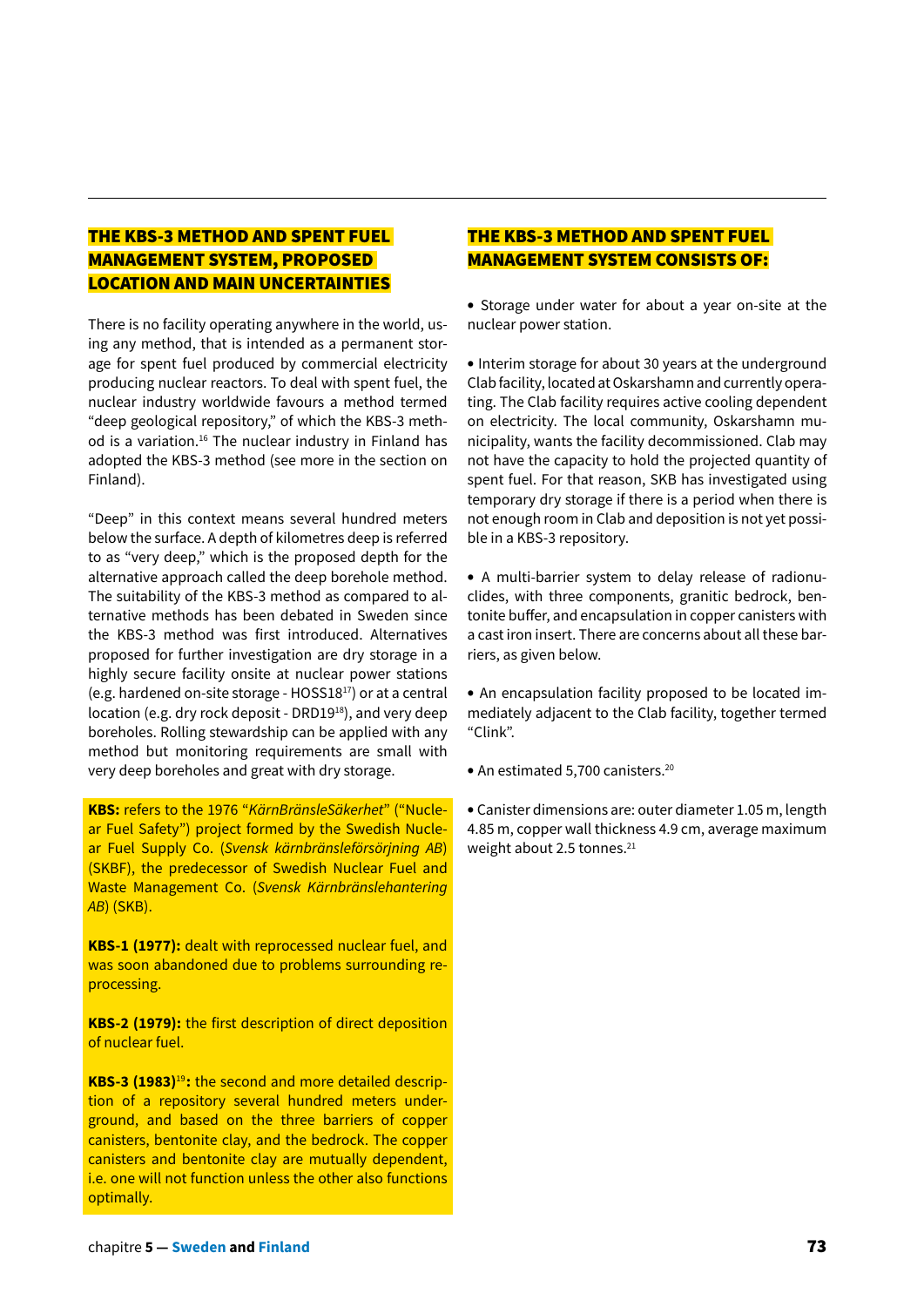• Deposition of the canisters in bedrock 470 m below the surface in circular vertical holes eight meters deep and two meters in diameter, proposed to be located at Forsmark, about one km from the three Forsmark nuclear reactors. The depth may not be adequate to withstand permafrost in the next ice age.22 Impacts from bacteria at the depth of the canisters is also a concern. Further, the location may not be suitable due to geologic and geophysical conditions, e.g. earthquake risk. In addition, there are the risks associated with close proximity to the Forsmark nuclear power station. The coastal placement also adds the risk of contamination of the Baltic Sea, which according to HELCOM is one of the most radioactive seas on Earth  $^{23}$ 

• Surrounding the canisters with bentonite clay. The clay buffer could be compromised by several processes, particularly due to exposure to water, heat and air. For example, water is needed for the clay to swell and protect the copper canister. The bedrock at Forsmark is however relatively dry and swelling could take over a thousand years. Heat from the canisters over this long period may mean the clay will be dry due to the heat and never swell as required.

• Filling the underground tunnels up to the surface, closure, and abandonment by the nuclear industry, without any method of monitoring in place. There is a long-term risk of unintentional and intentional intrusion. There is also the issue of whether or not a monitoring system should be designed, and how to preserve knowledge in the long-term about the site location and hazards of the materials in the repository.



Figure S-2. The KBS-3 method. The method involves encapsulating the spent fuel in copper canisters which are then emplaced, surrounded by a buffer of bentonite clay, in deposition holes in a tunnel system at a depth of about 500 metres in the bedrock.

"**The KBS-3 method.** The method involves encapsulating the spent fuel in copper canisters which are then emplaced, surrounded by a buffer of bentonite clay, in deposition holes in a tunnel system at a depth of about 500 metres in the bedrock."

Source: SKB. 2011-03. "Environmental Impact Statement, Interim storage, encapsulation and final disposal of spent nuclear fuel." 337 pp. See Figure s-2, p. 12.

Available (5 October 2018) at: http://www.skb.com/future-projects/ the-spent-fuel-repository/our-applications/ (PDF, 37.3 MB). Direct link: http://www.skb.com/wp-content/uploads/2016/03/21014- MKB-ENG-webb-150dpi.pdf.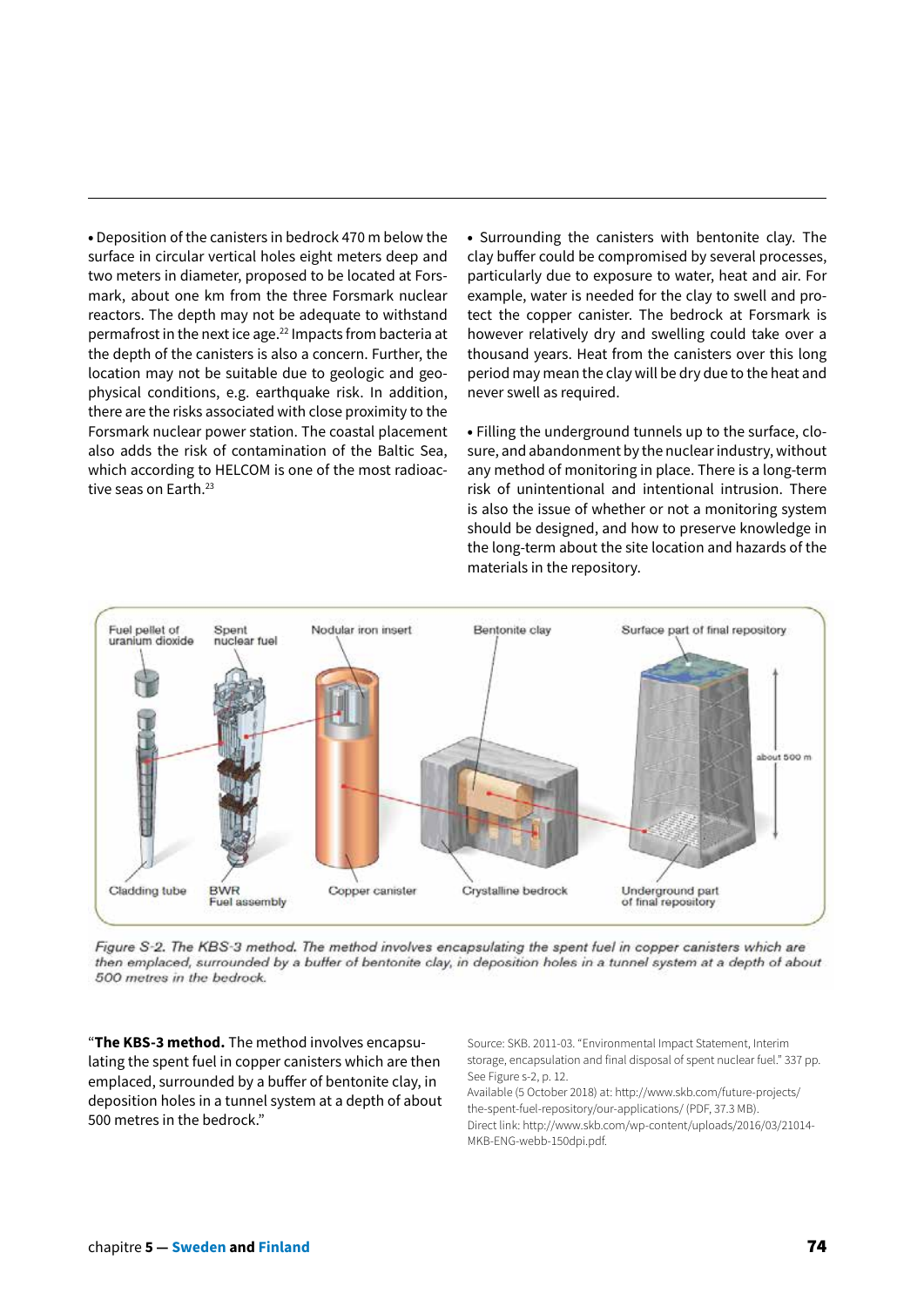#### COPPER CORROSION

The safety of the KBS-3 method is based on a number of principle assumptions, of which one is that the canister material, copper, will corrode so slowly that the radionuclides will not be released over the period the waste is dangerous to life forms. Copper was chosen in the 1970s as a material because of its well-known corrosion resistance.24 In some environments, copper is immune to corrosion, as proven by geological formations containing copper. It is however not possible to replicate such environments due to the presence of water and air in any constructed system. Of concern is thus the rate of copper corrosion, not if corrosion will occur. The Swedish Radiation Safety Authority has carried out a detailed assessment and continues to examine concerns.25 Several factors influence the rate of copper corrosion. Main factors are the ability of the bentonite buffer to isolate the copper from water and air and the resulting chemical processes, and how these processes are influenced by heat, radioactivity, and the presence or absence of oxygen.26 The Swedish Land and Environmental Court identified five main concerns (see below).

Due to the complex factors that cause corrosion, it is uncertain if copper and iron are suitable materials. Research independent of the nuclear industry has found that leakage due to copper corrosion may begin after 100 years, and leakage from most canisters would occur after about 1,000 years. $27$  Further, tests simulating the intended system with spent fuel in a canister have not been carried out.<sup>28</sup>



Appearance of copper after 15 years of exposure in distilled water at room temperature. Hydrogen from corrosion can escape from the left container but not from the container to the right. The water volume was equal in the flasks in beginning of the exposure.



Light optical cross-section of a green area seen in the left flask above of the initially 100µm metallic copper foil after 15 years exposure in distilled water. Localised corrosion attack is clearly visible.

Source: Hultquist, G. B., Szakálos, P., Graham, M. J., Spropie, G. I., & Wikmark, G. 2008. Detection<br>hydrogen in corrosion of copper in pure water. In Int. Conros. Corg.: Corros. Control Serv. Soc. (pp.<br>2378-2385). Availab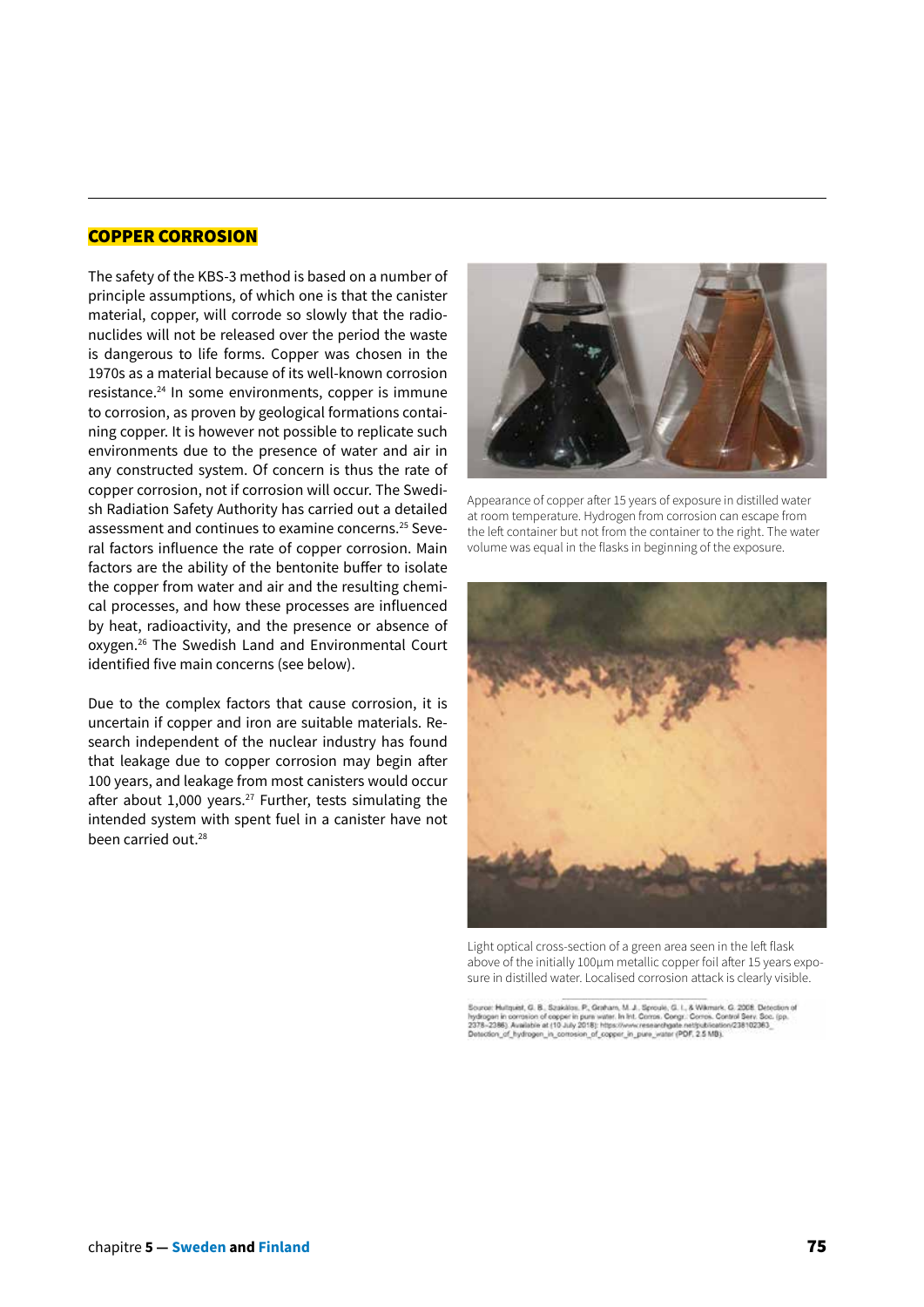### THE NUCLEAR FAMILY

The current legal review can be considered to have started in 2002 when SKB started the consultation process required for its license application. Many people involved in the legal review are veterans who have followed the spent fuel management issue since the mid-1970s when the nuclear industry first presented the KBS concept. Beginning in 2002, the interaction between the full range of stakeholders intensified. Typically, there were more than a dozen meetings a year with all of the stakeholders present, whereas before, the public and environmental NGOs were often excluded. There has thus been much opportunity for all stakeholders to interact. This led in the early 2000s to describing the regular meeting attendees as the "nuclear family".

Meeting organisers often made a special effort to attract all stakeholders. The Nuclear Waste Council, a committee appointed by the government, usually at least once a year invited most stakeholder organisations, excluding SKB, to send a few representatives to a roundtable discussion about current priorities.

## THE DECISION MAKING PROCESS AND MILESTONE DATES

#### **1—PUBLIC CONSULTATION**

From 2002 to 2014. Beginning in 2005, funding became available from the Nuclear Waste Fund for environmental NGOs to participate in the public consultation process. Municipalities involved in site investigation studies began to receive funding from the Nuclear Waste Fund in about 2001. In 2007, an evaluation of the support to the NGOs was carried out by the Swedish Agency for Public Management (*Statskontoret*), the government agency for analysis and evaluation of state and state-funded activities. The result was a recommendation to continue the funding.29 Funding has continued to date, though in 2017 began to come from the government's general budget, rather than the Nuclear Waste Fund.

### 2—FORMAL SUBMISSION OF APPLICATIONS

16 March 2011. The law requires submission of applications according to two areas of law, as well as compliance with laws that are the responsibility of the respective county and municipality. One of these areas of law is the Environmental Code, which is handled by the Land and Environment Court (*Mark- och miljödomstolen*) (MMD), that addresses environmental impacts in general, including impacts on human health. The other area of law is the Nuclear Activities Act, which is handled by the Swedish Radiation Safety Authority (*Strålsäkerhetsmyndigheten*) (SSM) and focuses on radiation safety issues. The applications together comprise about 9,000 pages (excluding later submitted supplementary information) of which there is an approximate 2,000 page overlap.

# 3— ASSESSMENT OF THE APPLICATIONS WITH REGARD TO COMPLETENESS

During this phase, both SSM and MMD carried out rounds of public consultations where the public was invited to submit comments on the completeness of the initial application documents, and then on SKB's replies, which included supplementary information both requested by SSM and MMD, as well as provided on SKB's own initiative.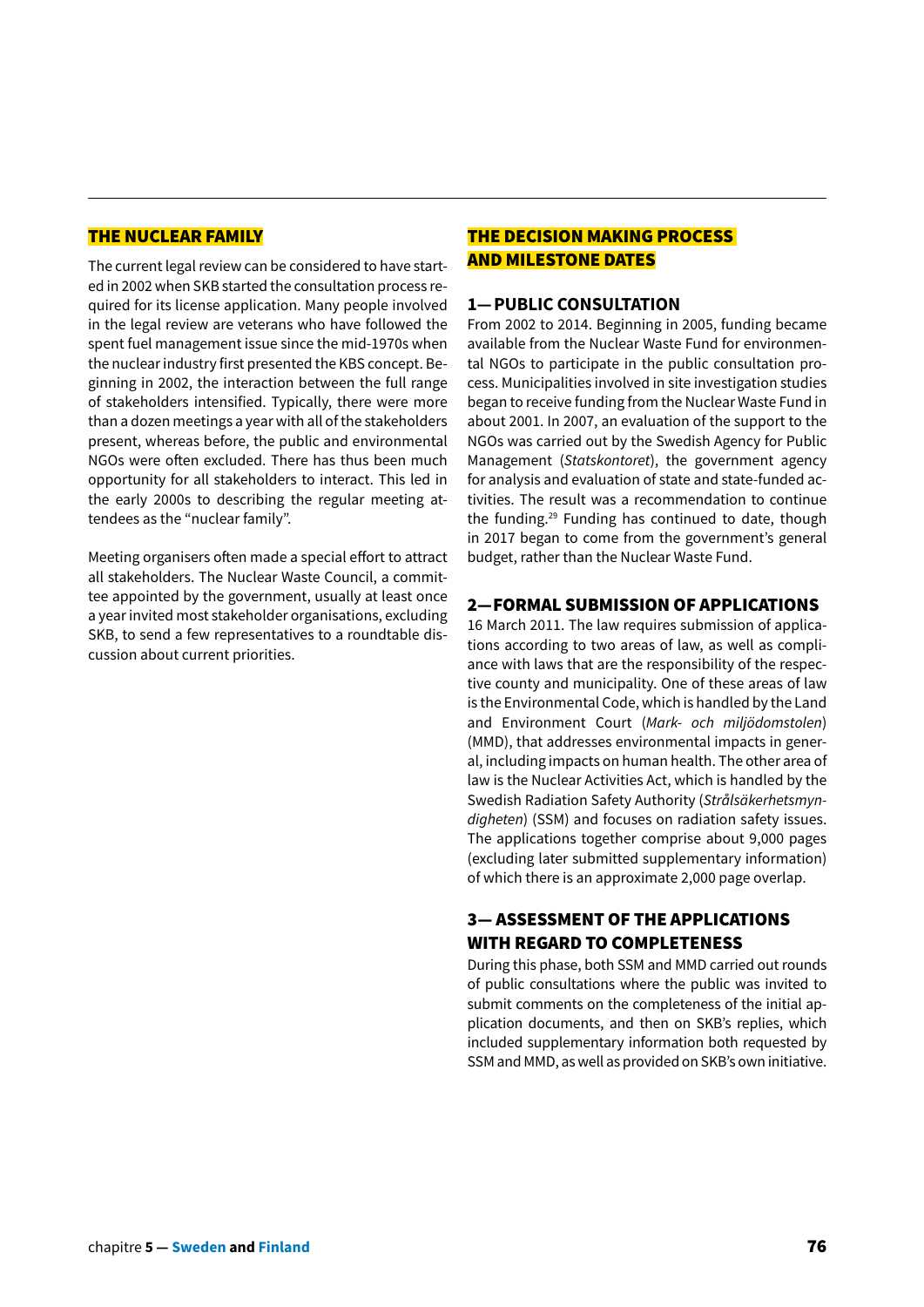# **4 — RELEASE OF THE APPLICATIONS FOR PUBLIC REVIEW**

29 January 2016 by both SSM and MMD. The ensuing review included further rounds of public comment.

# **5—FORMAL, LEGAL, PUBLIC, ORAL HEARINGS HELD BY MMD**

Five weeks of hearings were held in September and October 2017, including three weeks in Stockholm and one week in each of the municipalities of Östhammar and Oskarshamn, and on-site inspections of the two locations. During these hearings, independent scientists who made submissions took the position that the application should not be approved because of uncertainties in the area of their particular expertise. All the environmental NGOs and members of the general public who participated also took the position that the application should not be approved, for a wide range of reasons including the moral and ethical dimension. Many of the independent scientists and representatives of the environmental NGOs were veterans who had followed the nuclear waste issue since the 1970s. The municipality of Oskarshamn expressed support for the proposal, and the municipality of Östhammar declined to take a position.

# **6—FINAL STATEMENTS TO THE GOVERNMENT BY SSM AND MMD**

23 January 2018. These statements cannot be appealed in the court system. Reuters reported the same day that Environment and Energy Minister Karolina Skog stated no decision would be made during 2018.30 That was to be expected due to the date for Swedish parliamentary elections set for 9 September 2018. Östhammar municipality had planned a non-binding referendum 4 March 2018. Only hours after the announcement on 23 January 2018 of the "no" by MMD , Östhammar municipality cancelled their referendum, stating they would re-examine the need for a referendum in the future. SSM had been examining the nuclear industry's waste plans since the agency was founded in 2008, and had inherited responsibility from the agency's predecessors. For MMD the review was a first worldwide for a court of law.

## 7— INITIAL GOVERNMENT REVIEW:

began 23 January 2018 and is currently underway. The government appointed a working group that has requested SKB provide comments on specific information by 30 April 2019. Taking place at the same time as this government review is a special government examination of the Nuclear Activities Act, which is planned to be completed by April 2019 at the latest.

# **8— REQUEST BY THE GOVERNMENT FOR THE RESPECTIVE MUNICIPALITY TO MAKE A DECISION REGARDING PERMISSIBILITY**

If the government does not at the outset reject SKB's application, before making its decision, which is termed a decision on permissibility, the government must ask the local municipalities of Östhammar and Oskarshamn if they will permit the respective local activity. If a municipality says no, but the government wants to approve permissibility, the government can regardless give approval under certain conditions, i.e. force the municipality to accept the facility. Though the government has not yet communicated with the two municipalities on the subject, on 11 June 2018 the municipality of Oskarshamn gave their approval to the government for continued operation of the Clab interim storage facility and for construction of the encapsulation facility, referred to as Clink. The municipality of Östhammar has stated that they will wait for contact from the government, and may carry out a non-binding municipal referendum before making a decision.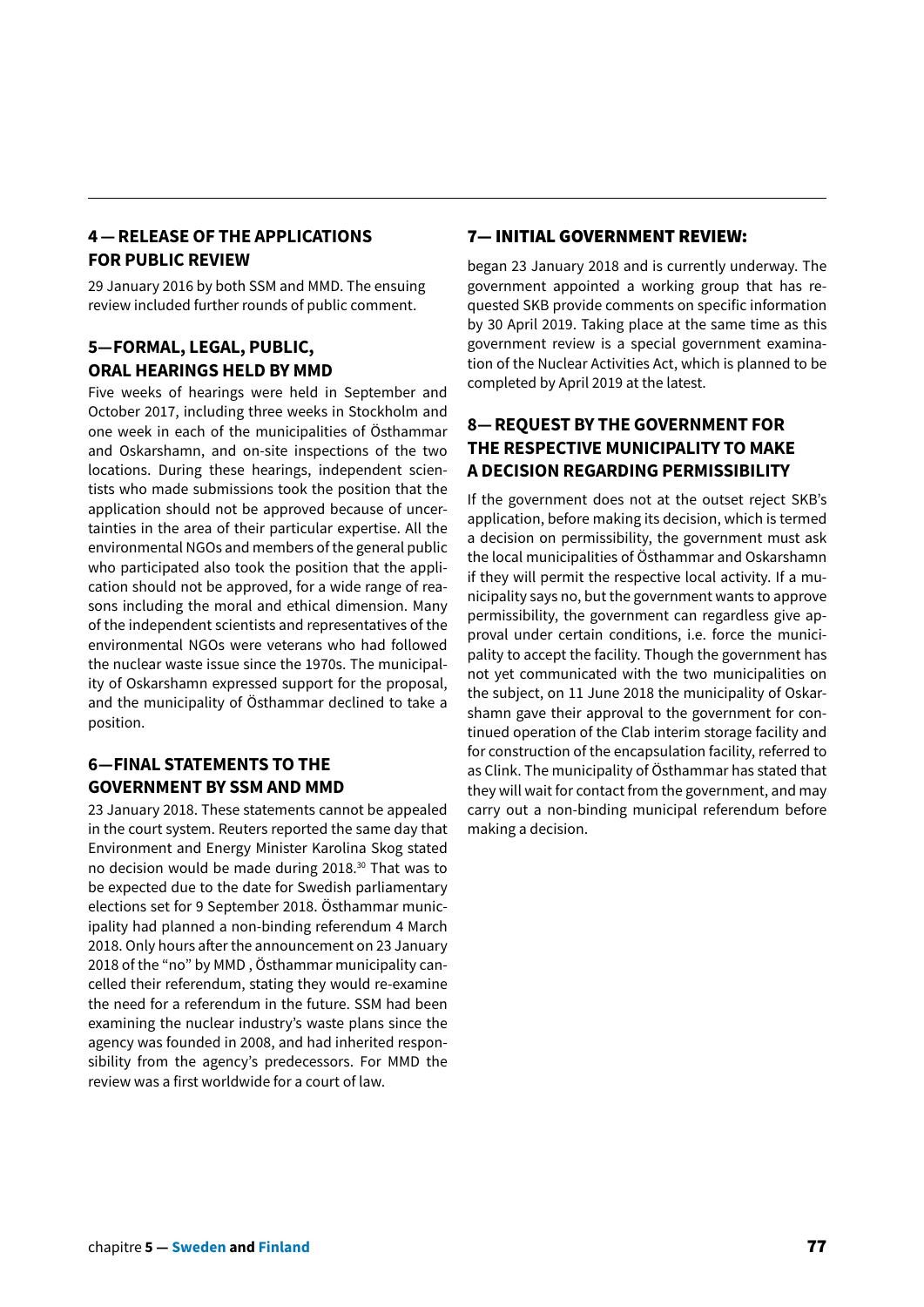# **9—FINAL GOVERNMENT REVIEW AND DECISION.**

In this phase the government has authority to decide whether or not a full parliamentary debate will be held. Previous Ministers and some individual Members of Parliament have stated that they favour a full parliamentary debate. If the government gives its approval, it is possible to appeal the decision to the Supreme Administrative Court. Environmental lawyers have pointed out that without adequate facts, government approval would not comply with the Environmental Code due e.g. to uncertainty regarding the risks of corrosion of the copper canisters.<sup>31</sup>

# 10 — IF GOVERNMENT APPROVAL IS GRANTED, REGULATION OF IMPLEMENTATION

If the government gives its approval, the industry application goes back to both SSM and MMD who must set conditions for implementation according to their respective laws. The nuclear industry is obligated to comply with these conditions. In theory, a condition can be so stringent that the industry is unable to comply. The conditions set by the MMD can be appealed to a higher court. The industry can apply to be able to carry out its implementation unhindered during an appeal process. Once implementation begins, the County Administrative Board (*Länsstyrelsen*) and the Environmental Protection Agency (*Naturvårdsverket*) have responsibility for monitoring compliance with the Environmental Code. The Radiation Safety Authority monitors compliance with the Nuclear Activities Act.

# "DECISION-MAKING IN THE FACE OF UNCERTAINTY"

"Decision-making in the Face of Uncertainty" is the title of the 2018 annual "Nuclear Waste State-of-the-Art Report" published by the Swedish Council for Nuclear Waste. The council is a committee of specialists appointed by the government to "clarify matters relating to nuclear waste and decommissioning and dismantling of nuclear facilities and to advise the Government in these matters".<sup>32</sup> The subject matter, for which about 118 pages are devoted, and title of the report was well chosen as at the time of this writing, more than 40 years after the KBS project began, there is a general consensus among all stakeholders, with few exceptions, that there are many uncertainties. The stakeholders with this common ground include both proponents and opponents of the industry proposal currently being examined: the nuclear industry, all levels of government, independent researchers, and environmental NGOs. There is however a wide range of views among this diverse group of organisations and individuals about the severity of the uncertainties and how to deal with them, with seemingly all possible combinations present. This is particularly evident when comparing the results of the reviews by the Land and Environment Court (MMD) and the Swedish Radiation Safety Authority (SSM). The main results of their reviews are given below, followed by a short comparison of the two.

## RESULT OF THE REVIEW BY SWEDISH RADIATION SAFETY AUTHORITY (SSM)

SSM wrote in their 23 January 2018 statement to the government that they approve SKB's application provided certain conditions are met. Following are three quotes from the statement (emphasis added).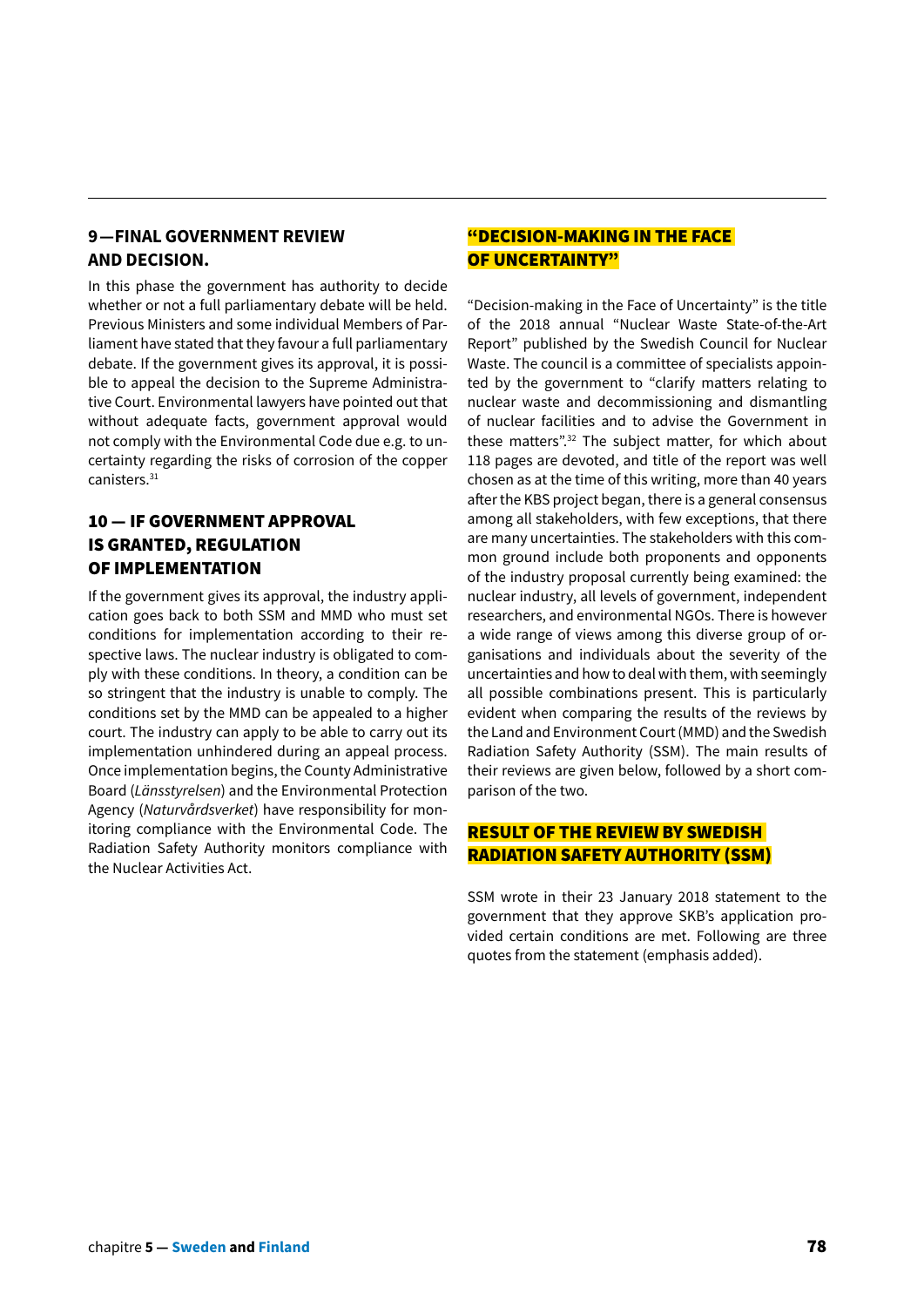# PRECONDITIONS FOR SSM'S **RECOMMENDATION**

SSM recommends approval of the licence applications **subject to the precondition that SKB ensures that the preparatory preliminary safety analysis reports (F-PSARs) as well as management systems for the facilities are further developed** in accordance with the established procedure for a step-wise permitting process under the Act on Nuclear Activities,... 33

#### **SKB may commence construction of the facility only after SSM has examined and approved a Pre-construction Safety Analysis Report (PSAR).**<sup>34</sup>

SKB's preparatory preliminary safety reports for the encapsulation plant and the final repository, prior to the government's decision on a permit under the Nuclear Activities Act, aim primarily to justify the company's selection of location and method in the permit application. For the examination of SKB's documentation for the permit review regarding these issues, SSM takes into account that **certain supplementary information is expected** for details during the continued stepwise review process after a government decision on permission and before a decision by SSM to allow the facilities to begin operation.<sup>35</sup>

Specifically with regard to the copper corrosion issue SSM wrote that the issue might be resolved in the future. Three quotes from the statement on this topic follow (emphasis added).

According to SSM **there is potential to achieve** an acceptable corrosion barrier with a 50 mm thick copper casing.36

**A development phase is also required** to demonstrate appropriate techniques for manufacturing, sealing and testing such canisters to make it likely that the required requirements can be complied with.37

**SSM has not formulated specific requirements** related to the speed of corrosion of the encapsulation.<sup>38</sup>

# THE MMD REVIEW - THE ONLY REVIEW WORLDWIDE BY A COURT OF LAW

The review by a court of law in Sweden of the application by the Swedish nuclear industry to build a system for managing spent fuel is the only review by a court of law ever to have taken place anywhere in the world dealing specifically with an application for a spent fuel management system.<sup>39</sup> The review was based on the area of law termed the Environmental Code (*Miljöbalken*), which came into force in 1999 in order to better formulate regulations spread over a multitude of other laws.36F<sup>40</sup> Compliance with the Environmental Code is handled by a special branch of the court system called the Land and Environment Court (*Mark- och miljödomstolen*) (MMD).37F41 An MMD review is a formal court process that results in either a judgment or in some specific situations in a statement to the government regarding permissibility. For such exceptions, if the government decides to permit the activity, the case is returned to MMD to examine details of the permit and conditions that apply. According to Chapter 17, Section 1 (1) of the Environmental Code an application to build a spent fuel management system is such an exception. Thus, responsibility for the final decision rests with the government. The statement by MMD, and by the Radiation Safety Authority (SSM) according to the Nuclear Activities Act, are considered recommendations to the government and cannot be appealed in a court process.

The Land and Environment Court is usually made up of a four-member panel consisting of one judge, one technical counsellor, and two special members with technical competence. In exceptional situations, so as to broaden the expertise available to the court, two more members may be added. This occurred with the application to build a spent fuel management system, which was heard by a six-member panel, the maximum number that may be appointed. There were two judges, two court technical councillors, and two special members.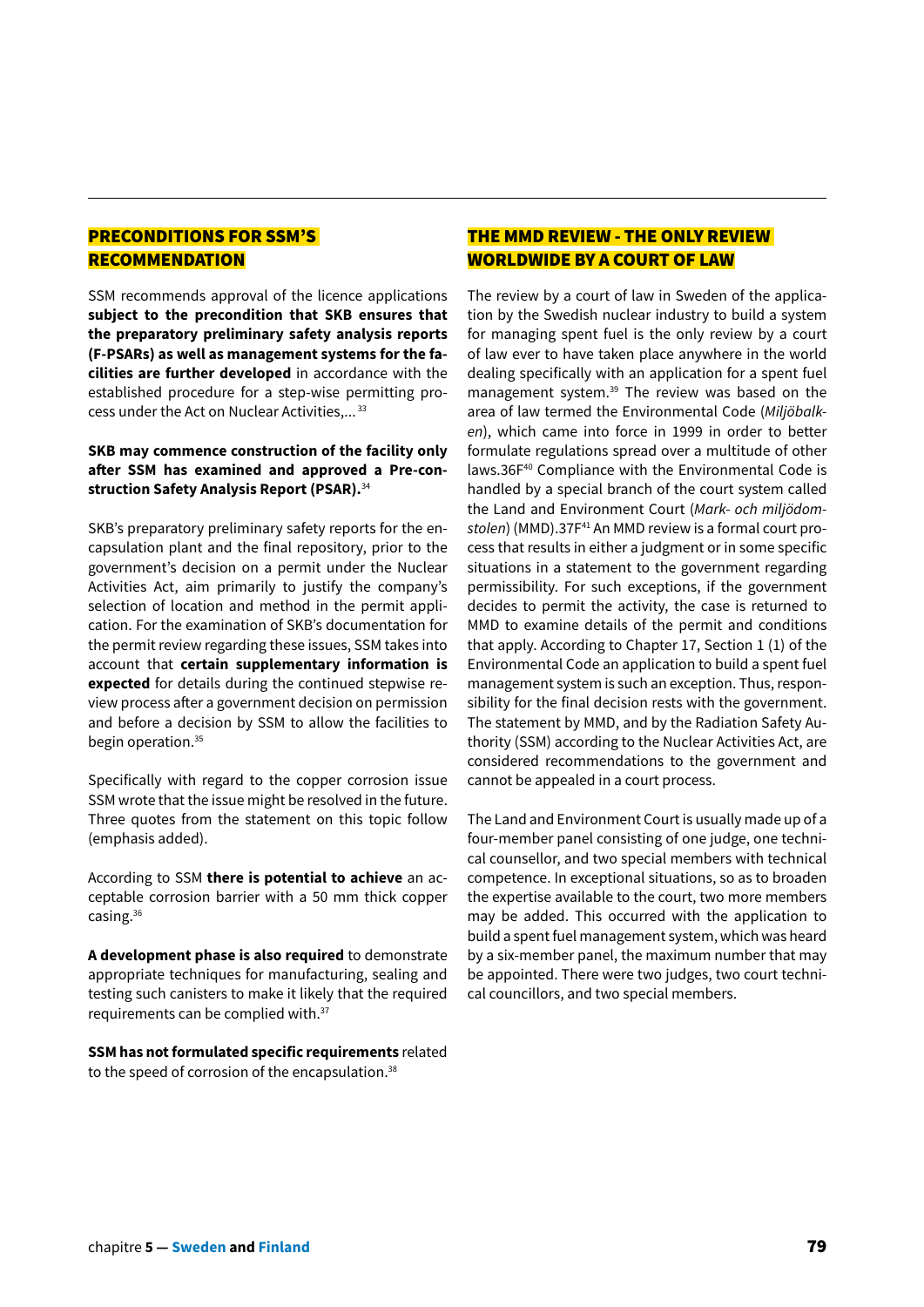# RESULT OF THE REVIEW BY THE COURT: NO APPROVAL UNLESS CERTAIN CONDITIONS ARE MET

MMD wrote in their press release regarding their 23 January 2018 statement to the government:

The court cannot, based on the current safety assessment, find that the final repository is safe in the longterm.42

Though the overall result of the Land and Environment Court (MMD) review was that the industry application should not be permitted, some aspects of the application were considered permissible, e.g. the encapsulation plant, where the copper canisters are intended to be built and loaded. The formulation used for the overall result was not that the activity should be prohibited due to certain deficiencies, but rather the activity can be permitted if specific uncertainties are resolved. The court wrote the following on page one of its 23 January 2018 statement, which is also included as page one in the separately published summary.

#### **The disposal activity is permissible if:**

The Swedish Nuclear Fuel and Waste Management Co. provides documentation that the final repository will meet the requirements of the Environmental Code in the long term, despite remaining uncertainties regarding how the protective capability of the canister is affected by:

- **a.** corrosion due to reactions in oxygen-free water
- **b.** pit corrosion due to reaction with sulphide, including the contribution of the sauna effect to pit corrosion
- **c.** stress corrosion due to reaction with sulphide, including the contribution of the sauna effect to stress corrosion
- **d.** hydrogen embrittlement
- **e.** radioactive radiation impact on pit corrosion, stress corrosion and hydrogen embrittlement.

The long-term responsibility for the final repository according to the Environmental Code has been clarified.<sup>43</sup>

Regarding various uncertainties, following are more quotes from the court's statement.

#### LONG TERM RESPONSIBILITY:

According to the SKB application their responsibility ends after a few decades when the facility is sealed. The court however clearly opposed the industry approach of abandonment. The Land and Environment Court is of the view that the final storage of nuclear waste is an activity that will continue even after the final repository is sealed. According to the Environmental Code, **the licensee has a responsibility for the activity until further notice, i.e., there is no time limit**. ... Östhammar municipality is opposed to taking ultimate responsibility for the final repository. ... **It is of urgent importance to clarify who has long-term responsibility** under the Environmental Code.44

#### RISK OF COPPER CORROSION:

The investigation shows that there are uncertainties, or risks, regarding how much certain forms of corrosion and other processes can impair the ability of the canister to contain the nuclear waste in the long term. **Overall, these uncertainties about the canister are significant and have not been fully taken into account** in the conclusions of SKB's safety analysis.45

#### RADIATION SAFETY

SKB and SSM have expressed the view that conditions relating to radiation safety should not be prescribed in a permit under the Environmental Code. **The Court finds that the evidence presented to date does not provide a sufficient basis on which to assess the issue.**<sup>46</sup>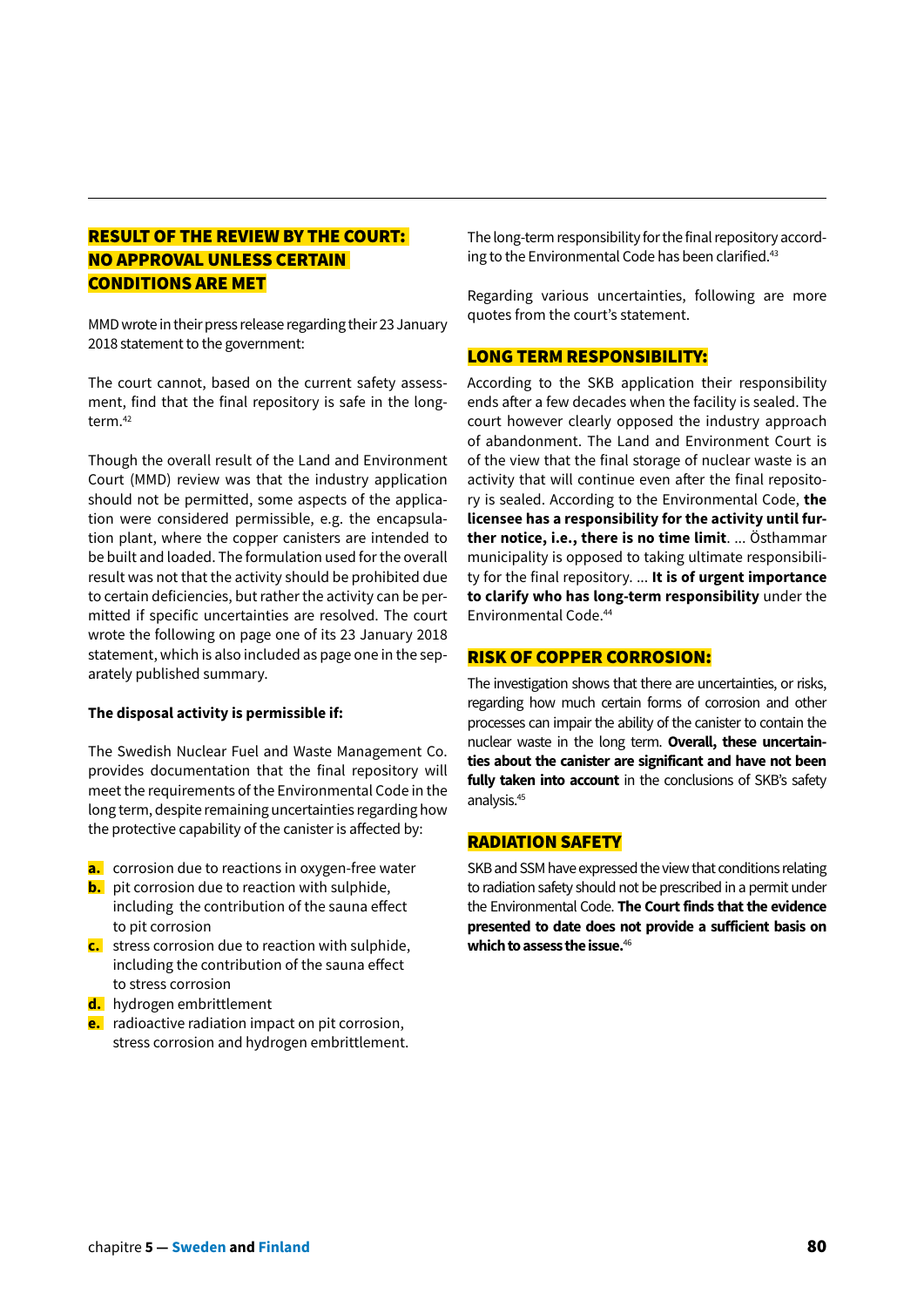#### **RISK IN GENERAL**

# *...***a new calculated result of the entire safety assessment is required.***..* <sup>47</sup>

# — UNCERTAINTIES IN GENERAL CONCERNING THE REPOSITORY, RADIATION SAFETY, AND THE GEOLOGIC CONDITIONS

The Land and Environment Court finds that a number of uncertainties regarding the protective capability of the repository remain outstanding. The investigation of radiation safety issues to date shows that the effects of the activity cannot be predicted with enough certainty to permit the formulation of any final conditions. There may therefore be a need to provide for a probationary period for evaluation under the Environmental Code. However, further investigation and deliberation are necessary. **The Court however emphasizes that the study of the bedrock formation at Forsmark, for example, leaves ambiguities that may justify a probationary period** for evaluation for the determination of conditions regarding respect distances or other precautionary measures.48

# — UNINTENTIONAL AND INTENTIONAL INTRUSION

• The issue of long-term knowledge retention should be resolved at the latest when the repository is sealed in about 70 years.<sup>49</sup>

• Comparison of the Statements by SSM and MMD to the Government

• SSM gave a yes providing certain conditions are met, and MMD gave a no unless certain conditions are met. The legal tradition followed by MMD does not allow giving approval if events in the future eventually lead to compliance. On this topic MMD stated:

• When assessing the long-term safety of the final repository, no consideration can be given to research and development to be undertaken after a decision on permissibility.50

• Though SSM and MMD used different formulations, for SKB the result in practice in some key areas is the same. Both SSM and MMD see the need for an improved overall safety analysis and resolution of the copper corrosion issue as severe. For both SSM and MMD the uncertainties surrounding copper corrosion are currently so great that the project should not be implemented unless the uncertainties are resolved. Further, of primary importance is that both SSM and MMD recommended to the government that SKB at present not be allowed to begin construction of any part of the system applied for.

### — LOW AND MEDIUM LEVEL NUCLEAR WASTE

There is currently an operating facility for storage of low and medium level nuclear waste, owned and operated by the Swedish nuclear industry. The facility is called SFR<sup>51</sup> and is located at Forsmark in the municipality of Östhammar, about 145 km north of Stockholm. SFR began operation in 1988. The facility is in bedrock from 50 to 140 meters below the Baltic Sea and consists of four caverns 160 meters in length and a chamber with a 50 m deep silo. The facility is connected to the surface with two parallel km long tunnels. SFR has a capacity of 63,000 cubic meters of waste, of which about 60% has been used to date. The facility is continually filling with water, which is being pumped out. Closure of the facility entails shutting off the pumps, thus allowing the facility to fill with water. A major uncertainty is the rate of contamination by radioactivity of the Baltic Sea that will result.

There is currently a legal review underway for an additional low and medium level waste facility proposed to be placed immediately adjacent to the currently operating one. The proposed new facility is twice as big as the current one, is proposed to also be underneath the Baltic Sea but at a depth of 120–140 m below the surface. This new facility is subject to the same decision making process described above for management of spent fuel. SKB has estimated that if all the approvals required are received, construction could begin sometime in 2020 and take about six years.<sup>52</sup>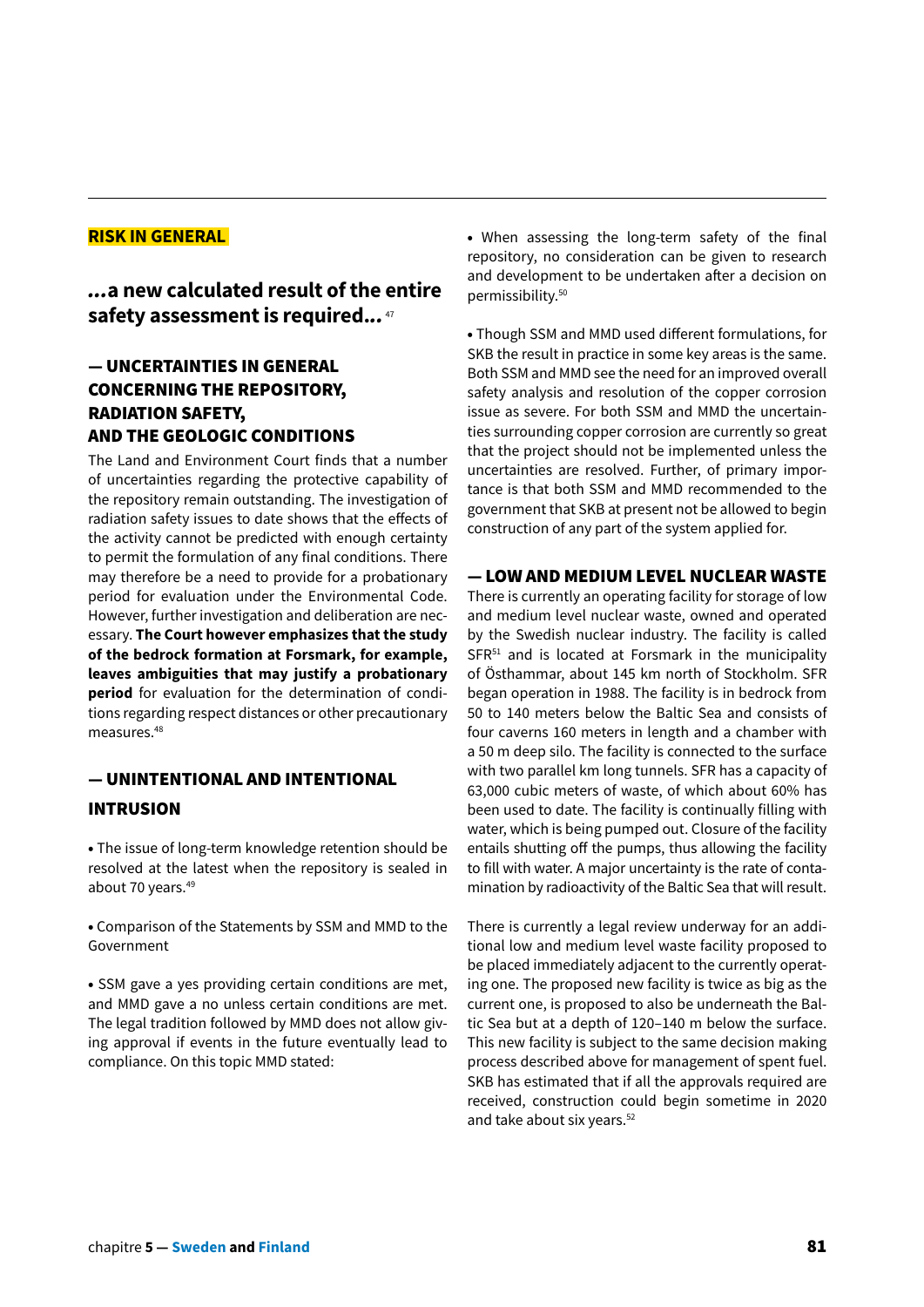# **FINLAND – BRIEF OVERVIEW OF THE CURRENT SITUATION**

There are two nuclear power stations in Finland, Olkiluoto and Loviisa. At Loviisa there are two reactors in operation. At Olkiluoto there are two reactors in operation and one under construction.53 A fourth has received a construction permit from the government but work has not begun. The one under construction has faced huge economic problems to the extent that it remains to be seen if it will ever be completed.<sup>54</sup> According to Posiva, at the end of 2017 from both Olkiluoto and Loviisa there was a total of 2,200 tonnes of spent fuel.<sup>55</sup>

In 2011, Posiva submitted its application to the Radiation and Nuclear Safety Authority (STUK) to build a KBS-3 facility, and received permission from both STUK and the government in 2015.<sup>56</sup> There was no review by a court of law. The facility, called "Onkalo", has a capacity to hold about 6.500 tonnes of spent fuel, though can be expanded. Shafts and tunnels have been excavated to the planned depth of about 470 meters. The phase currently underway is test deposition. An encapsulation facility has not yet been constructed. $57$  The facility was originally planned to be completed in the year 2020<sup>58</sup>, and is now delayed until 2023.59

The reason for the speed at which a facility is being built in Finland compared to Sweden is that in the year 2000 the government made a decision in principle to use the KBS-3 method and chose the location Olkiluoto, situated adjacent to the Olkiluoto nuclear power station.

The technical issues listed above in the description of the KBS-3 facility in Sweden apply as well to the facility already build in Finland. Also, Finland is relying on the assessment of the copper corrosion issue in Sweden, rather than carrying out its own research. The geological conditions are in general similar. The depth of the facility is the same, and thus the research in Finland noted above, that the depth may not be adequate to withstand permafrost in the next ice age, also applies to Sweden.<sup>60</sup>

Regarding costs, in July 2015 the Finnish Ministry of Employment and the Economy, Energy Department estimated total future costs to the point of closure of all the facilities for handling all the nuclear waste originating from nuclear reactors to be EUR 6.5 billion, of which the costs for spent fuel will be EUR 3.5 billion.<sup>61</sup>

KBS-3: the third version of the *Kärnbränslesäkerhet* (Nuclear Fuel Safety) project formed by the Swedish nuclear industry.

• *MMD: Mark-och miljödomstolen* (Land and Environment Court)

• SKB: *Svensk Kärnbränslehantering AB* (Swedish Nuclear Fuel and Waste Management Co.)

• SSM: *Strålsäkerhetsmyndigheten* (Swedish Radiation Safety Authority), the regulatory agency dealing with radiation issues

For More Information from Environmental NGOs in Sweden • The Swedish NGO Office for Nuclear Waste Review (MKG): www.mkg.se/en

• The Swedish Environmental Movement's Nuclear Waste Secretariat (Milkas):

www.milkas.se and www.nonuclear.se/en/kbs3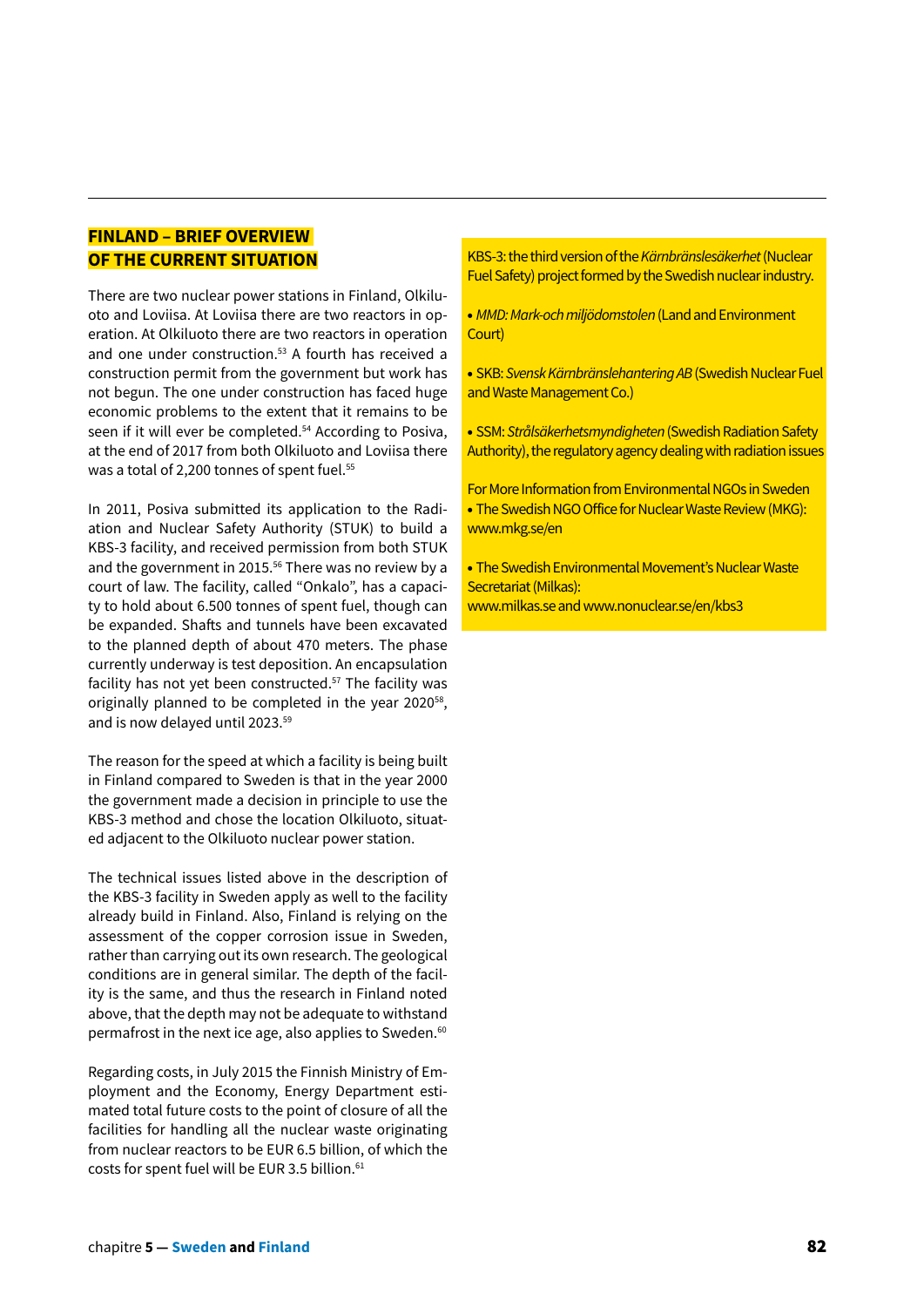1 Jonter, T. 2002. "Nuclear Weapon Research in Sweden. The Co-operation Between Civilian and Military Research, 1947-1972." SKI Report 02:18. 82 pp. Available in PDF (533 KB) at (10 July 2018):

https://www.stralsakerhetsmyndigheten.se/en/publications/reports/non-proliferation/2002/200218/

2 IAEA. Undated. "Power Reactor Information System (PRIS), Sweden." Available at (5 October 2018): https://pris.iaea.org/PRIS/CountryStatistics/CountryDetails.aspx?current=SE.

3 Lindström Marianne, Åhäll Karl-Inge, Holmstrand Olov, Helander Björn, Goldstick Miles.1998-06. "Nuclear Waste in Sweden - The Problem Is Not Solved!" Available at (5 October 2018): http://www.nonuclear.se/nuclear-waste-in-sweden1988. Direct link to the section on the 1980 referendum:

http://www.nonuclear.se/nuclear-waste-in-sweden1988#nwchap4.

4 Karlsson, Lasse. 2016-07-05. "Historien om avvecklingen som inte blivit av. Aktualiserad juni 2016. Framställt för Folkkampanjen mot Kärnkraft-Kärnvapen." ("The Story About the Phase-out that Didn't Happen. Updated June 2016. Prepared for the Swedish Anti-nuclear Movement.") (In Swedish only.) Available at (5 October 2018):

http://www.nonuclear.se/historien-om-avvecklingen-lasse-karlsson.

5 Government Offices of Sweden. 16 June 2016 ."Framework agreement between the Swedish Social Democratic Party, the Moderate Party, the Swedish Green Party, the Centre Party and the Christian Democrats." Available at (5 October 2018): https://www.government.se/49d8c1/contentassets/8239ed8e9517442580aac9bcb00197cc/ek-ok-eng.pdf.

6 SKB. 2017-09-21. "Organisation." SKB website (10 July 2018): http://www.skb.com/about-skb/organisation/

7 Vattenfall. 2015-10-22. "Ownership." Vattenfall website (10 July 2018: https://corporate.vattenfall.com/investors/key-facts/ownership/.

8 SKB. 2017-04. "Plan 2016. Costs from and including 2018 for the radioactive residual products from nuclear power. Basis for fees and guarantees for the period 2018-2020." Technical Report TR-17.02. 52 pp. See p. 35. Available at (5 October 2018): https://www.skb.se/publikation/2487964/TR-17-02.pdf.

Some of the spent fuel from the research reactors is included in the KBS-3 application but is not included in the estimated quantity in tonnes, though is included in the estimate in the number of canisters.

9 Ibid. See pp. 37-38.

10 The Nuclear Waste Fund. 2018. "Facts about the Nuclear Waste Fund 2017". 20 pp. Available at (5 October 2018): http://www.karnavfallsfonden.se/informationinenglish/annualreport.4.4945b3d81223a8cbbf8800024168.html.

Direct link (5 October 2018):

http://www.karnavfallsfonden.se/download/18.46d462c3159fb761aca1f4f/1523619691724/Fakta+om+K%C3%A4rnavfallsfonden+2017+engelska.pdf (276 KB).

11 Ibid. See p. 2.

12 Op. cit., note 8. See p. 39.

13 SKB. 2016-09. "Programme for research, development and demonstration of methods for the management and disposal of nuclear waste." Technical Report TR-16-15. 314 pp. Available at (5 October 2018).

https://www.skb.se/publikation/2485289/.

The financial data is given in a separate document, of which "Plan 2016" referenced above is the companion volume for 2016.

14 See e.g. the government's decision on the 1995 and 1998 reports, for which the references follow. [1995] Miljödepartementet. 1996-12-19. "Regeringens beslut. Program för forskning m.m. angående kärnkraftavfallets behandling och slutförvaring." In Swedish only. 6 pp. See p. 3. [1998] Miljödepartementet. 2001-11-01. "Regeringens beslut. Komplettering av program för forskning, utveckling och demonstration för kärnavfallets behandling och slutförvaring, Fud-program 98." In Swedish only. 8 pp. See p. 1.

15 Much of the application is available in English on the SKB website, e.g. (5 October 2018): http://www.skb.com/future-projects/the-spent-fuel-repository/our-applications/.

16 See e.g.: Chatzis, Irena (IAEA Department of Nuclear Energy). 5 January 2018. "Solving the Back End: Finland's Key to the Final Disposal of Spent Nuclear Fuel." Available at (5 October 12018):

https://www.iaea.org/newscenter/news/solving-the-back-end-finlands-key-to-the-final-disposal-of-spent-nuclear-fuel#infobox.

17 Kamp, Kevin. 2010-11-16. "Statement of Kevin Kamps, Beyond Nuclear to Blue Ribbon Commission on America's Nuclear Future, November 16, 2010, Washington, D.C." Available at (5 October 2018): http://www.nonuclear.se/KevinKampBRC20101116.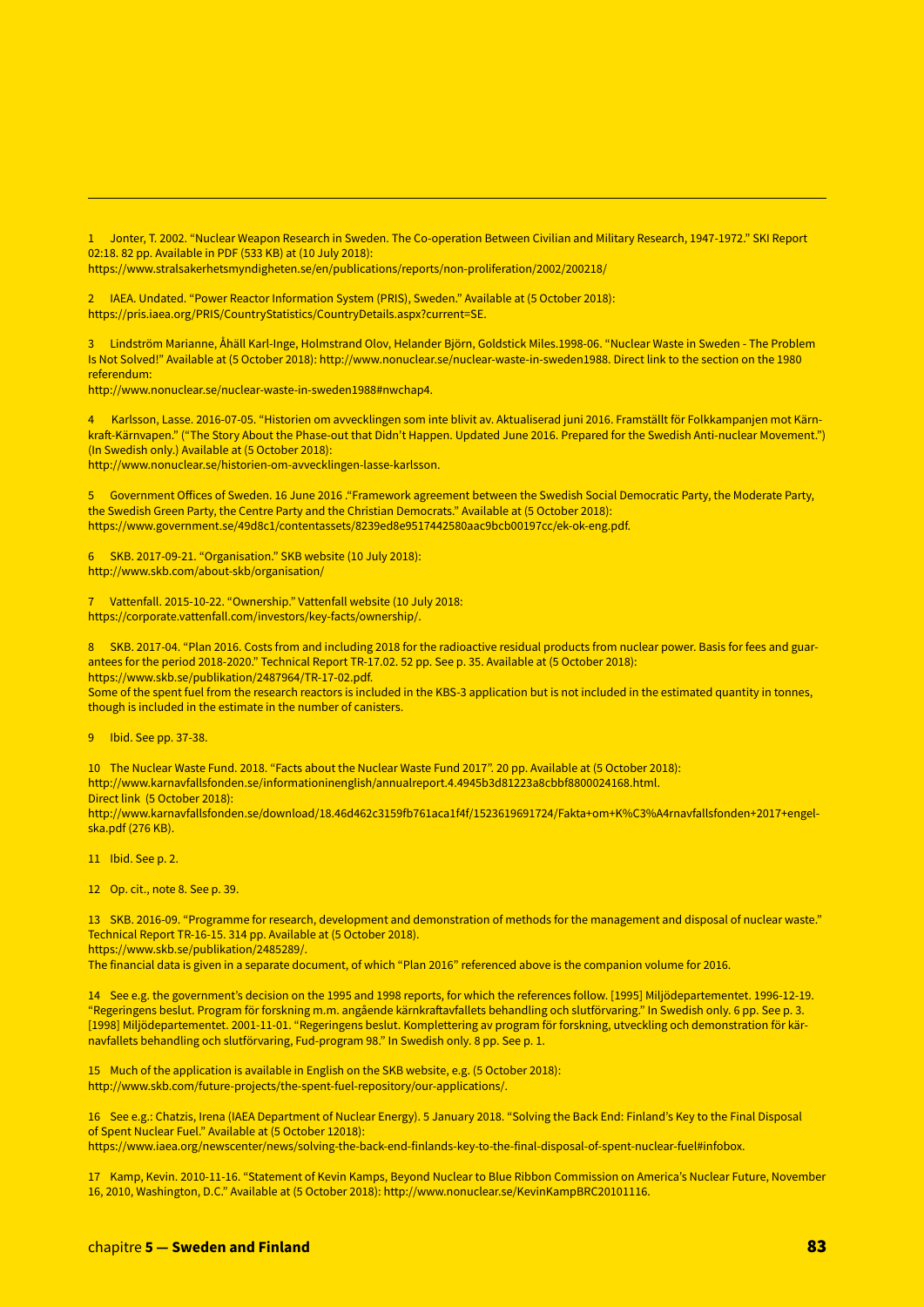18 Mörner, Nils-Axel. 2013. "Dry Rock Deposit - an alternative of handling the high level nuclear waste - the DRD method - a short presentation." 30 pp. Available at (5 October 2018):

http://www.nonuclear.se/drd\_method2013morner.

19 SKB. 2016-11-02. "Our method of final disposal." Available at (5 October 2018): http://www.skb.com/future-projects/the-spent-fuel-repository/our-methodology/. The "3" in "KBS-3" is sometimes interpreted as referring to the three barriers though that was not the meaning initially.

20 Op. cit., note 8. See p. 36.

21 SKB. 2010-12. "Design, production and initial state of the canister." Technical Report TR-10-14. See p. 28 re. weight, and pp. 33-34 for dimensions. Available from (10 July 2018): http://skb.se/upload/publications/pdf/TR-10-14.pdf (3.8 MB).

22 SKB addresses the permafrost depth issue on e.g. page 200 in their March 2011 application in the document: "Long-term safety for the final repository for spent nuclear fuel at Forsmark. Main report of the SR-Site project. Volume I. Technical Report TR-11-01." A 2015 study by specialists at the University of Turku, Finland found that in the next ice age permafrost could reach to the depth of the planned repository in Finland and Sweden. Reference for the report: Räsänen, Matti E.; Huitti, Janne V.; Bhattarai, Saroj; Harvey Jerry III; Huttunen, Sanna. 2015. «The SE sector of the Middle Weichselian Eurasian Ice Sheet was much smaller than assumed.» Quaternary Science Reviews 122 (2015) 131e141. All authors from University of Turku, Finland. Available at (5 October 2018): https://www.sciencedirect.com/science/article/pii/S0277379115002243.

23 Swedish Environmental Movement's Nuclear Waste Secretariat (Milkas). 2006-12. "The Baltic Sea is Radioactive." 4 pp. Available at (5 October 2018): http://www.nonuclear.se/baltic-radioactive200612.html.

24 Copper Development Association Inc.. December 1998. "Copper's Role in the Safe Disposal of Radioactive Waste: Copper's Relevant Properties - Part I." Available at (5 October 2018): https://www.copper.org/publications/newsletters/innovations/1998/12/nuclear.html; and Source: Hultquist, G. B., Szakálos, P., Graham, M. J., Sproule, G. I., & Wikmark, G. 2008. Detection of hydrogen in corrosion of copper in pure water. In Int. Corros. Congr.: Corros. Control Serv. Soc. (pp. 2378–2386). Available at (5 October 2018): https://www.researchgate.net/publication/238102363\_Detection\_of\_hydrogen\_in\_corrosion\_of\_copper\_in\_pure\_water (PDF, 2.5 MB).

25 Macdonald Digby D.; Sharifi -Asl, Samin; Engelhard, George R.; Urquidi-Macdonald, Mirna. "Issues in the corrosion of copper in a Swedish high level nuclear waste repository." 2012. Swedish Radiation Safety Authority (SSM) Report number 2012:11. 160 pp. Available at (5 October 2018): https://www.stralsakerhetsmyndigheten.se/en/publications/reports/waste-shipments-physical-protection/2012/201211/.

26 Regarding the presence or absence of oxygen see: He, Xihua & M. Ahn, Tae & Gwo, Jin-Ping. 2017. Corrosion of Copper as a Nuclear Waste Container Material in Simulated Anoxic Granitic Groundwater. CORROSION. 74. 10.5006/2471.

27 Szakálos Peter, Leygraf Christofer, Rosengren Anders, Seetharaman Seshadri, Grinder Olle, Linder Jan. 2018-04-26. "Analys av kärnbränsleförvarsfrågan efter mark-och miljödomstolens yttrande till regeringen." ("Analysis of the nuclear fuel management issue after the Land and Environment Court's statement to the government.") In Swedish only. 4 pp. Available at (5 October 2018):

http://www.nonuclear.se/szakalos-et-al20180426analys-av-karnbransleforvarsfragan. This document was submitted to the government for its ongoing review, and the government has requested comments from SKB by 30 April 2019. The authors include a group of specialists at The Royal Institute of Technology (KTH) in Stockholm, who are at the forefront of copper corrosion research worldwide, and a former employee of SSM. Research in Sweden on copper corrosion by independent specialists was spearheaded by KTH Associate Professor Gunnar Hultquist, who died in February 2016. He initiated an experiment in 1986 showing that copper corrodes in oxygen-free water. His results were eventually confirmed internationally by independent methods.

28 Ibid.

29 Statskontoret. 2008-04-17. Samråd, stöd och slutförvar – en utvärdering av stöd till ideella organisationer ur Kärnavfallsfonden. 104 pp. In Swedish only. Available at (5 October 2018):

http://www.nonuclear.se/statskontoret20080417.html.

30 Reuters. 2018-01-23. "Swedish regulators disagree on safety of nuclear waste plan." Available at (5 October 2018): https://uk.reuters.com/article/us-sweden-nuclear-regulator/swedish-regulators-disagree-on-safety-of-nuclear-waste-plan-idUKKBN1FC21P

31 SVT Nyheter (Swedish Television News). 2018-01-25. "*Miljöjurister om slutförvaret: Osäkerhet bör leda till ett nej*." ("Environmental lawyers comment on the final repository: uncertainty should lead to a no.") In Swedish only. Available at (5 October 2018): https://www.svt.se/nyheter/lokalt/uppsala/miljojuristen-regeringen-borde-saga-nej.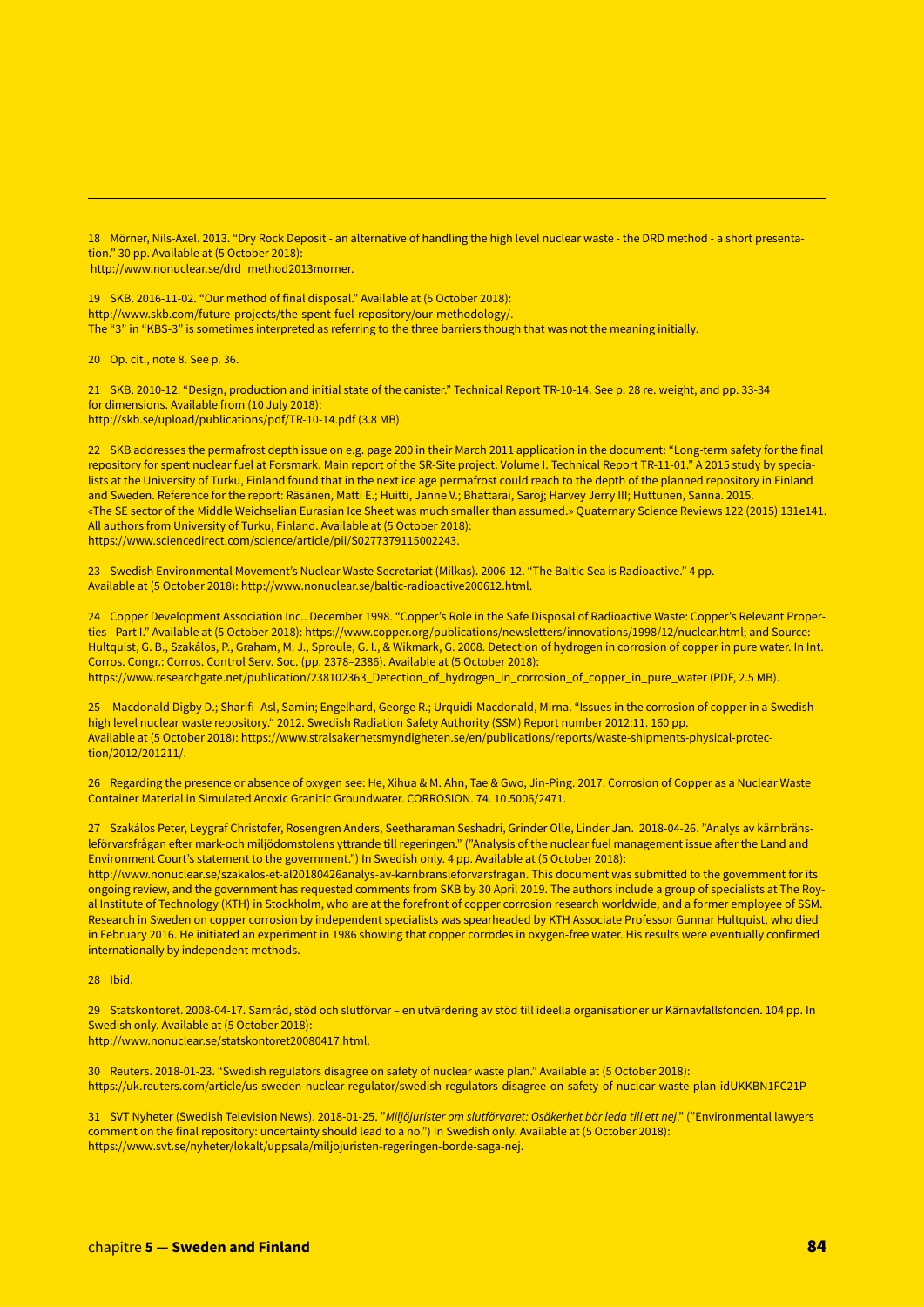32 This quote is from the Council's website, Available at (5 October 2018): http://www.karnavfallsradet.se/en. The annual reports are available in Swedish and English at the Council's website. For the 2018 report see: http://www.karnavfallsradet.se/en/nuclear-waste-state-of-the-art-report-2018-decision-making-in-the-face-of-uncertainty. Direct link (10 July 2018) (1.1 MB): http://www.karnavfallsradet.se/sites/default/files/documents/sou\_2018\_8\_eng\_webb.pdf.

33 SSM. 2018-01-23. "Pronouncement on licence applications for permission to develop facilities for final management of spent nuclear fuel - Statement of the Swedish Radiation Safety Authority." 5 pp. See p. 2. Ref. no: SSM2011-1135 and SSM2015-279. Document no: SSM2011-1135- 23. Available at (5 October 2018):

https://www.stralsakerhetsmyndigheten.se/en/areas/radioactive-waste/spent-nuclear-fuel-repository/final-repository-for-spent-nuclear-fuel/ our-review-process/pronouncement-on-repository-applications/. Direct link to PDF (364 KB) (5 October 2018): https://www.stralsakerhetsmyndigheten.se/contentassets/078506f952ae4357847628edcc1785a4/pronouncement-on-licence-applications-for-permission-to-develop-facilities-for-final-management-of-spent-nuclear-fuel-statement-of-the-swedish-radiation-safety-authority.

Swedish original: SSM. 2018-01-23. "Yttrande över ansökningar om tillstånd till anläggningar för slutligt omhändertagande av använt kärnbränsle." 4 pp. See p. 2. Diarienr: SSM2011-1135 and SSM2015-279. Dokumentnr: SSM2011-1135-23. Available at (5 October 2018): https://www.stralsakerhetsmyndigheten.se/omraden/radioaktivt-avfall/slutforvar/slutforvar-for-anvant-karnbransle/stralsakerhetsmyndighetens-granskning-av-ansokan/slutforvarsyttrande-till-regeringen/. Direct link to PDF (5 October 2018) (345 KB): https://www.stralsakerhetsmyndigheten.se/contentassets/b99c23f76a044b57b76174051b587407/ssm2011-1135-23-yttrande-over-ansokningar-om-tillstand-till-anlaggningar-for-slutligt-omhandertagande-av-anvant-karnbransle.pdf.

34 Ibid. See p. 3.

35 SSM. 2018-01-23. "2018:02. Sammanfattning. Beredning inför regeringens prövning Slutförvaring av använt kärnbränsle." In Swedish only. Unofficial translation. 102 pp. See p. 10. Report no. 2018:02 ISSN 2000-0456. Available at (5 October 2018): https://www.stralsakerhetsmyndigheten.se/omraden/radioaktivt-avfall/slutforvar/slutforvar-for-anvant-karnbransle/stralsakerhetsmyndighetens-granskning-av-ansokan/slutforvarsyttrande-till-regeringen/. Direct link to PDF (10 July 2018) (2.3 MB): https://www.stralsakerhetsmyndigheten.se/contentassets/96342ee1d37e4111b032be88ccb158bf/201802-sammanfattning.

36 Ibid. See p. 66.

37 SSM. 2018-01-23. "2018:03. Remissammanställning. Beredning inför regeringens prövning Slutförvaring av använt kärnbränsle." In Swedish only. Unofficial translation. 142 pp. See p. 48. Report no. 2018:03 ISSN 2000-0456. Available at (5 October 2018): https://www.stralsakerhetsmyndigheten.se/omraden/radioaktivt-avfall/slutforvar/slutforvar-for-anvant-karnbransle/stralsakerhetsmyndighetens-granskning-av-ansokan/slutforvarsyttrande-till-regeringen/.

Direct link to PDF (10 July 2018) (2.6 MB):

https://www.stralsakerhetsmyndigheten.se/contentassets/a3ade3d30e7944038eeed5dc33ef8edf/201803-remissammanstallning.

38 Ibid. See p. 98.

39 There have however been court proceedings that have included spent fuel management in a general sense as part of the case. Two Greenpeace initiated examples are the rejection in 1995 by the Supreme Court regarding construction of a reprocessing plant in Zheleznogorsk in the Krasnoyarsk Territory of Russia, and the High Court ruling in the UK in 2007 that a "misleading" and "seriously flawed" consultation process had been carried out by the government on the construction of new nuclear power plants.

An IAEA report from 1993 "Nuclear Energy Inquiries - National and International" documents more than 30 inquires that vary widely in nature (http://www.iaea.org/inis/collection/NCLCollectionStore/\_Public/25/026/25026317.pdf). In Canada, in 1997 a 10-year federal environmental assessment review of AECL's planned concept for a geologic repository was concluded. No site was chosen and the conclusion was that there were many unanswered questions about the system and thus it was not ready to be implemented (see e.g.: www.ccnr.org/fearo\_hlw. html and www.ccnr.org/hlw\_fearo\_summary.html). Also in Canada there is a 1980 report of nuclear waste management that followed 15 weeks of hearings by the Parliamentary Select Committee on Ontario Hydro Affairs. The California Energy Conservation and Development Commission under the guidance of Emilio Varanini III conducted a series of hearings in the 1970s on the question of whether or not there exists a safe method for disposing of spent fuel and concluded that such a method did not currently exist, and also stated that such a method may never exist. Emilio Varanini III, in an interview, famously said that the belief in safe disposal was based not so much on scientific evidence but rather on "engineering euphoria". The California Report had legislative consequences, as the California Legislature had previously enacted a law banning any further nuclear reactors in California unless a safe disposal method could be shown to exist. The Legislature accordingly asked the Commission to determine whether or not such was the case. The Legislature accepted the advice of the Commission and so no new reactors were allowed in California.

40 Government Offices of Sweden. 1999. "The Swedish Environmental Code, Ds 2000:61." 164 pp. Available at (5 October 2018): https://www.government.se/legal-documents/2000/08/ds-200061/. Direct link (10 July 2018):

https://www.government.se/49b73c/contentassets/be5e4d4ebdb4499f8d6365720ae68724/the-swedish-environmental-code-ds-200061 (PDF, 559 KB). This English version does not include revisions that came into force on 1 August 2018, which changed the clause regarding nuclear activities from Chapter 17, Section 1 (6) to Chapter 17, Section 1 (1).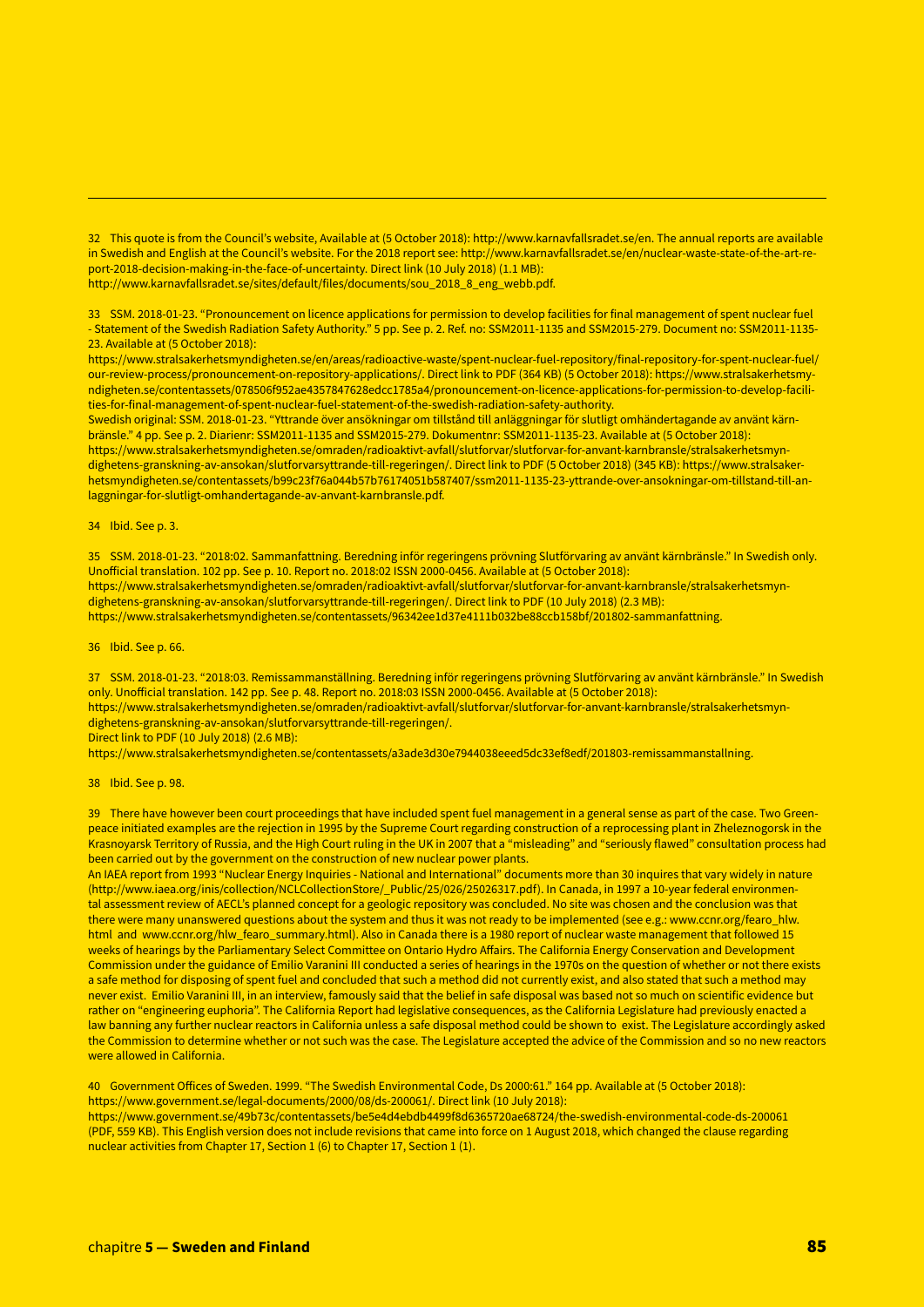41 See the website of the Swedish Courts, e.g. (10 July 2018):

http://www.domstol.se/Funktioner/English/The-Swedish-courts/District-court/Land-and-Environment-Courts/

42 Mark- och miljödomstolen, Nacka tingsrätt. 2018-01-23. "Mark- och miljödomstolen lämnar sitt yttrande till regeringen i målet om ett slutförvar för kärnavfall". (Unofficial translation: "The Land and Environment Court submit their statement to the government in the case regarding a final repository for nuclear waste".) In Swedish only. Available at (5 October 2018): http://www.nackatingsratt.domstol.se/Om-tingsratten/Uppmarksammade-mal/Ansokan-om-slutforvar-for-anvant-karnbransle-mm/.

43 Nacka District Court, Land and Environmental Court. 2018-01-23. "Summary Statement of the Land and Environmental Court, Case no. M 133-11, Matter: Permit according to the Environmental Code for an integrated system for final disposal of spent nuclear fuel and nuclear waste; at this time a matter of a statement to the government." Unofficial translation. Available at (5 October 2018): http://www.nonuclear.se/mmd20180123summary-statement-case-m1333-11spent-fuel.

44 Ibid. See page 4 \*

45 Op. cit., note 44, see page 4.

46 Op. cit., note 44, see page 11.

47 Op. cit., note 44, see page 10.

48 Op. cit., note 44, see pp. 11-12.

49 Mark- och miljödomstolen, Nacka tingsrätt. 2018-01-23. "Yttrande, Mål nr M 1333-11, Saken: Tillstånd enligt miljöbalken till anläggningar i ett sammanhängande system för slutförvaring av använt kärnbränsle och kärnavfall; nu fråga om yttrande till regeringen". 566 sid. Se sid. 80. In Swedish only. Available at (5 October 2018):

http://www.nackatingsratt.domstol.se/Om-tingsratten/Uppmarksammade-mal/Ansokan-om-slutforvar-for-anvant-karnbransle-mm/.

50 Op. cit., note 44, see page 6.

51 SKB. Undated. "SFR - Final Repository for Short-lived Radioactive Waste." Six pp. Available at (5 October 2018): http://www.skb.com/our-operations/sfr/. Direct link to download (5 October 2018): http://skb.se/upload/publications/pdf/SFR\_folder\_engelsk.pdf.

52 SKB. 2017-12-11. "Planned extention of the SFR." SKB website. Available at (5 October 2018): http://www.skb.com/future-projects/extending-the-sfr/.

53 Posiva Oy. 2012. "Nuclear waste management of the Olkiluoto and Loviisa nuclear power plants. Summary of operations in 2012." 58 pp. See p. 7. Available at (5 October 2018):

http://www.posiva.fi/en/databank/publications/other\_publications#.Wykbcop9jDA. Direct address: http://www.posiva.fi/files/3197/YJH\_2012\_ Engl\_LOW.pdf (3.87 MB).

54 World Nuclear News. 2018-03-12. "Olkiluoto 3 EPR parties agree settlement." See (5 October 2018): http://www.world-nuclear-news.org/C-Olkiluoto-3-EPR-parties-agree-settlement-12031801.html

55 Posiva. 2018-04-30. "Annual Report 2017." 44 pp. See p. 3. Available at (5 October 2018): http://www.posiva.fi/en/databank/publications/annual\_reports#.WykX3Ip9jDA.

56 Ibid. See p. 3.

57 Posiva. 2017-03-05. "Annual Report 2016." 44 pp. See p. 5. Available at (5 October 2018): http://www.posiva.fi/en/databank/publications/annual\_reports#.WykX3Ip9jDA.

58 Posiva. 2006-03-29. "Onkalo, Underground Rock Characterisation Facility at Olkiluoto, Finland." 8 pp. See p. 2.

59 World Nuclear News. 2018-06-20. "Full-scale tests to start soon at Finnish repository." Available at (5 October 2018): http://www.world-nuclear-news.org/WR-Full-scale-tests-to-start-soon-at-Finnish-repository-2006185.html.

60 Op. cit., note 23.

61 Finnish Ministry of Employment and the Economy, Energy Department. July 2015. "Management of spent fuel and radioactive waste in Finland – national programme in accordance with Article 12 of the Council Directive 2011/70/Euratom." 31 pp. See p. 26. Available at (5 October 2018): https://www.stuk.fi/documents/12547/554501/National+Programme+072015docx+14072015+English+translation+21082015.pdf/ b435b514-53e2-4dc2-8999-99cc91b4a886.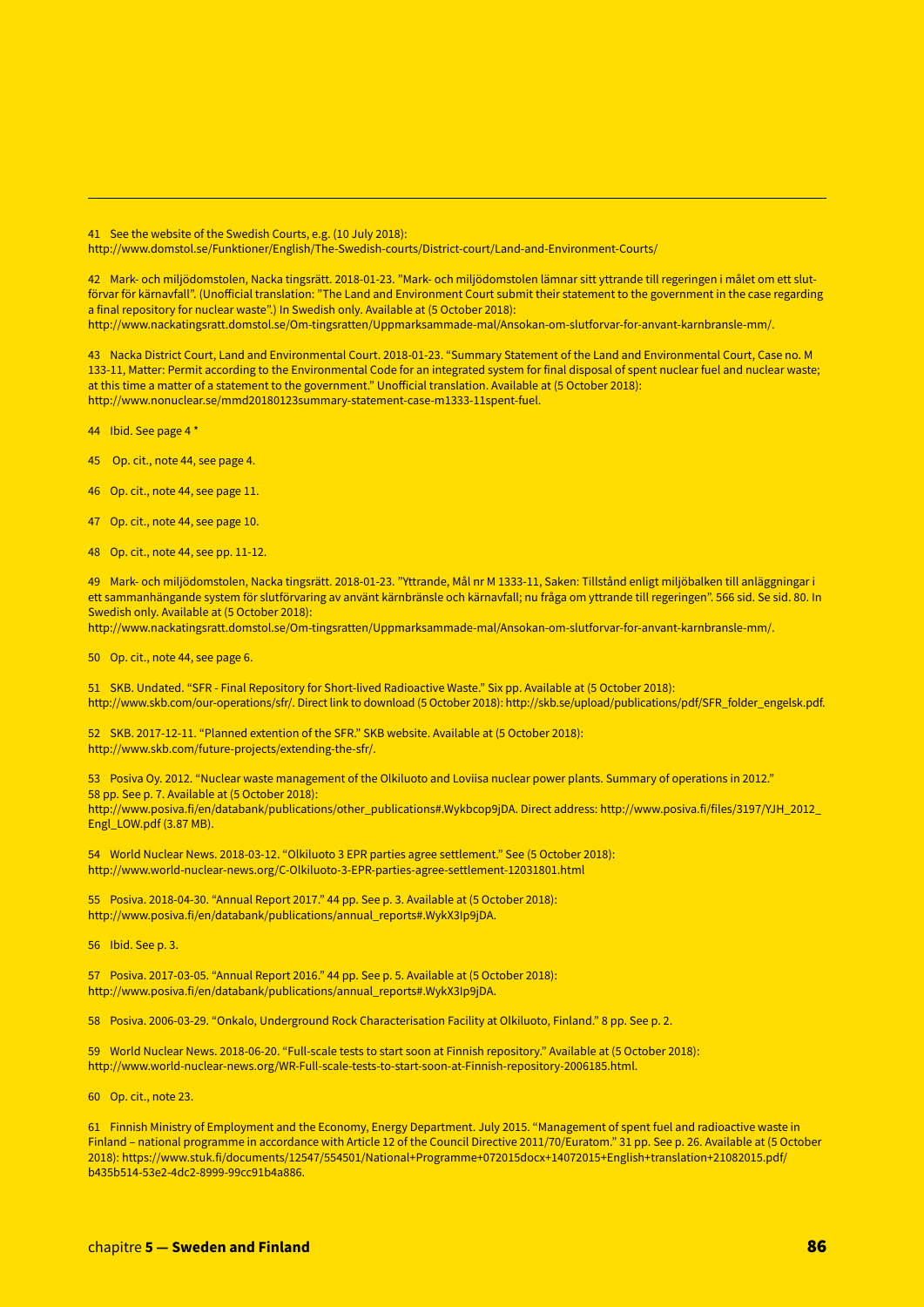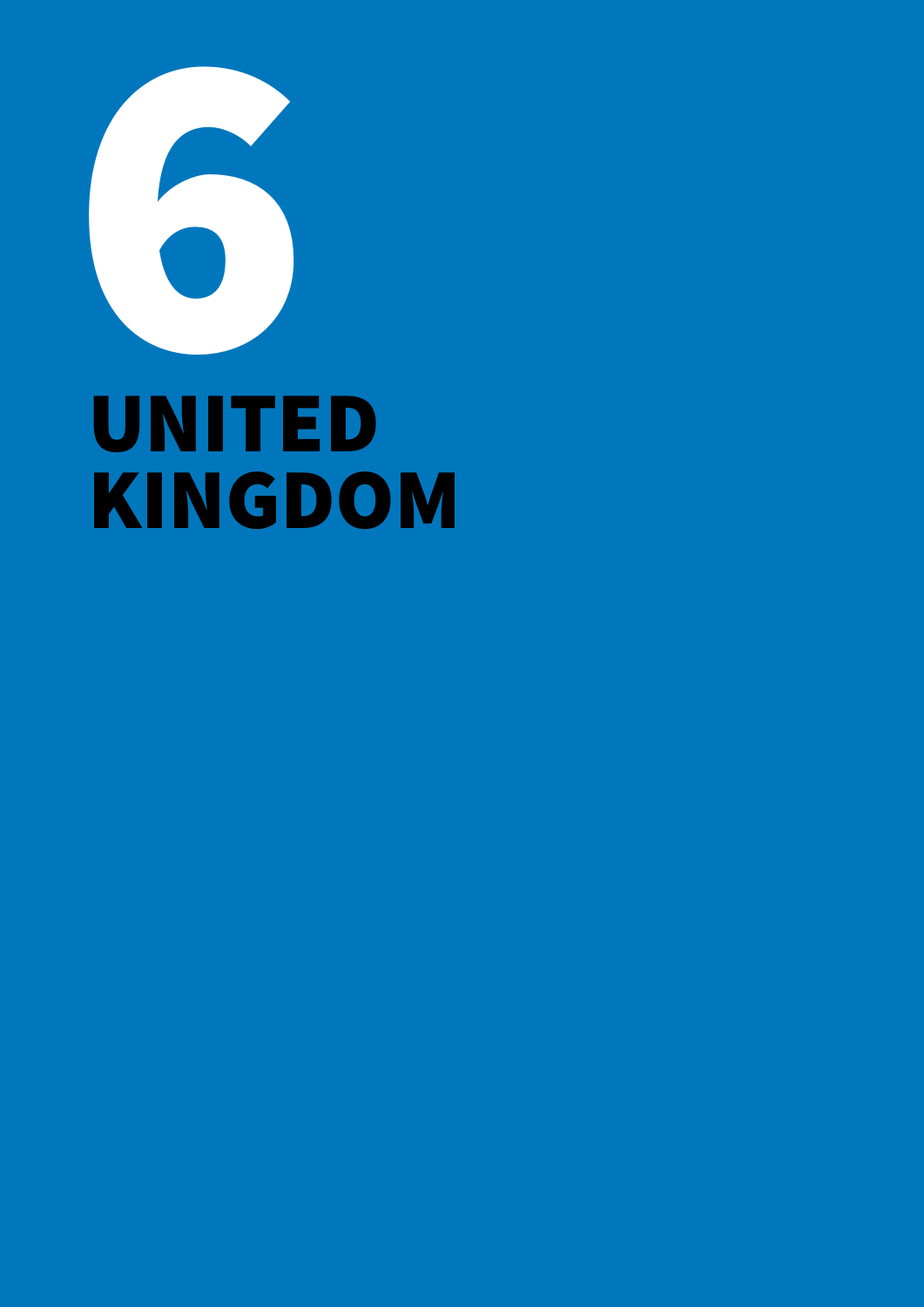# UK RADIOACTIVE WASTE 'DISPOSAL' POLICY *Pete Roche*

The launch of two new consultation documents<sup>1</sup> in Ja**nuary 2018 marked the start of the UK Government's sixth attempt in the past 42 years to find a community willing to host a radioactive waste dump. Having failed to find a site for a nuclear waste dump during the 1970s, 80s and 90s the Government decided to try a new approach based on what it called "voluntarism and partnership". Past experience had taught the Government and nuclear industry that it wouldn't get away with imposing a nuclear waste facility without the community's consent but both continue to insist that geological disposal is the only way forward.**<sup>2</sup>

In 2003 the UK Government set up a new independent committee – the Committee on Radioactive Waste Management (CoRWM) to review options for managing radioactive waste and make recommendations. Three years later the Committee made a series of recommendations. Although it recommended that geological disposal was the best available option for existing and committed waste arisings, there were lots of caveats and other important recommendations which the Government ignored. For instance it said "…*the uncertainties surrounding the implementation of geological disposal …lead CoRWM to recommend a continued commitment to the safe and secure management of wastes*."3

Former CoRWM member Professor Andy Blowers explains: "*Deep disposal may be the eventual long-term solution but demonstrating a safety case, finding suitable geology and a willing community are tough challenges and likely to take a long time. The search for a disposal site diverts attention from the real solution for the foreseeable future, which is to ensure the safe and secure management of the unavoidable legacy wastes that have to be managed*."4

On 30th January 2013, Cumbria County Council, in North-west England – home to the Sellafield nuclear reprocessing facility and the Lake District National Park - rejected the Government's plans to undertake preliminary work on an underground radioactive waste dump. The county and its western district councils Allerdale and Copeland were the only municipalities in the UK still involved in feasibility studies for a £12bn disposal facility. So the rejection left the UK once again, without a plan for dealing with its nuclear waste legacy, let alone waste from proposed new reactors.<sup>5</sup>

This fifth search for an underground site for a nuclear waste dump had started in 2008. Communities across the country were invited to talk to them about potentially hosting a site that would ultimately become a 'Geological Disposal Facility'. Allerdale Borough Council, Copeland Borough Council and Cumbria County Council were the only authorities to volunteer and agree to discuss the possibility of a search for a site in West Cumbria. The West Cumbria Managing Radioactive Waste Safely Partnership was set up by the three Councils "*to ensure that a wide range of community interests were involved in the discussions.*"6

The Partnership met roughly every six weeks for more than three years to look at the issues that would be involved in West Cumbria taking part in the search for somewhere to build a repository for higher activity radioactive waste. The Partnership's final report was published on 16th August 2012.<sup>7</sup> Although nowhere in Cumbria had been ruled out, apart from the areas ruled out by the British Geological Survey (BGS), two highly sensitive areas that could have been investigated further were identified by one geologist. These were Eskdale in the South West Lakes and Silloth in the North Lakes areas.<sup>8</sup>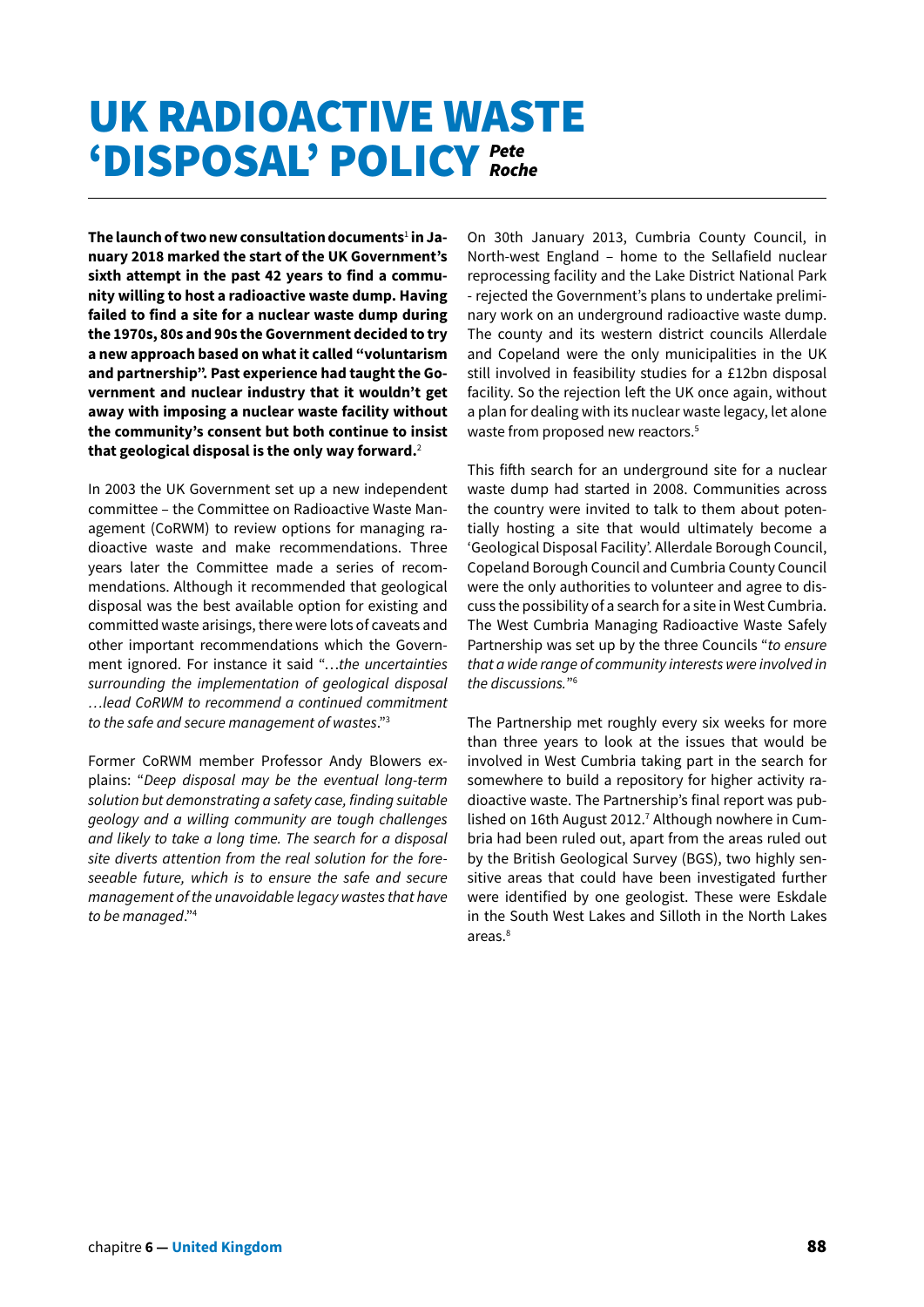At various public meetings in Cumbria, Professor Stuart Haszeldine of Edinburgh University<sup>9</sup>, and Emeritus Prof David Smythe of Glasgow University, explained that more than enough information already existed to make a decision to exclude possible sites in Allerdale and Copeland. David Smythe said he had demonstrated that both the rock groups found around Eskdale and Silloth were unsuitable.10

Interestingly, Tim Knowles, who chaired the West Cumbria Managing radioactive Waste Safely Partnership, no longer supports the idea of geological disposal of nuclear waste in Cumbria. He appears to be of the view that Cumbria does not have suitable geology, and that there are much better sites elsewhere in the country. Tim suggested that near surface secure interim storage may be a better solution and that this could be under the Sellafield site. The key difference between this and a GDF, is that these facilities are retrievable stores, typically around 30 metres below the surface, with a lifespan of 100-200 years, rather than deep permanent disposal sites, so geology is much less important. $11$ 

#### SELLAFIELD – THE UNAVOIDABLE LEGACY

Sellafield – the site of the UK two operating reprocessing plants – is also located in Cumbria. In 2012, a National Audit Office (NAO) report criticised Sellafield for posing a "*significant risk to people and the environment*" because of the deteriorating conditions of radioactive waste storage facilities and called for immediate improvements in the management of major projects on site.<sup>12</sup> The lack of progress exposed in the NAO report prompted Rt. Hon. Margaret Hodge MP, chair of the House of Commons Public Accounts Committee (PAC) to declare that Sellafield posed an "*intolerable risk*".13 Then in February 2013 PAC published its own report which described Sellafield as: "…*an extraordinary accumulation of hazardous waste, much of it stored in outdated nuclear facilities*".14

More recently, the National Audit Office (NAO) has detailed the unstable condition of highly dangerous plutonium canisters at the Sellafield nuclear plant, which it said were "*decaying faster than anticipated*".15

Hardly surprising then, that many argue that the priority should be to "*ensure the safe and secure management of the unavoidable legacy wastes that have to be managed*."

Cumbria County Council, for instance has called for more clarity on how the high level waste - the majority of which is currently stored at Sellafield will be kept safe if a suitable location is not identified "*There is also no detail provided about what will happen if no volunteer community is found within the 20 year period required to prepare for a GDF*. *Having a plan B for the safe storage of this waste during the 15 to 20 year period the government estimate this process, to identify and select a site, will take is vital. The waste is still in situ and needs safe surface or near surface storage facilities in the intervening time, which cannot be of a sub-standard quality*."16

#### 40-YEAR SEARCH ENDED IN FAILURE

So after more than 60 years of a civil nuclear power programme, the UK is still seeking a long-term solution for dealing with its higher activity radioactive waste. The search for a site to build an underground dump began almost forty years ago in 1976 when eight potential sites were selected. This fuelled massive public opposition to nuclear waste disposal, which forced the Government to back down and abandon the programme in December 1981.

After several further attempts to find a dump site, the fourth attempt– promoted by the waste agency at the time, Nirex – was to build a "Rock-Characterisation Facility" at Sellafield. A public inquiry, lasting five months, was held at the end of 1995, ending on 1st February1996. On 17th March 1997, just prior to a General Election, the then Secretary of State for the Environment, John Gummer, rejected Nirex's planning application. So, when the Blair Government published its first Energy White Paper in February 2003 this quite sensibly said the Government would not be bringing forward proposals to build new nuclear power stations because "*there were important issues of nuclear waste to be resolved*".17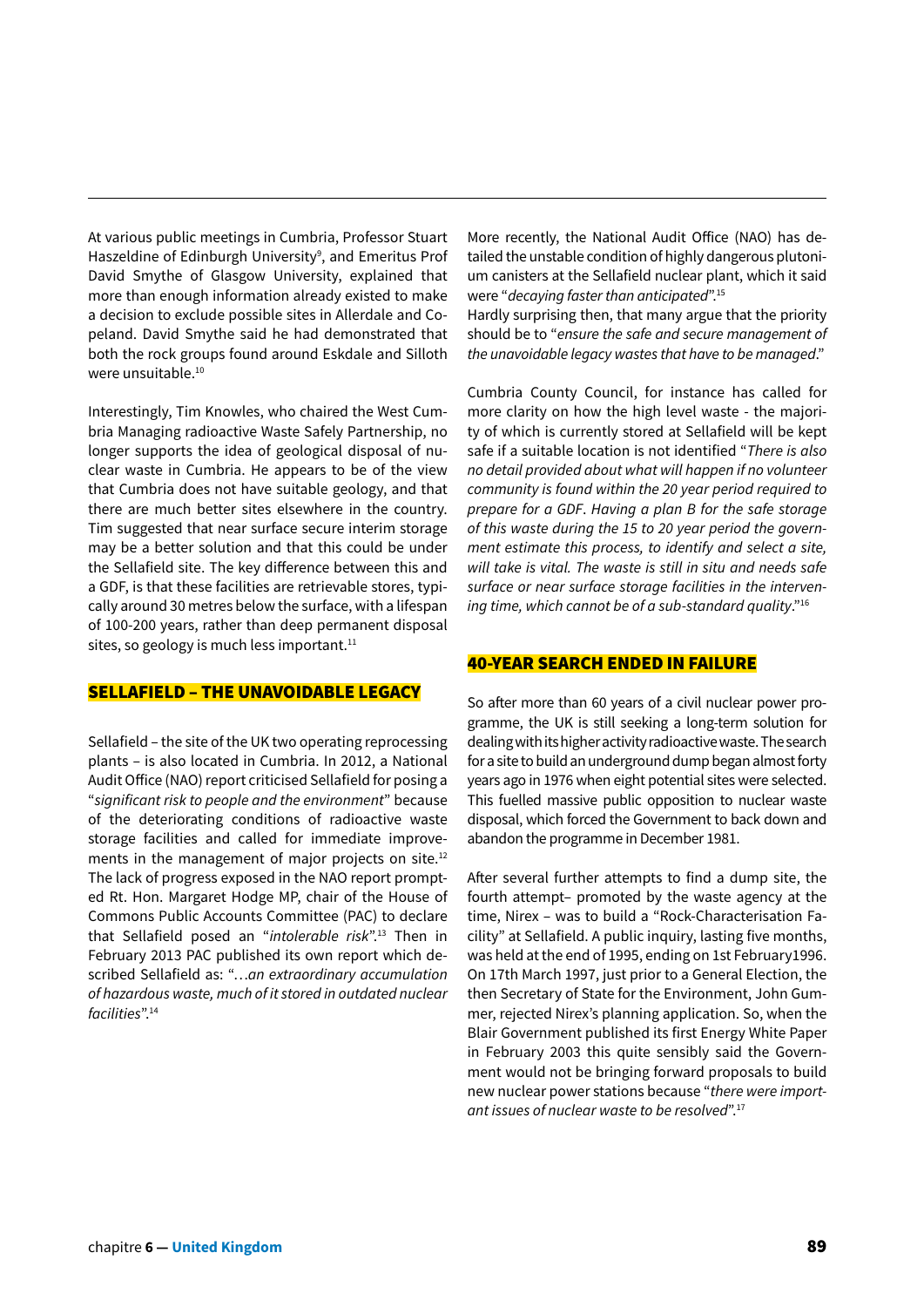## A NEW REACTOR PROGRAMME

When Gordon Brown's Government published another Energy White Paper in January 200818 it argued that sufficient progress had now been made on nuclear waste to justify a change in policy with regard to new nuclear build, ignoring yet another important recommendation of CoRWM. CoRWM 2006 recommendations included the observation that "… *the political and ethical issues raised by the creation of more wastes are quite different from those relating to committed – and therefore unavoidable –wastes*". Later the Committee elaborated saying: "… *a solution that is ethically acceptable for dealing with existing spent fuel is not necessarily a solution that would be ethically acceptable for dealing with new or changed materials*."19

In other words, Prof Blowers says: "*It is perverse to compound the problem by a new-build programme that will result in vastly increased radioactivity from spent fuel and other highly radioactive wastes which will have to be stored indefinitely at vulnerable sites scattered around our coasts*."20

#### NEW BUILD WASTE

Unlike the spent fuel from the UK's existing reactors which is transported, usually by train, to Sellafield in Cumbria for reprocessing, the Government does not expect spent fuel from new reactors such as Hin/kley Point C to be treated in that way. In fact the Thermal Oxide Reprocessing Plant (THORP) at Sellafield which reprocesses the spent fuel from the ageing Advanced Gas-cooled Reactors (AGRS) is due to close in 2018, and there are no plans to replace it.

The UK Government's Radioactive Waste Management Ltd. says the proposed new reactors for England and Wales will use high burn-up fuel (65 GW/tU) which will require a cooling period of up to 140 years before it could be emplaced in an underground repository – which could mean spent fuel stored on new reactor sites for up to 200 years (i.e. 140 years after the reactor closes). However by the judicious mixing of long-cooled and short-cooled Spent Fuel it's possible the duration of storage after the end of power station operation could be reduced to the order of 60 years before disposal (i.e. storage for 120 years).<sup>21</sup>

In any case a Geological Disposal Facility (GDF) is not expected to be ready to receive waste until at least 2040. Waste from new reactors like Hinkley Point C is not expected to be emplaced in the GDF until after all our existing waste has been emplaced which is expected to take around 90 years – until around 2130. So spent fuel from the UK's proposed new reactors could remain on site for at least the next 120 years.

The nuclear industry and government repeatedly claim that the volume of nuclear waste produced by new reactors will be small, approximately 10% of the volume of existing wastes; implying this additional amount will not make a significant difference to finding an underground dump for the wastes the UK's nuclear industry has already created.<sup>22</sup> The use of volume as a measure of the impact of radioactive waste is, however, highly misleading. Volume is not the best measure to use to assess the likely impact of wastes and spent fuel from a new reactor programme, in terms of its management and disposal.

The 'high burn-up fuel' which Hinkley Point C is expected to use will be much more radioactive than the spent fuel produced by existing reactors. So rather than using volume as a yardstick, the amount of radioactivity in the waste, which affects how much space will be required in a deep geological repository, are more appropriate ways of measuring the impact of nuclear waste from new reactors.

According to Radioactive Waste Management Ltd, the radioactivity from existing waste (i.e. not including new reactors) is expected to be 4,770,000 Terabecquerels (TBq) in the year 2200. The radioactivity of the spent fuel alone (not including other types of waste) generated by a 16GW programme of new reactors is expected to be around 19,000,000TBq. Hinkley Point C would be a 3.2GW station, so the amount of radioactivity in the spent fuel from Hinkley Point C alone in the year 2200 would be 3,800,000TBq – or about 80% of the radioactivity in existing waste. $23$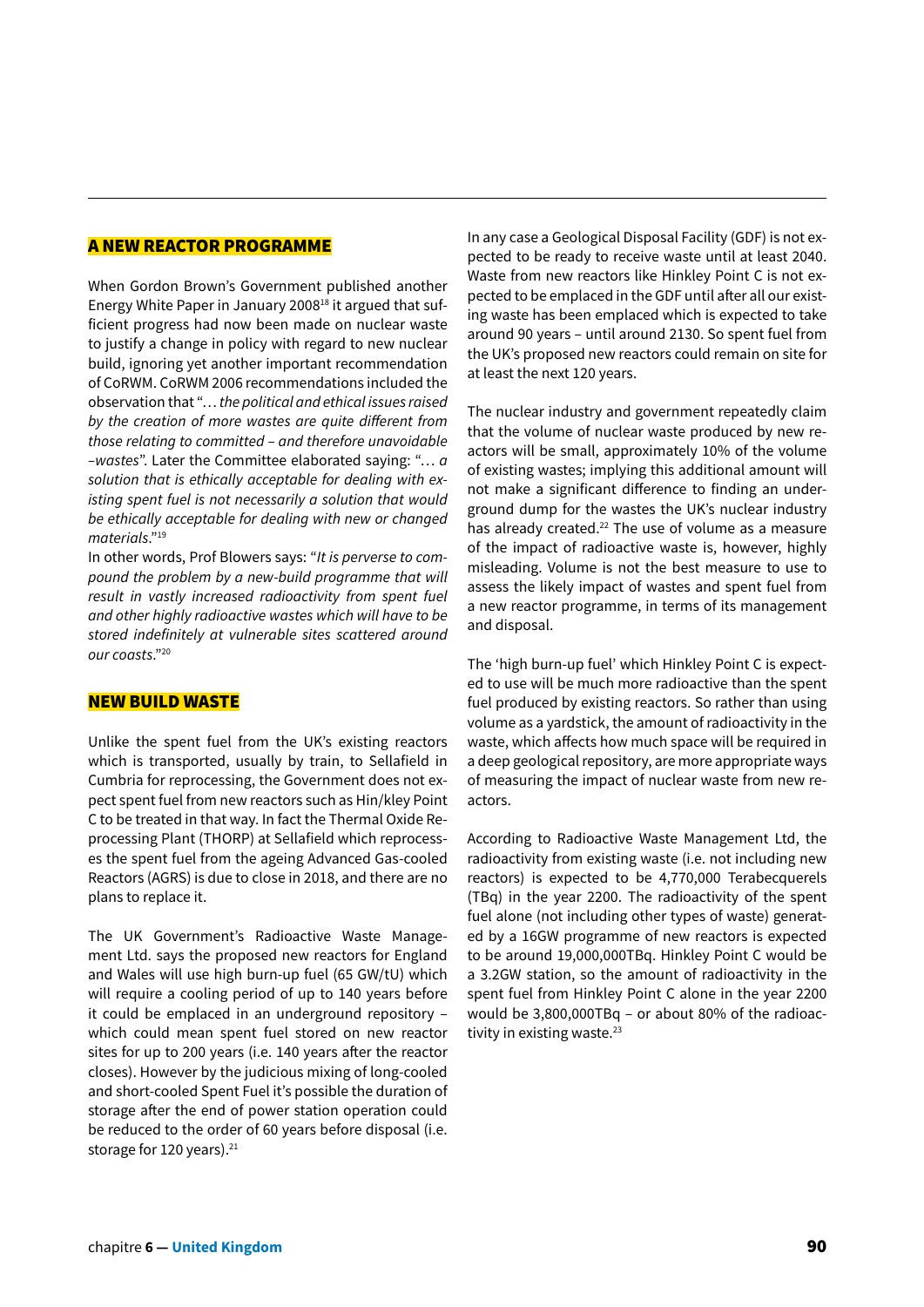Finally, another way of examining the impact of nuclear waste produced by the UK's proposed new reactor programme is to look at the underground area likely to be taken up by existing waste and the area likely to be taken up by existing waste plus waste from a 16GW new build programme. The area required will depend on the rock type used.<sup>24</sup>

| <b>Rock Type</b>    | <b>Inventory of waste created</b><br>by existing reactors | Inventory from existing reactor<br>plus new 16GW programme |
|---------------------|-----------------------------------------------------------|------------------------------------------------------------|
| High Strength Rock  | $5.6 \text{ km}^2$                                        | $12.3 \text{ km}^2$                                        |
| Lower strength Rock | $10.3 \text{ km}^2$                                       | $25.0 \text{ km}^2$                                        |
| Evaporite           | $8.8 \text{ km}^2$                                        | $24.1 \text{km}^2$                                         |

It can be see that the area required underground for waste 'disposal' is almost tripled in some case by the new build reactor programme.

## GEOLOGICAL DISPOSAL FACILITY SAFETY CASE

In 2010, the Nuclear Waste Advisory Associates (NWAA) published an 'Issues Register' which listed 100 outstanding issues that need to be resolved before we could even begin to produce an adequate safety case for a Geological Disposal Facility.<sup>25</sup> Along with similar studies, such as the Greenpeace International Report, Rock Solid<sup>26</sup>, these call into question whether it will ever be possible to demonstrate with any scientific credibility that the resultant radiation dose to people from a nuclear waste repository would be at an acceptably low level into the far distant future.

## **COSTS**

Current cost models of the planned GDF for radioactive waste were UK12 billion sterling as of 2008 but exclude spent fuel from new nuclear reactors. But as with nations worldwide, there are enormous uncertainties. Although it had originally planned to charge a fixed price for new generated spent fuel, this was changed in 2011 to a variable, but capped, Waste Transfer Price (WTP). The Waste Transfer Price will increase over time, as the final outturn costs of actually siting, building and operating the deep GDF are better understood. The uncertainties and likely underestimates in costs where highlighted by consultant Ian Jackson in 2011. $27$  Where the UK978,000 sterling for each ton uranium (in spent fuel), may be too low to cover the government's costs when it assumes that nuclear disposal costs will rise at only 3.3% per annum above inflation. But past experience shows that nuclear costs typically escalate at between 4.2–4.5% above inflation. A cost underestimation would mean that the UK Nuclear Decommissioning Authority (NDA) will not fully recover all of its disposal costs for new build reactor spent fuel, and so the NDA will require an indirect government subsidy to make up the shortfall.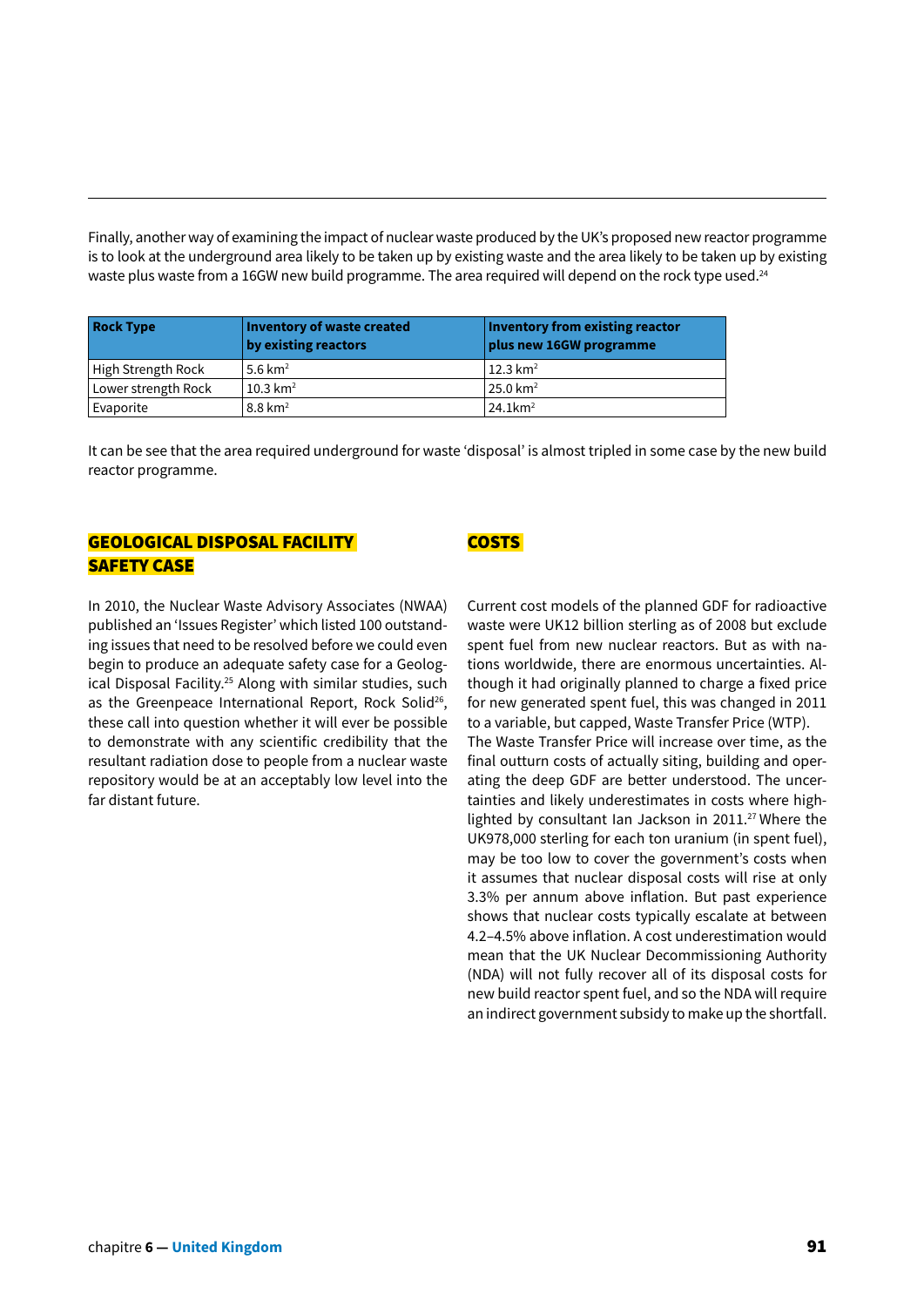## **CONCLUSIONS**

Cumbria County Council – the UK municipality with most experience of attempts to find a site for a geological disposal facility –has described the Government's most recent sixth attempt as fundamentally flawed. In particular it bemoans the failure to address the need for secure interim storage, despite the most dangerous elements within waste being too hot to bury for well over a century.<sup>28</sup> So there will be serious doubts about whether any progress will be made. Various studies have called into question whether it will ever be possible to demonstrate with any scientific credibility that the resultant radiation dose to people from a nuclear waste repository would be at an acceptably low level into the far distant future. Meanwhile, the UK has embarked on a new nuclear construction programme which will compound the problem and result in vastly increased radioactivity from spent fuel and other highly radioactive wastes which will have to be stored indefinitely at vulnerable sites scattered around our coasts.

## ANNEXE – FIVE PREVIOUS ATTEMPTS TO FIND A SITE.

#### **First Attempt:**

1976: United Kingdom Atomic Energy Authority (UKAEA) search for a deep disposal site begins. 1981: Public inquiries fuel massive public opposition to the programme, but test drilling was only ever carried out at one site – Altnabreac in Caithness. The UK Government backs down and abandons the programme of test drilling in December 1981.

#### **Second Attempt:**

1982: Nirex is formed and announces a new policy: a deep anhydrite mine under Billingham in Cleveland was proposed as a site for ILW, and Elstow in Bedfordshire was proposed as a site for the shallow burial of LLW.

1986: Billingham abandoned.

#### **Third Attempt:**

1987: Three additional sites are nominated to join Elstow. May 1987: UK Government abandons the programme.

#### **Fourth Attempt:**

Nov 1987: Nirex launches "The Way Forward". 1989: The focus for Nirex is on Sellafield & Dounreay. March 1997: UK Government reject Nirex's Sellafield planning application.

#### **Fifth Attempt:**

July 2002: UK Government announces that it was going to establish a new independent committee (CORWM) to review options for managing radioactive waste and to make recommendations. It recommends a deep waste repository with significant caveats.

Aug 2012: Managing Radioactive Waste Safely Partnership report published.

Jan 2013: Cumbria County Council decides to withdraw from the process.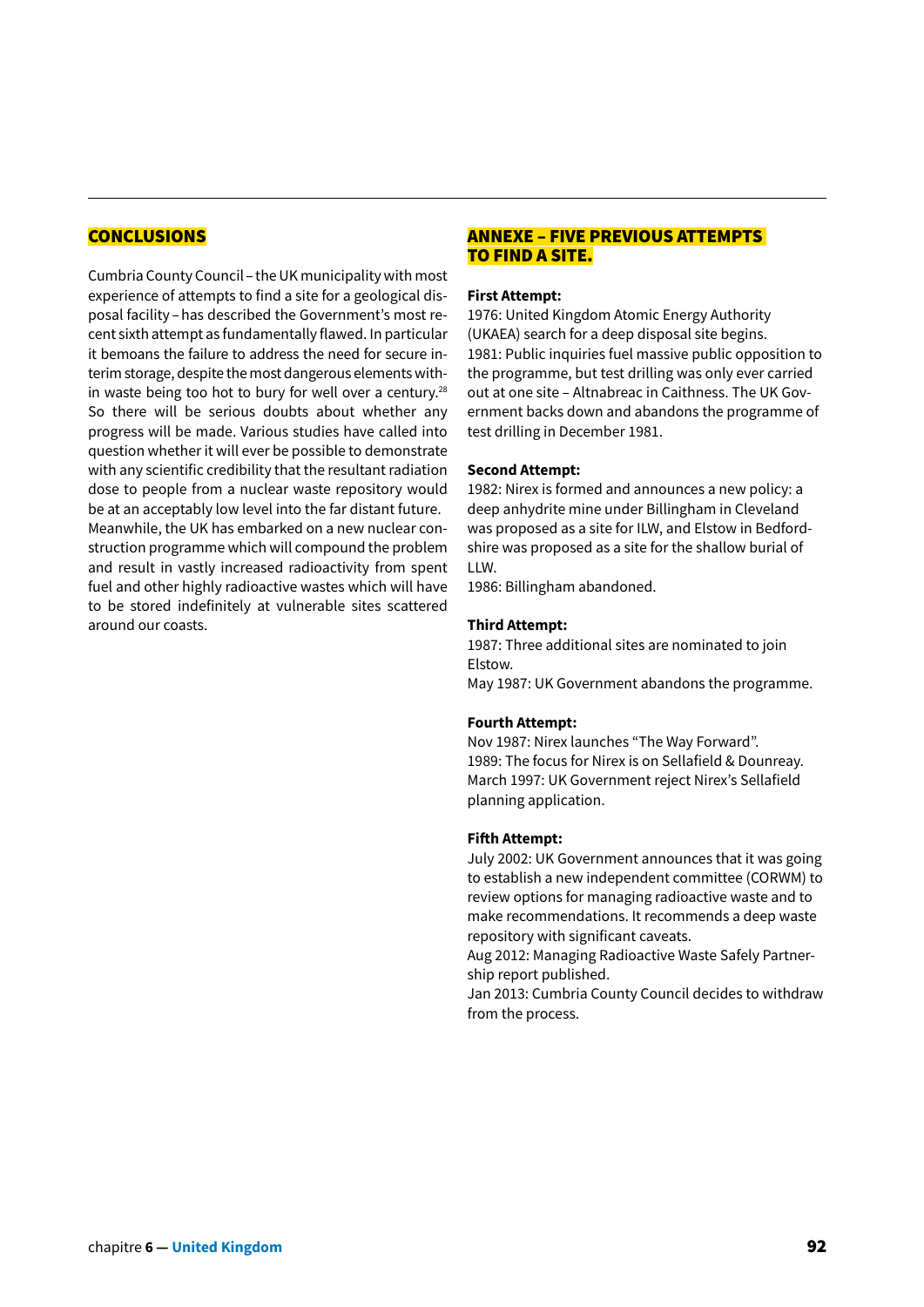1 Department for Business, Energy and Industrial strategy (BEIS) Press Release 25th January 2018 https://www.gov.uk/government/news/local-communities-to-give-views-on-permanent-disposal-of-radioactive-waste

2 History of Waste Disposal Proposals in Britain, No2NuclearPower website 3rd Feb 2016 http://www.no2nuclearpower.org.uk/radwaste/history-of-nuclear-waste-disposal-proposals-in-britain/

3 Managing our radioactive Waste Safely, CoRWM's Recommendations to Government July 2006 https://assets.publishing.service.gov.uk/government/uploads/system/uploads/attachment\_data/file/294118/700\_-\_CoRWM\_July\_2006\_Recommendations\_to\_Government\_pdf.pdf

4 Letter to the Guardian from Prof Andy Blowers 24th Jan 2018 https://www.theguardian.com/environment/2018/jan/24/exposing-uk-government-folly-of-investment-in-new-nuclear

#### 5 Guardian 30th Jan 2013

http://www.guardian.co.uk/environment/2013/jan/30/cumbria-rejectsunderground-nuclear-storage

6 See http://www.westcumbriamrws.org.uk/page/83/Introduction.htm

7 Final report of the West Cumbria Managing Radioactive Waste Safely Partnership, WCMRWS 16th August 2012. http://www.westcumbriamrws.org.uk/documents/306-The\_Partnership's\_Final\_Report\_August\_2012.pdf

#### 8 See Map on page 6 here

http://www.westcumbriamrws.org.uk/documents/115-BGS\_non-technical\_summary.pdf

9 https://www.geos.ed.ac.uk/homes/rsh/Allerdale\_and\_Copeland.html

10 See http://www.davidsmythe.org/nuclear/nuclear.htm

#### 11 Cumbria Trust 15th January 2018

https://cumbriatrust.wordpress.com/2018/01/15/a-change-of-view-for-tim-knowles/

12 Managing Risk Reduction at Sellafield, National Audit Office, November 2012. http://www.nao.org.uk/publications/1213/sellafield\_risk\_reduction.aspx

#### 13 BBC 7th November 2013

http://www.bbc.co.uk/news/uk-england-cumbria-20228176

14 Nuclear Decommissioning Authority: Managing risk at Sellafield, Public Accounts Committee 4th Feb 2013 http://www.publications.parliament.uk/pa/cm201213/cmselect/cmpubacc/746/746.pdf

15 Telegraph 19th June 2018

https://www.telegraph.co.uk/politics/2018/06/19/sellafield-plutonium-decaying-faster-anticipated-intolerable/

16 Carlisle News and Star 26th April 2018

 http://www.newsandstar.co.uk/news/Search-to-find-nuclear-waste-storage-site-is-flawed-Cumbria-council-chiefs-claim-c7de9658-2bf6-42f2- 8785-d1b67d5ef835-ds

17 Energy White Paper: Our Energy Future, Creating a Low Carbon Economy, February DTI, 2003. http://webarchive.nationalarchives.gov.uk/+/www.berr.gov.uk/files/file10719.pdf

18 Meeting the Energy Challenge: A White Paper on Nuclear Power, BERR January 2008, para 2.137 http://webarchive.nationalarchives.gov.uk/20100512172052/http:/www.decc.gov.uk/media/viewfile.ashx?filepath=what%20we%20do/uk%20 energy%20supply/energy%20mix/nuclear/whitepaper08/file43006.pdf&filetype=4

19 Re-iteration of CoRWM's Position on Nuclear New Build, Gordon Mackerron September 2007. Page 3 http://webarchive.nationalarchives.gov.uk/20130717140311/http://corwm.decc.gov.uk/assets/corwm/pre-nov%202007%20doc%20archive/ doc%20archive/tier%202%20(7)%20-%20implementation/tier%203%20-%20implementation%20advice/2162%202%20-%20corwm%20position%20on%20new%20build%20reiterated.pdf

20 Letter to the Guardian from Prof Andy Blowers 24th Jan 2018 https://www.theguardian.com/environment/2018/jan/24/exposing-uk-government-folly-of-investment-in-new-nuclear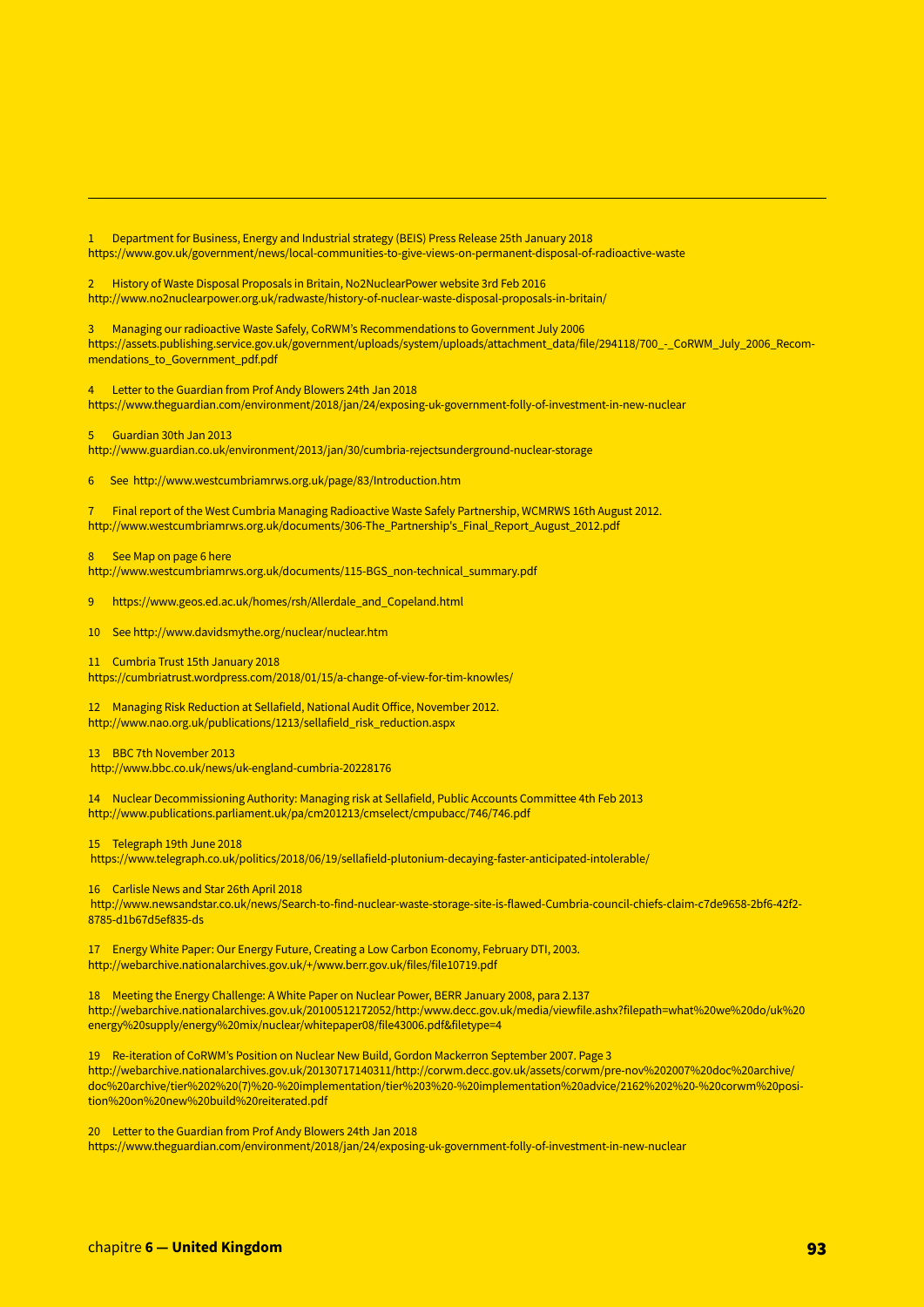21 Geological Disposal - Feasibility studies exploring options for storage, transport and disposal of spent fuel from potential new nuclear power stations (NDA/RWMD/060/Rev1), RWM January 2014

https://rwm.nda.gov.uk/publication/geological-disposal-feasibility-studies-exploring-options-for-storage-transport-and-disposal-of-spent-fuel-from-potential-new-nuclear-power-stations/

22 Nuclear Industry Association website (accessed) 9th July 2018 https://www.niauk.org/industry-issues/waste-management/

23 An overview of the differences between the 2013 Derived Inventory and the 2010 Derived Inventory, RWM Ltd, July 2015 https://rwm.nda.gov.uk/publication/differences-between-2013-and-2010-derived-inventory/

24 Higher Level Radioactive Waste: Likely inventory range; the process for altering it; how the community might influence it and understanding the implications of new nuclear build. Presented to West Cumbria Managing Radioactive Waste Safely Partnership. See Table 3 http://www.westcumbriamrws.org.uk/documents/94-Inventory\_critique\_Pete\_Roche.pdf

25 NWAA Issues Register, 2010

http://www.nuclearwasteadvisory.co.uk/wp-content/uploads/2011/06/NWAA-ISSUES-REGISTER-COMMENTARY.pdf

26 Rock Solid? A scientific review of geological disposal of high-level radioactive waste, by Dr Helen Wallace, Greenpeace 2010 http://www.greenpeace.org/eu-unit/en/Publications/2010/rock-solid-a-scientific-review/

27 Ian Jackson, Research Report "Subsidy Assessment of Waste Transfer Pricing for Disposal of Spent Fuel from New Nuclear Power Stations"; Independent Report for Greenpeace UK, 1st March 2011, https://www.greenpeace.org.uk/wp-content/uploads/2017/07/FUP-Subsidy-Report-Mar2011.pdf 2

28 Cumbria Trust 29th April 2018

https://cumbriatrust.wordpress.com/2018/04/29/gdf-site-search-is-flawed-cumbria-council-chiefs-claim/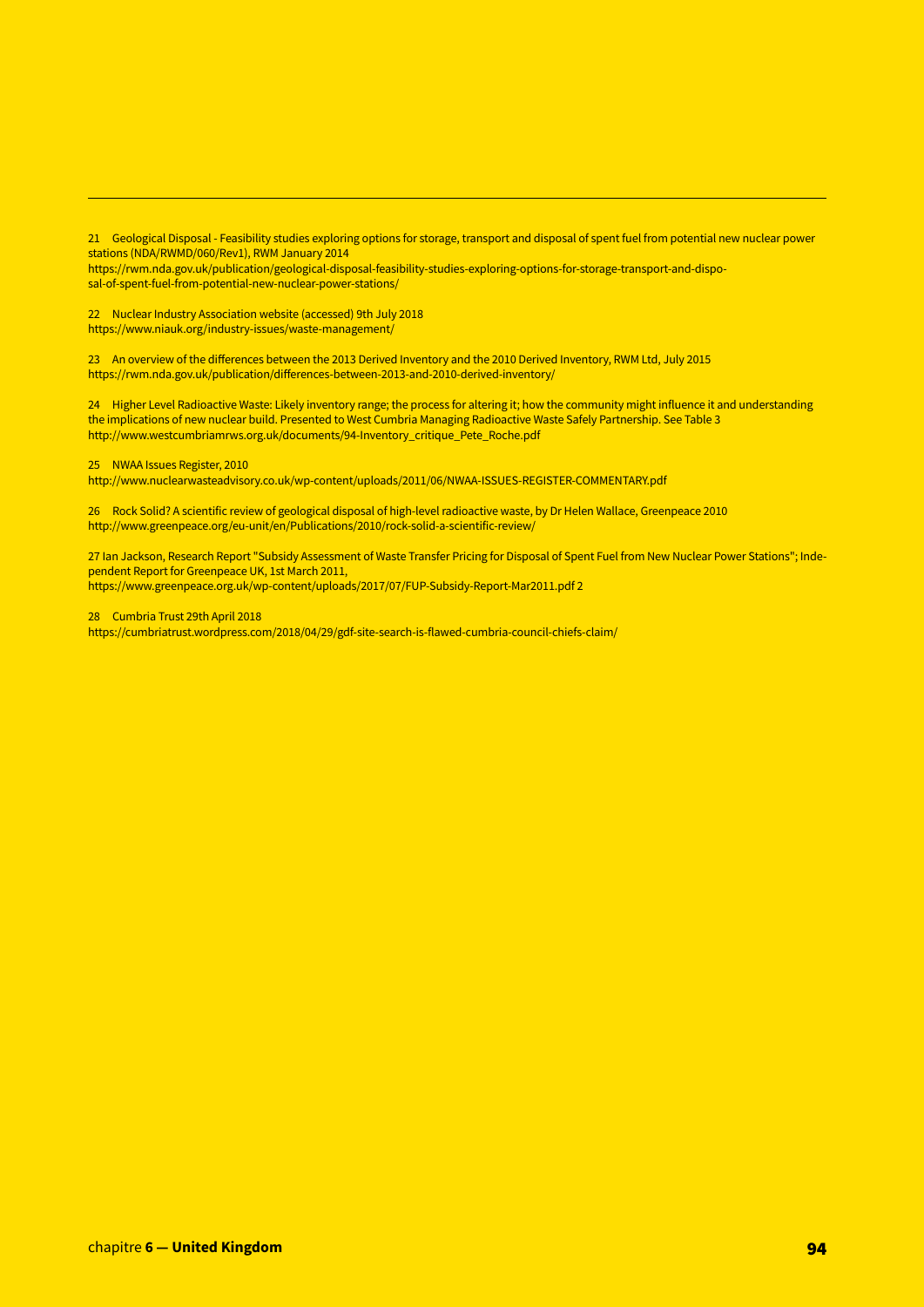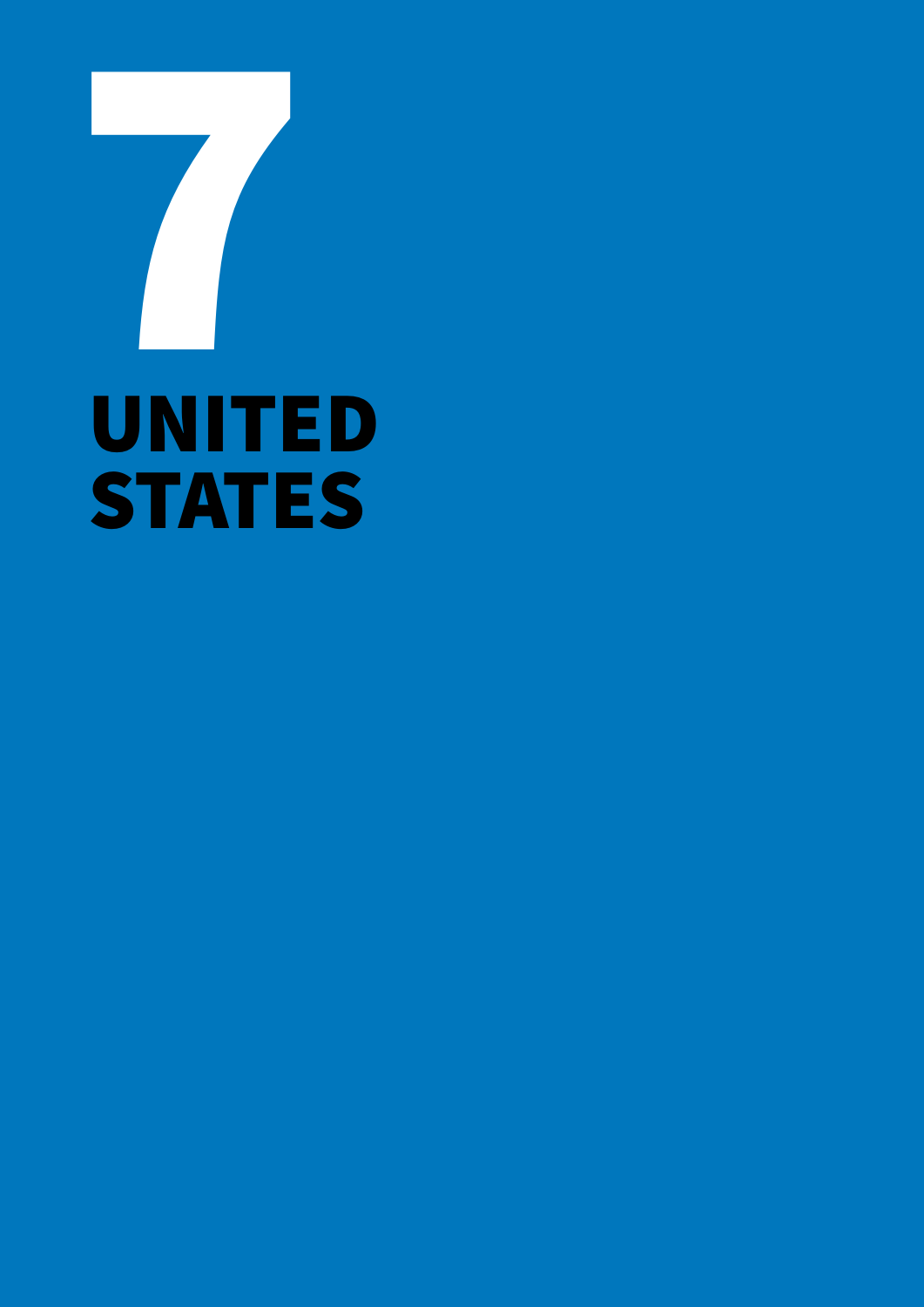# HIGH LEVEL NUCLEAR WASTE IN THE UNITED STATES *Robert Alvarez*

In the 60 years since the start of civil nuclear power production, nuclear power reactors in the United States have generated roughly 30 percent of the total global inventory of spent nuclear fuel (SNF) – by far the largest.  $^{1,2}$ There are approximately 80,150 metric tons stored at 125 reactor sites, of which 99 remain operational.<sup>3</sup>

The extraordinary hazards of high-level radioactive wastes generated by reactors was described by Johns Hopkins University professor Abel Wolman in January 1959 at the first U.S. congressional inquiry into the subject. "Their toxicity in general terms, both radioactive and chemical, is greater by far than any industrial material with which we have hitherto dealt in this or in any other country" he said. "We dispose of the wastes of almost every industry in the United States by actual conversion into harmless material," Wolman stressed, "This is the first series of wastes of any industry where that kind of disposal is nonexistent."

Wolman's observation still holds true as nations with nuclear power stations attempt to contain some of the world's largest concentrations of artificial radioactive elements on a time scale that transcends the geologic era defining the presence of human civilization. As of 2012, spent nuclear fuel in the United States was estimated to contain a total of 851,000 PBq (23 billion curies) of radioactivity.4 Each year about 2,200 metric tons of SNF are generated and is expected to reach a total of about 146,500 mt by 2048 containing more than 1,221,000 PBq (>33 billion curies).

Spent nuclear fuel at U.S. nuclear power sites is made up of more than 244,000 long rectangular assemblies containing tens of millions of fuel rods.<sup>5</sup> The rods, in turn, contain trillions of irradiated uranium pellets, the size of a fingertip. After bombardment with neutrons in the reactor core, about 5 to 6 percent of the pellets are converted to a myriad of radioactive elements with halflives ranging from seconds to millions of years. Standing within a meter of spent nuclear fuel discharged after one year guarantees a lethal radiation dose in about 20 seconds.<sup>6</sup>

However, after many years of focus on reactor melt-downs, it is becoming apparent that the large accumulation of spent nuclear fuel in U.S. reactor pools poses a far more potentially consequential hazard. This is because the pools are holding several irradiated cores or 3-4 times more spent nuclear fuel than the original designs intended. The pools lack defense-in-depth such as secondary containment and their own back-up power.

Heat from the radioactive decay in spent nuclear fuel is a principal safety concern. A few hours after a full reactor core is offloaded, it can initially give off enough heat from radioactive decay to match the energy capacity of a steel mill furnace. This is hot enough to melt and ignite the fuel's reactive zirconium cladding and destabilize a geological disposal site it is placed in. By 100 years, decay heat and radioactivity drop substantially but remains dangerous.

The Fukushima accident in March 2011 made it clear that the high heat hazard of spent fuel pools was not an abstract issue. Following the earthquake and tsunami, an explosion destroyed the reactor building of unit 4, exposing the pool containing an entire core-worth of freshly discharged spent nuclear fuel to the open air. By sheer luck, an accidental leak from a water line not actually intended to serve the cooling pool prevented water levels from dropping in the pool and thereby preventing a severe fire of the overheated zirconium cladding.7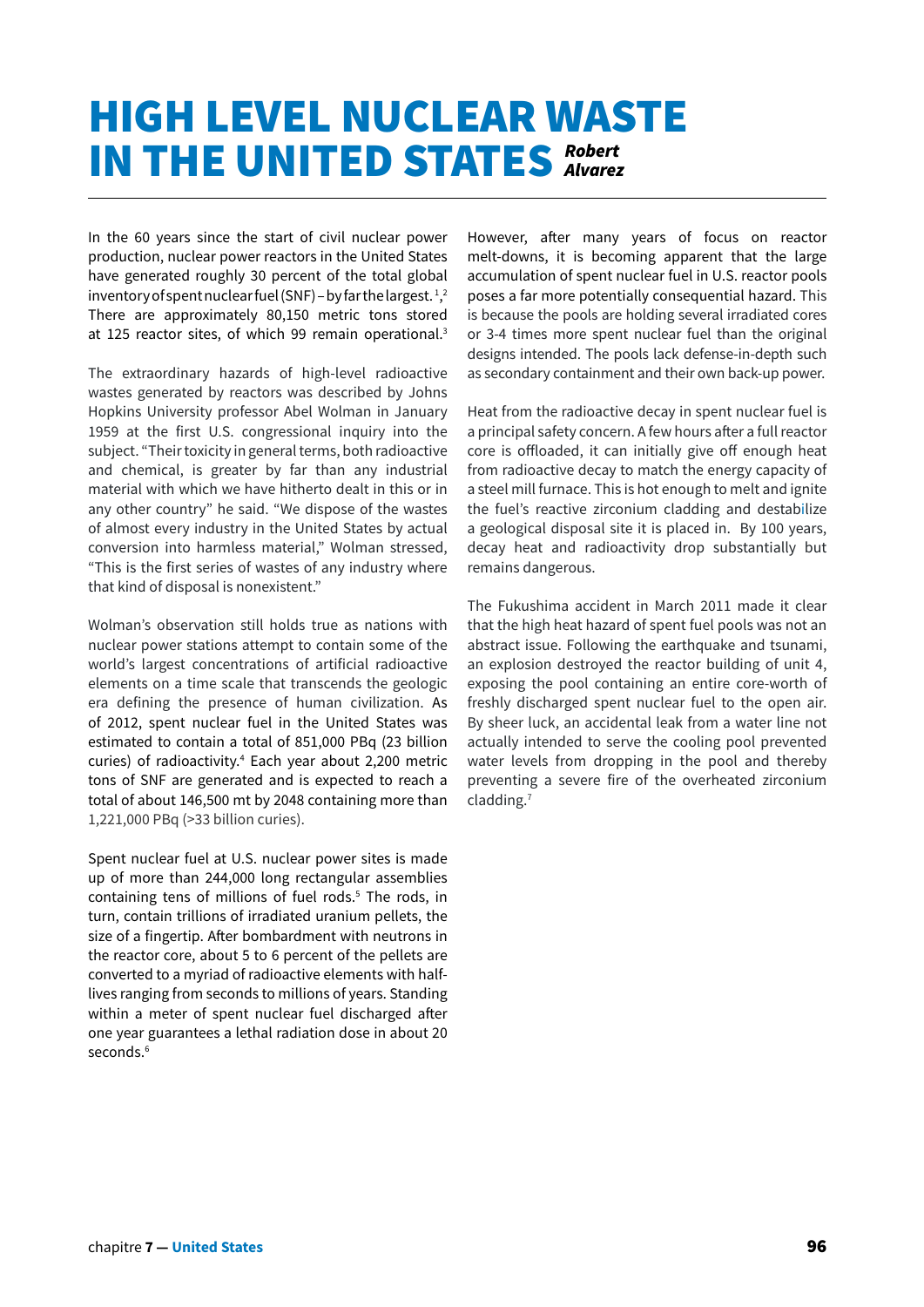# THE HAZARDS OF SPENT NUCLEAR FUEL STORAGE IN POOLS

For nearly 30 years, NRC waste-storage requirements have been contingent on the timely opening of a permanent waste repository. This has allowed plant operators to legally store spent fuel in onsite cooling ponds much longer, and at higher densities (on average four times higher), than was originally intended.

Decades of nuclear safety research has shown that severe accidents from decay heat can occur if a spent fuel cooling pool loses a significant amount of water. If the fuel assemblies in a pool are exposed to air and steam, their zirconium cladding will react exothermically, after several hours or days catching fire similar to an enormous fireworks sparkler. (Because of its high reactivity to heat, zirconium was at one time used as a filament in camera flash bulbs.)

According to the U.S. Nuclear Regulatory Commission (NRC) 69 radionuclides in spent nuclear fuel pose potentially significant accident consequences (See list 1).8

#### **List 1: the 69 nuclides important to accident consequence studies**

241Am, 137mBa, 139Ba, 140Ba, 141Ce, 143Ce, 144Ce, 242Cm, 244Cm, 58Co‡, 60Co‡, 134Cs, 136Cs, 137Cs, 131I, 132I, 133I, 134I, 135I, 85Kr, 85mKr, 87Kr, 88Kr, 140La, 141La, 142La, 99Mo, 95Nb, 97Nb, 97mNb, 147Nd, 239Np, 143Pr, 144Pr, 144mPr, 238Pu, 239Pu, 240Pu, 241Pu, 86Rb, 88Rb, 103mRh, 105Rh, 106Rh, 103Ru, 105Ru, 106Ru, 89Sr, 90Sr, 91Sr, 92Sr, 99mTc, 127Te, 127mTe, 129Te, 129mTe, 131Te, 131mTe, 132Te, 133Xe, 135Xe, 135mXe, 90Y, 91Y, 91mY, 92Y, 93Y, 95Zr, 97Zr

J. A. Rollstin, D. I. Chanin and H.-N. Jow, MELCOR Accident Consequence Code System (MACCS), Nuclear Regulatory Commission, NUREG/CR-4691 Vol.3, 2007

If the fuel were exposed to air and steam, the zirconium cladding would react exothermically, catching fire at about 800-1000 degrees Celsius. Particularly worrisome is the large amount of cesium-137 in spent fuel pools, which contain anywhere from 44 to 84 million curies of this dangerous isotope in U.S. spent fuel ponds. With a half-life of 30 years, cesium-137 gives off highly penetrating radiation and is absorbed in the food chain as if it were potassium.

The damage from a large release of fission products, particularly cesium-137, was demonstrated as a result of the accidents at Chernobyl and Fukushima. The Chernobyl accident forced the permanent resettlement of 100,000 people because of contamination by cesium-137. The total area of this radiation-control zone is huge: more than 1,000 square kilometers, equal to roughly two-thirds the area of the State of New Jersey. During the following decade, the population of this area declined by almost half because of migration to areas of lower contamination.

Following the terrorist attacks of September 11, 2001, my colleagues and I published a paper warning that acts of malice or accidents could cause drainage of spent nuclear fuel pools in the United States, causing spent fuel cladding to catch fire and release catastrophic amounts of long-lived radioactivity—far more than a reactor melt down.<sup>9</sup>

This was followed up by my colleagues, who reported in 2016, if such a fire occurred at the Limerick boiling water reactor near Philadelphia, radioactive fallout could force approximately eight million people to relocate and result in \$2 trillion in damages.<sup>10</sup> Other than a major war, there are few, if any, technological mishaps that can hold a candle to the consequences of a major power reactor spent fuel pool fire.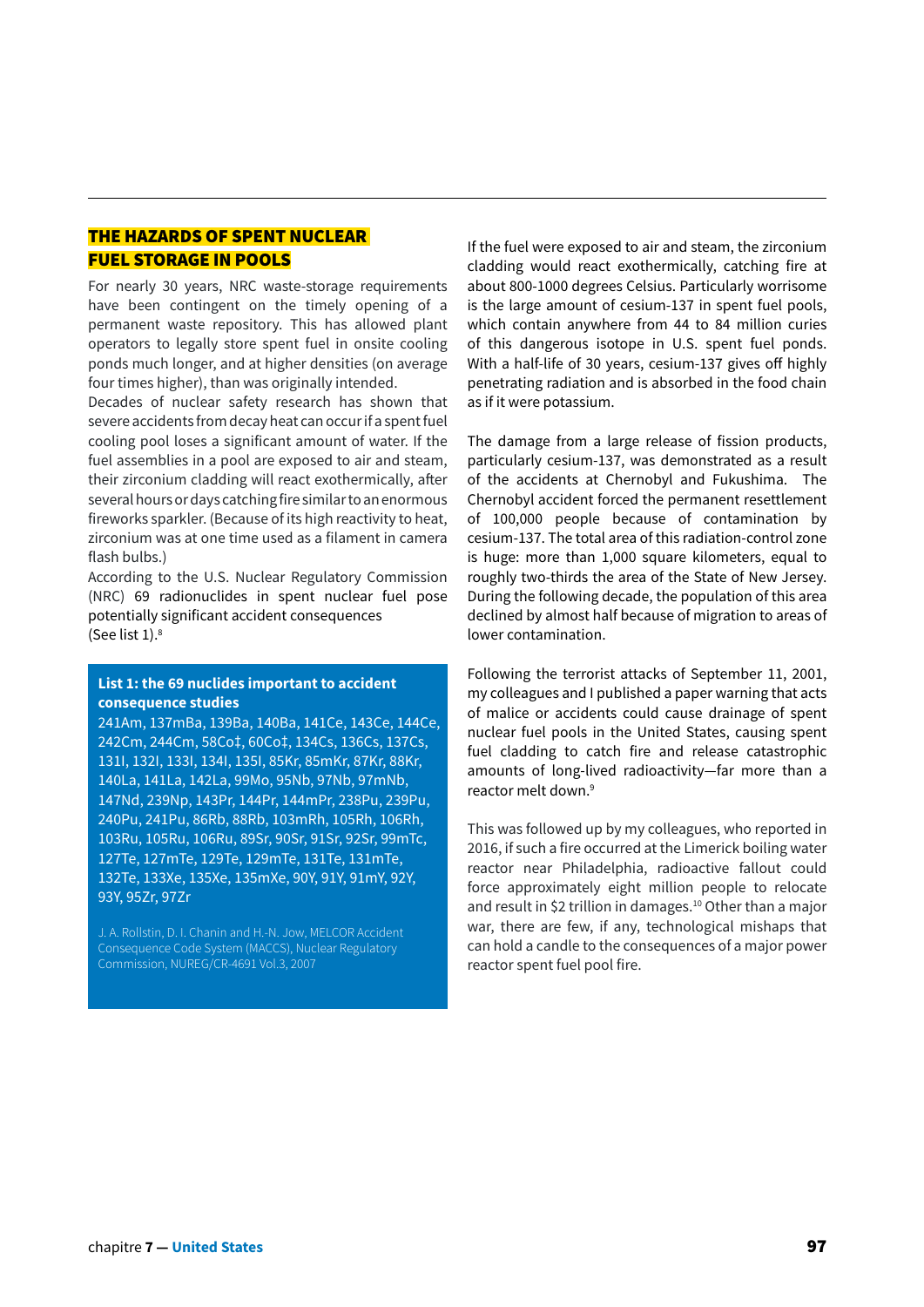The NRC's 2007 own dispersion model used by emergency responders estimated that within six hours of pool drainage, following a major earthquake at the San Onofre Nuclear Generating Station, spent fuel cladding will catch fire, releasing approximately 86 million curies of radioactive material into the atmosphere. Of that, about 30 percent of the radio-cesium in the spent fuel (roughly 40 million curies) would be released more than 150 percent of the amount released by all atmospheric nuclear weapons tests. An area within a 10 mile radius—encompassing 314 square-miles of land and offshore waters-could be lethally contaminated.<sup>11</sup> Naoto Kan, Japan's prime minister when the Fukushima accident occurred, made this point very clear. After being informed about the consequences if the spent fuel in Fukushima Unit 4 pool had caught fire, he later said,

*[W]e would have to evacuate*  " *50 million people. It would have been like losing a major war… I feared decades of upheaval would follow and would mean the end*  of the State of Japan.<sup>12</sup> 33

Currently, about 70 percent of some 244,000 spent nuclear fuel assemblies in the United States sit in US power reactor cooling pools, with the remaining 30 percent contained in dry storage casks. About a third of the spent fuel in wet storage sits at decades-old boiling water reactors, in pools built several stories above the ground; the remainder is at pressurized water reactors, where the cooling pools are embedded in the ground.

To significantly reduce the probability of such an event, we called for an end of the high-density pool storage of used nuclear fuel and the placement of most spent nuclear fuel in dry, hardened storage containers. This change in fuel storage arrangements could be completed within 10 years, we estimated, at a cost of \$3.5 to \$7 billion. 13

In May 2016, for the second time, a National Academy of Science panel refuted the NRC's expressions of confidence in the safety of spent fuel pools. Finding flaws in the agency's technical assumptions, the panel stated that the loss of spent fuel pool cooling at the Fukushima site "should serve as a wake-up call to nuclear plant operators and regulators about the critical importance of having robust and redundant means to measure, maintain, and, when necessary, restore pool cooling." The members also urged the NRC to "ensure that power plant operators take prompt and effective measures to reduce the consequences of loss-of-poolcoolant events in spent fuel pools that could result in propagating zirconium cladding fires."

#### HIGH BURNUP SPENT NUCLEAR FUEL

Since the 1990's, U.S. reactor operators, were permitted by the U.S. Nuclear Regulatory Commission (NRC) to effectively double the amount of time nuclear fuel can be irradiated in a reactor, by approving an increase in the percentage of uranium-235, the key fissionable material that generates energy. Known as increased "burnup" this practice is described in terms of the amount of electricity in megawatts (MW) produced per day from a metric ton of uranium. US commercial nuclear power plants use uranium fuel that has had the percentage of its key fissionable isotope—uranium 235—increased, or enriched, from what is found in most natural uranium ore deposits. In the early decades of commercial operation, the level of enrichment allowed US nuclear power plants to operate for approximately 12 months between refueling. In recent years, however, US utilities have begun using what is called high-burnup fuel, defined as >45 GWd/t.

High burnup spent nuclear fuel is proving to be an impediment to the safe storage and disposal of spent nuclear fuel. For more than a decade, evidence of the negative impacts on fuel cladding and pellets from high burnup has increased, while resolution of these problems remains elusive.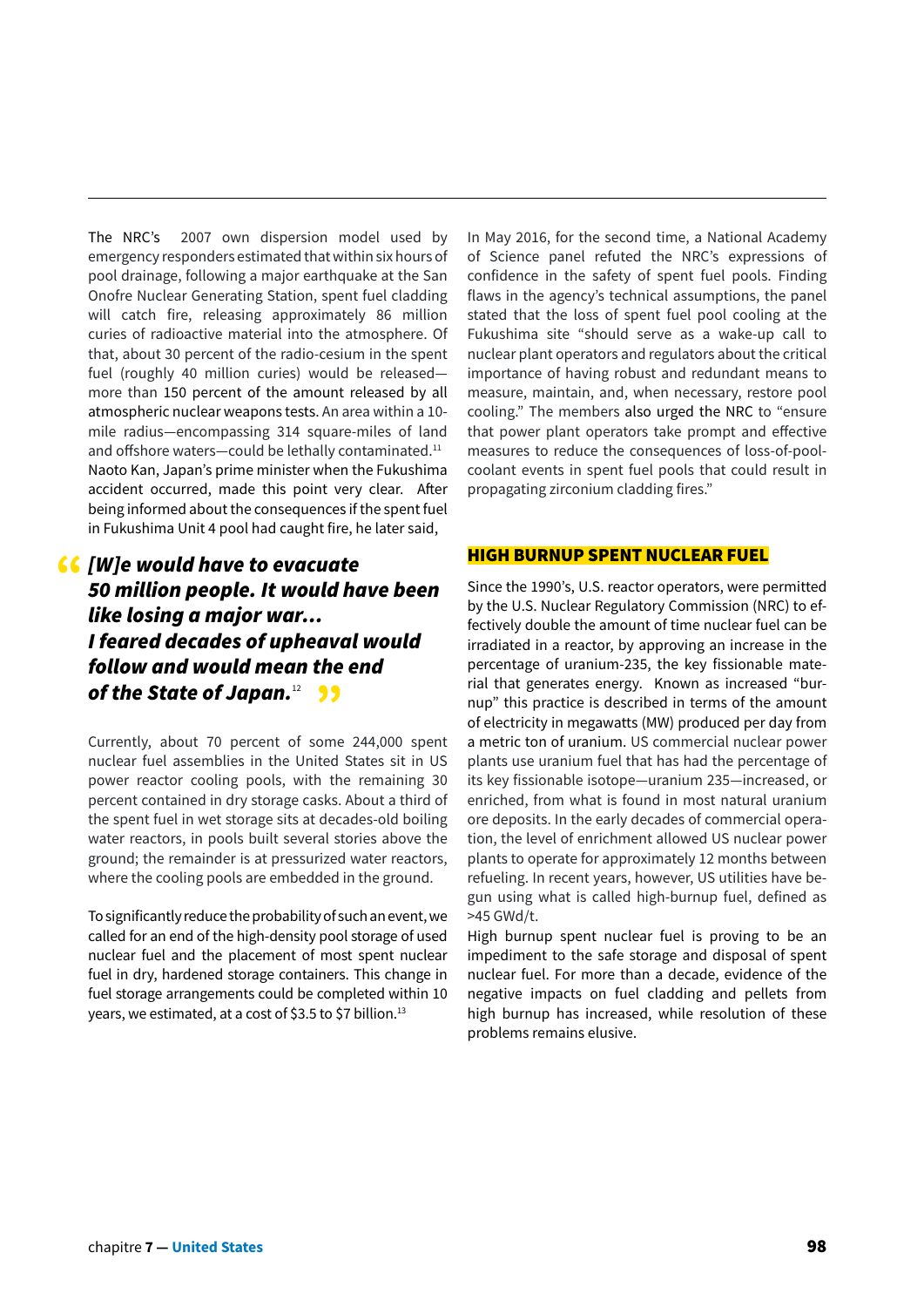Research shows the fuel cladding thickness of used fuel is reduced and a hydrogen-based rust forms on the zirconium metal used for the cladding, and this thinning can cause the cladding to become brittle and fail. High burnup fuel temperatures make spent nuclear fuel more vulnerable from handling and transport.

 "The technical basis for the spent fuel currently being discharged (high utilization, burnup fuels) is not well established," notes an expert with the National Academy of Engineering in 2012.<sup>14</sup> In May 2016, the Nuclear Waste Technical Review Board, an expert panel that provides scientific oversight for the Energy Department on spent fuel disposal. That panel said there is little to no data to support dry storage and transport for spent fuel with burnups greater than 35 gigawatt days per metric ton of uranium.15 Over the past 20 years, more than 70 percent of the total inventory of the spent nuclear fuel generated are high burnup.16 As of 2013, only 8 percent of high burnup spent fuel is stored in dry casks.<sup>17</sup>

# A LACK OF PLANNING FOR STORAGE AND DISPOSAL

Recently, a Bloomberg energy finance report suggested that more reactor closures may be on the horizon: "More than half of America's nuclear reactors are bleeding cash, racking up losses totaling about \$2.9 billion a year." The accelerated closure of more US reactors could seriously affect a system that lacks necessary planning and logistics for the management of a rapidly growing inventory of wastes. Nearly 20 percent of the nation's spent nuclear fuel is located at closed or soon-to-be closed reactors.18

Transporting spent nuclear fuel is further complicated because the storage at reactor sites involves a complicated mix of containers; each spent nuclear fuel canister system has its own unique challenges.

The NRC has licensed 51 different designs for dry cask storage, 13 which are for storage only and not for transport. As many as 11,800 onsite dry storage canisters may have to be reopened or repackaged before transport to either a centralized interim storage facility or to a permanent repository.19

The current generation of dry casks was intended for short-term on-site storage— not for direct disposal in a geological repository. None of the dry casks storing spent nuclear fuel is licensed for long-term disposal. The large storage canisters in use at power plants can place a major burden on a geological repository in terms of handling and emplacement of cumbersome packages with high heat loads and high radioactivity.

Indeed, repackaging for disposal may require tens of thousands of smaller canisters, and at an estimated average cost of \$50,000 to \$87,000 per used fuel assembly, repacking won't be cheap. The estimated cost of managing low-level radioactive waste from removing spent fuel to new canisters is estimated at \$9,500 per assembly and could be more than the current cost to load an assembly in any canister.<sup>20</sup>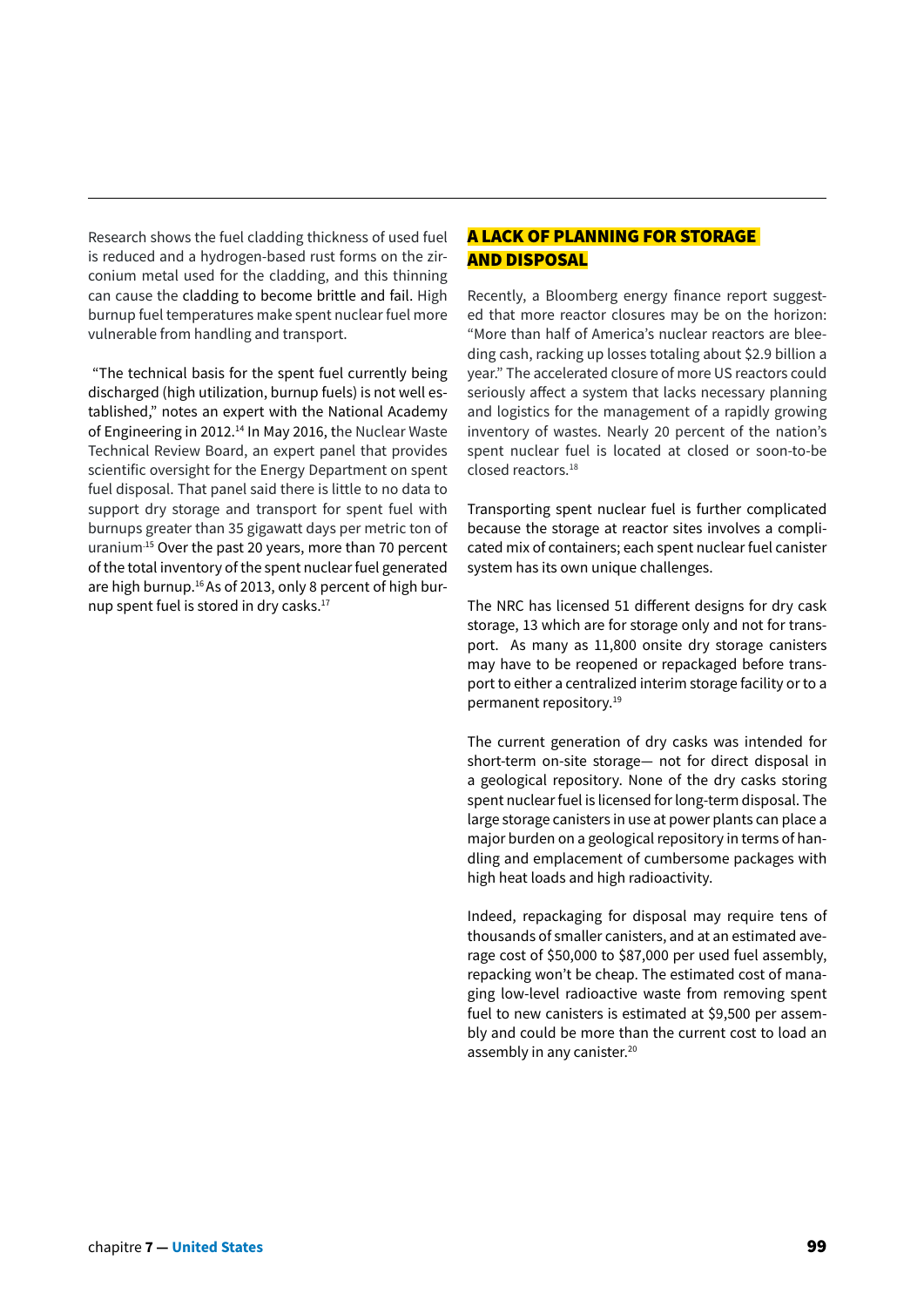By the time a centralized interim storage site may be available, there could be a "wave" of reactor shutdowns that could clog transport and impact the schedule for a centralized storage operation. Among the uncertainties identified by DOE include:

• Transportation infrastructures at or near reactor sites are variable and changing;

• Each spent nuclear fuel canister system has unique challenges. For instance, **some dry casks that are licensed for storage only and not for transport.**

• Constraint on decay heat from spent nuclear fuel can impact the timing of shipping.

• The pickup and transportation order of spent fuel has yet to be determined. It has been assumed that the oldest would have priority, leaving sites with fresher and thermally hotter fuel that may be "trapped" at sites for to cool down $21$ 

# THE ELUSIVE SEARCH FOR GEOLOGICAL DISPOSAL

In 2008, the DOE issued a revised life-cycle cost estimate totalling \$113 billion (2016 dollars) for the disposal of 70,000 metric tons of commercial power reactor spent fuel at the Yucca Mountain site.<sup>22</sup> Under current law. spent nuclear fuel more than that amount would have to be disposed in a second disposal site. Under the Nuclear Waste Policy Act, the cost for disposal is to pay by a fee levied on consumer of nuclear powered electricity of one mill (\$0.001) per kilowatt-hour. This fee does not cover an estimated cost in the \$billions, for predisposal surface storage, transport and repackaging. Efforts to restart the Yucca Mountain licensing process remain stalled.

After cancellation of the Yucca Mountain project in 2010, the U.S. Department of Energy projected that 122,100 Mt of spent nuclear fuel would require 16 years to transport and 50 years for total emplacement in the repository. The repository would be permanently closed after 150 years.<sup>23</sup> Reprocessing of spent nuclear fuel, prior to disposal is not considered viable. The Electric Power Research Institute, a U.S. energy industry organization concludes: "near-term US adoption of spent fuel processing would incur a substantial cost penalty...processing would have to be accompanied by deployment of fast reactor plants. But demonstration fast reactor plants todate has mostly proved expensive and unreliable, which aggravates processing's economic handicap."24

The Yucca Mt. repository was chosen, first and foremost, by the U.S. Congress in 1987, to avoid the growing political controversy over siting a disposal site in the eastern United States. The Yucca Mountain site does not meet the basic geological requirements for long term storage established by the International Atomic Energy Agency. Among them are a "stable geochemical or hydro chemical conditions at depth, mainly described by a reducing environment and a composition controlled by equilibrium between water and rock forming minerals; and long term (millions of years) geological stability, in terms of major earth movements and deformation, faulting, seismicity and heat flow"25 With the distinct possibility of a volcano erupting within the 10,000 year time frame set for isolating the wastes, $26$  and the penetration of moisture, Yucca Mountain has neither.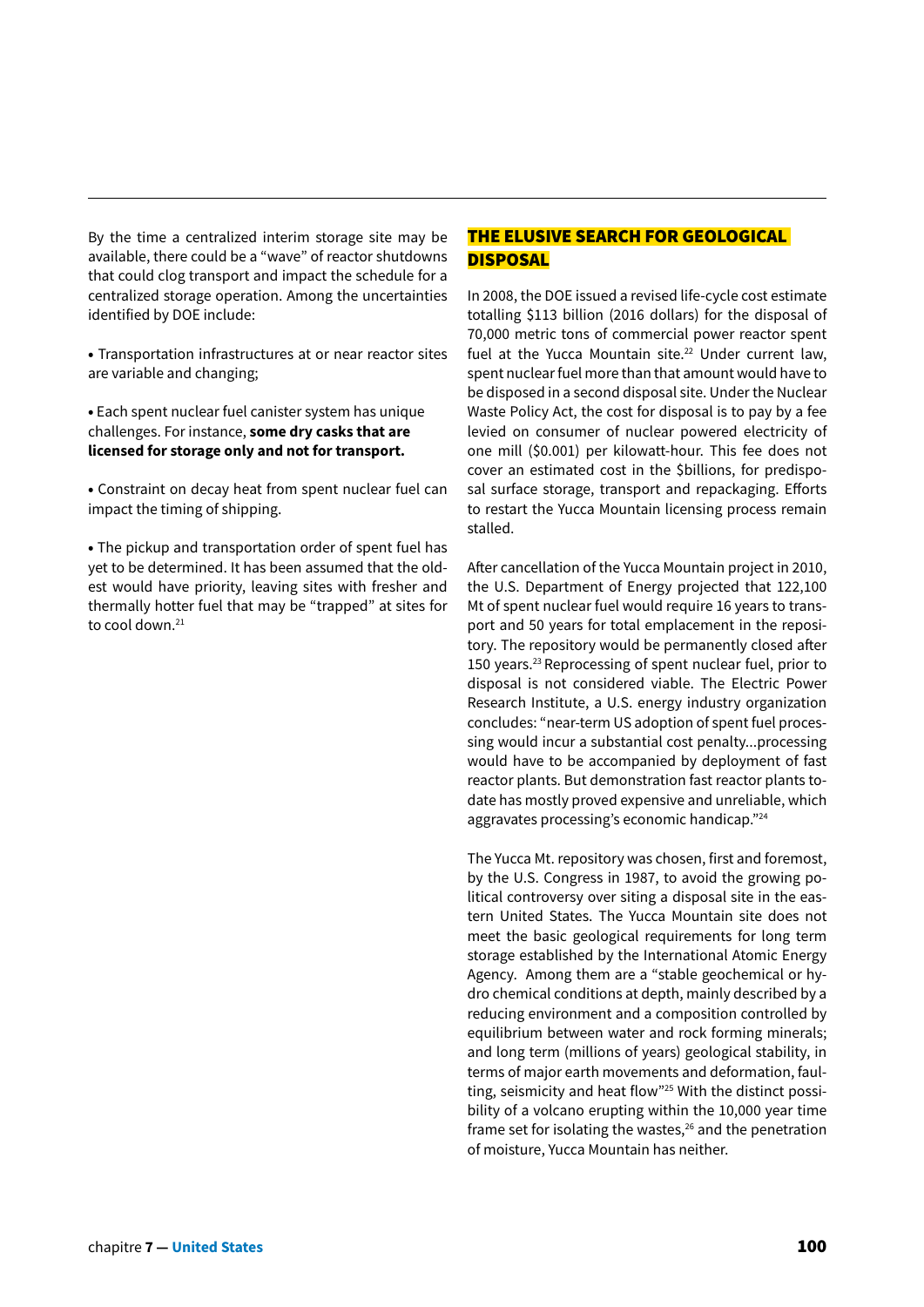According to the DOE the site requires forced ventilation for at least 100 years to remove decay heat that could impact waste containers and the geology of the site. $27$ Maintenance of power and rail and other transport systems to support the repository will be required for about 150 years. After years of claiming that the Yucca Mountain site was dry, DOE conceded that moisture can penetrate and compromise the waste packages.<sup>28</sup> And so, after ~100 years, in a dangerous high temperature environment, of more than 11,000 large titanium drip shields are planned to be emplaced to prevent moisture from corroding the waste packaging.29 The drip shields would require nearly two thirds of the world's current annual consumption of titanium.30

#### WHAT NEEDS TO BE DONE

The basic approach undertaken in this country is to continue its 60-year quest for geological disposal site and hope for the best. Meanwhile the U.S. lacks a coherent policy for long-term surface storage, which increasingly is very likely. In recognition of major uncertainties, the U.S. Department of Energy has stated that "extended storage, for periods of up to 300 years, is being considered within the U.S."31 A nuclear industry expert suggests that unless the federal government finds a way to restart efforts to site a repository quickly, the DOE program may never have to take spent fuel from an operating site."32

A national policy for the storage and disposal of spent nuclear fuel needs to be fundamentally revamped to address vulnerabilities of spent fuel storage in pools. First and foremost, to protect public safety, high density pool storage of spent nuclear fuel should end.

The U.S. Government Accountability Office, the investigative arm of the U.S. Congress reported in April 2017 that "spent nuclear fuel can pose serious risks to humans and the environment .and is a source of billions of dollars of financial liabilities for the U.S. government. According to the National Research Council and others, if not handled and stored properly, this material can spread contamination and cause long-term health concerns in humans or even death.*"* <sup>33</sup>

Instead of waiting for problems to arise, the NRC and the Energy Department need to develop a transparent and comprehensive road map identifying the key elements of—and especially the unknowns associated with—interim storage, transportation, repackaging, and final disposal of all nuclear fuel, including the high-burnup variety. Otherwise, the United States will remain dependent on leaps of faith in regard to nuclear waste storage—leaps that are setting the stage for large, unfunded radioactive waste "balloon mortgage" payments born by the public in the future.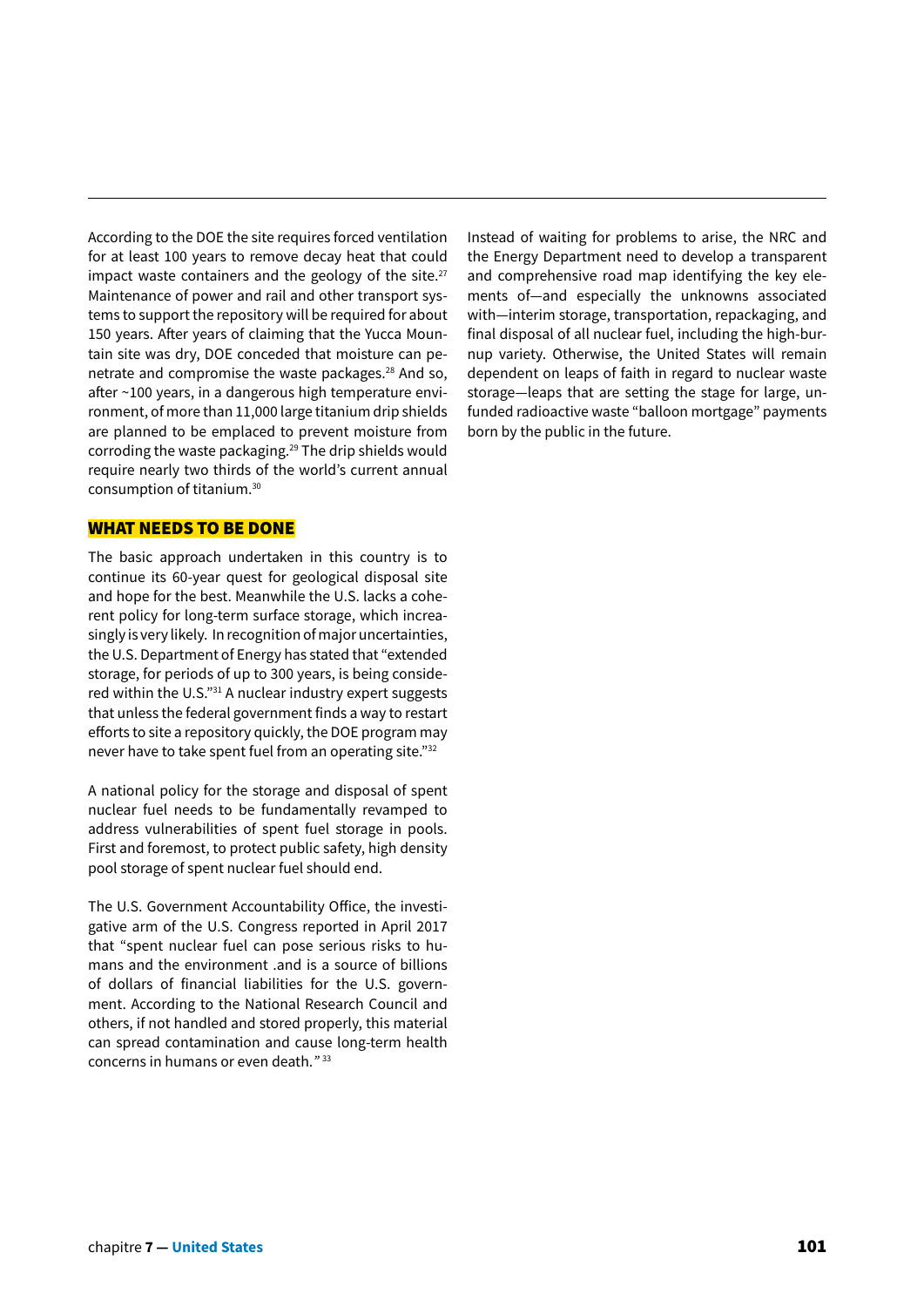1 Peter Swift, Recent developments in the disposal of high-level waste and spent nuclear fuel, U.S. Department of Energy, National Nuclear Security Administration, Sandia National Laboratory, October 18, 2017.

https://www.energy.gov/sites/prod/files/2017/11/f46/Peter%20Swift%20PRACoP%202017%20final.pdf

2 Carylyn Greene, An Overview of Spent Fuel Storage in the United States, Ux Consulting Company, LLC, January 23, 2018. https://www.inmm.org/INMM/media/Documents/Presenations/Spent%20Fuel%20Seminar/2018%20Spent%20Fuel%20Seminar/1-23-18\_1300-1- Greene-An-Overview-of-Spent-Fuel-Storage-in-the-US.pdf

3 Op Cit Ref 1.

4 U.S. Department of Energy, Nuclear Waste Technical Review Board, Commercial spent Nuclear Fuel (2017). http://www.nwtrb.gov/docs/default-source/facts-sheets/overview\_snf\_hlw.pdf?sfvrsn=15

5 U.S. Department of Energy, Energy Information Administration, Nuclear Fuel Data Survey, GC-859, (2013)

6 Allan Hedin, Spent nuclear fuel - how dangerous is it ?, Technical Report 97-12. Swedish Nuclear Fuel and Waste Management Co, Stockholm, Sweden, International Atomic Energy Agency, March 1997. P 21. http://www.iaea.org/inis/collection/NCLCollectionStore/\_Public/29/015/29015601.pdf

7 U.S. National Research Council, Committee on Lessons Learned from the Fukushima Nuclear Accident for improving Safety and Security at U.S. Nuclear Plants, Phase 2, the National Academies of Science, National Academies Press, Washington D.C. (2016). https://www.nap.edu/catalog/21874/lessons-learned-from-the-fukushima-nuclear-accident-for-improving-safety-and-security-of-us-nuclearplants

8 U.S. Nuclear Regulatory Commission, US Commercial Spent Nuclear Fuel Assembly Characteristics: 1968-2013, NUREG/CR-7227, September 28, 2016. https://www.nrc.gov/docs/ML1626/ML16267A351.pdf

9 Robert Alvarez, Jan Beyea, Klaus Janberg, Jungmin Kang, Ed Lyman, Allison Macfarlane, Gordon Thompson, Frank N. von Hippel, Reducing the Hazards from Stored Spent Power-Reactor Fuel in the United States, Science and Global Security, 11:1-51 (2003). https://www.nrc.gov/docs/ML1209/ML120960695.pdf

10 Frank N. von Hippel and Michael Schoeppner, Reducing the Danger from Fires in Spent Fuel Pools, Science and Global Security, Vol 24, No 3, 141-173. http://scienceandglobalsecurity.org/archive/sgs24vonhippel.pdf

11 U.S. Nuclear Regulatory Commission, Office of Nuclear Security and Incidence Response, RASCAL 3.0.5 Descriptions of Models and Methods, NUREG-1887, August 2007.

http://www.nrc.gov/reading-rm/doc-collections/nuregs/staff/sr1887/sr1887.pdf

12 Containment, Independent Lens, PBS, January 2016, http://www.pbs.org/independentlens/films/containment/

13 Op Cit. Ref 9.

14 Andrew C. Kadak, The Storage of Spent Nuclear Fuel, Managing Nuclear Waste, The Bridge, National Academy of Engineering, National Academies of Science, Summer 2012.

https://www.nae.edu/File.aspx?id=60739

15 U.S. Department of Energy, Nuclear Waste Technical Review Board, Letter to Mr. John Kotek, Acting Assistant Secretary for Nuclear Energy, from Rodney C. Ewing, Chairman, May 23, 2016.

https://www.nwtrb.gov/docs/default-source/correspondence/rce0516.pdf?sfvrsn=15

- 16 OP Cit Ref 6
- 17 Ibid
- 18 Ibid

19 U.S. Department of Energy, Office of Nuclear Energy, Task Order 11: Development of Consolidated Fuel Storage Facility Concepts Report, February 12, 2013.

https://curie.ornl.gov/system/files/documents/not%20yet%20assigned/AREVA%20-%20TO11%20-%20FINAL%20REPORT\_0.pdf